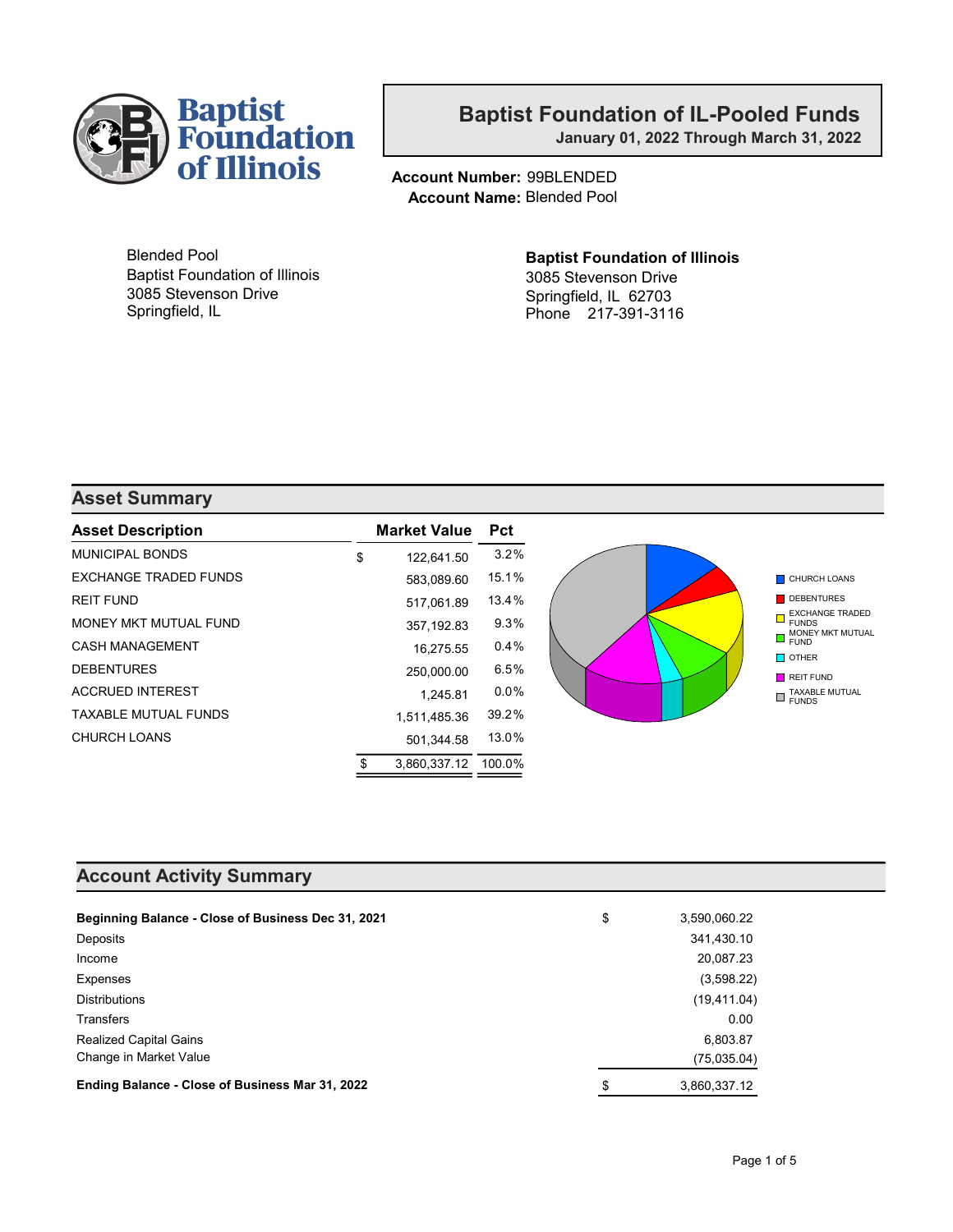January 01, 2022 Through March 31, 2022

#### Account Number: 99BLENDED Account Name: Blended Pool

| <b>Asset Description</b>                                                         | <b>Shares</b>  | <b>Market Price</b> | <b>Market Value</b> | <b>Net Cost</b> | <b>Unrealized</b><br>Gain (Loss) |
|----------------------------------------------------------------------------------|----------------|---------------------|---------------------|-----------------|----------------------------------|
| <b>MUNICIPAL BONDS</b>                                                           |                |                     |                     |                 |                                  |
| AUSTIN TX RENT C 5.46%32 FAC<br>BLDG DUE 11/15/32 XTRO TAXBL                     | 20,000.0000 \$ | 1.025200            | \$<br>20,504.00     | \$<br>21,094.01 | (590.01)<br>\$                   |
| LEE MEM HLTH HO 7.281%27 HOSP<br>HLTH DUE 04/01/27 XTRO TAXBL                    | 10,000.0000    | 1.159800            | 11,598.00           | 11,831.36       | (233.36)                         |
| MYRTLE BEACH SC 5.902%39<br>CONV BLDG DUE 06/01/39 TAXBL                         | 20,000.0000    | 1.055800            | 21,116.00           | 22,896.10       | (1,780.10)                       |
| NTHRN IL MUN PW 6.859%39 PWR<br>UTIL DUE 01/01/39 XTRO TAXBL                     | 35,000.0000    | 1.253300            | 43,865.50           | 44,917.20       | (1,051.70)                       |
| SACRAMENTO CALI 5.637%50 LEAS<br>BLDG DUE 04/01/50 XTRO TAXBL                    | 20.000.0000    | 1.277900            | 25,558.00           | 23,897.66       | 1,660.34                         |
| <b>Total MUNICIPAL BONDS</b>                                                     |                |                     | 122,641.50          | 124,636.33      | (1,994.83)                       |
| <b>EXCHANGE TRADED FUNDS</b>                                                     |                |                     |                     |                 |                                  |
| <b>ISHARES PREFERRED INCOME</b><br><b>SEC ETF</b>                                | 6,746.0000     | 36.420000           | 245,689.32          | 260,421.69      | (14, 732.37)                     |
| PGIM ULTRA SHORT BOND ETF                                                        | 1,010.0000     | 49.210000           | 49,702.10           | 49,983.89       | (281.79)                         |
| VANGUARD UTILITIES ETF IV                                                        | 1,778.0000     | 161.810000          | 287,698.18          | 254,502.74      | 33, 195.44                       |
| <b>Total EXCHANGE TRADED FUNDS</b>                                               |                |                     | 583,089.60          | 564,908.32      | 18,181.28                        |
| <b>REIT FUND</b>                                                                 |                |                     |                     |                 |                                  |
| BLACK CREEK INDUSTRIAL REIT IV<br><b>INC CLASS W</b>                             | 19.303.5290    | 13.570000           | 261,948.89          | 200,000.00      | 61,948.89                        |
| GUGGENHEIM DEFINED POR *<br>UNIT 2135 FLAHERTY & CRU<br>MRINE PFD PORT SER 53 MO | 29,000.0000    | 8.797000            | 255,113.00          | 288,538.40      | (33, 425.40)                     |
| <b>Total REIT FUND</b>                                                           |                |                     | 517,061.89          | 488,538.40      | 28,523.49                        |
| <b>MONEY MKT MUTUAL FUND</b>                                                     |                |                     |                     |                 |                                  |
| <b>CHARLES SCHWAB</b><br><b>BANK-BLENDED</b>                                     | 357, 192.8300  | 1.000000            | 357,192.83          | 357,192.83      |                                  |
| <b>Total MONEY MKT MUTUAL FUND</b>                                               |                |                     | 357,192.83          | 357,192.83      |                                  |
| <b>CASH MANAGEMENT</b>                                                           |                |                     |                     |                 |                                  |
| Cash Management                                                                  | 16,275.5500    | 1.000000            | 16,275.55           | 16,275.55       |                                  |
| <b>Total CASH MANAGEMENT</b>                                                     |                |                     | 16,275.55           | 16,275.55       |                                  |
| <b>DEBENTURES</b>                                                                |                |                     |                     |                 |                                  |
| 2020 5.0% Debenture                                                              | 250,000.0000   | 1.000000            | 250,000.00          | 250,000.00      |                                  |
| <b>Total DEBENTURES</b>                                                          |                |                     | 250,000.00          | 250,000.00      |                                  |
| <b>ACCRUED INTEREST</b>                                                          |                |                     |                     |                 |                                  |
| <b>ACCRUED INTEREST-BLENDED</b><br>POOL                                          | 1,245.8100     | 1.000000            | 1,245.81            | 1,245.81        |                                  |
| <b>Total ACCRUED INTEREST</b>                                                    |                |                     | 1,245.81            | 1,245.81        |                                  |
| <b>TAXABLE MUTUAL FUNDS</b>                                                      |                |                     |                     |                 |                                  |
| <b>CBOE VEST DIVIDEND ARIST</b><br><b>OCRATSTGTINCINS</b>                        | 109,211.3700   | 13.840000           | 1,511,485.36        | 1,286,854.14    | 224,631.22                       |
| <b>Total TAXABLE MUTUAL FUNDS</b>                                                |                |                     | 1,511,485.36        | 1,286,854.14    | 224,631.22                       |
| <b>CHURCH LOANS</b>                                                              |                |                     |                     |                 |                                  |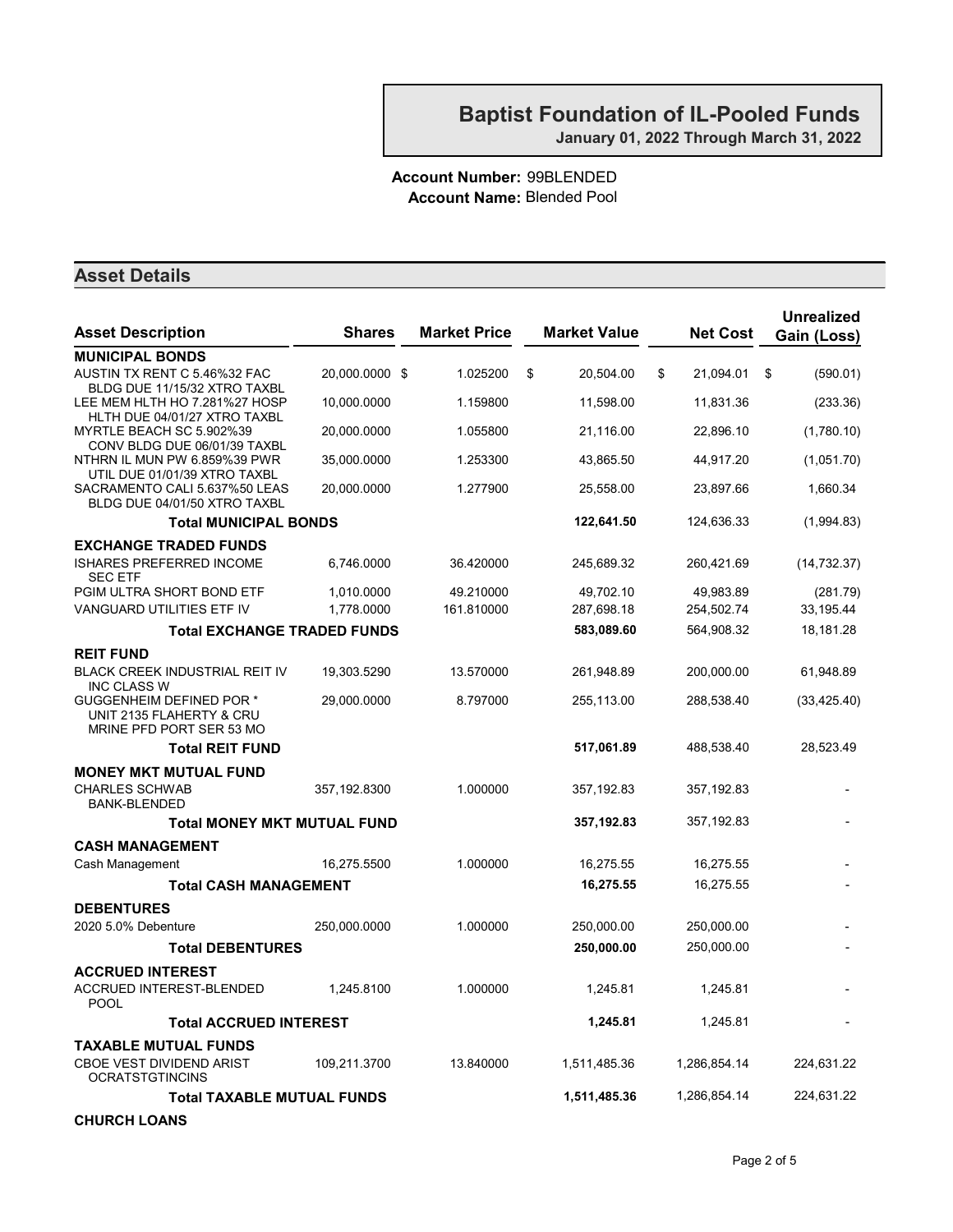#### Account Number: 99BLENDED Account Name: Blended Pool

#### Asset Details

| <b>Asset Description</b>  | <b>Shares</b>  | <b>Market Price</b> | <b>Market Value</b> |   | <b>Net Cost</b> |      | Unrealized<br>Gain (Loss) |
|---------------------------|----------------|---------------------|---------------------|---|-----------------|------|---------------------------|
| <b>CHURCH LOANS</b>       |                |                     |                     |   |                 |      |                           |
| St James CBC of Broadview | 97.816.1900 \$ | 1.000000            | \$<br>97.816.19     | S | 97.816.19       | - \$ | $\overline{\phantom{0}}$  |
| St James CBC of Broadview | 403.528.3900   | 1.000000            | 403.528.39          |   | 403.528.39      |      | -                         |
| <b>Total CHURCH LOANS</b> |                |                     | 501,344.58          |   | 501.344.58      |      | $\overline{\phantom{0}}$  |
|                           |                | <b>Grand Total</b>  | 3,860,337.12        |   | 3.590.995.96    |      | 269,341.16                |

#### **Deposits**

| <b>Description</b>                                          | <b>Date</b> | Amount         |
|-------------------------------------------------------------|-------------|----------------|
| Tfr BANK OF SPRINGFIEL, BAPTIST FOUNDATI MoneyLink Transfer | 01/14/2022  | \$<br>2,825.14 |
| Tfr BANK OF SPRINGFIEL, BAPTIST FOUNDATI MoneyLink Transfer | 01/31/2022  | 57,445.27      |
| MoneyLink Transfer                                          | 02/04/2022  | 20,800.00      |
| Journal                                                     | 02/09/2022  | 5,000.00       |
| Journal                                                     | 02/11/2022  | 242.948.16     |
| MoneyLink Transfer                                          | 02/18/2022  | 3,693.71       |
| Tfr BANK OF SPRINGFIEL, BAPTIST FOUNDATI MoneyLink Transfer | 03/01/2022  | 370.00         |
| Tfr BANK OF SPRINGFIEL, BAPTIST FOUNDATI MoneyLink Transfer | 03/03/2022  | 1,000.00       |
| Tfr BANK OF SPRINGFIEL, BAPTIST FOUNDATI MoneyLink Transfer | 03/14/2022  | 687.89         |
| Tfr BANK OF SPRINGFIEL, BAPTIST FOUNDATI MoneyLink Transfer | 03/21/2022  | 1,682.36       |
| Tfr BANK OF SPRINGFIEL, BAPTIST FOUNDATI MoneyLink Transfer | 03/22/2022  | 370.00         |
| Tfr BANK OF SPRINGFIEL, BAPTIST FOUNDATI MoneyLink Transfer | 03/23/2022  | 500.00         |
| Tfr BANK OF SPRINGFIEL, BAPTIST FOUNDATI MoneyLink Transfer | 03/29/2022  | 500.00         |
| Tfr BANK OF SPRINGFIEL, BAPTIST FOUNDATI MoneyLink Transfer | 03/30/2022  | 3,607.57       |
|                                                             |             | 341.430.10     |

#### **Withdrawals**

| <b>Description</b>                                          | <b>Date</b> |     | <b>Amount</b> |
|-------------------------------------------------------------|-------------|-----|---------------|
| Tfr BANK OF SPRINGFIEL, BAPTIST FOUNDATI MoneyLink Transfer | 01/18/2022  |     | (81.85)       |
| Income Distribution to ACCRUED INTEREST-BLENDED POOL        | 01/31/2022  |     | (656.30)      |
| MoneyLink Transfer                                          | 02/17/2022  |     | (3,000.00)    |
| Tfr BANK OF SPRINGFIEL, BAPTIST FOUNDATI MoneyLink Transfer | 03/02/2022  |     | (1,682.36)    |
| Tfr BANK OF SPRINGFIEL, BAPTIST FOUNDATI MoneyLink Transfer | 03/18/2022  |     | (1,399.93)    |
| Tfr BANK OF SPRINGFIEL, BAPTIST FOUNDATI MoneyLink Transfer | 03/21/2022  |     | (1,682.36)    |
| Tfr Bank of Springfield                                     | 03/22/2022  |     | (1,682.36)    |
| Tfr BANK OF SPRINGFIEL, BAPTIST FOUNDATI MoneyLink Transfer | 03/29/2022  |     | (9,225.88)    |
|                                                             |             | (\$ | 19.411.04)    |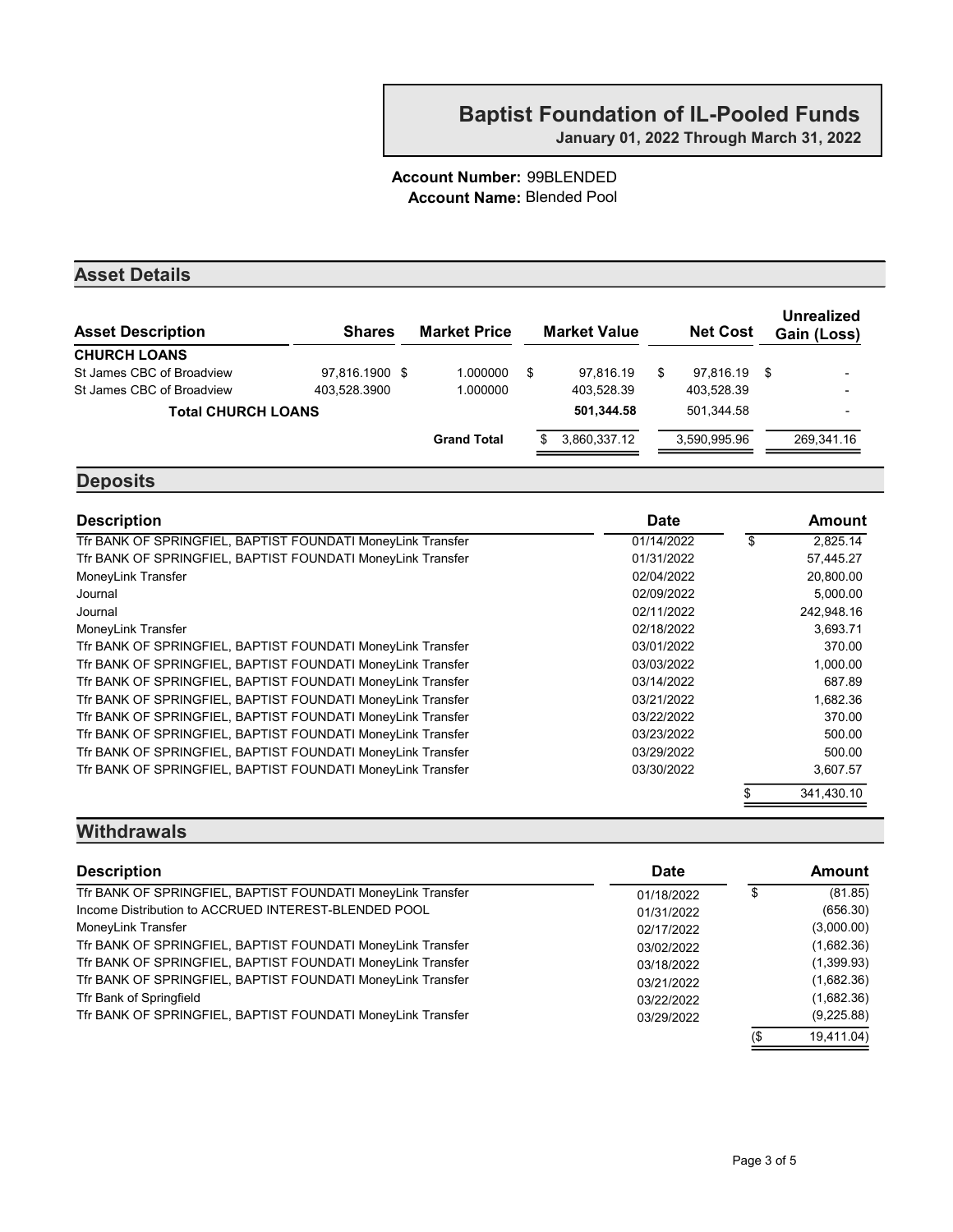#### Account Number: 99BLENDED Account Name: Blended Pool

#### Net Income

| <b>Description</b>                                          | <b>Date</b> | Amount                              |
|-------------------------------------------------------------|-------------|-------------------------------------|
| NTHRN IL MUN PW 6.859%39PWR UTIL DUE 01/ Bond Interest      | 01/03/2022  | $\overline{\mathbf{S}}$<br>1,200.33 |
| <b>MGMTFEE TO ADVISOR Advisor Fee</b>                       | 01/05/2022  | (1, 177.77)                         |
| BLACK CREEK INDUSTRIAL REIT IV INC CLASS Cash Dividend      | 01/06/2022  | 782.02                              |
| Monthly Blended Ln Pmt via ACH Txfr from Ops to Blended     | 01/10/2022  | 451.81                              |
| Monthly Blended2 Ln Pmt via ACH Txfr from Ops to Blended    | 01/15/2022  | 1.726.84                            |
| BANK INT 121621-011522 SCHWAB BANK Bank Interest            | 01/18/2022  | 0.49                                |
| GUGGENHEIM DEFINED POR *UNIT 2135 FLAHER Cash Dividend      | 01/25/2022  | 1.160.00                            |
| Interest Income Cash Management                             | 01/31/2022  | 6.90                                |
| Cash Dividend CBOE VEST DIV ARIST                           | 02/01/2022  | 1,146.72                            |
| Short Term Cap Gain CBOE VEST DIV ARIST                     | 02/01/2022  | 3.866.08                            |
| Cash Dividend BLACK CR IND REIT IV INC CL W                 | 02/03/2022  | 827.25                              |
| <b>Advisor Fee</b>                                          | 02/04/2022  | (1, 165.99)                         |
| Cash Dividend ISHARES PREFERRED INC SEC ETF                 | 02/07/2022  | 726.77                              |
| Cash Dividend PGIM UL SHORT BOND ETF                        | 02/07/2022  | 41.55                               |
| Monthly Blended Ln Pmt via ACH Txfr from Ops to Blended     | 02/10/2022  | 459.27                              |
| Monthly Blended2 Ln Pmt via ACH Txfr from Ops to Blended    | 02/15/2022  | 1,722.69                            |
| Bank Interest SCHWAB BANK-BLENDED                           | 02/16/2022  | 0.06                                |
| Bank Interest SCHWAB BANK-BLENDED                           | 02/16/2022  | 0.64                                |
| Cash Dividend GUGGEN DEF POR * UT 2135 FLAH                 | 02/25/2022  | 1.160.00                            |
| Interest Income Cash Management                             | 02/28/2022  | 8.67                                |
| CBOE VEST DIVIDEND ARISTOCRATSTGTINCINS Cash Dividend       | 03/01/2022  | 2.064.09                            |
| CBOE VEST DIVIDEND ARISTOCRATSTGTINCINS Short Term Cap Gain | 03/01/2022  | 2,937.79                            |
| <b>MGMTFEE TO ADVISOR Advisor Fee</b>                       | 03/04/2022  | (1,254.46)                          |
| ARES INDUSTRIAL REAL ESTATE INCOME TRUST Cash Dividend      | 03/04/2022  | 830.87                              |
| ISHARES PREFERRED INCOMESEC ETF Cash Dividend               | 03/07/2022  | 821.82                              |
| PGIM ULTRA SHORT BOND ETF Cash Dividend                     | 03/07/2022  | 37.70                               |
| Monthly Blended Ln Pmt via ACH Txfr from Ops to Blended     | 03/10/2022  | 413.86                              |
| Monthly Blended2 Ln Pmt via ACH Txfr from Ops to Blended    | 03/15/2022  | 1.552.20                            |
| BANK INT 021622-031522 SCHWAB BANK Bank Interest            | 03/16/2022  | 1.91                                |
| BANK INT 021622-031522 SCHWAB PREMIER BA Bank Interest      | 03/16/2022  | 0.83                                |
| GUGGENHEIM DEFINED POR *UNIT 2135 FLAHER Cash Dividend      | 03/25/2022  | 1,142.60                            |
| VANGUARD UTILITIES ETF IV Cash Dividend                     | 03/29/2022  | 1,799.34                            |
|                                                             |             | \$<br>23,292.88                     |

| <b>Purchase Details</b>       | Date       | <b>Price</b>   | <b>Shares</b> | Amount       |
|-------------------------------|------------|----------------|---------------|--------------|
| Cash Management               | 01/10/2022 | \$<br>1.000000 | 451.8100      | \$<br>451.81 |
| PGIM UL SHORT BOND ETF        | 01/11/2022 | 49.489000      | 1.000.0000    | 49,489.00    |
| PGIM UL SHORT BOND ETF        | 01/11/2022 | 49.489000      | 10.0000       | 494.89       |
| Cash Management               | 01/15/2022 | 1.000000       | 978,9800      | 978.98       |
| Cash Management               | 01/15/2022 | 1.000000       | 1.726.8400    | 1.726.84     |
| ISHARES PREFERRED INC SEC ETF | 02/07/2022 | 36.879889      | 271,0000      | 9,994.45     |
| Cash Management               | 02/10/2022 | 1.000000       | 459,2700      | 459.27       |
| Cash Management               | 02/10/2022 | 1.000000       | 228.6200      | 228.62       |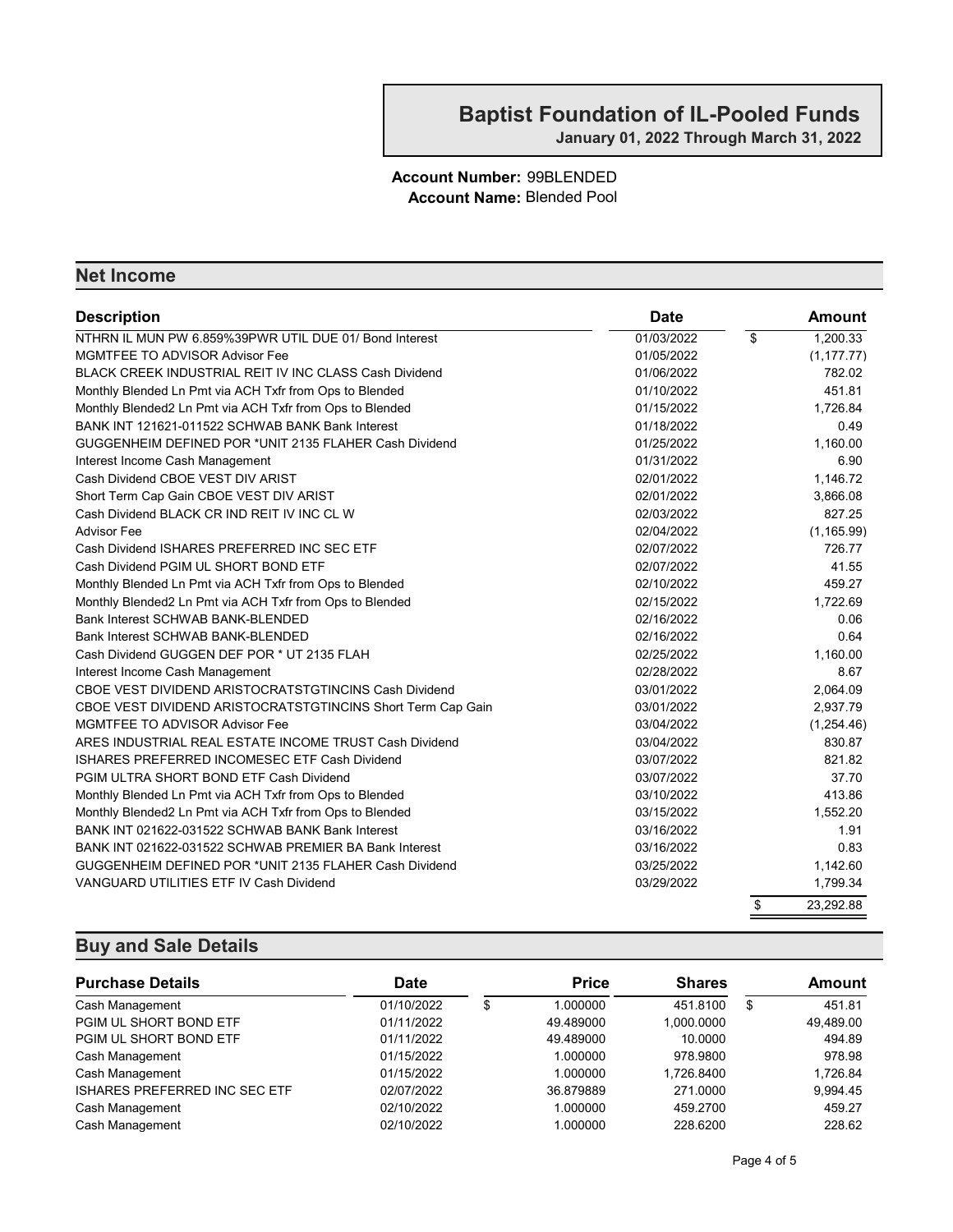January 01, 2022 Through March 31, 2022

#### Account Number: 99BLENDED Account Name: Blended Pool

| <b>Purchase Details</b>       | <b>Date</b> |                        | <b>Price</b> | <b>Shares</b> |     | Amount        |
|-------------------------------|-------------|------------------------|--------------|---------------|-----|---------------|
| Cash Management               | 02/15/2022  | \$                     | 1.000000     | 1,722.6900    | \$  | 1,722.69      |
| Cash Management               | 02/15/2022  |                        | 1.000000     | 983.1300      |     | 983.13        |
| Cash Management               | 03/10/2022  |                        | 1.000000     | 413.8600      |     | 413.86        |
| Cash Management               | 03/10/2022  |                        | 1.000000     | 274.0300      |     | 274.03        |
| Cash Management               | 03/15/2022  |                        | 1.000000     | 1,552.2000    |     | 1,552.20      |
| Cash Management               | 03/15/2022  |                        | 1.000000     | 1,153.6200    |     | 1,153.62      |
|                               |             | <b>Total Purchases</b> |              |               | \$. | 69,923.39     |
| <b>Sale Details</b>           | <b>Date</b> |                        | <b>Price</b> | <b>Shares</b> |     | <b>Amount</b> |
| St James CBC of Broadview     | 01/15/2022  | \$                     | 1.000000     | (978.9800)    | \$  | 978.98        |
| ACCRUED INTEREST-BLENDED POOL | 01/31/2022  |                        | 1.000000     | (656.3000)    |     | 656.30        |
| St James CBC of Broadview     | 02/10/2022  |                        | 1.000000     | (228.6200)    |     | 228.62        |
| St James CBC of Broadview     | 02/15/2022  |                        | 1.000000     | (983.1300)    |     | 983.13        |
| St James CBC of Broadview     | 03/10/2022  |                        | 1.000000     | (274.0300)    |     | 274.03        |
| St James CBC of Broadview     | 03/15/2022  |                        | 1.000000     | (1, 153.6200) |     | 1,153.62      |
|                               |             | <b>Total Sales</b>     |              |               | \$  | 4.274.68      |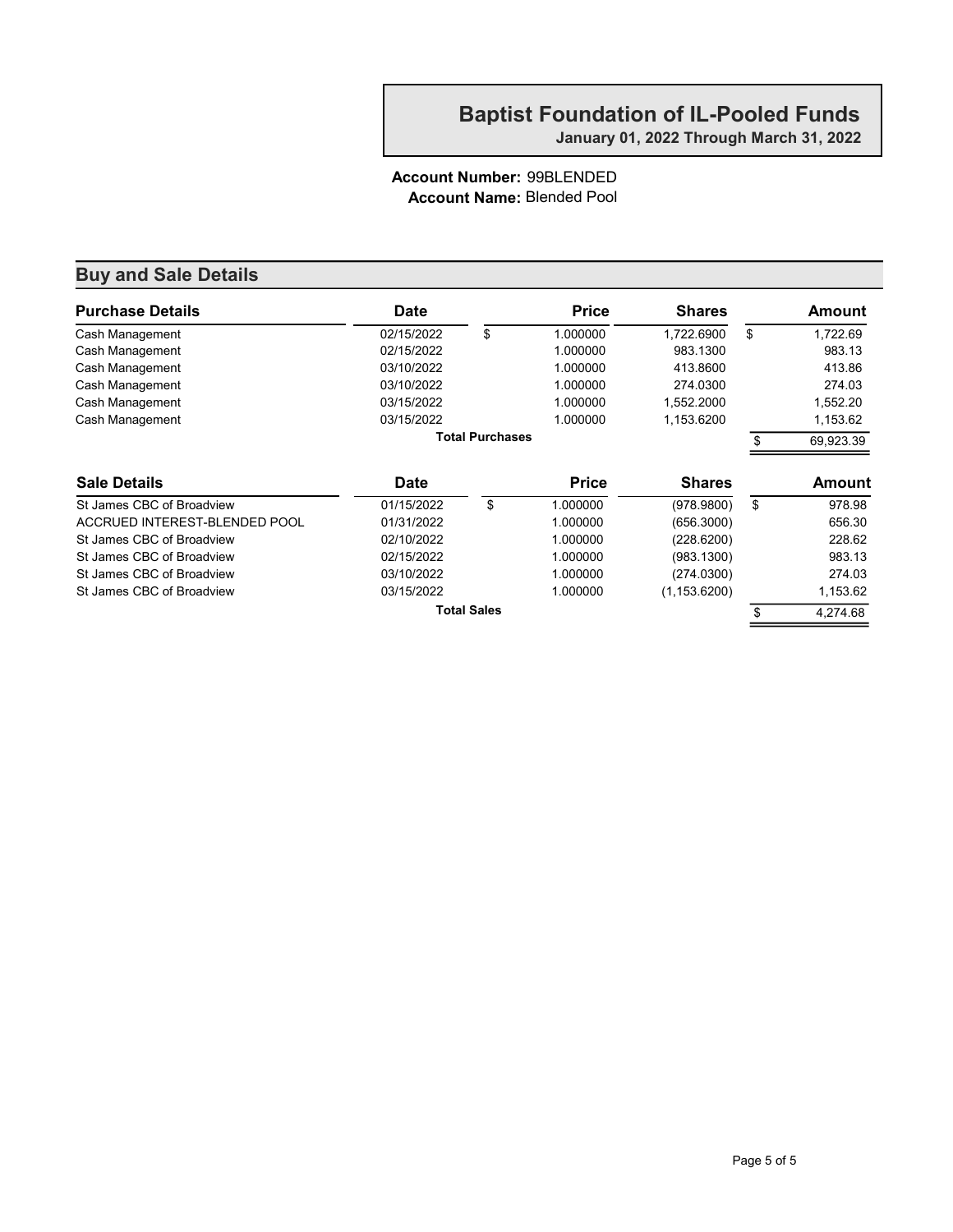

January 01, 2022 Through March 31, 2022

Account Number: 99BONDLOAN Account Name: Bond Loan Account

Bond Loan Account Baptist Foundation of Illinois 3085 Stevenson Drive Springfield, IL 62703

Baptist Foundation of Illinois 3085 Stevenson Drive Springfield, IL 62703 Phone 217-391-3116

#### Asset Summary

| <b>Asset Description</b> | <b>Market Value</b> | <b>Pct</b> |
|--------------------------|---------------------|------------|
| <b>BOND CASH</b>         | \$<br>702,047.88    | 7.8%       |
| <b>BOND LOAN</b>         | 8,258,369.69        | 92.2%      |
|                          | 8,960,417.57        | 100.0%     |
|                          |                     |            |

#### Account Activity Summary

| Beginning Balance - Close of Business Dec 31, 2021 | \$<br>7,899,906.18 |
|----------------------------------------------------|--------------------|
| Deposits                                           | 1,650.20           |
| Income                                             | 83,861.19          |
| Expenses                                           | 0.00               |
| <b>Distributions</b>                               | 0.00               |
| <b>Transfers</b>                                   | 0.00               |
| <b>Realized Capital Gains</b>                      | 0.00               |
| Change in Market Value                             | 975,000.00         |
| Ending Balance - Close of Business Mar 31, 2022    | \$<br>8,960,417.57 |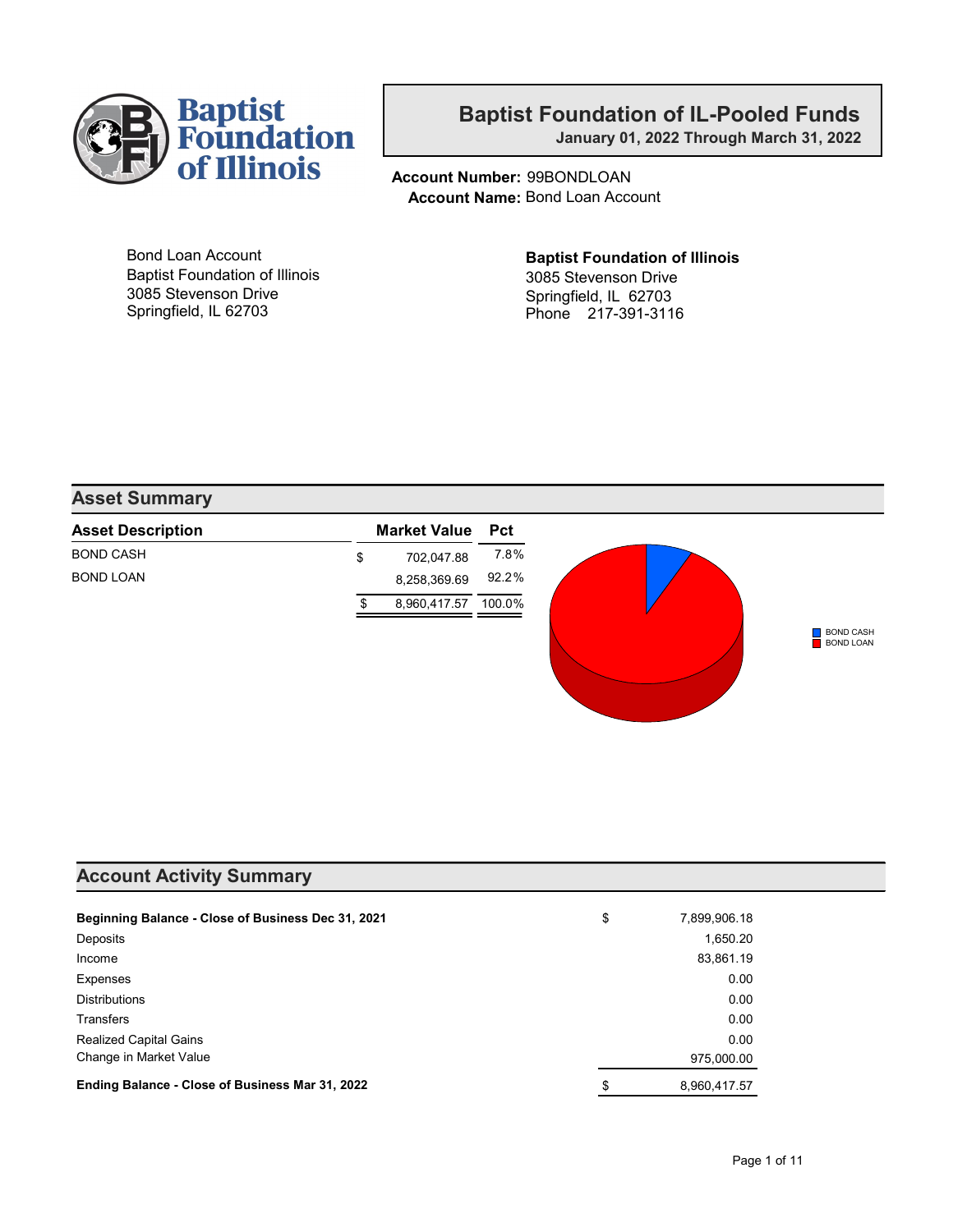#### Account Number: 99BONDLOAN Account Name: Bond Loan Account

| <b>BOND CASH</b><br><b>BOND CASH</b><br>702,047.8800 \$<br>1.000000<br>\$<br>\$<br>702,047.88<br>702,047.88<br>\$<br>702,047.88<br>702,047.88<br><b>Total BOND CASH</b><br><b>BOND LOAN</b><br>Waterloo FBC-2013A-4.25 % 5/8/2013<br>223,009.7100<br>1.000000<br>223,009.71<br>223,009.71<br>Waterloo FBC-2013D, 4.25%,<br>182,321.6600<br>1.000000<br>182,321.66<br>182,321.66<br>6/21/2013<br>Waterloo FBC-2013E-8/21/13<br>1.000000<br>388,289.86<br>388,289.8600<br>388,289.86<br>Peoples Community Church-2013H<br>506,593.8700<br>1.000000<br>506,593.87<br>506,593.87<br>Crosswinds Church-2013H<br>160,640.4800<br>1.000000<br>160,640.48<br>160,640.48<br>FBC Valier-2013L<br>157,892.0300<br>1.000000<br>157,892.03<br>157,892.03<br>Marshall MBC-2013M<br>1.000000<br>98,382.09<br>98,382.09<br>98,382.0900<br>Crosswinds Church-2013N<br>1.000000<br>97,534.92<br>97,534.9200<br>97,534.92<br>Marshall MBC-2014B<br>221,244.4200<br>1.000000<br>221,244.42<br>221,244.42<br>Marshall MBC-2014D<br>1.000000<br>23,169.83<br>23,169.8300<br>23,169.83<br>Grace Baptist Fellowship-2014E<br>58,141.0500<br>1.000000<br>58,141.05<br>58,141.05<br>FBC Gibson City-2014G<br>74,363.0100<br>1.000000<br>74,363.01<br>74,363.01<br>1.000000<br>FBC Brookport-2014H<br>169,022.0000<br>169,022.00<br>169,022.00<br>1.000000<br>110,503.62<br>110,503.62<br>Waterloo FBC-2014I<br>110,503.6200<br>1.000000<br>31,516.34<br>31,516.34<br>Iglesia Bautista Betel-2015B<br>31,516.3400<br>1.000000<br>293,797.21<br>293,797.21<br>ITURM-2015D<br>293,797.2100<br>Bethel BC-2015F<br>192,682.2400<br>1.000000<br>192,682.24<br>192,682.24<br>248,570.3400<br>1.000000<br>248,570.34<br>Agape Bible Fellowship-2015G<br>248,570.34<br>Bethel BC-2015I<br>1.000000<br>295,236.1100<br>295,236.11<br>295,236.11<br>Agape Bible Fellowship-2015J<br>1.000000<br>90,493.2100<br>90,493.21<br>90,493.21<br>Mosaic Church-2016A<br>344,071.7600<br>1.000000<br>344,071.76<br>344,071.76<br>Lighthouse Community Church-2016F<br>272,508.9200<br>1.000000<br>272,508.92<br>272,508.92<br>Crossroad Com Church-2016G<br>77, 174.62<br>77,174.62<br>77,174.6200<br>1.000000<br>Mt Pleasant BC-2017B<br>27,126.7500<br>1.000000<br>27,126.75<br>27,126.75<br>1.000000<br>Liberty BC-2017D<br>110,393.7600<br>110,393.76<br>110,393.76<br>1.000000<br>105,301.80<br>Mt Pleasant BC-2017E<br>105,301.8000<br>105,301.80<br>Sandy Creek BA-2017F<br>1.000000<br>6,300.80<br>6,300.80<br>6,300.8000<br>Charis Community Church-2017G<br>1.000000<br>412,140.8200<br>412,140.82<br>412,140.82<br>Collinsville Com Church Loan-2017H<br>171.7400<br>1.000000<br>171.74<br>171.74<br>Mullen BC-2017J<br>88,746.2500<br>1.000000<br>88,746.25<br>88,746.25<br>1.000000<br>211,324.70<br>FBC Grayville-2018B<br>211,324.7000<br>211,324.70<br>Net Community Church-2018C<br>1.000000<br>251,344.73<br>251,344.7300<br>251,344.73<br>1.000000<br>Hillcrest BC-2018D<br>0.0100<br>0.01<br>0.01<br>Calvary BC of White Hall-2019A<br>18,693.8100<br>1.000000<br>18,693.81<br>18,693.81<br>Gabaon BC-2019B<br>57,067.2900<br>1.000000<br>57,067.29<br>57,067.29<br>Calvary BC Decatur-2019D<br>210.8400<br>210.84<br>210.80<br>1.000000<br>0.04<br>St James CBC-2019E<br>1.000000<br>188,760.44<br>188,760.44<br>188,760.4400<br>Northside BC Grayville-2019F<br>1.000000<br>182,813.24<br>182,813.24<br>182,813.2400 | <b>Asset Description</b> | <b>Shares</b> | <b>Market Price</b> | <b>Market Value</b> | <b>Net Cost</b> | <b>Unrealized</b><br>Gain (Loss) |
|----------------------------------------------------------------------------------------------------------------------------------------------------------------------------------------------------------------------------------------------------------------------------------------------------------------------------------------------------------------------------------------------------------------------------------------------------------------------------------------------------------------------------------------------------------------------------------------------------------------------------------------------------------------------------------------------------------------------------------------------------------------------------------------------------------------------------------------------------------------------------------------------------------------------------------------------------------------------------------------------------------------------------------------------------------------------------------------------------------------------------------------------------------------------------------------------------------------------------------------------------------------------------------------------------------------------------------------------------------------------------------------------------------------------------------------------------------------------------------------------------------------------------------------------------------------------------------------------------------------------------------------------------------------------------------------------------------------------------------------------------------------------------------------------------------------------------------------------------------------------------------------------------------------------------------------------------------------------------------------------------------------------------------------------------------------------------------------------------------------------------------------------------------------------------------------------------------------------------------------------------------------------------------------------------------------------------------------------------------------------------------------------------------------------------------------------------------------------------------------------------------------------------------------------------------------------------------------------------------------------------------------------------------------------------------------------------------------------------------------------------------------------------------------------------------------------------------------------------------------------------------------------------------------------------------------------------------------------------------------------------------------------------------------------------------------------------------------------------------------------------------------------------------------------------------------------------------------------------------------------------------------------------------------------------------------------------------------------------------------------------------------------|--------------------------|---------------|---------------------|---------------------|-----------------|----------------------------------|
|                                                                                                                                                                                                                                                                                                                                                                                                                                                                                                                                                                                                                                                                                                                                                                                                                                                                                                                                                                                                                                                                                                                                                                                                                                                                                                                                                                                                                                                                                                                                                                                                                                                                                                                                                                                                                                                                                                                                                                                                                                                                                                                                                                                                                                                                                                                                                                                                                                                                                                                                                                                                                                                                                                                                                                                                                                                                                                                                                                                                                                                                                                                                                                                                                                                                                                                                                                                              |                          |               |                     |                     |                 |                                  |
|                                                                                                                                                                                                                                                                                                                                                                                                                                                                                                                                                                                                                                                                                                                                                                                                                                                                                                                                                                                                                                                                                                                                                                                                                                                                                                                                                                                                                                                                                                                                                                                                                                                                                                                                                                                                                                                                                                                                                                                                                                                                                                                                                                                                                                                                                                                                                                                                                                                                                                                                                                                                                                                                                                                                                                                                                                                                                                                                                                                                                                                                                                                                                                                                                                                                                                                                                                                              |                          |               |                     |                     |                 |                                  |
|                                                                                                                                                                                                                                                                                                                                                                                                                                                                                                                                                                                                                                                                                                                                                                                                                                                                                                                                                                                                                                                                                                                                                                                                                                                                                                                                                                                                                                                                                                                                                                                                                                                                                                                                                                                                                                                                                                                                                                                                                                                                                                                                                                                                                                                                                                                                                                                                                                                                                                                                                                                                                                                                                                                                                                                                                                                                                                                                                                                                                                                                                                                                                                                                                                                                                                                                                                                              |                          |               |                     |                     |                 |                                  |
|                                                                                                                                                                                                                                                                                                                                                                                                                                                                                                                                                                                                                                                                                                                                                                                                                                                                                                                                                                                                                                                                                                                                                                                                                                                                                                                                                                                                                                                                                                                                                                                                                                                                                                                                                                                                                                                                                                                                                                                                                                                                                                                                                                                                                                                                                                                                                                                                                                                                                                                                                                                                                                                                                                                                                                                                                                                                                                                                                                                                                                                                                                                                                                                                                                                                                                                                                                                              |                          |               |                     |                     |                 |                                  |
|                                                                                                                                                                                                                                                                                                                                                                                                                                                                                                                                                                                                                                                                                                                                                                                                                                                                                                                                                                                                                                                                                                                                                                                                                                                                                                                                                                                                                                                                                                                                                                                                                                                                                                                                                                                                                                                                                                                                                                                                                                                                                                                                                                                                                                                                                                                                                                                                                                                                                                                                                                                                                                                                                                                                                                                                                                                                                                                                                                                                                                                                                                                                                                                                                                                                                                                                                                                              |                          |               |                     |                     |                 |                                  |
|                                                                                                                                                                                                                                                                                                                                                                                                                                                                                                                                                                                                                                                                                                                                                                                                                                                                                                                                                                                                                                                                                                                                                                                                                                                                                                                                                                                                                                                                                                                                                                                                                                                                                                                                                                                                                                                                                                                                                                                                                                                                                                                                                                                                                                                                                                                                                                                                                                                                                                                                                                                                                                                                                                                                                                                                                                                                                                                                                                                                                                                                                                                                                                                                                                                                                                                                                                                              |                          |               |                     |                     |                 |                                  |
|                                                                                                                                                                                                                                                                                                                                                                                                                                                                                                                                                                                                                                                                                                                                                                                                                                                                                                                                                                                                                                                                                                                                                                                                                                                                                                                                                                                                                                                                                                                                                                                                                                                                                                                                                                                                                                                                                                                                                                                                                                                                                                                                                                                                                                                                                                                                                                                                                                                                                                                                                                                                                                                                                                                                                                                                                                                                                                                                                                                                                                                                                                                                                                                                                                                                                                                                                                                              |                          |               |                     |                     |                 |                                  |
|                                                                                                                                                                                                                                                                                                                                                                                                                                                                                                                                                                                                                                                                                                                                                                                                                                                                                                                                                                                                                                                                                                                                                                                                                                                                                                                                                                                                                                                                                                                                                                                                                                                                                                                                                                                                                                                                                                                                                                                                                                                                                                                                                                                                                                                                                                                                                                                                                                                                                                                                                                                                                                                                                                                                                                                                                                                                                                                                                                                                                                                                                                                                                                                                                                                                                                                                                                                              |                          |               |                     |                     |                 |                                  |
|                                                                                                                                                                                                                                                                                                                                                                                                                                                                                                                                                                                                                                                                                                                                                                                                                                                                                                                                                                                                                                                                                                                                                                                                                                                                                                                                                                                                                                                                                                                                                                                                                                                                                                                                                                                                                                                                                                                                                                                                                                                                                                                                                                                                                                                                                                                                                                                                                                                                                                                                                                                                                                                                                                                                                                                                                                                                                                                                                                                                                                                                                                                                                                                                                                                                                                                                                                                              |                          |               |                     |                     |                 |                                  |
|                                                                                                                                                                                                                                                                                                                                                                                                                                                                                                                                                                                                                                                                                                                                                                                                                                                                                                                                                                                                                                                                                                                                                                                                                                                                                                                                                                                                                                                                                                                                                                                                                                                                                                                                                                                                                                                                                                                                                                                                                                                                                                                                                                                                                                                                                                                                                                                                                                                                                                                                                                                                                                                                                                                                                                                                                                                                                                                                                                                                                                                                                                                                                                                                                                                                                                                                                                                              |                          |               |                     |                     |                 |                                  |
|                                                                                                                                                                                                                                                                                                                                                                                                                                                                                                                                                                                                                                                                                                                                                                                                                                                                                                                                                                                                                                                                                                                                                                                                                                                                                                                                                                                                                                                                                                                                                                                                                                                                                                                                                                                                                                                                                                                                                                                                                                                                                                                                                                                                                                                                                                                                                                                                                                                                                                                                                                                                                                                                                                                                                                                                                                                                                                                                                                                                                                                                                                                                                                                                                                                                                                                                                                                              |                          |               |                     |                     |                 |                                  |
|                                                                                                                                                                                                                                                                                                                                                                                                                                                                                                                                                                                                                                                                                                                                                                                                                                                                                                                                                                                                                                                                                                                                                                                                                                                                                                                                                                                                                                                                                                                                                                                                                                                                                                                                                                                                                                                                                                                                                                                                                                                                                                                                                                                                                                                                                                                                                                                                                                                                                                                                                                                                                                                                                                                                                                                                                                                                                                                                                                                                                                                                                                                                                                                                                                                                                                                                                                                              |                          |               |                     |                     |                 |                                  |
|                                                                                                                                                                                                                                                                                                                                                                                                                                                                                                                                                                                                                                                                                                                                                                                                                                                                                                                                                                                                                                                                                                                                                                                                                                                                                                                                                                                                                                                                                                                                                                                                                                                                                                                                                                                                                                                                                                                                                                                                                                                                                                                                                                                                                                                                                                                                                                                                                                                                                                                                                                                                                                                                                                                                                                                                                                                                                                                                                                                                                                                                                                                                                                                                                                                                                                                                                                                              |                          |               |                     |                     |                 |                                  |
|                                                                                                                                                                                                                                                                                                                                                                                                                                                                                                                                                                                                                                                                                                                                                                                                                                                                                                                                                                                                                                                                                                                                                                                                                                                                                                                                                                                                                                                                                                                                                                                                                                                                                                                                                                                                                                                                                                                                                                                                                                                                                                                                                                                                                                                                                                                                                                                                                                                                                                                                                                                                                                                                                                                                                                                                                                                                                                                                                                                                                                                                                                                                                                                                                                                                                                                                                                                              |                          |               |                     |                     |                 |                                  |
|                                                                                                                                                                                                                                                                                                                                                                                                                                                                                                                                                                                                                                                                                                                                                                                                                                                                                                                                                                                                                                                                                                                                                                                                                                                                                                                                                                                                                                                                                                                                                                                                                                                                                                                                                                                                                                                                                                                                                                                                                                                                                                                                                                                                                                                                                                                                                                                                                                                                                                                                                                                                                                                                                                                                                                                                                                                                                                                                                                                                                                                                                                                                                                                                                                                                                                                                                                                              |                          |               |                     |                     |                 |                                  |
|                                                                                                                                                                                                                                                                                                                                                                                                                                                                                                                                                                                                                                                                                                                                                                                                                                                                                                                                                                                                                                                                                                                                                                                                                                                                                                                                                                                                                                                                                                                                                                                                                                                                                                                                                                                                                                                                                                                                                                                                                                                                                                                                                                                                                                                                                                                                                                                                                                                                                                                                                                                                                                                                                                                                                                                                                                                                                                                                                                                                                                                                                                                                                                                                                                                                                                                                                                                              |                          |               |                     |                     |                 |                                  |
|                                                                                                                                                                                                                                                                                                                                                                                                                                                                                                                                                                                                                                                                                                                                                                                                                                                                                                                                                                                                                                                                                                                                                                                                                                                                                                                                                                                                                                                                                                                                                                                                                                                                                                                                                                                                                                                                                                                                                                                                                                                                                                                                                                                                                                                                                                                                                                                                                                                                                                                                                                                                                                                                                                                                                                                                                                                                                                                                                                                                                                                                                                                                                                                                                                                                                                                                                                                              |                          |               |                     |                     |                 |                                  |
|                                                                                                                                                                                                                                                                                                                                                                                                                                                                                                                                                                                                                                                                                                                                                                                                                                                                                                                                                                                                                                                                                                                                                                                                                                                                                                                                                                                                                                                                                                                                                                                                                                                                                                                                                                                                                                                                                                                                                                                                                                                                                                                                                                                                                                                                                                                                                                                                                                                                                                                                                                                                                                                                                                                                                                                                                                                                                                                                                                                                                                                                                                                                                                                                                                                                                                                                                                                              |                          |               |                     |                     |                 |                                  |
|                                                                                                                                                                                                                                                                                                                                                                                                                                                                                                                                                                                                                                                                                                                                                                                                                                                                                                                                                                                                                                                                                                                                                                                                                                                                                                                                                                                                                                                                                                                                                                                                                                                                                                                                                                                                                                                                                                                                                                                                                                                                                                                                                                                                                                                                                                                                                                                                                                                                                                                                                                                                                                                                                                                                                                                                                                                                                                                                                                                                                                                                                                                                                                                                                                                                                                                                                                                              |                          |               |                     |                     |                 |                                  |
|                                                                                                                                                                                                                                                                                                                                                                                                                                                                                                                                                                                                                                                                                                                                                                                                                                                                                                                                                                                                                                                                                                                                                                                                                                                                                                                                                                                                                                                                                                                                                                                                                                                                                                                                                                                                                                                                                                                                                                                                                                                                                                                                                                                                                                                                                                                                                                                                                                                                                                                                                                                                                                                                                                                                                                                                                                                                                                                                                                                                                                                                                                                                                                                                                                                                                                                                                                                              |                          |               |                     |                     |                 |                                  |
|                                                                                                                                                                                                                                                                                                                                                                                                                                                                                                                                                                                                                                                                                                                                                                                                                                                                                                                                                                                                                                                                                                                                                                                                                                                                                                                                                                                                                                                                                                                                                                                                                                                                                                                                                                                                                                                                                                                                                                                                                                                                                                                                                                                                                                                                                                                                                                                                                                                                                                                                                                                                                                                                                                                                                                                                                                                                                                                                                                                                                                                                                                                                                                                                                                                                                                                                                                                              |                          |               |                     |                     |                 |                                  |
|                                                                                                                                                                                                                                                                                                                                                                                                                                                                                                                                                                                                                                                                                                                                                                                                                                                                                                                                                                                                                                                                                                                                                                                                                                                                                                                                                                                                                                                                                                                                                                                                                                                                                                                                                                                                                                                                                                                                                                                                                                                                                                                                                                                                                                                                                                                                                                                                                                                                                                                                                                                                                                                                                                                                                                                                                                                                                                                                                                                                                                                                                                                                                                                                                                                                                                                                                                                              |                          |               |                     |                     |                 |                                  |
|                                                                                                                                                                                                                                                                                                                                                                                                                                                                                                                                                                                                                                                                                                                                                                                                                                                                                                                                                                                                                                                                                                                                                                                                                                                                                                                                                                                                                                                                                                                                                                                                                                                                                                                                                                                                                                                                                                                                                                                                                                                                                                                                                                                                                                                                                                                                                                                                                                                                                                                                                                                                                                                                                                                                                                                                                                                                                                                                                                                                                                                                                                                                                                                                                                                                                                                                                                                              |                          |               |                     |                     |                 |                                  |
|                                                                                                                                                                                                                                                                                                                                                                                                                                                                                                                                                                                                                                                                                                                                                                                                                                                                                                                                                                                                                                                                                                                                                                                                                                                                                                                                                                                                                                                                                                                                                                                                                                                                                                                                                                                                                                                                                                                                                                                                                                                                                                                                                                                                                                                                                                                                                                                                                                                                                                                                                                                                                                                                                                                                                                                                                                                                                                                                                                                                                                                                                                                                                                                                                                                                                                                                                                                              |                          |               |                     |                     |                 |                                  |
|                                                                                                                                                                                                                                                                                                                                                                                                                                                                                                                                                                                                                                                                                                                                                                                                                                                                                                                                                                                                                                                                                                                                                                                                                                                                                                                                                                                                                                                                                                                                                                                                                                                                                                                                                                                                                                                                                                                                                                                                                                                                                                                                                                                                                                                                                                                                                                                                                                                                                                                                                                                                                                                                                                                                                                                                                                                                                                                                                                                                                                                                                                                                                                                                                                                                                                                                                                                              |                          |               |                     |                     |                 |                                  |
|                                                                                                                                                                                                                                                                                                                                                                                                                                                                                                                                                                                                                                                                                                                                                                                                                                                                                                                                                                                                                                                                                                                                                                                                                                                                                                                                                                                                                                                                                                                                                                                                                                                                                                                                                                                                                                                                                                                                                                                                                                                                                                                                                                                                                                                                                                                                                                                                                                                                                                                                                                                                                                                                                                                                                                                                                                                                                                                                                                                                                                                                                                                                                                                                                                                                                                                                                                                              |                          |               |                     |                     |                 |                                  |
|                                                                                                                                                                                                                                                                                                                                                                                                                                                                                                                                                                                                                                                                                                                                                                                                                                                                                                                                                                                                                                                                                                                                                                                                                                                                                                                                                                                                                                                                                                                                                                                                                                                                                                                                                                                                                                                                                                                                                                                                                                                                                                                                                                                                                                                                                                                                                                                                                                                                                                                                                                                                                                                                                                                                                                                                                                                                                                                                                                                                                                                                                                                                                                                                                                                                                                                                                                                              |                          |               |                     |                     |                 |                                  |
|                                                                                                                                                                                                                                                                                                                                                                                                                                                                                                                                                                                                                                                                                                                                                                                                                                                                                                                                                                                                                                                                                                                                                                                                                                                                                                                                                                                                                                                                                                                                                                                                                                                                                                                                                                                                                                                                                                                                                                                                                                                                                                                                                                                                                                                                                                                                                                                                                                                                                                                                                                                                                                                                                                                                                                                                                                                                                                                                                                                                                                                                                                                                                                                                                                                                                                                                                                                              |                          |               |                     |                     |                 |                                  |
|                                                                                                                                                                                                                                                                                                                                                                                                                                                                                                                                                                                                                                                                                                                                                                                                                                                                                                                                                                                                                                                                                                                                                                                                                                                                                                                                                                                                                                                                                                                                                                                                                                                                                                                                                                                                                                                                                                                                                                                                                                                                                                                                                                                                                                                                                                                                                                                                                                                                                                                                                                                                                                                                                                                                                                                                                                                                                                                                                                                                                                                                                                                                                                                                                                                                                                                                                                                              |                          |               |                     |                     |                 |                                  |
|                                                                                                                                                                                                                                                                                                                                                                                                                                                                                                                                                                                                                                                                                                                                                                                                                                                                                                                                                                                                                                                                                                                                                                                                                                                                                                                                                                                                                                                                                                                                                                                                                                                                                                                                                                                                                                                                                                                                                                                                                                                                                                                                                                                                                                                                                                                                                                                                                                                                                                                                                                                                                                                                                                                                                                                                                                                                                                                                                                                                                                                                                                                                                                                                                                                                                                                                                                                              |                          |               |                     |                     |                 |                                  |
|                                                                                                                                                                                                                                                                                                                                                                                                                                                                                                                                                                                                                                                                                                                                                                                                                                                                                                                                                                                                                                                                                                                                                                                                                                                                                                                                                                                                                                                                                                                                                                                                                                                                                                                                                                                                                                                                                                                                                                                                                                                                                                                                                                                                                                                                                                                                                                                                                                                                                                                                                                                                                                                                                                                                                                                                                                                                                                                                                                                                                                                                                                                                                                                                                                                                                                                                                                                              |                          |               |                     |                     |                 |                                  |
|                                                                                                                                                                                                                                                                                                                                                                                                                                                                                                                                                                                                                                                                                                                                                                                                                                                                                                                                                                                                                                                                                                                                                                                                                                                                                                                                                                                                                                                                                                                                                                                                                                                                                                                                                                                                                                                                                                                                                                                                                                                                                                                                                                                                                                                                                                                                                                                                                                                                                                                                                                                                                                                                                                                                                                                                                                                                                                                                                                                                                                                                                                                                                                                                                                                                                                                                                                                              |                          |               |                     |                     |                 |                                  |
|                                                                                                                                                                                                                                                                                                                                                                                                                                                                                                                                                                                                                                                                                                                                                                                                                                                                                                                                                                                                                                                                                                                                                                                                                                                                                                                                                                                                                                                                                                                                                                                                                                                                                                                                                                                                                                                                                                                                                                                                                                                                                                                                                                                                                                                                                                                                                                                                                                                                                                                                                                                                                                                                                                                                                                                                                                                                                                                                                                                                                                                                                                                                                                                                                                                                                                                                                                                              |                          |               |                     |                     |                 |                                  |
|                                                                                                                                                                                                                                                                                                                                                                                                                                                                                                                                                                                                                                                                                                                                                                                                                                                                                                                                                                                                                                                                                                                                                                                                                                                                                                                                                                                                                                                                                                                                                                                                                                                                                                                                                                                                                                                                                                                                                                                                                                                                                                                                                                                                                                                                                                                                                                                                                                                                                                                                                                                                                                                                                                                                                                                                                                                                                                                                                                                                                                                                                                                                                                                                                                                                                                                                                                                              |                          |               |                     |                     |                 |                                  |
|                                                                                                                                                                                                                                                                                                                                                                                                                                                                                                                                                                                                                                                                                                                                                                                                                                                                                                                                                                                                                                                                                                                                                                                                                                                                                                                                                                                                                                                                                                                                                                                                                                                                                                                                                                                                                                                                                                                                                                                                                                                                                                                                                                                                                                                                                                                                                                                                                                                                                                                                                                                                                                                                                                                                                                                                                                                                                                                                                                                                                                                                                                                                                                                                                                                                                                                                                                                              |                          |               |                     |                     |                 |                                  |
|                                                                                                                                                                                                                                                                                                                                                                                                                                                                                                                                                                                                                                                                                                                                                                                                                                                                                                                                                                                                                                                                                                                                                                                                                                                                                                                                                                                                                                                                                                                                                                                                                                                                                                                                                                                                                                                                                                                                                                                                                                                                                                                                                                                                                                                                                                                                                                                                                                                                                                                                                                                                                                                                                                                                                                                                                                                                                                                                                                                                                                                                                                                                                                                                                                                                                                                                                                                              |                          |               |                     |                     |                 |                                  |
|                                                                                                                                                                                                                                                                                                                                                                                                                                                                                                                                                                                                                                                                                                                                                                                                                                                                                                                                                                                                                                                                                                                                                                                                                                                                                                                                                                                                                                                                                                                                                                                                                                                                                                                                                                                                                                                                                                                                                                                                                                                                                                                                                                                                                                                                                                                                                                                                                                                                                                                                                                                                                                                                                                                                                                                                                                                                                                                                                                                                                                                                                                                                                                                                                                                                                                                                                                                              |                          |               |                     |                     |                 |                                  |
|                                                                                                                                                                                                                                                                                                                                                                                                                                                                                                                                                                                                                                                                                                                                                                                                                                                                                                                                                                                                                                                                                                                                                                                                                                                                                                                                                                                                                                                                                                                                                                                                                                                                                                                                                                                                                                                                                                                                                                                                                                                                                                                                                                                                                                                                                                                                                                                                                                                                                                                                                                                                                                                                                                                                                                                                                                                                                                                                                                                                                                                                                                                                                                                                                                                                                                                                                                                              |                          |               |                     |                     |                 |                                  |
|                                                                                                                                                                                                                                                                                                                                                                                                                                                                                                                                                                                                                                                                                                                                                                                                                                                                                                                                                                                                                                                                                                                                                                                                                                                                                                                                                                                                                                                                                                                                                                                                                                                                                                                                                                                                                                                                                                                                                                                                                                                                                                                                                                                                                                                                                                                                                                                                                                                                                                                                                                                                                                                                                                                                                                                                                                                                                                                                                                                                                                                                                                                                                                                                                                                                                                                                                                                              |                          |               |                     |                     |                 |                                  |
|                                                                                                                                                                                                                                                                                                                                                                                                                                                                                                                                                                                                                                                                                                                                                                                                                                                                                                                                                                                                                                                                                                                                                                                                                                                                                                                                                                                                                                                                                                                                                                                                                                                                                                                                                                                                                                                                                                                                                                                                                                                                                                                                                                                                                                                                                                                                                                                                                                                                                                                                                                                                                                                                                                                                                                                                                                                                                                                                                                                                                                                                                                                                                                                                                                                                                                                                                                                              |                          |               |                     |                     |                 |                                  |
|                                                                                                                                                                                                                                                                                                                                                                                                                                                                                                                                                                                                                                                                                                                                                                                                                                                                                                                                                                                                                                                                                                                                                                                                                                                                                                                                                                                                                                                                                                                                                                                                                                                                                                                                                                                                                                                                                                                                                                                                                                                                                                                                                                                                                                                                                                                                                                                                                                                                                                                                                                                                                                                                                                                                                                                                                                                                                                                                                                                                                                                                                                                                                                                                                                                                                                                                                                                              |                          |               |                     |                     |                 |                                  |
|                                                                                                                                                                                                                                                                                                                                                                                                                                                                                                                                                                                                                                                                                                                                                                                                                                                                                                                                                                                                                                                                                                                                                                                                                                                                                                                                                                                                                                                                                                                                                                                                                                                                                                                                                                                                                                                                                                                                                                                                                                                                                                                                                                                                                                                                                                                                                                                                                                                                                                                                                                                                                                                                                                                                                                                                                                                                                                                                                                                                                                                                                                                                                                                                                                                                                                                                                                                              |                          |               |                     |                     |                 |                                  |
|                                                                                                                                                                                                                                                                                                                                                                                                                                                                                                                                                                                                                                                                                                                                                                                                                                                                                                                                                                                                                                                                                                                                                                                                                                                                                                                                                                                                                                                                                                                                                                                                                                                                                                                                                                                                                                                                                                                                                                                                                                                                                                                                                                                                                                                                                                                                                                                                                                                                                                                                                                                                                                                                                                                                                                                                                                                                                                                                                                                                                                                                                                                                                                                                                                                                                                                                                                                              |                          |               |                     |                     |                 |                                  |
| Simpson MBC-2019G<br>65,851.0900<br>1.000000<br>65,851.09<br>65,851.09                                                                                                                                                                                                                                                                                                                                                                                                                                                                                                                                                                                                                                                                                                                                                                                                                                                                                                                                                                                                                                                                                                                                                                                                                                                                                                                                                                                                                                                                                                                                                                                                                                                                                                                                                                                                                                                                                                                                                                                                                                                                                                                                                                                                                                                                                                                                                                                                                                                                                                                                                                                                                                                                                                                                                                                                                                                                                                                                                                                                                                                                                                                                                                                                                                                                                                                       |                          |               |                     |                     |                 |                                  |
| Mt Carmel COG-2019J<br>203,876.4000<br>1.000000<br>203,876.40<br>203,876.40                                                                                                                                                                                                                                                                                                                                                                                                                                                                                                                                                                                                                                                                                                                                                                                                                                                                                                                                                                                                                                                                                                                                                                                                                                                                                                                                                                                                                                                                                                                                                                                                                                                                                                                                                                                                                                                                                                                                                                                                                                                                                                                                                                                                                                                                                                                                                                                                                                                                                                                                                                                                                                                                                                                                                                                                                                                                                                                                                                                                                                                                                                                                                                                                                                                                                                                  |                          |               |                     |                     |                 |                                  |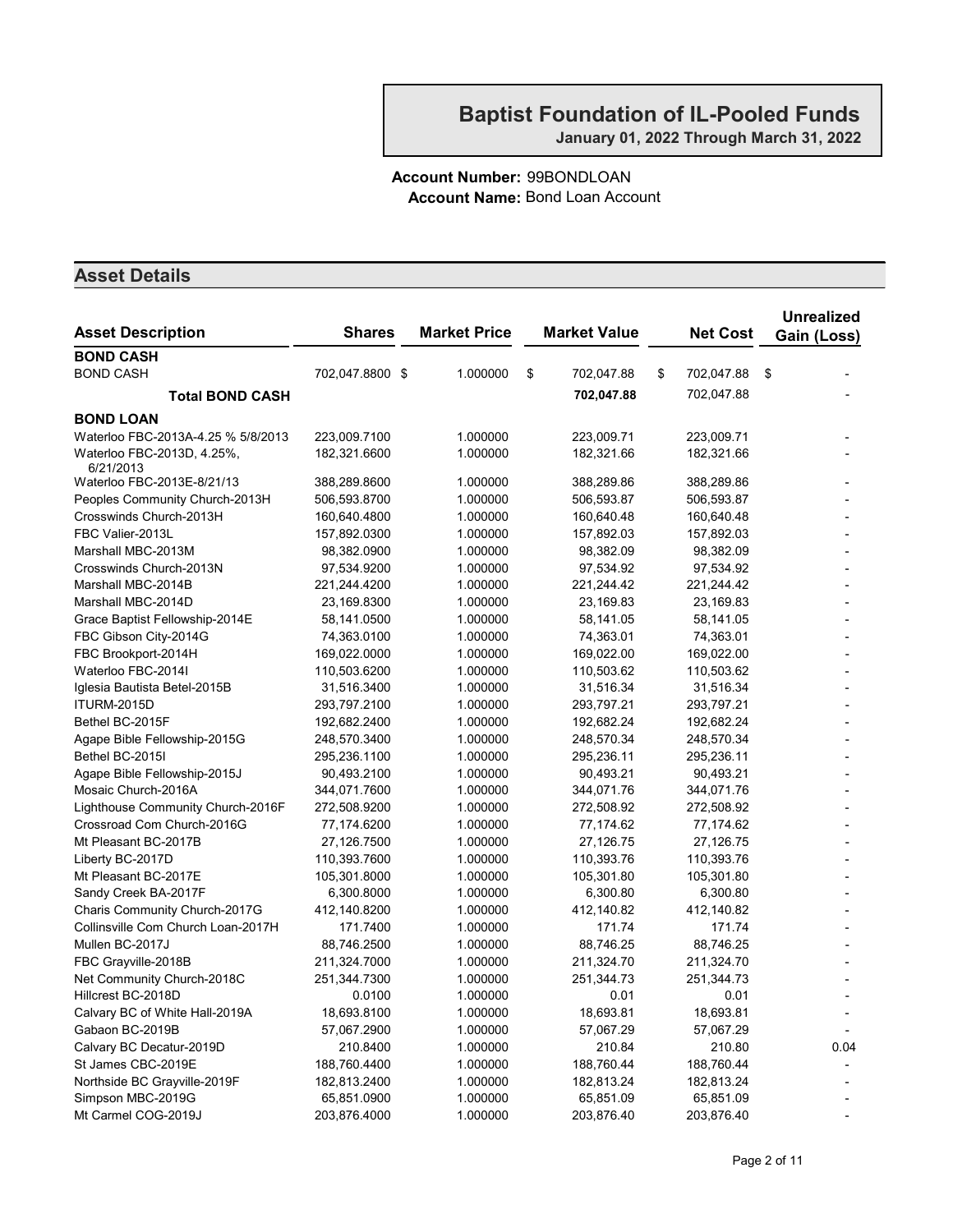#### Account Number: 99BONDLOAN Account Name: Bond Loan Account

#### Asset Details

| <b>Asset Description</b>     | <b>Shares</b>  | <b>Market Price</b> | <b>Market Value</b> | <b>Net Cost</b> | <b>Unrealized</b><br>Gain (Loss) |
|------------------------------|----------------|---------------------|---------------------|-----------------|----------------------------------|
| <b>BOND LOAN</b>             |                |                     |                     |                 |                                  |
| Calvary BC Hillsboro-2019K   | 20,059.6400 \$ | 1.000000            | \$<br>20,059.64     | \$<br>20.059.64 | \$                               |
| FBC Ullin-2020A              | 165.052.1600   | 1.000000            | 165,052.16          | 165.052.16      |                                  |
| Northside BC Grayville-2020B | 47,314.6400    | 1.000000            | 47,314.64           | 47,314.64       |                                  |
| Mercy's Door CC-2021A        | 126,136,6000   | 1.000000            | 126.136.60          | 126,136.60      |                                  |
| Net Community Church-2021B   | 97,519.6300    | 1.000000            | 97,519.63           | 97,519.63       |                                  |
| Steeleville BC-2021C         | 97,588.4000    | 1.000000            | 97,588.40           | 97,588.40       |                                  |
| Hopewell BC-2021D            | 197,009.4900   | 1.000000            | 197.009.49          | 197,009.49      |                                  |
| Steeleville BC               | 98.504.7100    | 1.000000            | 98.504.71           | 98.504.71       |                                  |
| FBC Smithton-2021G           | 39,159.1100    | 1.000000            | 39, 159. 11         | 39.159.11       |                                  |
| Steeleville BC-2021H         | 147.741.5400   | 1.000000            | 147.741.54          | 147,741.54      |                                  |
| 2022A                        | 975.000.0000   | 1.000000            | 975,000.00          | 975,000.00      |                                  |
| <b>Total BOND LOAN</b>       |                |                     | 8,258,369.69        | 8,258,369.65    | 0.04                             |
|                              |                | <b>Grand Total</b>  | 8,960,417.57        | 8,960,417.53    | 0.04                             |
|                              |                |                     |                     |                 |                                  |

#### **Deposits**

| <b>Description</b>                                     | <b>Date</b> | Amount   |
|--------------------------------------------------------|-------------|----------|
| Reimbursement for overpayment of Bond No Action Needed | 03/04/2022  | 825.10   |
| Reimbursement for overpayment of Bond No Action Needed | 03/07/2022  | 825.10   |
|                                                        |             | 1.650.20 |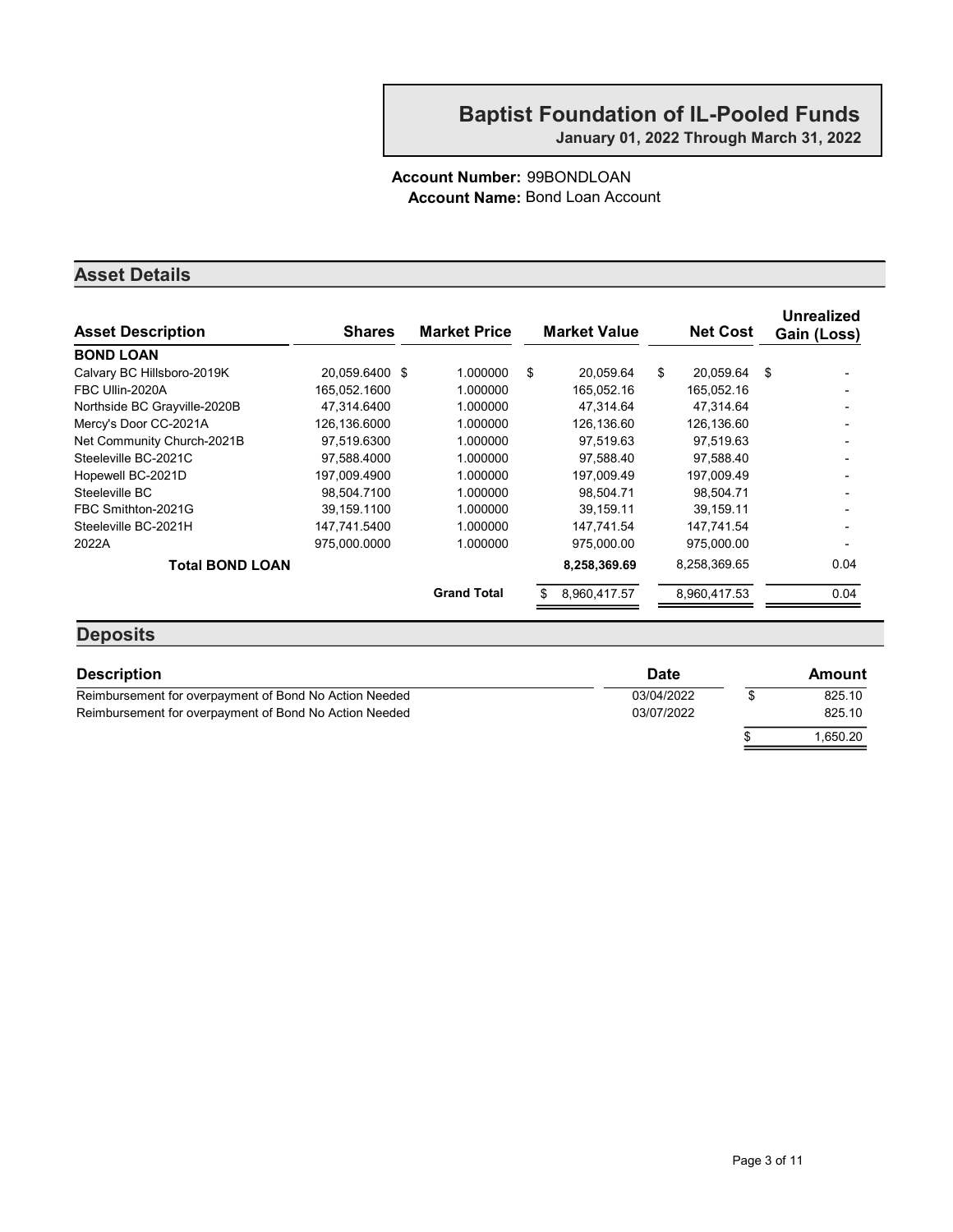Account Number: 99BONDLOAN Account Name: Bond Loan Account

| <b>Description</b>                                   | <b>Date</b> |            | Amount   |
|------------------------------------------------------|-------------|------------|----------|
| Bond 2015D Ln Pmt via ACH No Action Needed           | 01/01/2022  | $\sqrt{2}$ | 2,140.09 |
| 2017J Bond Ln Pmt via ACH No Action Needed           | 01/02/2022  |            | 362.17   |
| 2019K Bond Ln Pmt via ACH No Action Needed           | 01/02/2022  |            | 7.70     |
| 2018B Bond Ln Pmt via ACH No Action Needed           | 01/04/2022  |            | 112.72   |
| 2019J Bond Ln Pmt via ACH No Action Needed           | 01/04/2022  |            | 873.53   |
| 2018D Bond Ln Pmt via ACH No Action Needed           | 01/04/2022  |            | 21.81    |
| 2017H Bond Ln Pmt via ACH No Action Needed           | 01/04/2022  |            | 511.52   |
| 2015F Bond Ln Pmt via ACH No Action Needed           | 01/04/2022  |            | 746.30   |
| 2016F Bond Ln Pmt via ACH No Action Needed           | 01/05/2022  |            | 1,133.78 |
| 2019F Bond Ln Pmt via ACH No Action Needed           | 01/06/2022  |            | 783.51   |
| 2016G Bond Ln Pmt via ACH No Action Needed           | 01/06/2022  |            | 298.91   |
| 2021H Bond Ln Pmt via ACH No Action Needed           | 01/08/2022  |            | 632.23   |
| 2019E Bond Ln Pmt via ACH No Action Needed           | 01/10/2022  |            | 793.60   |
| 2021D Bond Ln Pmt via ACH No Action Needed           | 01/13/2022  |            | 843.06   |
| 2020A Bond Ln Pmt via ACH No Action Needed           | 01/13/2022  |            | 1,306.69 |
| 2015B Bond Ln Pmt via ACH No Action Needed           | 01/13/2022  |            | 122.15   |
| 2013A Bond Ln Pmt via Ck #23702 No Action Needed     | 01/14/2022  |            | 916.49   |
| 2013L Bond Ln Pmt via Ck #41843 No Action Needed     | 01/14/2022  |            | 431.35   |
| 2019G Bond Ln Prnc Pmt via Ck #3675 No Action Needed | 01/14/2022  |            |          |
| 2021E Bond Loan Payoff via Ck #1062 No Action Needed | 01/14/2022  |            | 16.77    |
| 2013K Bond Ln Pmt via Ck #4907 No Action Needed      | 01/14/2022  |            | 665.44   |
| 2013N Bond Ln Pmt via Ck #4907 No Action Needed      | 01/14/2022  |            | 404.58   |
| 2021B Bond Ln Pmt via ACH No Action Needed           | 01/14/2022  |            | 417.40   |
| 2014G Bond Ln Pmt via ACH No Action Needed           | 01/14/2022  |            | 158.51   |
| 2015I Bond Ln Pmt via ACH No Action Needed           | 01/14/2022  |            | 1,143.30 |
| 2021F Bond Ln Pmt via ACH No Action Needed           | 01/15/2022  |            | 421.53   |
| 2017E Bond Ln Pmt via ACH No Action Needed           | 01/15/2022  |            | 429.58   |
| 2017B Bond Ln Pmt via ACH No Action Needed           | 01/15/2022  |            | 129.88   |
| 2014H Bond Ln Pmt via ACH No Action Needed           | 01/15/2022  |            | 661.90   |
| 2021G Bond Ln Pmt via ACH No Action Needed           | 01/16/2022  |            | 86.68    |
| 2013M Bond Ln Pmt via Ck #1048 No Action Needed      | 01/18/2022  |            | 315.06   |
| 2014B Bond Ln Pmt via Ck #1048 No Action Needed      | 01/18/2022  |            | 703.35   |
| 2014D Bond Ln Pmt via Ck #1048 No Action Needed      | 01/18/2022  |            | 90.42    |
| 2016A Bond Ln Pmt via Ck #8586 No Action Needed      | 01/21/2022  |            | 1,294.95 |
| 2013H Bond Ln Pmt via Ck #6682 No Action Needed      | 01/21/2022  |            | 2,503.08 |
| 2019B Bond Ln Pmt via ACH No Action Needed           | 01/21/2022  |            | 167.89   |
| 2019A Bond Ln Pmt via ACH No Action Needed           | 01/21/2022  |            | 89.92    |
| 2018C Bond Ln Pmt via ACH No Action Needed           | 01/22/2022  |            | 1,024.70 |
| 2021A Bond Ln Pmt via ACH No Action Needed           | 01/26/2022  |            | 539.94   |
| 2017A Bond Ln Pmt via ACH No Action Needed           | 01/26/2022  |            | 120.34   |
| 2021C Bond Ln Pmt via ACH No Action Needed           | 01/27/2022  |            | 417.69   |
| 2017D Bond Ln Pmt via ACH No Action Needed           | 01/28/2022  |            | 488.30   |
| 2019G Bond Ln Pmt via ACH No Action Needed           | 01/28/2022  |            | 127.87   |
| 2017F Bond Ln Pmt via ACH No Action Needed           | 01/28/2022  |            | 26.21    |
| 2020B Bond Ln Pmt via ACH No Action Needed           | 01/28/2022  |            | 202.64   |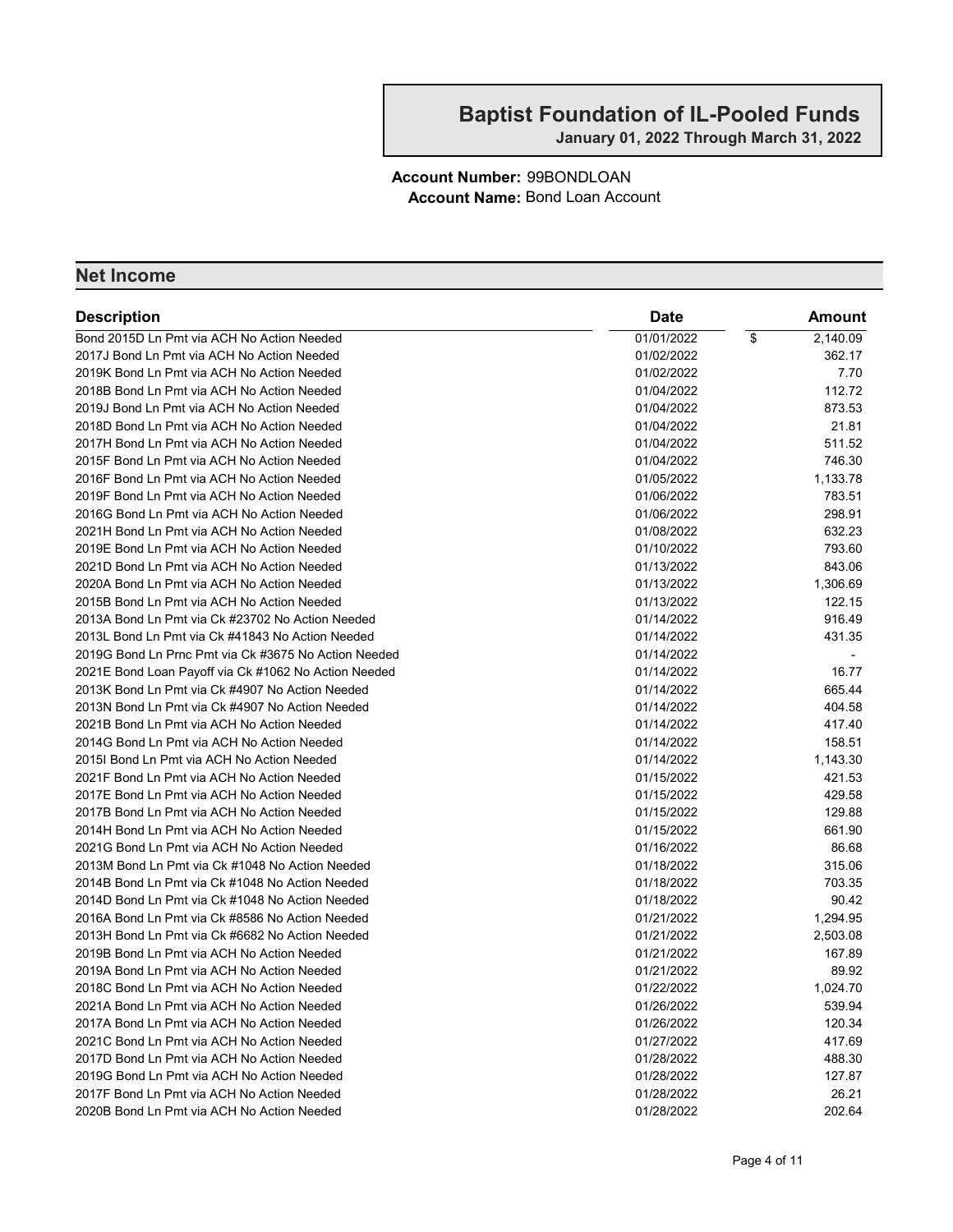Account Number: 99BONDLOAN Account Name: Bond Loan Account

| <b>Description</b>                                       | Date       | Amount       |
|----------------------------------------------------------|------------|--------------|
| 2014G Bond Ln Pmt via ACH No Action Needed               | 01/28/2022 | 130.21<br>\$ |
| 2017G Bond Ln Pmt via ACH No Action Needed               | 01/28/2022 | 1,681.38     |
| 2015J Bond Ln Pmt via ACH No Action Needed               | 01/28/2022 | 350.62       |
| 2015G Bond Ln Pmt via ACH No Action Needed               | 01/28/2022 | 962.23       |
| Bond 2013D Ln Pmt via Ck #3022 No Action Needed          | 01/31/2022 | 864.34       |
| Bond 2013E Ln Pmt via Ck #3022 No Action Needed          | 01/31/2022 | 1,840.22     |
| Bond 2014I Ln Pmt via Ck #3022 No Action Needed          | 01/31/2022 | 553.05       |
| 2014E Bond Ln Pmt via Ck #10642 No Action Needed         | 01/31/2022 | 298.28       |
| Bond 2015D Ln Pmt via ACH No Action Needed               | 02/01/2022 | 1,126.65     |
| 2017J Bond Ln Pmt via ACH No Action Needed               | 02/02/2022 | 360.84       |
| 2019K Bond Ln Pmt via ACH No Action Needed               | 02/02/2022 | 115.81       |
| 2018B Bond Ln Pmt via ACH No Action Needed               | 02/04/2022 | 111.49       |
| 2019J Bond Ln Pmt via ACH No Action Needed               | 02/04/2022 | 871.08       |
| 2018D Bond Ln Pmt via ACH No Action Needed               | 02/04/2022 | 13.41        |
| 2017H Bond Ln Pmt via ACH No Action Needed               | 02/04/2022 | 509.54       |
| 2015F Bond Ln Pmt via ACH No Action Needed               | 02/04/2022 | 743.11       |
| 2016F Bond Ln Pmt via ACH No Action Needed               | 02/05/2022 | 172.22       |
| 2019F Bond Ln Pmt via ACH No Action Needed               | 02/06/2022 | 781.24       |
| 2016G Bond Ln Pmt via ACH No Action Needed               | 02/06/2022 | 297.63       |
| 2021H Bond Ln Pmt via ACH No Action Needed               | 02/08/2022 | 630.71       |
| 2013K February Bond Ln Pmt via Ck #4924 No Action Needed | 02/10/2022 | 510.86       |
| 2013N February Bond Ln Pmt via Ck #4924 No Action Needed | 02/10/2022 | 310.46       |
| 2021D Bond Ln Pmt via ACH No Action Needed               | 02/13/2022 | 841.04       |
| 2020A Bond Ln Pmt via ACH No Action Needed               | 02/13/2022 | 1,303.13     |
| 2015B Bond Ln Pmt via ACH No Action Needed               | 02/13/2022 | 121.60       |
| 2021B Bond Ln Pmt via ACH No Action Needed               | 02/14/2022 | 416.37       |
| 2014G Bond Ln Pmt via ACH No Action Needed               | 02/14/2022 | 157.65       |
| 2015I Bond Ln Pmt via ACH No Action Needed               | 02/14/2022 | 1,138.48     |
| 2014H Bond Ln Pmt via ACH No Action Needed               | 02/15/2022 | 656.59       |
| 2017B Bond Ln Pmt via ACH No Action Needed               | 02/15/2022 | 127.15       |
| 2017E Bond Ln Pmt via ACH No Action Needed               | 02/15/2022 | 428.05       |
| 2021F Bond Ln Pmt via ACH No Action Needed               | 02/15/2022 | 420.52       |
| 2021G Bond Ln Pmt via ACH No Action Needed               | 02/16/2022 | 167.18       |
| 2019E Bond Ln Pmt via ACH No Action Needed               | 02/16/2022 | 961.56       |
| 2013M Bond Ln pmt via Check No Action Needed             | 02/16/2022 | 336.37       |
| 2014B Bond Ln Pmt via Check No Action Needed             | 02/16/2022 | 755.77       |
| 2014D Bond Ln Pmt via Check No Action Needed             | 02/16/2022 | 95.44        |
| 2016A Bond Ln Pmt via Ck #8624 No Action Needed          | 02/16/2022 | 1,116.09     |
| 2019B Bond Ln Pmt via ACH No Action Needed               | 02/21/2022 | 246.57       |
| 2019A Bond Ln Pmt via ACH No Action Needed               | 02/21/2022 | 89.07        |
| 2018C Bond Ln Pmt via ACH No Action Needed               | 02/22/2022 | 1,021.28     |
| Bond 2013D Ln Pmt via Ck #3047 No Action Needed          | 02/23/2022 | 494.75       |
| Bond 2013E Ln Pmt via Ck #3047 No Action Needed          | 02/23/2022 | 1,053.45     |
| Bond 2014I Ln Pmt via Ck #3047 No Action Needed          | 02/23/2022 | 316.90       |
| 2014E Bond Ln Pmt via Ck #10651 No Action Needed         | 02/23/2022 | 169.52       |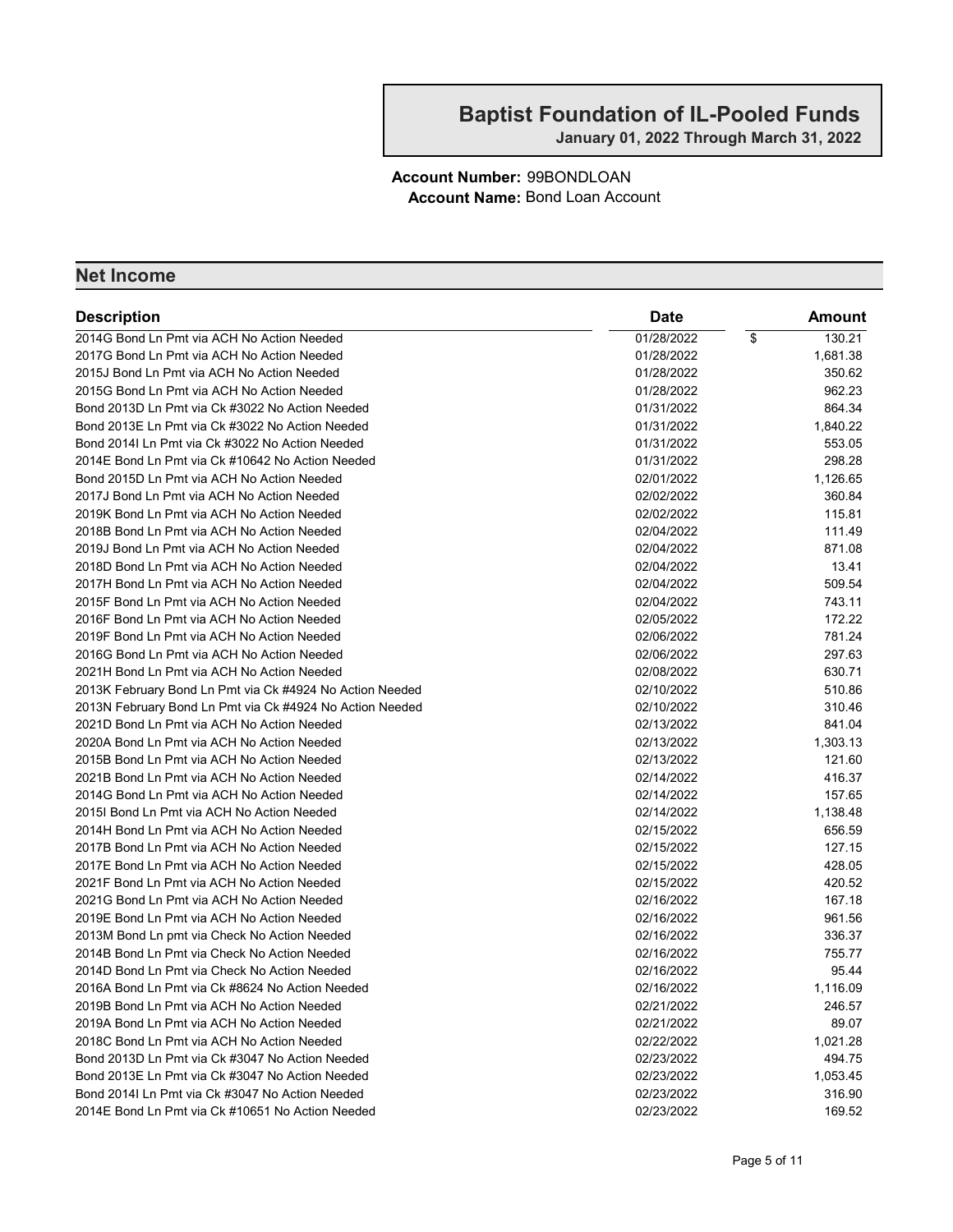Account Number: 99BONDLOAN Account Name: Bond Loan Account

| <b>Description</b>                                        | Date       | Amount         |
|-----------------------------------------------------------|------------|----------------|
| 2013H Bond Ln Pmt via Ck #6653 No Action Needed           | 02/23/2022 | \$<br>1,959.24 |
| 2017A Bond Ln Pmt via ACH No Action Needed                | 02/26/2022 | 5.71           |
| 2021A Bond Ln Pmt via ACH No Action Needed                | 02/26/2022 | 538.59         |
| 2021C Bond Ln Pmt via ACH No Action Needed                | 02/27/2022 | 416.66         |
| 2015G Bond Ln Pmt via ACH No Action Needed                | 02/28/2022 | 958.29         |
| 2015J Bond Ln Pmt via ACH No Action Needed                | 02/28/2022 | 349.08         |
| 2017G Bond Ln Pmt via ACH No Action Needed                | 02/28/2022 | 1,675.39       |
| 2014G Bond Ln Pmt via ACH No Action Needed                | 02/28/2022 | 129.50         |
| 2017D Bond Ln Pmt via ACH No Action Needed                | 02/28/2022 | 486.49         |
| 2020B Bond Ln Pmt via ACH No Action Needed                | 02/28/2022 | 202.10         |
| 2017F Bond Ln Pmt via ACH No Action Needed                | 02/28/2022 | 27.82          |
| 2019G Bond Ln Pmt via ACH No Action Needed                | 02/28/2022 | 281.57         |
| Bond 2015D Ln Pmt via ACH No Action Needed                | 03/01/2022 | 1,016.10       |
| 2013L Bond Ln Pmt via Ck #41892 No Action Needed          | 03/01/2022 | 856.71         |
| 2017J Bond Ln Pmt via ACH No Action Needed                | 03/02/2022 | 324.71         |
| 2019K Bond Ln Pmt via ACH No Action Needed                | 03/02/2022 | 44.41          |
| 2015F Bond Ln Pmt via ACH No Action Needed                | 03/04/2022 | 668.30         |
| 2018B Bond Ln Pmt via ACH No Action Needed                | 03/04/2022 | 774.02         |
| 2019J Bond Ln Pmt via ACH No Action Needed                | 03/04/2022 | 754.55         |
| 2016F Bond Ln Pmt via ACH No Action Needed                | 03/05/2022 | 951.24         |
| 2016G Bond Ln Pmt via ACH No Action Needed                | 03/06/2022 | 267.67         |
| 2019F Bond Ln Pmt via ACH No Action Needed                | 03/06/2022 | 703.57         |
| 2013A Bond Ln Pmt via Ck #3057 No Action Needed           | 03/07/2022 | 1,354.64       |
| 2021H Bond Ln Pmt via ACH No Action Needed                | 03/08/2022 | 568.30         |
| 2013K Bond Ln Pmt via Ck #4940 No Action Needed           | 03/11/2022 | 545.51         |
| 2013N Bond Ln Pmt via Ck #4940 No Action Needed           | 03/11/2022 | 331.36         |
| 2013M Bond Ln Pmt via Ck #s 1056 & 23497 No Action Needed | 03/11/2022 | 265.22         |
| 2014B Bond Ln Pmt via Ck #s 1056 & 23497 No Action Needed | 03/11/2022 | 596.17         |
| 2014D Bond Ln Pmt via Ck #s 1056 & 23497 No Action Needed | 03/11/2022 | 74.38          |
| 2013L Bond Ln Pmt via Ck #41910 No Action Needed          | 03/11/2022 | 185.43         |
| 2015B Bond Ln Pmt via ACH No Action Needed                | 03/13/2022 | 109.34         |
| 2020A Bond Ln Pmt via ACH No Action Needed                | 03/13/2022 | 1,173.79       |
| 2021D Bond Ln Pmt via ACH No Action Needed                | 03/13/2022 | 757.81         |
| 2015I Bond Ln Pmt via ACH No Action Needed                | 03/14/2022 | 1,023.94       |
| 2014G Bond Ln Pmt via ACH No Action Needed                | 03/14/2022 | 129.12         |
| 2021B Bond Ln Pmt via ACH No Action Needed                | 03/14/2022 | 375.14         |
| 2014H Bond Ln Pmt via ACH No Action Needed                | 03/15/2022 | 588.24         |
| 2017B Bond Ln Pmt via ACH No Action Needed                | 03/15/2022 | 97.81          |
| 2017E Bond Ln Pmt via ACH No Action Needed                | 03/15/2022 | 385.24         |
| 2021F Bond Ln Pmt via ACH No Action Needed                | 03/15/2022 | 378.90         |
| 2021G Bond Ln Pmt via ACH No Action Needed                | 03/16/2022 | 150.63         |
| 2019E Bond Ln Pmt via ACH No Action Needed                | 03/16/2022 | 726.29         |
| 2016A Bond Ln Pmt via Ck #8695 No Action Needed           | 03/17/2022 | 1,237.30       |
| 2013D Bond Ln Pmt via Ck #3070 No Action Needed           | 03/18/2022 | 491.52         |
| 2013E Bond Ln Pmt via Ck #3070 No Action Needed           | 03/18/2022 | 1,046.67       |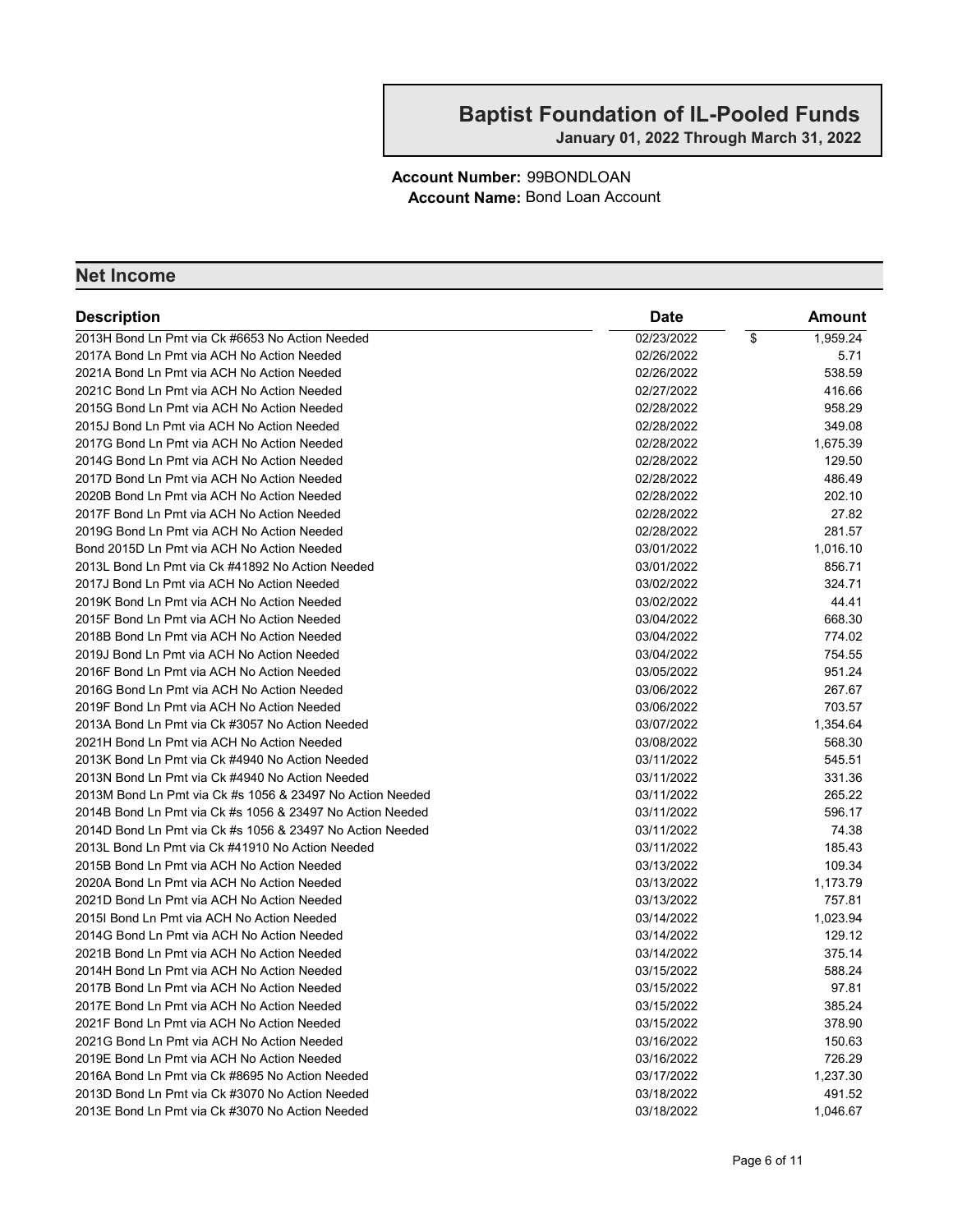#### Account Number: 99BONDLOAN Account Name: Bond Loan Account

#### Net Income

| <b>Description</b>                               | <b>Date</b> | Amount          |
|--------------------------------------------------|-------------|-----------------|
| 2014I Bond Ln Pmt via Ck #3070 No Action Needed  | 03/18/2022  | \$<br>315.13    |
| 2014E Bond Ln Pmt via Ck #10657 No Action Needed | 03/21/2022  | 188.97          |
| 2016H Bond Ln Pmt via Ck #6676 No Action Needed  | 03/21/2022  | 1,536.12        |
| 2019A Bond Ln Pmt via ACH No Action Needed       | 03/21/2022  | 79.68           |
| 2019B Bond Ln Pmt via ACH No Action Needed       | 03/21/2022  | 190.17          |
| 2018C Bond Ln Pmt via ACH No Action Needed       | 03/22/2022  | 919.34          |
| 2021A Bond Ln Pmt via ACH No Action Needed       | 03/26/2022  | 485.24          |
| 2021C Bond Ln Pmt via Ach No Action Needed       | 03/27/2022  | 375.40          |
| 2015G Bond Ln Pmt via ACH No Action Needed       | 03/28/2022  | 861.98          |
| 2015J Bond Ln Pmt via ACH No Action Needed       | 03/28/2022  | 313.90          |
| 2017G Bond Ln Pmt via ACH No Action Needed       | 03/28/2022  | 1.507.82        |
| 2014G Bond Ln Pmt via ACH No Action Needed       | 03/28/2022  | 128.73          |
| 2017D Bond Ln Pmt via ACH No Action Needed       | 03/28/2022  | 159.18          |
| 2020B Bond Ln Pmt via ACH No Action Needed       | 03/28/2022  | 182.05          |
| 2017F Bond Ln Pmt via ACH No Action Needed       | 03/28/2022  | 24.05           |
| 2019G Bond Ln Pmt via ACH No Action Needed       | 03/28/2022  | 253.51          |
|                                                  |             | \$<br>83,861.19 |

| <b>Purchase Details</b>            | <b>Date</b> |                        | <b>Price</b> | <b>Shares</b> | <b>Amount</b>    |
|------------------------------------|-------------|------------------------|--------------|---------------|------------------|
| ITURM-2015D                        | 01/01/2022  | \$                     | 1.000000     | 574.4300      | \$<br>574.43     |
| Marshall MBC-2014B                 | 01/18/2022  |                        | 1.000000     | 94.4700       | 94.47            |
| 2022A                              | 02/15/2022  |                        | 1.000000     | 975,000.0000  | 975,000.00       |
|                                    |             | <b>Total Purchases</b> |              |               | \$<br>975,668.90 |
| <b>Sale Details</b>                | <b>Date</b> |                        | <b>Price</b> | <b>Shares</b> | <b>Amount</b>    |
| Mullen BC-2017J                    | 01/02/2022  | \$                     | 1.000000     | (329.2900)    | \$<br>329.29     |
| Calvary BC Hillsboro-2019K         | 01/02/2022  |                        | 1.000000     | (840.8200)    | 840.82           |
| FBC Grayville-2018B                | 01/04/2022  |                        | 1.000000     | (1.754.8700)  | 1,754.87         |
| Mt Carmel COG-2019J                | 01/04/2022  |                        | 1.000000     | (578.3700)    | 578.37           |
| Hillcrest BC-2018D                 | 01/04/2022  |                        | 1.000000     | (1,978.1900)  | 1,978.19         |
| Collinsville Com Church Loan-2017H | 01/04/2022  |                        | 1.000000     | (488.4800)    | 488.48           |
| Bethel BC-2015F                    | 01/04/2022  |                        | 1.000000     | (835.3200)    | 835.32           |
| Lighthouse Com Church-2016F        | 01/05/2022  |                        | 1.000000     | (2,866.2200)  | 2,866.22         |
| Northside BC Grayville-2019F       | 01/06/2022  |                        | 1.000000     | (536.4000)    | 536.40           |
| Crossroad Com Church-2016G         | 01/06/2022  |                        | 1.000000     | (333.7400)    | 333.74           |
| Steeleville BC-2021H               | 01/08/2022  |                        | 1.000000     | (357.7000)    | 357.70           |
| Hopewell BC-2021D                  | 01/13/2022  |                        | 1.000000     | (476.8500)    | 476.85           |
| FBC Ullin-2020A                    | 01/13/2022  |                        | 1.000000     | (838.3100)    | 838.31           |
| Iglesia Bautista Betel-2015B       | 01/13/2022  |                        | 1.000000     | (143.5600)    | 143.56           |
| Waterloo FBC-2013A-5/8/13          | 01/14/2022  |                        | 1.000000     | (1, 157.9500) | 1,157.95         |
| FBC Valier-2013L                   | 01/14/2022  |                        | 1.000000     | (1, 117.7400) | 1,117.74         |
| Simpson MBC-2019G                  | 01/14/2022  |                        | 1.000000     | (500.0000)    | 500.00           |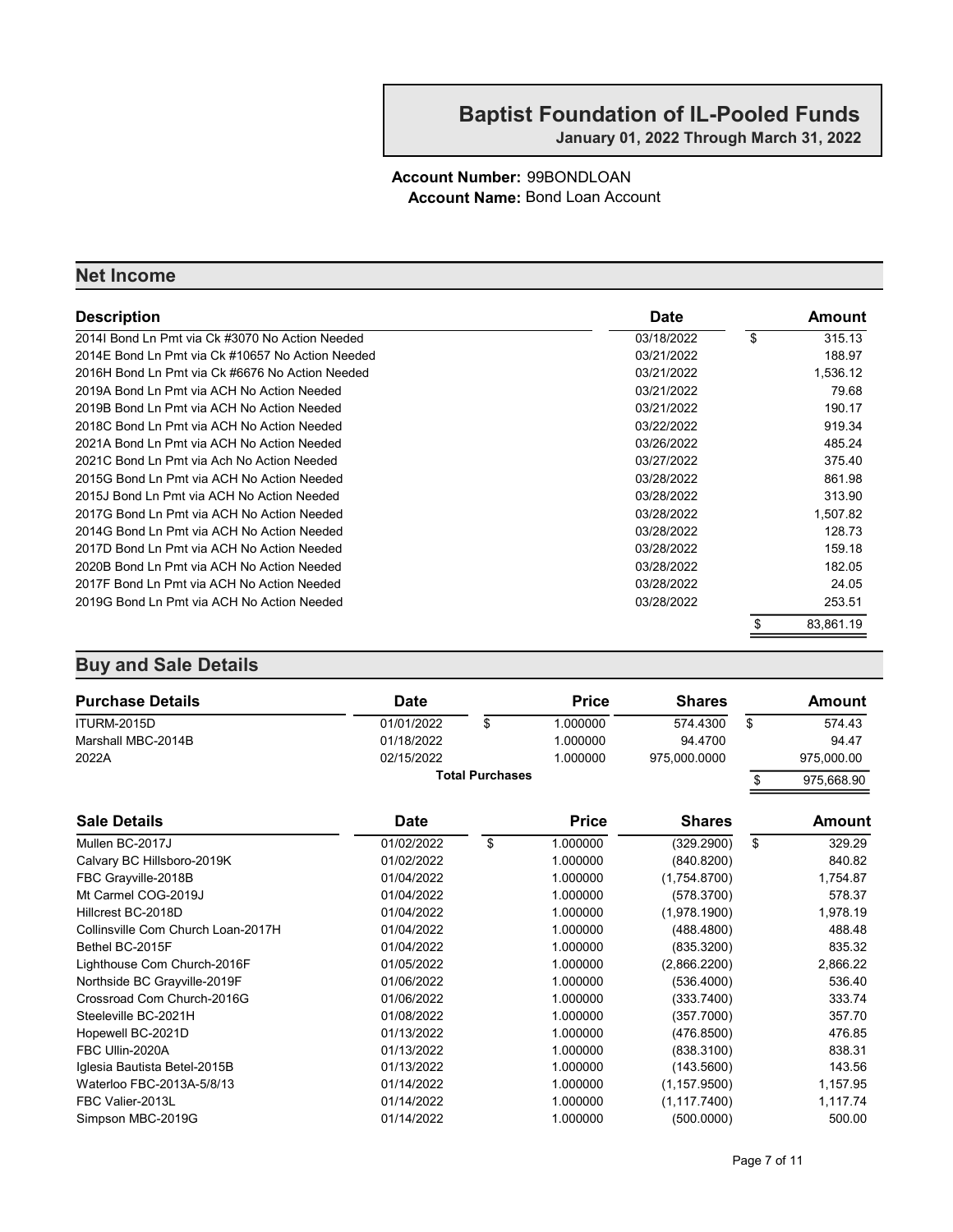#### Account Number: 99BONDLOAN Account Name: Bond Loan Account

| <b>Sale Details</b>                | <b>Date</b> | <b>Price</b>   | <b>Shares</b>  | <b>Amount</b>  |
|------------------------------------|-------------|----------------|----------------|----------------|
| Bethsda Baptist Church-2021E       | 01/14/2022  | \$<br>1.000000 | (6,801.4100)   | \$<br>6,801.41 |
| Crosswinds Church-2013H            | 01/14/2022  | 1.000000       | (789.7600)     | 789.76         |
| Crosswinds Church-2013N            | 01/14/2022  | 1.000000       | (524.2700)     | 524.27         |
| Net Community Church-2021B         | 01/14/2022  | 1.000000       | (242.5600)     | 242.56         |
| FBC Gibson City-2014G              | 01/14/2022  | 1.000000       | (191.4900)     | 191.49         |
| Bethel BC-2015I                    | 01/14/2022  | 1.000000       | (1,260.7700)   | 1,260.77       |
| Steeleville BC                     | 01/15/2022  | 1.000000       | (238.4300)     | 238.43         |
| Mt Pleasant BC-2017E               | 01/15/2022  | 1.000000       | (378.2000)     | 378.20         |
| Mt Pleasant BC-2017B               | 01/15/2022  | 1.000000       | (677.9000)     | 677.90         |
| FBC Brookport-2014H                | 01/15/2022  | 1.000000       | (1,387.8800)   | 1,387.88       |
| FBC Smithton-2021G                 | 01/16/2022  | 1.000000       | (177.3000)     | 177.30         |
| Marshall MBC-2013M                 | 01/18/2022  | 1.000000       | (601.4100)     | 601.41         |
| Marshall MBC-2014D                 | 01/18/2022  | 1.000000       | (422.2100)     | 422.21         |
| Mosaic Church-2016A                | 01/21/2022  | 1.000000       | (1,936.1700)   | 1,936.17       |
| Peoples Community Church-2013H     | 01/21/2022  | 1.000000       | (1,943.0200)   | 1,943.02       |
| Gabaon BC-2019B                    | 01/21/2022  | 1.000000       | (298.8700)     | 298.87         |
| Calvary BC of White Hall-2019A     | 01/21/2022  | 1.000000       | (181.4000)     | 181.40         |
| Net Community Church-2018C         | 01/22/2022  | 1.000000       | (849.3500)     | 849.35         |
| Mercy's Door CC-2021A              | 01/26/2022  | 1.000000       | (318.0000)     | 318.00         |
| Liberty BC-2017A                   | 01/26/2022  | 1.000000       | (816.6800)     | 816.68         |
| Steeleville BC-2021C               | 01/27/2022  | 1.000000       | (242.2700)     | 242.27         |
| Liberty BC-2017D                   | 01/28/2022  | 1.000000       | (448.7200)     | 448.72         |
| Simpson MBC-2019G                  | 01/28/2022  | 1.000000       | (367.1000)     | 367.10         |
| Northside BC Grayville             | 01/28/2022  | 1.000000       | (127.3400)     | 127.34         |
| FBC Gibson City-2014G              | 01/28/2022  | 1.000000       | (219.7900)     | 219.79         |
| Charis Com Church-2017G            | 01/28/2022  | 1.000000       | (1,485.1200)   | 1,485.12       |
| Agape Bible Fellowship-2015J       | 01/28/2022  | 1.000000       | (402.3800)     | 402.38         |
| Agape Bible Fellowship-2015G       | 01/28/2022  | 1.000000       | (1,030.7700)   | 1,030.77       |
| Sandy Creek BA-2017F               | 01/28/2022  | 1.000000       | (296.9000)     | 296.90         |
| Lighthouse Com Church-2016F        | 01/31/2022  | 1.000000       | (14, 400.0000) | 14,400.00      |
| Waterloo FBC-2013D-6/21/13         | 01/31/2022  | 1.000000       | (838.5500)     | 838.55         |
| Waterloo FBC-2013E-8/21/13         | 01/31/2022  | 1.000000       | (1,745.1500)   | 1,745.15       |
| Waterloo FBC-2014I                 | 01/31/2022  | 1.000000       | (389.6000)     | 389.60         |
| FBC Grayville-2018B                | 01/31/2022  | 1.000000       | (619.4100)     | 619.41         |
| Grace Baptist Fellowship-2014E     | 01/31/2022  | 1.000000       | (701.7200)     | 701.72         |
| <b>ITURM-2015D</b>                 | 02/01/2022  | 1.000000       | (439.0100)     | 439.01         |
| Mullen BC-2017J                    | 02/02/2022  | 1.000000       | (330.6200)     | 330.62         |
| Calvary BC Hillsboro-2019K         | 02/02/2022  | 1.000000       | (732.7100)     | 732.71         |
| FBC Grayville-2018B                | 02/04/2022  | 1.000000       | (1,756.1000)   | 1,756.10       |
| Mt Carmel COG-2019J                | 02/04/2022  | 1.000000       | (580.8200)     | 580.82         |
| Hillcrest BC-2018D                 | 02/04/2022  | 1.000000       | (1,986.5900)   | 1,986.59       |
| Collinsville Com Church Loan-2017H | 02/04/2022  | 1.000000       | (490.4600)     | 490.46         |
| Bethel BC-2015F                    | 02/04/2022  | 1.000000       | (838.5100)     | 838.51         |
| Lighthouse Com Church-2016F        | 02/05/2022  | 1.000000       | (3,827.7800)   | 3,827.78       |
| Northside BC Grayville-2019F       | 02/06/2022  | 1.000000       | (538.6700)     | 538.67         |
| Crossroad Com Church-2016G         | 02/06/2022  | 1.000000       | (335.0200)     | 335.02         |
| Steeleville BC-2021H               | 02/08/2022  | 1.000000       | (359.2200)     | 359.22         |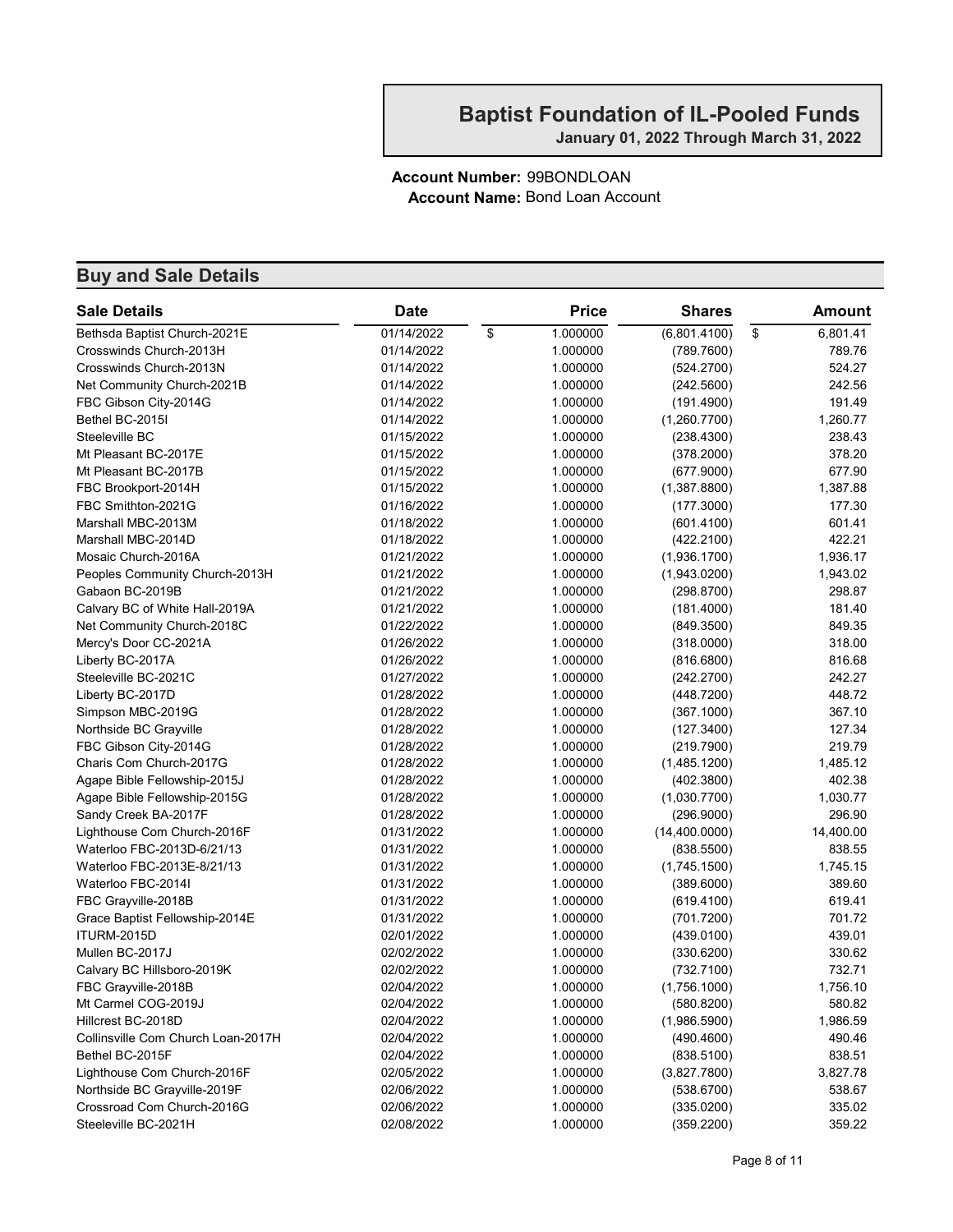#### Account Number: 99BONDLOAN Account Name: Bond Loan Account

| <b>Sale Details</b>                | <b>Date</b> | <b>Price</b>   | <b>Shares</b>   | <b>Amount</b> |
|------------------------------------|-------------|----------------|-----------------|---------------|
| Crosswinds Church-2013H            | 02/10/2022  | \$<br>1.000000 | (944.3400)      | \$<br>944.34  |
| Crosswinds Church-2013N            | 02/10/2022  | 1.000000       | (618.3900)      | 618.39        |
| Hopewell BC-2021D                  | 02/13/2022  | 1.000000       | (478.8700)      | 478.87        |
| FBC Ullin-2020A                    | 02/13/2022  | 1.000000       | (841.8700)      | 841.87        |
| Iglesia Bautista Betel-2015B       | 02/13/2022  | 1.000000       | (144.1100)      | 144.11        |
| Net Community Church-2021B         | 02/14/2022  | 1.000000       | (243.5900)      | 243.59        |
| FBC Gibson City-2014G              | 02/14/2022  | 1.000000       | (192.3500)      | 192.35        |
| Bethel BC-2015I                    | 02/14/2022  | 1.000000       | (1,265.5900)    | 1,265.59      |
| FBC Brookport-2014H                | 02/15/2022  | 1.000000       | (1,313.1900)    | 1,313.19      |
| Mt Pleasant BC-2017B               | 02/15/2022  | 1.000000       | (680.6300)      | 680.63        |
| Mt Pleasant BC-2017E               | 02/15/2022  | 1.000000       | (379.7300)      | 379.73        |
| Steeleville BC                     | 02/15/2022  | 1.000000       | (239.4400)      | 239.44        |
| Liberty BC-2017A                   | 02/15/2022  | 1.000000       | (25,000.0000)   | 25,000.00     |
| Liberty BC-2017A                   | 02/15/2022  | 1.000000       | (25.0000)       | 25.00         |
| Calvary BC Hillsboro-2019K         | 02/15/2022  | 1.000000       | (4,925.0000)    | 4,925.00      |
| FBC Smithton-2021G                 | 02/16/2022  | 1.000000       | (96.8000)       | 96.80         |
| St James CBC-2019E                 | 02/16/2022  | 1.000000       | (358.3500)      | 358.35        |
| Marshall MBC-2013M                 | 02/16/2022  | 1.000000       | (580.1000)      | 580.10        |
| Marshall MBC-2014B                 | 02/16/2022  | 1.000000       | (1,206.4500)    | 1,206.45      |
| Marshall MBC-2014D                 | 02/16/2022  | 1.000000       | (417.1900)      | 417.19        |
| Mosaic Church-2016A                | 02/16/2022  | 1.000000       | (2, 115.0300)   | 2,115.03      |
| Mt Pleasant BC-2017B               | 02/16/2022  | 1.000000       | (3,000.0000)    | 3,000.00      |
| Gabaon BC-2019B                    | 02/21/2022  | 1.000000       | (220.1900)      | 220.19        |
| Calvary BC of White Hall-2019A     | 02/21/2022  | 1.000000       | (182.2500)      | 182.25        |
| Net Community Church-2018C         | 02/22/2022  | 1.000000       | (852.7700)      | 852.77        |
| Collinsville Com Church Loan-2017H | 02/23/2022  | 1.000000       | (125, 642.6500) | 125,642.65    |
| Waterloo FBC-2013D-6/21/13         | 02/23/2022  | 1.000000       | (1,208.1400)    | 1,208.14      |
| Waterloo FBC-2013E-8/21/13         | 02/23/2022  | 1.000000       | (2,531.9200)    | 2,531.92      |
| Waterloo FBC-2014I                 | 02/23/2022  | 1.000000       | (625.7500)      | 625.75        |
| Grace Baptist Fellowship-2014E     | 02/23/2022  | 1.000000       | (830.4800)      | 830.48        |
| Peoples Community Church-2013H     | 02/23/2022  | 1.000000       | (2,486.8600)    | 2,486.86      |
| Gabaon BC-2019B                    | 02/25/2022  | 1.000000       | (500.0000)      | 500.00        |
| Liberty BC-2017A                   | 02/26/2022  | 1.000000       | (931.3100)      | 931.31        |
| Mercy's Door CC-2021A              | 02/26/2022  | 1.000000       | (319.3500)      | 319.35        |
| Steeleville BC-2021C               | 02/27/2022  | 1.000000       | (243.3000)      | 243.30        |
| Agape Bible Fellowship-2015G       | 02/28/2022  | 1.000000       | (1,034.7100)    | 1,034.71      |
| Agape Bible Fellowship-2015J       | 02/28/2022  | 1.000000       | (403.9200)      | 403.92        |
| Charis Com Church-2017G            | 02/28/2022  | 1.000000       | (1,491.1100)    | 1,491.11      |
| FBC Gibson City-2014G              | 02/28/2022  | 1.000000       | (220.5000)      | 220.50        |
| Liberty BC-2017D                   | 02/28/2022  | 1.000000       | (450.5300)      | 450.53        |
| Northside BC Grayville             | 02/28/2022  | 1.000000       | (127.8800)      | 127.88        |
| Simpson MBC-2019G                  | 02/28/2022  | 1.000000       | (213.4000)      | 213.40        |
| Sandy Creek BA-2017F               | 02/28/2022  | 1.000000       | (296.2900)      | 296.29        |
| ITURM-2015D                        | 03/01/2022  | 1.000000       | (549.5600)      | 549.56        |
| FBC Valier-2013L                   | 03/01/2022  | 1.000000       | (692.3800)      | 692.38        |
| Mullen BC-2017J                    | 03/02/2022  | 1.000000       | (366.7500)      | 366.75        |
| Calvary BC Hillsboro-2019K         | 03/02/2022  | 1.000000       | (804.1100)      | 804.11        |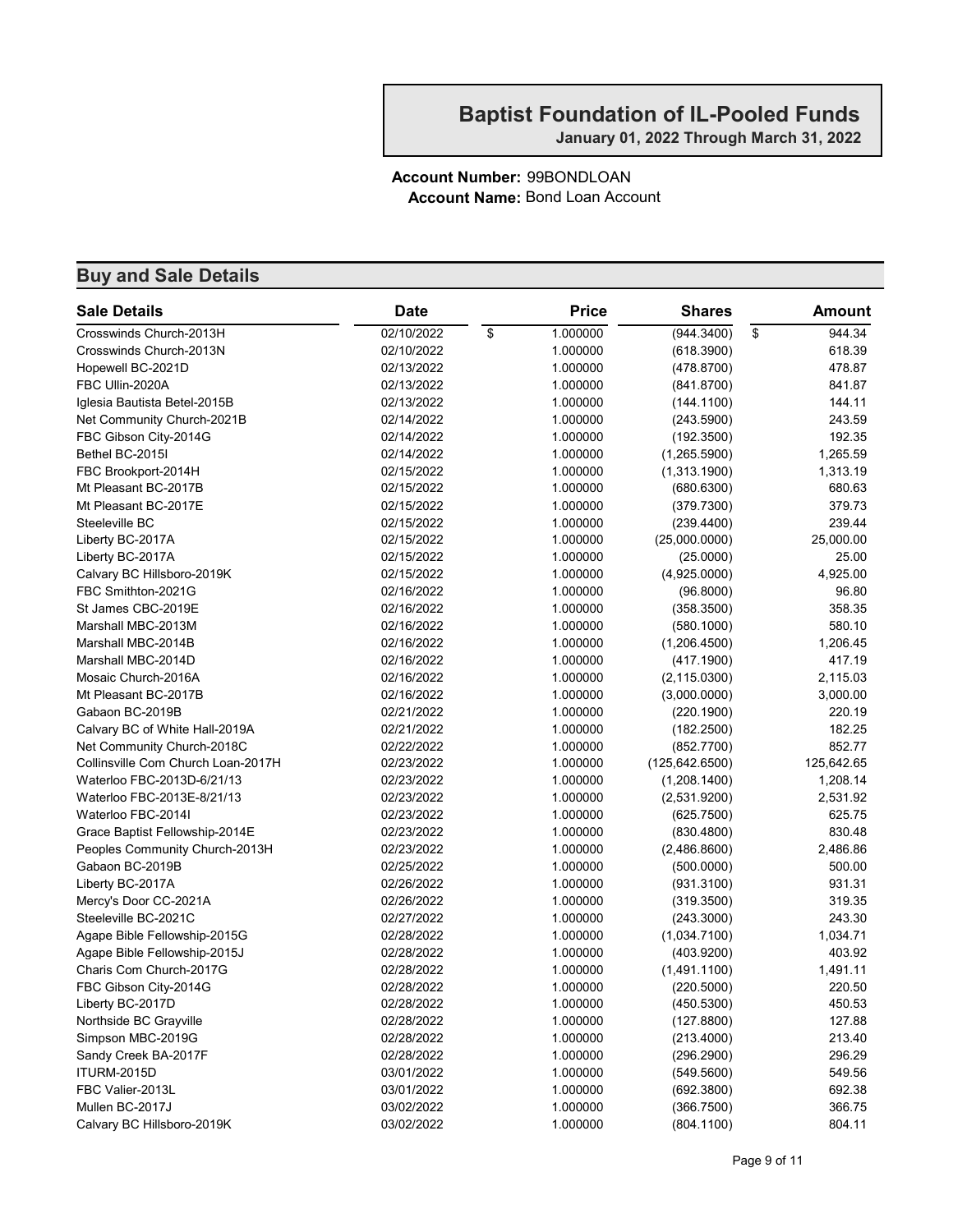#### Account Number: 99BONDLOAN Account Name: Bond Loan Account

| <b>Sale Details</b>            | <b>Date</b> | <b>Price</b>   | <b>Shares</b> | <b>Amount</b> |
|--------------------------------|-------------|----------------|---------------|---------------|
| Bethel BC-2015F                | 03/04/2022  | \$<br>1.000000 | (913.3200)    | \$<br>913.32  |
| FBC Grayville-2018B            | 03/04/2022  | 1.000000       | (1,093.5700)  | 1,093.57      |
| Hillcrest BC-2018D             | 03/04/2022  | 1.000000       | (1, 170.4100) | 1,170.41      |
| Mt Carmel COG-2019J            | 03/04/2022  | 1.000000       | (667.3500)    | 667.35        |
| Lighthouse Com Church-2016F    | 03/05/2022  | 1.000000       | (3,048.7600)  | 3,048.76      |
| Crossroad Com Church-2016G     | 03/06/2022  | 1.000000       | (364.9800)    | 364.98        |
| Northside BC Grayville-2019F   | 03/06/2022  | 1.000000       | (616.3400)    | 616.34        |
| Waterloo FBC-2013A-5/8/13      | 03/07/2022  | 1.000000       | (719.8000)    | 719.80        |
| Simpson MBC-2019G              | 03/08/2022  | 1.000000       | (500.0000)    | 500.00        |
| Calvary BC Hillsboro-2019K     | 03/08/2022  | 1.000000       | (750.0000)    | 750.00        |
| Steeleville BC-2021H           | 03/08/2022  | 1.000000       | (421.6300)    | 421.63        |
| Crosswinds Church-2013N        | 03/11/2022  | 1.000000       | (597.4900)    | 597.49        |
| Marshall MBC-2013M             | 03/11/2022  | 1.000000       | (651.2500)    | 651.25        |
| Marshall MBC-2014B             | 03/11/2022  | 1.000000       | (1,366.0500)  | 1,366.05      |
| Marshall MBC-2014D             | 03/11/2022  | 1.000000       | (438.2500)    | 438.25        |
| FBC Valier-2013L               | 03/11/2022  | 1.000000       | (1,363.6600)  | 1,363.66      |
| Crosswinds Church-2013H        | 03/11/2022  | 1.000000       | (909.6900)    | 909.69        |
| Iglesia Bautista Betel-2015B   | 03/13/2022  | 1.000000       | (156.4000)    | 156.40        |
| FBC Ullin-2020A                | 03/13/2022  | 1.000000       | (971.2100)    | 971.21        |
| Hopewell BC-2021D              | 03/13/2022  | 1.000000       | (562.1000)    | 562.10        |
| Bethel BC-2015I                | 03/14/2022  | 1.000000       | (1,380.1300)  | 1,380.13      |
| FBC Gibson City-2014G          | 03/14/2022  | 1.000000       | (220.8800)    | 220.88        |
| Net Community Church-2021B     | 03/14/2022  | 1.000000       | (284.8200)    | 284.82        |
| FBC Brookport-2014H            | 03/15/2022  | 1.000000       | (1,461.5400)  | 1,461.54      |
| Mt Pleasant BC-2017B           | 03/15/2022  | 1.000000       | (709.9700)    | 709.97        |
| Mt Pleasant BC-2017E           | 03/15/2022  | 1.000000       | (422.5400)    | 422.54        |
| Steeleville BC                 | 03/15/2022  | 1.000000       | (281.0600)    | 281.06        |
| FBC Smithton-2021G             | 03/16/2022  | 1.000000       | (113.3500)    | 113.35        |
| St James CBC-2019E             | 03/16/2022  | 1.000000       | (593.6200)    | 593.62        |
| Mosaic Church-2016A            | 03/17/2022  | 1.000000       | (1,993.8200)  | 1,993.82      |
| Liberty BC-2017A               | 03/17/2022  | 1.000000       | (3,057.4500)  | 3,057.45      |
| Liberty BC-2017D               | 03/17/2022  | 1.000000       | (8,942.5500)  | 8,942.55      |
| Waterloo FBC-2013D-6/21/13     | 03/18/2022  | 1.000000       | (1,211.3700)  | 1,211.37      |
| Waterloo FBC-2013E-8/21/13     | 03/18/2022  | 1.000000       | (2,538.7000)  | 2,538.70      |
| Waterloo FBC-2014I             | 03/18/2022  | 1.000000       | (627.5200)    | 627.52        |
| Grace Baptist Fellowship-2014E | 03/21/2022  | 1.000000       | (811.0300)    | 811.03        |
| Peoples Community Church-2013H | 03/21/2022  | 1.000000       | (811.0300)    | 811.03        |
| Calvary BC of White Hall-2019A | 03/21/2022  | 1.000000       | (191.6400)    | 191.64        |
| Gabaon BC-2019B                | 03/21/2022  | 1.000000       | (276.5900)    | 276.59        |
| Net Community Church-2018C     | 03/22/2022  | 1.000000       | (954.7100)    | 954.71        |
| Mercy's Door CC-2021A          | 03/26/2022  | 1.000000       | (372.7300)    | 372.73        |
| Steeleville BC-2021C           | 03/27/2022  | 1.000000       | (284.5600)    | 284.56        |
| Agape Bible Fellowship-2015G   | 03/28/2022  | 1.000000       | (1, 131.0200) | 1,131.02      |
| Agape Bible Fellowship-2015J   | 03/28/2022  | 1.000000       | (439.1000)    | 439.10        |
| Charis Com Church-2017G        | 03/28/2022  | 1.000000       | (1,658.6800)  | 1,658.68      |
| FBC Gibson City-2014G          | 03/28/2022  | 1.000000       | (221.2700)    | 221.27        |
| Liberty BC-2017D               | 03/28/2022  | 1.000000       | (777.8400)    | 777.84        |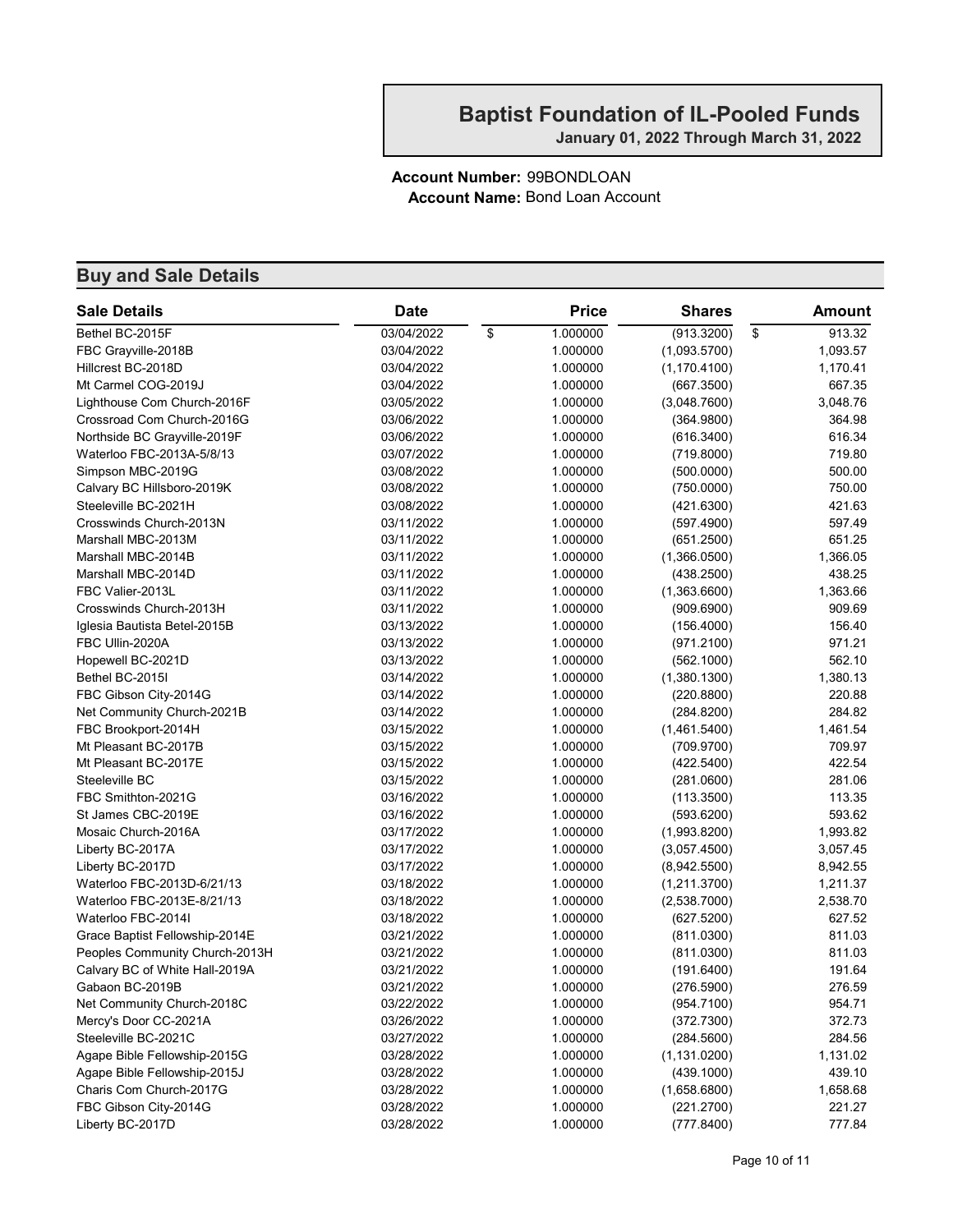January 01, 2022 Through March 31, 2022

#### Account Number: 99BONDLOAN Account Name: Bond Loan Account

| <b>Sale Details</b>    | <b>Date</b> |                    | <b>Price</b> | <b>Shares</b>  | Amount           |
|------------------------|-------------|--------------------|--------------|----------------|------------------|
| Northside BC Grayville | 03/28/2022  | \$                 | 1.000000     | (147.9300)     | \$<br>147.93     |
| Simpson MBC-2019G      | 03/28/2022  |                    | 1.000000     | (241.4600)     | 241.46           |
| Sandy Creek BA-2017F   | 03/28/2022  |                    | 1.000000     | (299.0600)     | 299.06           |
| Liberty BC-2017D       | 03/29/2022  |                    | 1.000000     | (25.0000)      | 25.00            |
| FBC Ullin-2020A        | 03/29/2022  |                    | 1.000000     | (140,000.0000) | 140,000.00       |
|                        |             | <b>Total Sales</b> |              |                | \$<br>448.758.58 |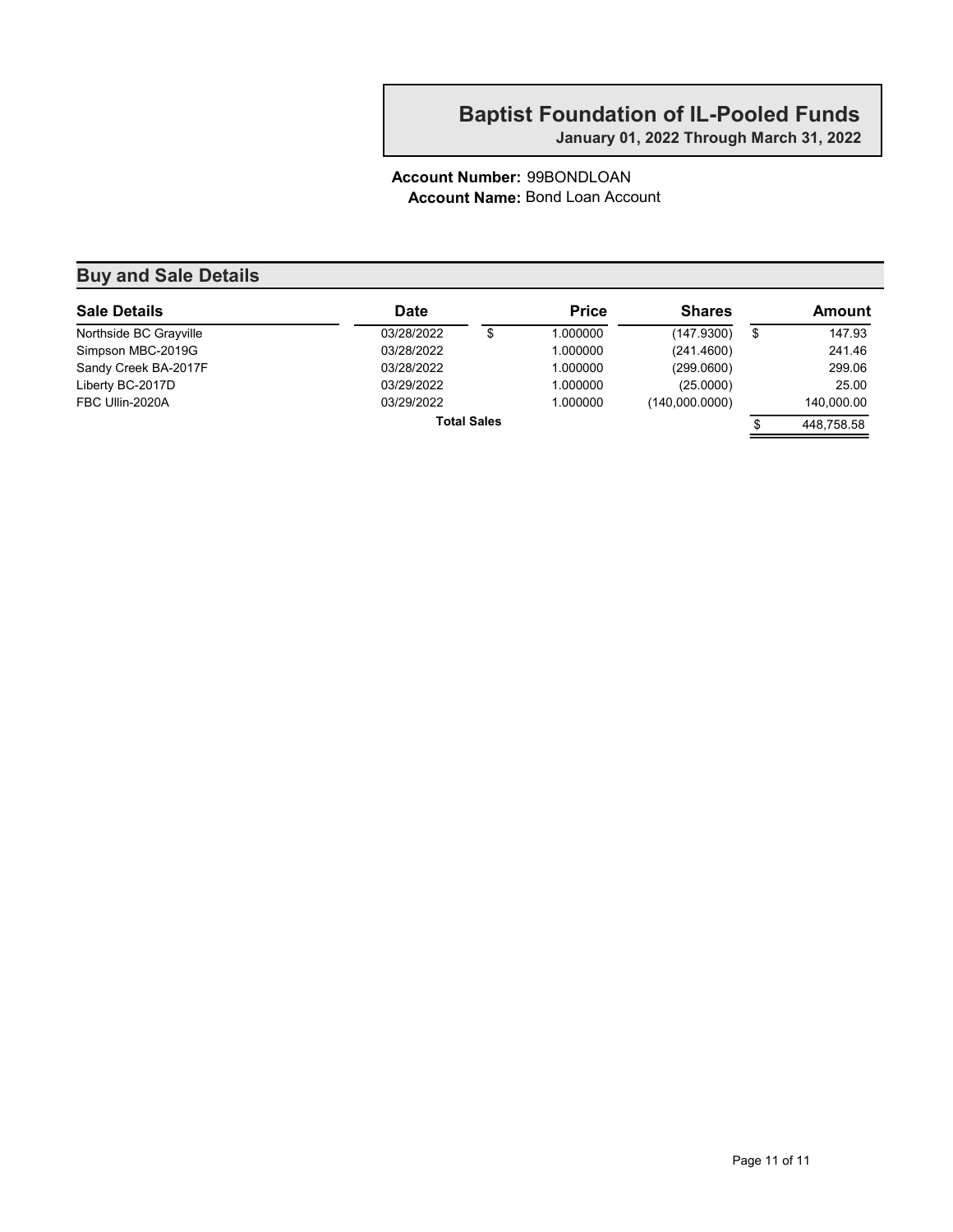

January 01, 2022 Through March 31, 2022

Account Number: 99CRAT Account Name: CRAT Pool

CRAT Pool Baptist Foundation of Illinois 3085 Stevenson Drive Springfield, IL

#### Baptist Foundation of Illinois 3085 Stevenson Drive Springfield, IL 62703 Phone 217-391-3116

#### Asset Summary

| <b>Asset Description</b>     | <b>Market Value</b> Pct |         |
|------------------------------|-------------------------|---------|
| MUNICIPAL BONDS              | \$<br>104,258.55        | 37.4%   |
| <b>EXCHANGE TRADED FUNDS</b> | 16,828.24               | 6.0%    |
| MONEY MKT MUTUAL FUND        | 1,635.69                | $0.6\%$ |
| <b>ACCRUED INTEREST</b>      | 1,323.33                | 0.5%    |
| <b>TAXABLE MUTUAL FUNDS</b>  | 154.523.02              | 55.5%   |
|                              | 278,568.83              | 100.0%  |

#### Account Activity Summary

| Beginning Balance - Close of Business Dec 31, 2021 | \$<br>305,332.11 |
|----------------------------------------------------|------------------|
| Deposits                                           | 0.00             |
| Income                                             | 322.33           |
| Expenses                                           | (142.97)         |
| <b>Distributions</b>                               | (5,726.61)       |
| <b>Transfers</b>                                   | 0.00             |
| <b>Realized Capital Gains</b>                      | 1,359.39         |
| Change in Market Value                             | (22, 575.42)     |
| Ending Balance - Close of Business Mar 31, 2022    | \$<br>278,568.83 |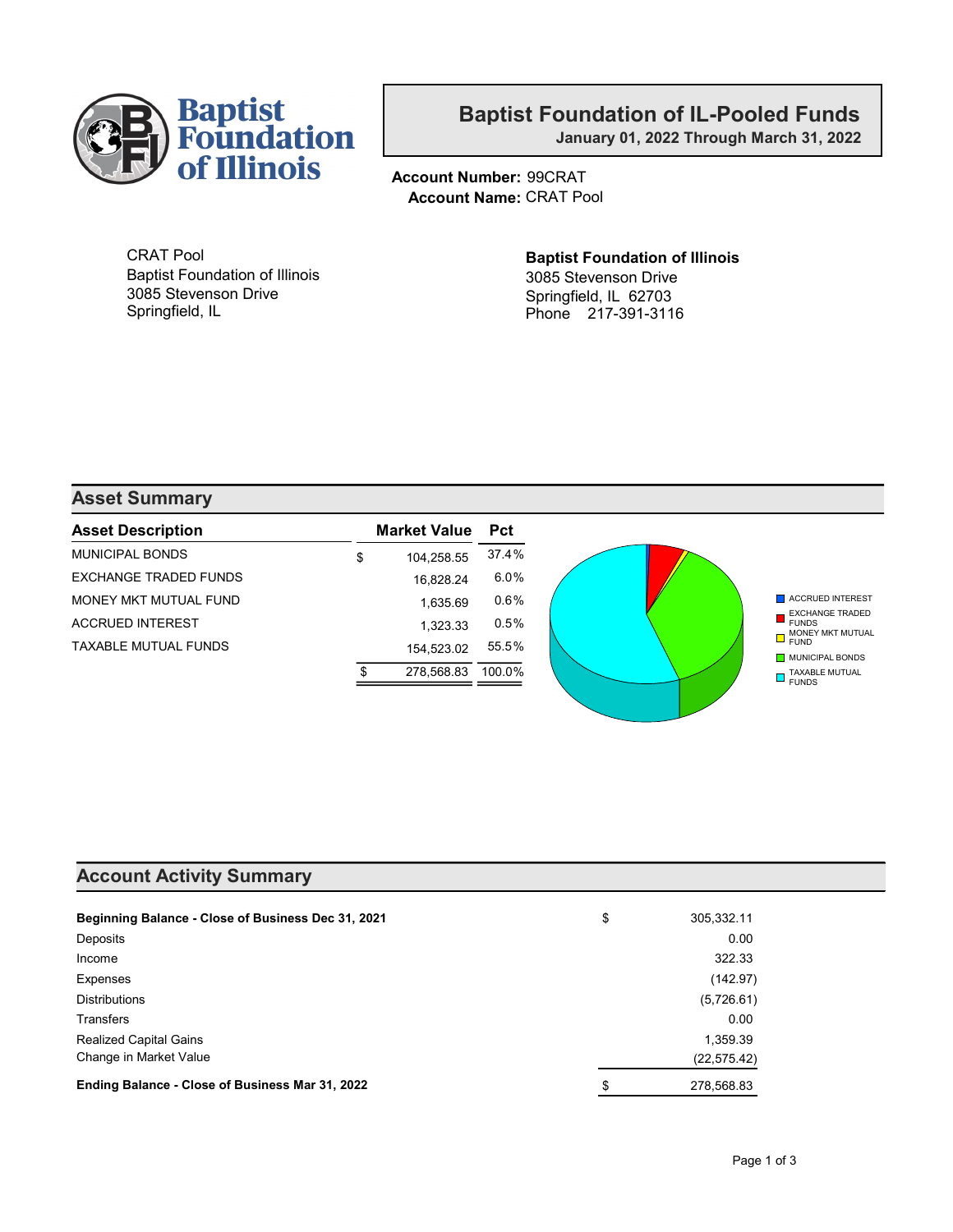#### Account Number: 99CRAT Account Name: CRAT Pool

#### Asset Details

| <b>Asset Description</b>                                  | <b>Shares</b>  | <b>Market Price</b> | <b>Market Value</b> | <b>Net Cost</b> | <b>Unrealized</b><br>Gain (Loss) |
|-----------------------------------------------------------|----------------|---------------------|---------------------|-----------------|----------------------------------|
| <b>MUNICIPAL BONDS</b>                                    |                |                     |                     |                 |                                  |
| CONNECTICUT ST 5.09%30 GO UTX<br>DUE 10/01/30 XTRO TAXBL  | 65,000.0000 \$ | 1.083100            | \$<br>70.401.50     | \$<br>67,527.73 | \$<br>2.873.77                   |
| ILLINOIS ST 4.95%23 GO UTX DUE<br>06/01/23 OID TAXBL      | 20,000.0000    | 0.518153            | 10,363.05           | 20,113.42       | (9,750.37)                       |
| PHIL PA SD 6.615%30 GO LTX DUE<br>06/01/30 XTRO TAXBL     | 20.000.0000    | 1.174700            | 23,494.00           | 22,421.62       | 1,072.38                         |
| <b>Total MUNICIPAL BONDS</b>                              |                |                     | 104,258.55          | 110,062.77      | (5,804.22)                       |
| <b>EXCHANGE TRADED FUNDS</b>                              |                |                     |                     |                 |                                  |
| <b>VANGUARD UTILITIES ETF IV</b>                          | 104.0000       | 161.810000          | 16,828.24           | 14,868.46       | 1,959.78                         |
| <b>Total EXCHANGE TRADED FUNDS</b>                        |                |                     | 16,828.24           | 14,868.46       | 1,959.78                         |
| <b>MONEY MKT MUTUAL FUND</b>                              |                |                     |                     |                 |                                  |
| <b>SCHWAB BANK-CRAT</b>                                   | 1.635.6900     | 1.000000            | 1,635.69            | 1,635.69        |                                  |
| <b>Total MONEY MKT MUTUAL FUND</b>                        |                |                     | 1,635.69            | 1,635.69        |                                  |
| <b>ACCRUED INTEREST</b>                                   |                |                     |                     |                 |                                  |
| ACCRUED INTEREST-CRAT POOL                                | 1.323.3300     | 1.000000            | 1,323.33            | 1,323.33        |                                  |
| <b>Total ACCRUED INTEREST</b>                             |                |                     | 1,323.33            | 1,323.33        |                                  |
| <b>TAXABLE MUTUAL FUNDS</b>                               |                |                     |                     |                 |                                  |
| <b>CBOE VEST DIVIDEND ARIST</b><br><b>OCRATSTGTINCINS</b> | 11,164.9580    | 13.840000           | 154,523.02          | 122,272.49      | 32,250.53                        |
| <b>Total TAXABLE MUTUAL FUNDS</b>                         |                |                     | 154,523.02          | 122,272.49      | 32,250.53                        |
|                                                           |                | <b>Grand Total</b>  | 278,568.83<br>\$    | 250,162.74      | 28,406.09                        |
|                                                           |                |                     |                     |                 |                                  |

#### **Withdrawals**

| <b>Description</b>                                          | <b>Date</b> |     | Amount     |
|-------------------------------------------------------------|-------------|-----|------------|
| Tfr BANK OF SPRINGFIEL, BAPTIST FOUNDATI MoneyLink Transfer | 01/13/2022  |     | (450.48)   |
| Tfr BANK OF SPRINGFIEL, BAPTIST FOUNDATI MoneyLink Transfer | 03/02/2022  |     | (450.48)   |
| Tfr BANK OF SPRINGFIEL, BAPTIST FOUNDATI MoneyLink Transfer | 03/21/2022  |     | (1,610.80) |
| Tfr BANK OF SPRINGFIEL, BAPTIST FOUNDATI MoneyLink Transfer | 03/30/2022  |     | (3,214.85) |
|                                                             |             | (\$ | 5,726.61   |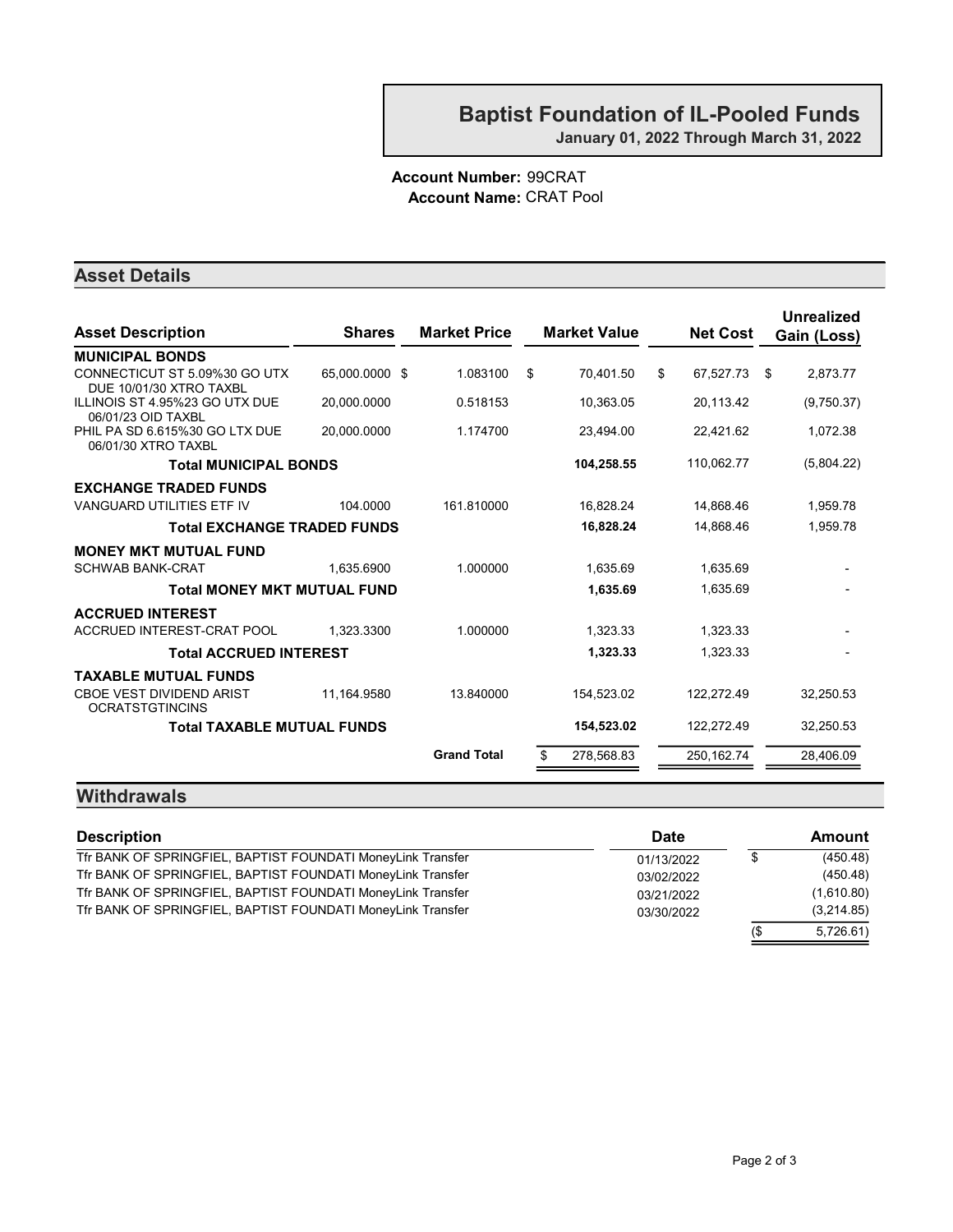#### Account Number: 99CRAT Account Name: CRAT Pool

#### Net Income

| <b>Description</b>                                            | <b>Date</b> | Amount        |
|---------------------------------------------------------------|-------------|---------------|
| MGMTFEE TO ADVISOR Advisor Fee                                | 01/05/2022  | \$<br>(73.55) |
| BANK INT 121621-011522 SCHWAB BANK Bank Interest              | 01/18/2022  | 0.02          |
| REINVESTED INCOME SCHWAB BANK-BLENDED                         | 02/16/2022  | 0.01          |
| CBOE VEST DIVIDEND ARISTOCRATSTGTINCINS Reinvest Dividend     | 03/01/2022  | 217.04        |
| CBOE VEST DIVIDEND ARISTOCRATSTGTINCINS Short Term Cap Gain R | 03/01/2022  | 308.91        |
| MGMTFEE TO ADVISOR Advisor Fee                                | 03/04/2022  | (69.42)       |
| BANK INT 021622-031522 SCHWAB BANK Bank Interest              | 03/16/2022  | 0.01          |
| CBOE VEST DIVIDEND ARISTOCRATSTGTINCINS Sell                  | 03/18/2022  | 183.26        |
| CBOE VEST DIVIDEND ARISTOCRATSTGTINCINS Sell                  | 03/29/2022  | 867.22        |
| VANGUARD UTILITIES ETF IV Cash Dividend                       | 03/29/2022  | 105.25        |
|                                                               |             | 1.538.75      |

| <b>Purchase Details</b>    | <b>Date</b> |                        | <b>Price</b> | <b>Shares</b> |    | Amount   |  |
|----------------------------|-------------|------------------------|--------------|---------------|----|----------|--|
| ACCRUED INTEREST-CRAT POOL | 01/31/2022  | \$                     | 1.000000     | 385.9500      | S  | 385.95   |  |
| <b>CBOE VEST DIV ARIST</b> | 03/01/2022  |                        | 13.180300    | 16.4670       |    | 217.04   |  |
| <b>CBOE VEST DIV ARIST</b> | 03/01/2022  |                        | 13.179879    | 23.4380       |    | 308.91   |  |
|                            |             | <b>Total Purchases</b> |              |               |    | 911.90   |  |
| <b>Sale Details</b>        | <b>Date</b> |                        | <b>Price</b> | <b>Shares</b> |    | Amount   |  |
| <b>CBOE VEST DIV ARIST</b> | 03/18/2022  | \$                     | 13.435360    | (73.3140)     | \$ | 985.00   |  |
| <b>CBOE VEST DIV ARIST</b> | 03/29/2022  |                        | 13.977405    | (285.1030)    |    | 3,985.00 |  |
| <b>Total Sales</b>         |             |                        |              |               |    |          |  |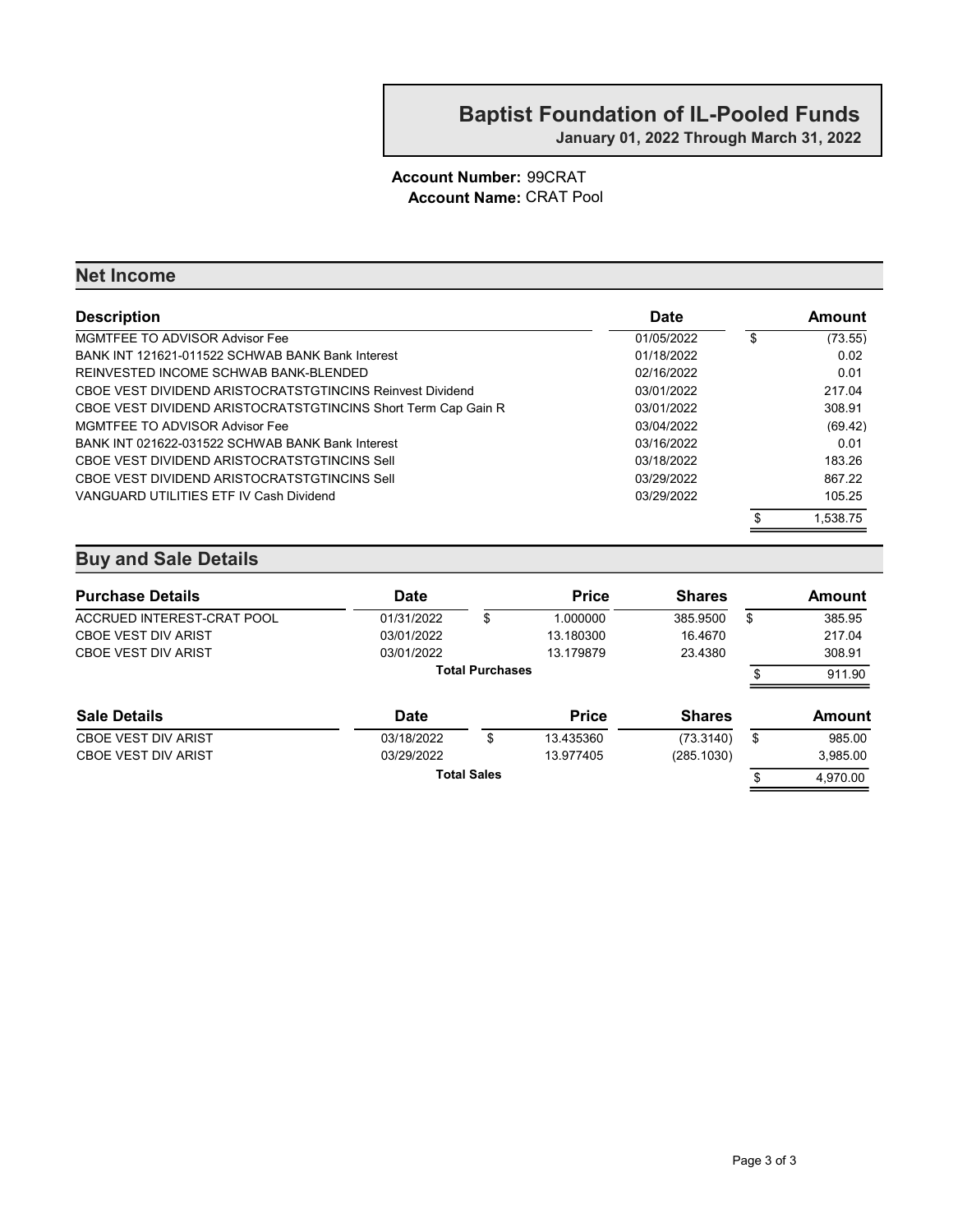

January 01, 2022 Through March 31, 2022

Account Number: 99DAF Account Name: Donor Advised Fund Pool

Donor Advised Fund Pool Baptist Foundation of Illinois 3085 Stevenson Drive Springfield, IL

Baptist Foundation of Illinois 3085 Stevenson Drive Springfield, IL 62703 Phone 217-391-3116

#### Asset Summary

| <b>Asset Description</b> | <b>Market Value</b> | <b>Pct</b> |
|--------------------------|---------------------|------------|
| MUNICIPAL BONDS          | \$<br>6.389.50      | 6.1%       |
| MONEY MKT MUTUAL FUND    | 98,061.85           | 93.8%      |
| <b>ACCRUED INTEREST</b>  | 93.85               | 0.1%       |
|                          | 104.545.20          | 100.0%     |
|                          |                     |            |
|                          |                     |            |

#### Account Activity Summary

| Beginning Balance - Close of Business Dec 31, 2021 | \$<br>25,190.09  |
|----------------------------------------------------|------------------|
| Deposits                                           | 123,362.69       |
| Income                                             | 2.16             |
| Expenses                                           | (76.17)          |
| <b>Distributions</b>                               | (43,364.01)      |
| <b>Transfers</b>                                   | 0.00             |
| <b>Realized Capital Gains</b>                      | 0.00             |
| Change in Market Value                             | (569.56)         |
| Ending Balance - Close of Business Mar 31, 2022    | \$<br>104,545.20 |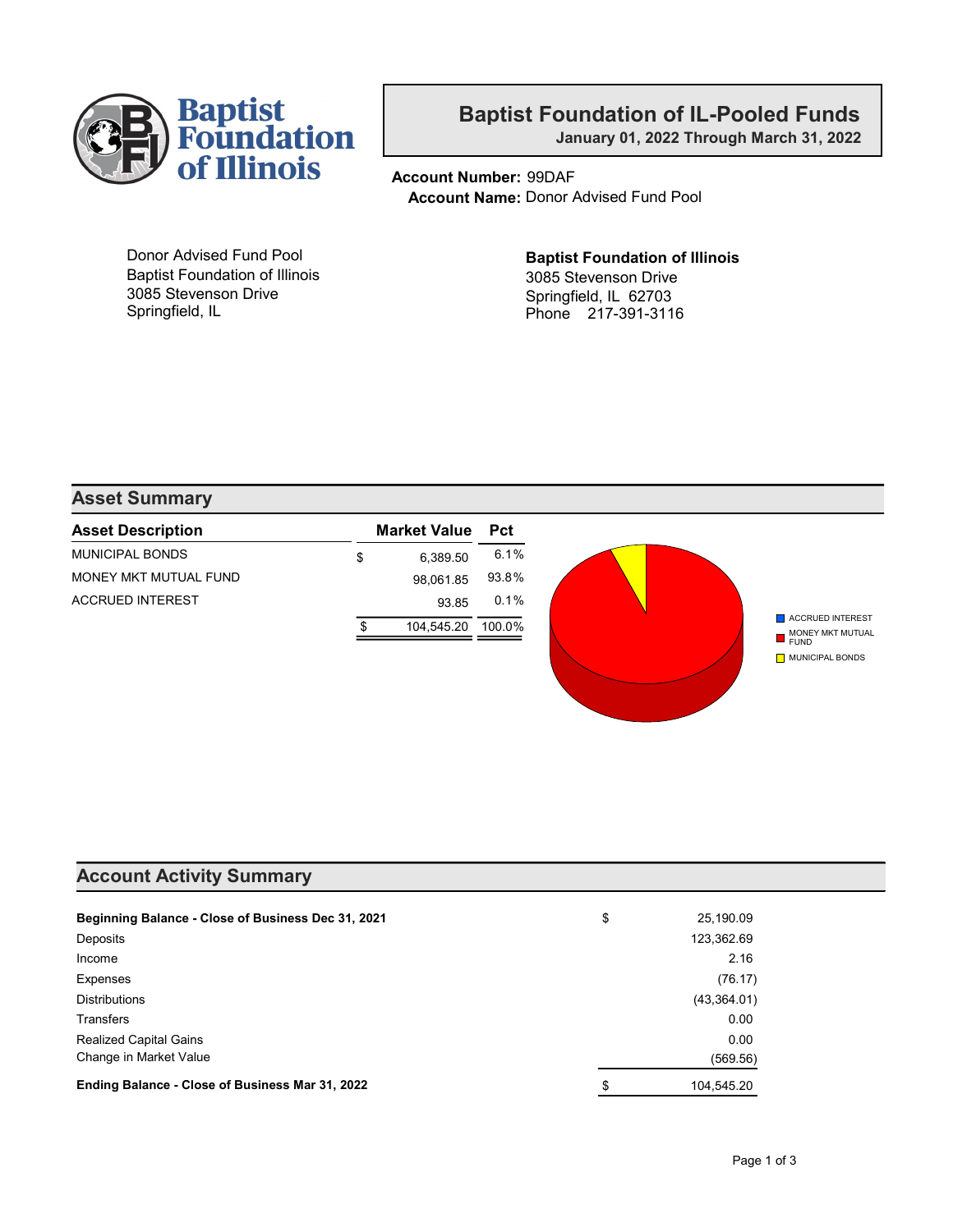January 01, 2022 Through March 31, 2022

#### Account Number: 99DAF Account Name: Donor Advised Fund Pool

| <b>Asset Details</b>                                          |               |                     |                  |                     |             |                 |            |                                  |
|---------------------------------------------------------------|---------------|---------------------|------------------|---------------------|-------------|-----------------|------------|----------------------------------|
| <b>Asset Description</b>                                      | <b>Shares</b> | <b>Market Price</b> |                  | <b>Market Value</b> |             | <b>Net Cost</b> |            | <b>Unrealized</b><br>Gain (Loss) |
| <b>MUNICIPAL BONDS</b>                                        |               |                     |                  |                     |             |                 |            |                                  |
| SACRAMENTO CALI 5.637%50 LEAS<br>BLDG DUE 04/01/50 XTRO TAXBL | 5,000.0000 \$ | 1.277900            | \$               | 6,389.50            | \$          | 5,974.43        | -\$        | 415.07                           |
| <b>Total MUNICIPAL BONDS</b>                                  |               |                     |                  | 6,389.50            |             | 5,974.43        |            | 415.07                           |
| <b>MONEY MKT MUTUAL FUND</b>                                  |               |                     |                  |                     |             |                 |            |                                  |
| <b>CS BANK-DAF</b>                                            | 98,061.8500   | 1.000000            |                  | 98,061.85           |             | 98,061.85       |            |                                  |
| <b>Total MONEY MKT MUTUAL FUND</b>                            |               |                     |                  | 98,061.85           |             | 98,061.85       |            |                                  |
| <b>ACCRUED INTEREST</b>                                       |               |                     |                  |                     |             |                 |            |                                  |
| ACCRUED INCOME-DAF                                            | 93.8500       | 1.000000            |                  | 93.85               |             | 93.85           |            |                                  |
| <b>Total ACCRUED INTEREST</b>                                 |               |                     |                  | 93.85               |             | 93.85           |            |                                  |
|                                                               |               | <b>Grand Total</b>  | \$               | 104,545.20          |             | 104,130.13      |            | 415.07                           |
| <b>Deposits</b>                                               |               |                     |                  |                     |             |                 |            |                                  |
| <b>Description</b>                                            |               |                     |                  |                     | <b>Date</b> |                 |            | <b>Amount</b>                    |
| Tfr BANK OF SPRINGFIEL, BAPTIST FOUNDATI MoneyLink Transfer   |               |                     |                  |                     | 01/14/2022  | \$              |            | 123,362.69                       |
|                                                               |               |                     |                  |                     |             |                 |            |                                  |
|                                                               |               |                     |                  |                     |             | \$              |            | 123,362.69                       |
| <b>Withdrawals</b>                                            |               |                     |                  |                     |             |                 |            |                                  |
| <b>Description</b>                                            |               |                     |                  |                     | <b>Date</b> |                 |            | <b>Amount</b>                    |
| Tfr BANK OF SPRINGFIEL, BAPTIST FOUNDATI MoneyLink Transfer   |               |                     | \$<br>01/18/2022 |                     |             |                 | (8,364.01) |                                  |
| Tfr BANK OF SPRINGFIEL, BAPTIST FOUNDATI MoneyLink Transfer   |               |                     |                  |                     | 03/07/2022  |                 |            | (35,000.00)                      |
|                                                               |               |                     |                  |                     |             | $($ \$          |            | 43,364.01)                       |
| <b>Net Income</b>                                             |               |                     |                  |                     |             |                 |            |                                  |
| <b>Description</b>                                            |               |                     |                  |                     | <b>Date</b> |                 |            | <b>Amount</b>                    |
| <b>MGMTFEE TO ADVISOR Advisor Fee</b>                         |               |                     |                  |                     | 01/05/2022  | \$              |            | (6.28)                           |
| BANK INT 121621-011522 SCHWAB BANK Bank Interest              |               |                     |                  |                     | 01/18/2022  |                 |            | 0.15                             |
| Advisor Fee MGMTFEE TO ADVISOR                                |               |                     |                  |                     | 02/04/2022  |                 |            | (34.96)                          |
| Bank Interest CS BANK-DAF                                     |               |                     |                  |                     | 02/16/2022  |                 |            | 1.07                             |
| <b>MGMTFEE TO ADVISOR Advisor Fee</b>                         |               |                     |                  |                     | 03/04/2022  |                 |            | (34.93)                          |
| BANK INT 021622-031522 SCHWAB BANK Bank Interest              |               |                     |                  |                     | 03/16/2022  |                 |            | 0.94                             |
|                                                               |               |                     |                  |                     |             | (\$             |            | 74.01)                           |
| <b>Buy and Sale Details</b>                                   |               |                     |                  |                     |             |                 |            |                                  |
| <b>Purchase Details</b>                                       | <b>Date</b>   |                     |                  | <b>Price</b>        |             | <b>Shares</b>   |            | <b>Amount</b>                    |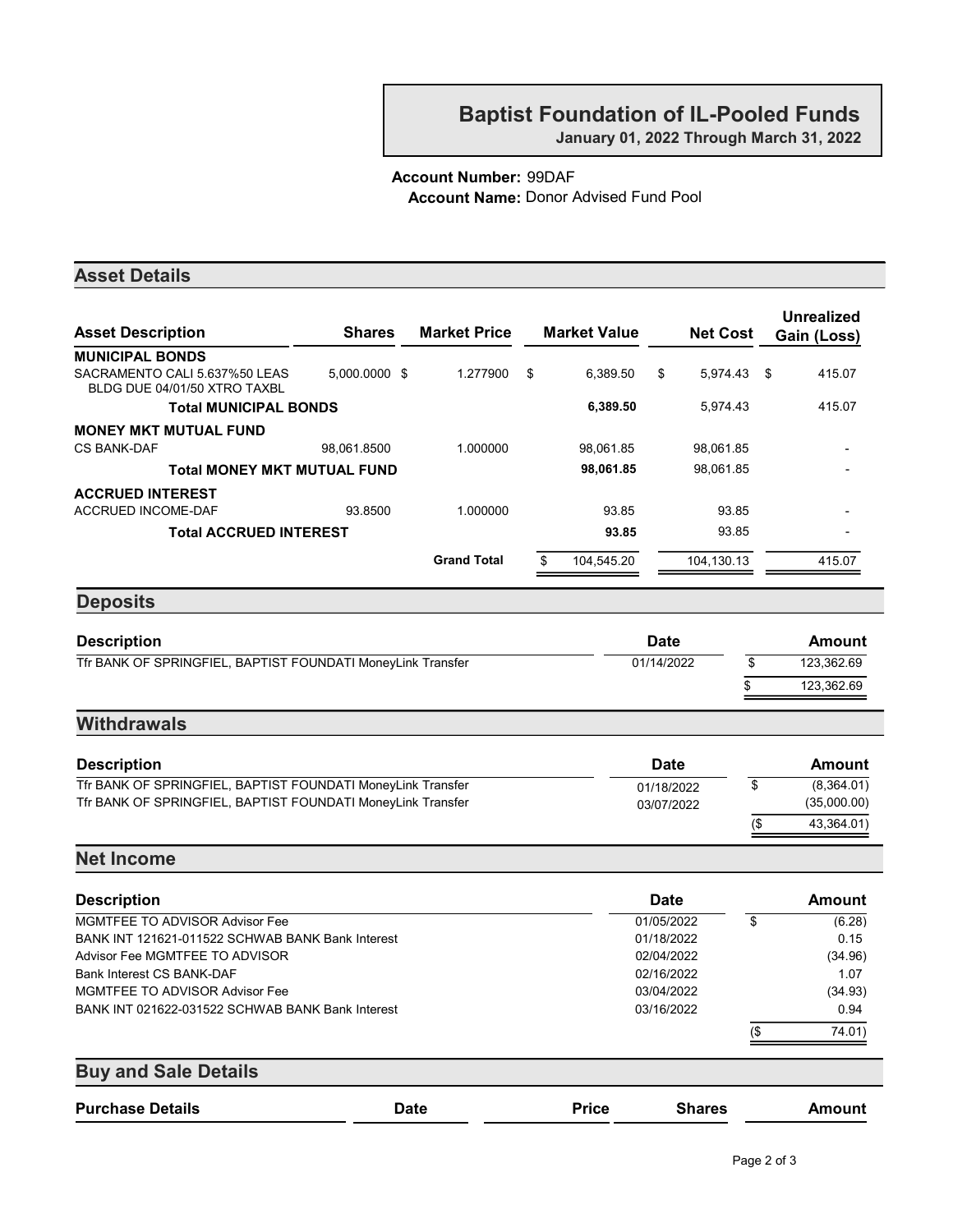January 01, 2022 Through March 31, 2022

#### Account Number: 99DAF Account Name: Donor Advised Fund Pool

| <b>Buy and Sale Details</b> |             |                        |              |               |        |
|-----------------------------|-------------|------------------------|--------------|---------------|--------|
| <b>Purchase Details</b>     | <b>Date</b> |                        | <b>Price</b> | <b>Shares</b> | Amount |
| ACC INC-DAF                 | 01/31/2022  |                        | 1.000000     | 23.3900       | 23.39  |
|                             |             | <b>Total Purchases</b> |              |               | 23.39  |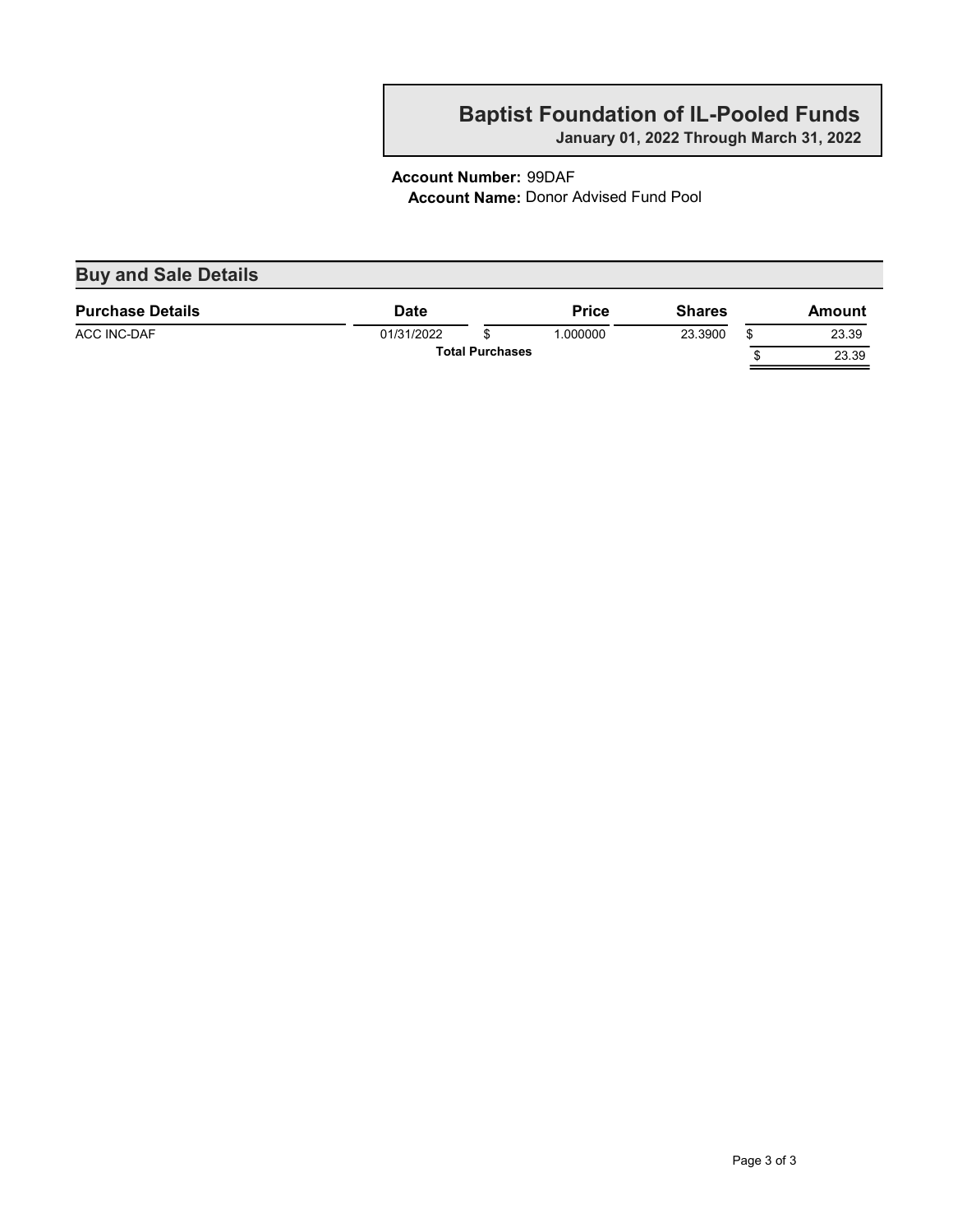

January 01, 2022 Through March 31, 2022

Account Number: 99ENDOW Account Name: Endowment Pool

Endowment Pool Baptist Foundation of Illinois 3085 Stevenson Drive Springfield, IL

#### Baptist Foundation of Illinois 3085 Stevenson Drive Springfield, IL 62703 Phone 217-391-3116

#### Asset Summary

| <b>Asset Description</b>    | <b>Market Value</b> | <b>Pct</b> |
|-----------------------------|---------------------|------------|
| <b>MUNICIPAL BONDS</b>      | \$<br>4,493,003.50  | 47.4%      |
| <b>CORPORATE BONDS</b>      | 218,920.00          | 2.3%       |
| EXCHANGE TRADED FUNDS       | 1,453,087.04        | 15.3%      |
| <b>REIT FUND</b>            | 916,821.09          | 9.7%       |
| MONEY MKT MUTUAL FUND       | 9,413.59            | 0.1%       |
| <b>CASH MANAGEMENT</b>      | 51,492.80           | 0.5%       |
| <b>DEBENTURES</b>           | 400,000.00          | 4.2%       |
| <b>ACCRUED INTEREST</b>     | 74,079.94           | 0.8%       |
| <b>TAXABLE MUTUAL FUNDS</b> | 1,172,848.34        | 12.4%      |
| <b>PARTNERSHIPS</b>         | 101,621.20          | 1.1%       |
| <b>CHURCH LOANS</b>         | 581,836.61          | 6.1%       |
|                             | \$<br>9.473.124.11  | 100.0%     |

#### Account Activity Summary

| Beginning Balance - Close of Business Dec 31, 2021 | \$<br>10,006,071.62 |
|----------------------------------------------------|---------------------|
| Deposits                                           | 110,888.84          |
| Income                                             | 97,323.03           |
| Expenses                                           | (6, 545.38)         |
| <b>Distributions</b>                               | (387, 349.85)       |
| <b>Transfers</b>                                   | 0.00                |
| <b>Realized Capital Gains</b>                      | 4.381.15            |
| Change in Market Value                             | (351, 645.30)       |
| Ending Balance - Close of Business Mar 31, 2022    | \$<br>9.473.124.11  |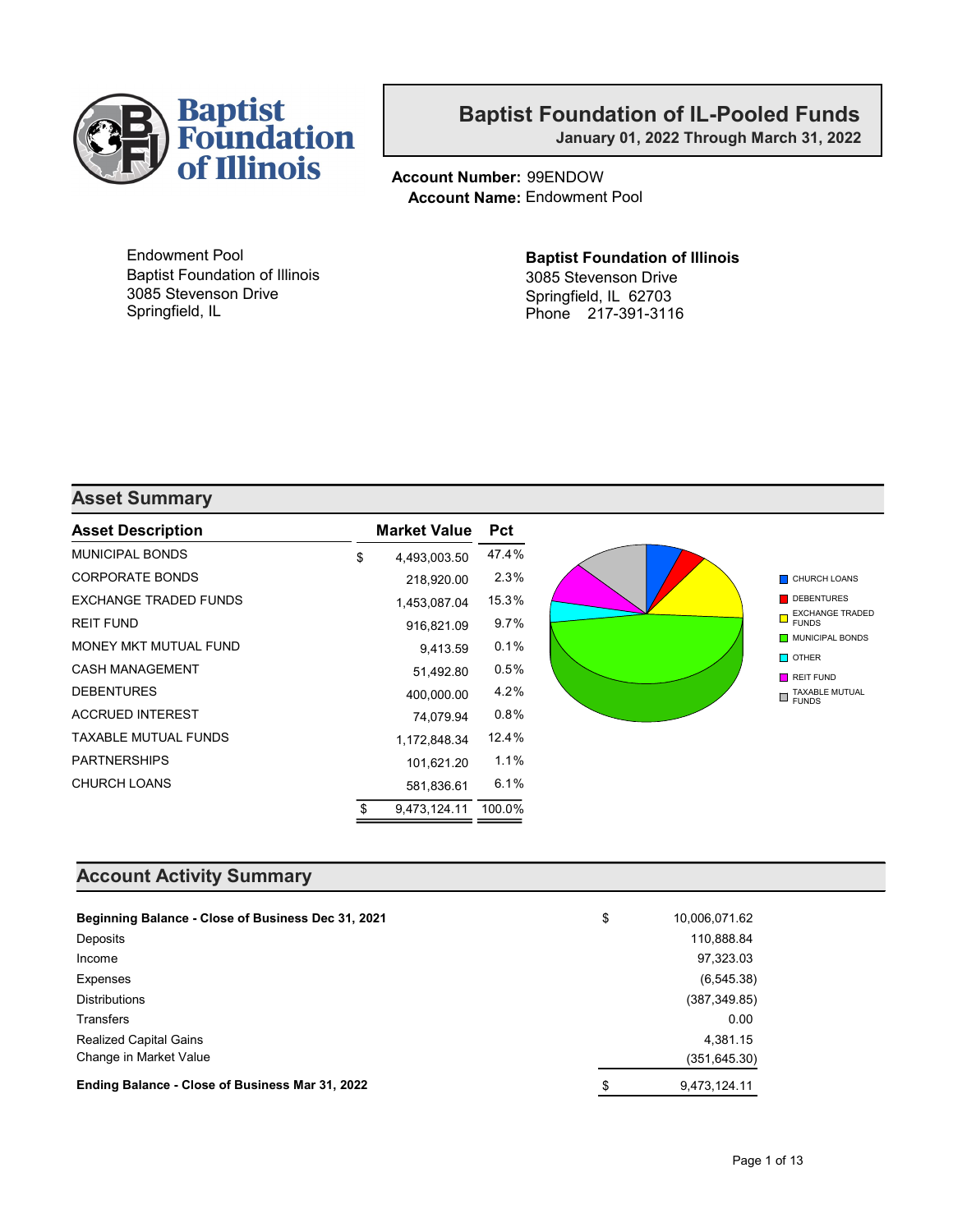#### Account Number: 99ENDOW Account Name: Endowment Pool

| <b>Asset Description</b>                                                                       | <b>Shares</b>  | <b>Market Price</b> | <b>Market Value</b> | <b>Net Cost</b> | <b>Unrealized</b><br>Gain (Loss) |
|------------------------------------------------------------------------------------------------|----------------|---------------------|---------------------|-----------------|----------------------------------|
| <b>MUNICIPAL BONDS</b>                                                                         |                |                     |                     |                 |                                  |
| ALABAMA ST UNIV R 7.2%38 PUB<br>EDUC DUE 09/01/38 OID XTRO<br><b>TAXBL ASSURED G</b>           | 50,000.0000 \$ | 1.003300            | \$<br>50,165.00     | \$<br>57,561.96 | \$<br>(7,396.96)                 |
| ANAHEIM CA RDA 6.506%31 ALLC<br>TAX DUE 02/01/31 TAXBL                                         | 35,000.0000    | 1.164700            | 40,764.50           | 37,422.06       | 3,342.44                         |
| ASSURED GUARANTY M<br>BUENA PARK CRA 6.253%23 ALLC<br>TAX DUE 09/01/23 TAXBL                   | 50,000.0000    | 1.033800            | 51,690.00           | 50,712.32       | 977.68                           |
| <b>ASSURED GUARANTY M</b><br>CHICAGO GO 7.517%40 GO UTX<br>DUE 01/01/40 XTRO TAXBL             | 110,000.0000   | 1.265200            | 139,172.00          | 136,095.18      | 3,076.82                         |
| CO ST CTFS PART 6.45%39 FAC<br>COPS DUE 09/15/39 OID XTRO<br>TAXBL                             | 115,000.0000   | 1.319100            | 151,696.50          | 137,246.14      | 14,450.36                        |
| COOK CNTY IL SD 5.375%34 GO<br>UTX DUE 12/01/34 OID TAXBL<br><b>ASSURED GUARAN</b>             | 25,000.0000    | 1.028900            | 25,722.50           | 25,327.85       | 394.65                           |
| DETROIT MI CITY 7.747%39 GO UTX<br>DUE 05/01/39 XTRO TAXBL                                     | 155,000.0000   | 1.379900            | 213,884.50          | 190,271.80      | 23,612.70                        |
| FRESNO CA 6.55%29 REV LTX DUE<br>06/01/29 TAXBL NATIONAL                                       | 200,000.0000   | 1.119700            | 223,940.00          | 227,857.15      | (3,917.15)                       |
| <b>PUBLIC FI</b><br>FRESNO CA WTR SY 6.75%40 WTR<br>UTIL DUE 06/01/40 OID XTRO<br><b>TAXBL</b> | 235,000.0000   | 1.283000            | 301,505.00          | 258,001.82      | 43,503.18                        |
| GLENDALE CA RDA 8.35%24 ALLC<br>TAX DUE 12/01/24 OID TAXBL                                     | 10,000.0000    | 1.096500            | 10,965.00           | 10,740.98       | 224.02                           |
| GRAYS HBR WA PU 6.707%40 PUD<br>DUE 07/01/40 XTRO TAXBL                                        | 70,000.0000    | 1.361100            | 95,277.00           | 83,742.69       | 11,534.31                        |
| HARLINGEN TEXAS 6.75%33 LEAS<br>SCH DUE 08/15/33 XTRO TAXBL                                    | 80,000.0000    | 1.055300            | 84,424.00           | 86,866.40       | (2,442.40)                       |
| IL ELE AGY PWR 7.288%35 PWR<br>UTIL DUE 02/01/35 XTRO TAXBL                                    | 220,000.0000   | 1.269500            | 279,290.00          | 262,427.69      | 16,862.31                        |
| ILLINOIS ST 6.63%35 GO UTX DUE<br>02/01/35 XTRO TAXBL                                          | 165,000.0000   | 1.122200            | 185,163.00          | 180,963.25      | 4,199.75                         |
| ILLINOIS ST 6.9%35 GO UTX DUE<br>03/01/35 XTRO TAXBL                                           | 55,000.0000    | 1.203200            | 66,176.00           | 61,939.27       | 4,236.73                         |
| ILLINOIS ST 7.35%35 GO UTX DUE<br>07/01/35 XTRO TAXBL                                          | 100,000.0000   | 1.162900            | 116,290.00          | 116,330.90      | (40.90)                          |
| ILLINOIS ST 5.65%38 GO UTX DUE<br>12/01/38 XTRO TAXBL ASSURED<br><b>GUARA</b>                  | 30,000.0000    | 1.129700            | 33,891.00           | 29,192.02       | 4,698.98                         |
| LOS ANGELES CAL 7.842%40 LEAS<br>BLDG DUE 11/01/40 XTRO TAXBL                                  | 155,000.0000   | 1.418300            | 219,836.50          | 198,396.44      | 21,440.06                        |
| LOS ANGELES CA U 5.75%34 IMPT<br>SCH DUE 07/01/34 XTRO TAXBL                                   | 30,000.0000    | 1.184800            | 35,544.00           | 34,081.97       | 1,462.03                         |
| METROPOLITAN GO 6.393%30<br>COMB UTIL DUE 07/01/30 XTRO<br><b>TAXBL</b>                        | 130,000.0000   | 1.199600            | 155,948.00          | 150,910.54      | 5,037.46                         |
| MIAMI GARDENS FL CO 7%40 FAC<br>COPS DUE 06/01/40 OID XTRO<br>TAXBL                            | 200,000.0000   | 1.334200            | 266,840.00          | 226,093.17      | 40,746.83                        |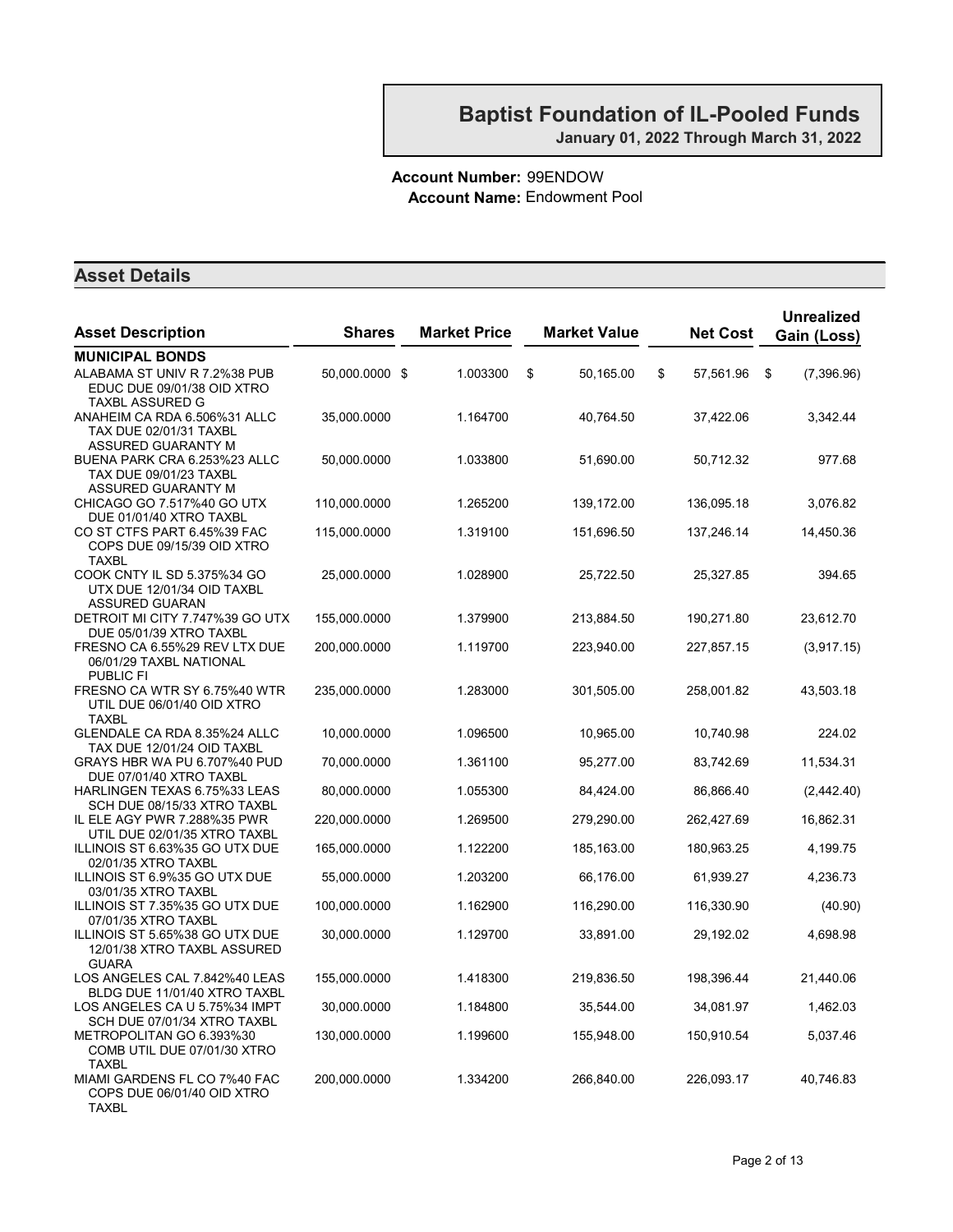#### Account Number: 99ENDOW Account Name: Endowment Pool

| <b>Asset Description</b>                                                   | <b>Shares</b>  | <b>Market Price</b> | <b>Market Value</b> | <b>Net Cost</b> | <b>Unrealized</b><br>Gain (Loss) |
|----------------------------------------------------------------------------|----------------|---------------------|---------------------|-----------------|----------------------------------|
| <b>MUNICIPAL BONDS</b>                                                     |                |                     |                     |                 |                                  |
| MIAMI GARDENS FL CO 7%32 FAC<br>COPS DUE 06/01/32 OID XTRO<br><b>TAXBL</b> | 50,000.0000 \$ | 1.220400            | 61,020.00<br>\$     | \$<br>57,297.04 | 3,722.96<br>\$                   |
| MIAMI LKS FL SP 7.627%40 SERV<br>TAX DUE 12/01/40 OID XTRO<br><b>TAXBL</b> | 150,000.0000   | 1.391700            | 208,755.00          | 189,806.38      | 18,948.62                        |
| MI FA 8.369%35 REV UTX DUE<br>11/01/35 XTRO TAXBL                          | 135,000.0000   | 1.351700            | 182,479.50          | 174,004.20      | 8,475.30                         |
| NJ ST TRANS TR 6.561%40 COMB<br>TRAN DUE 12/15/40 XTRO TAXBL               | 25,000.0000    | 1.305100            | 32,627.50           | 28,938.59       | 3,688.91                         |
| NEWPORT BCH CA 7.168%40 BLDG<br>COPS DUE 07/01/40 XTRO TAXBL               | 10,000.0000    | 1.368300            | 13,683.00           | 12,594.37       | 1,088.63                         |
| N LAS VEGAS NV 6.572%40 DB LTX<br>DUE 06/01/40 XTRO TAXBL<br>ASSURED GUARA | 65,000.0000    | 1.272700            | 82,725.50           | 80,060.21       | 2,665.29                         |
| NTHRN CA PWR AG 7.311%40 ELEC<br>UTIL DUE 06/01/40 XTRO TAXBL              | 55,000.0000    | 1.334100            | 73,375.50           | 65,935.46       | 7,440.04                         |
| NTHRN IL MUN PW 6.859%39 PWR<br>UTIL DUE 01/01/39 XTRO TAXBL               | 115,000.0000   | 1.253300            | 144, 129.50         | 129,983.74      | 14,145.76                        |
| NTHRN IL MUN PWR 7.82%40 PWR<br>UTIL DUE 01/01/40 XTRO TAXBL               | 25,000.0000    | 1.413400            | 35,335.00           | 31,257.60       | 4,077.40                         |
| PERALTA CA CCD 7.309%31 COLL<br>EDUC DUE 08/01/31 XTRO TAXBL               | 80,000.0000    | 1.190900            | 95,272.00           | 87,725.07       | 7,546.93                         |
| ROSEMONT IL 6.6%30 GO UTX DUE<br>12/01/30 OID XTRO TAXBL                   | 45,000.0000    | 1.081700            | 48,676.50           | 48,627.21       | 49.29                            |
| ROSEMONT IL 6.125%30 GO UTX<br>DUE 12/01/30 OID XTRO TAXBL<br>ASSURED G    | 10,000.0000    | 1.175300            | 11,753.00           | 10,252.88       | 1,500.12                         |
| SAN FRAN CA CY/ 8.256%29 ALLC<br>TAX DUE 08/01/29 XTRO TAXBL               | 100,000.0000   | 1.243400            | 124,340.00          | 116,064.72      | 8,275.28                         |
| SAN FRAN CA CY/ 8.406%39 ALLC<br>TAX DUE 08/01/39 XTRO TAXBL               | 90,000.0000    | 1.464500            | 131,805.00          | 110,665.73      | 21,139.27                        |
| SANTA BARBARA CA 6.25% BLDG<br>COPS DUE 12/01/40                           | 80,000.0000    | 1.290800            | 103,264.00          | 93,491.36       | 9,772.64                         |
| VERNON CA RDA 9.25%30 ALLC<br>TAX DUE 09/01/30 OID TAXBL                   | 70,000.0000    | 1.005300            | 70,371.00           | 80,730.09       | (10, 359.09)                     |
| WASHOE CNTY NV 7.969%40<br>EXCISE TAX DUE 02/01/40 XTRO<br><b>TAXBL</b>    | 210,000.0000   | 1.429100            | 300,111.00          | 269,367.04      | 30,743.96                        |
| WATERBURY CT 7.089%38 GP DUE<br>12/01/38 XTRO TAXBL                        | 20,000.0000    | 1.254800            | 25,096.00           | 23,104.49       | 1,991.51                         |
| <b>Total MUNICIPAL BONDS</b>                                               |                |                     | 4,493,003.50        | 4,172,087.78    | 320,915.72                       |
| <b>CORPORATE BONDS</b>                                                     |                |                     |                     |                 |                                  |
| ASSURED GUARANTY US 7%34<br>DUE 06/01/34                                   | 160,000.0000   | 1.228800            | 196,608.00          | 188,384.10      | 8,223.90                         |
| QUALCOMM INC 4.65%35 DUE<br>05/20/35                                       | 20.000.0000    | 1.115600            | 22,312.00           | 18,768.86       | 3,543.14                         |
| <b>Total CORPORATE BONDS</b>                                               |                |                     | 218,920.00          | 207,152.96      | 11,767.04                        |
| <b>EXCHANGE TRADED FUNDS</b>                                               |                |                     |                     |                 |                                  |
| <b>ISHARES PREFERRED INCOME</b><br><b>SEC ETF</b>                          | 17,856.0000    | 36.420000           | 650,315.52          | 692,992.12      | (42, 676.60)                     |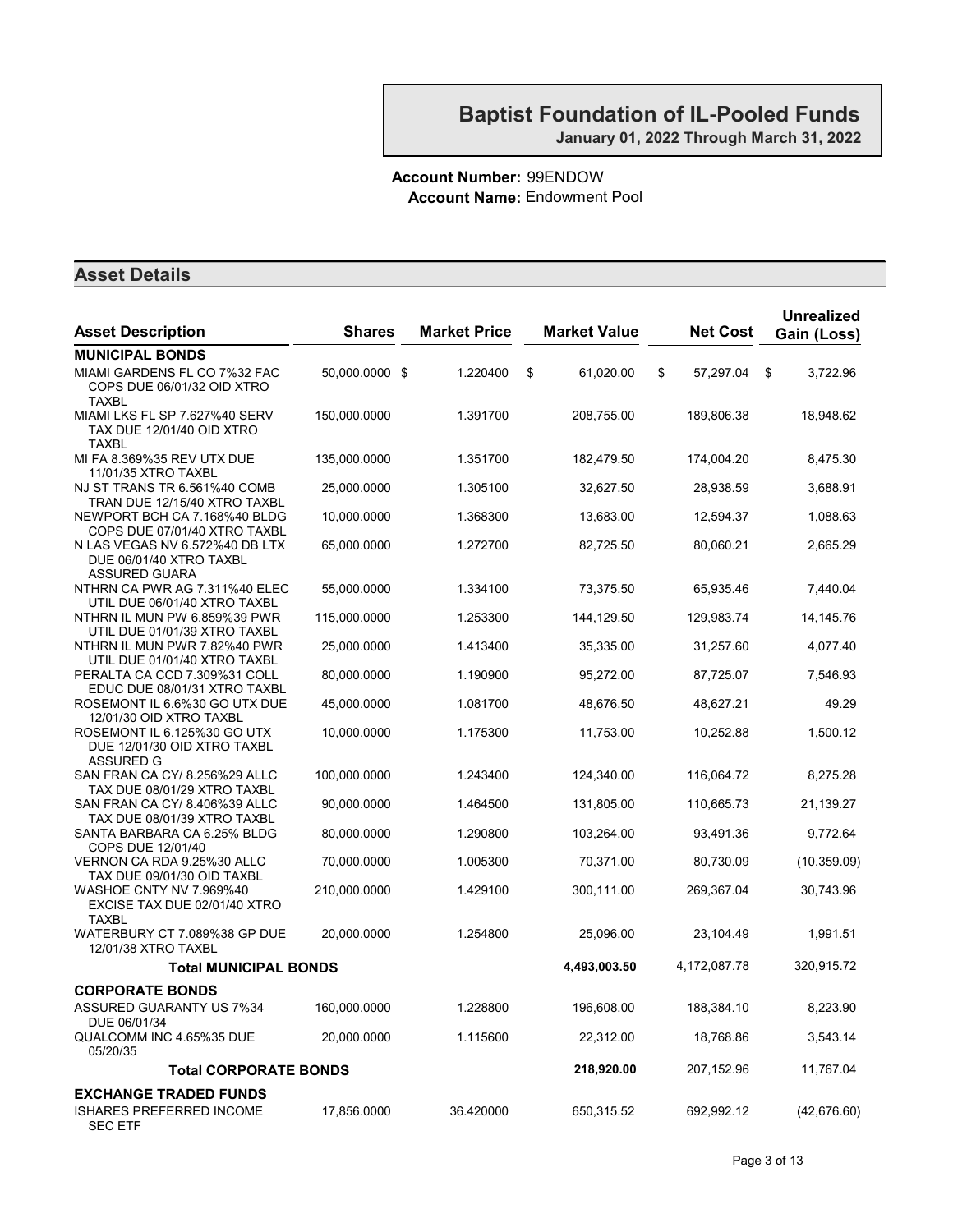#### Account Number: 99ENDOW Account Name: Endowment Pool

| <b>Asset Description</b>                                    | <b>Shares</b> | <b>Market Price</b> | <b>Market Value</b> | <b>Net Cost</b> | <b>Unrealized</b><br>Gain (Loss) |
|-------------------------------------------------------------|---------------|---------------------|---------------------|-----------------|----------------------------------|
| <b>EXCHANGE TRADED FUNDS</b>                                |               |                     |                     |                 |                                  |
| PGIM ULTRA SHORT BOND ETF                                   | 1,625.0000 \$ | 49.210000           | \$<br>79,966.25     | \$<br>80,494.37 | \$<br>(528.12)                   |
| VANGUARD UTILITIES ETF IV                                   | 4,467.0000    | 161.810000          | 722,805.27          | 642,946.22      | 79,859.05                        |
| <b>Total EXCHANGE TRADED FUNDS</b>                          |               |                     | 1,453,087.04        | 1,416,432.71    | 36,654.33                        |
| <b>REIT FUND</b>                                            |               |                     |                     |                 |                                  |
| <b>BLACK CREEK INDUSTRIAL REIT IV</b><br><b>INC CLASS W</b> | 67,562.3500   | 13.570000           | 916,821.09          | 700,000.00      | 216,821.09                       |
| <b>Total REIT FUND</b>                                      |               |                     | 916,821.09          | 700,000.00      | 216,821.09                       |
| <b>MONEY MKT MUTUAL FUND</b>                                |               |                     |                     |                 |                                  |
| <b>CHARLES SCHWAB</b><br><b>BANK-ENDOWMENT POOL</b>         | 9,413.5900    | 1.000000            | 9,413.59            | 9,413.59        |                                  |
| <b>Total MONEY MKT MUTUAL FUND</b>                          |               |                     | 9,413.59            | 9,413.59        |                                  |
| <b>CASH MANAGEMENT</b>                                      |               |                     |                     |                 |                                  |
| Cash Management                                             | 51,492.8000   | 1.000000            | 51,492.80           | 51,492.78       | 0.02                             |
| <b>Total CASH MANAGEMENT</b>                                |               |                     | 51,492.80           | 51,492.78       | 0.02                             |
| <b>DEBENTURES</b>                                           |               |                     |                     |                 |                                  |
| 2017 6.5% Debenture                                         | 150,000.0000  | 1.000000            | 150,000.00          | 150,000.00      |                                  |
| 2020 5.0% Debenture                                         | 250,000.0000  | 1.000000            | 250,000.00          | 250,000.00      |                                  |
| <b>Total DEBENTURES</b>                                     |               |                     | 400,000.00          | 400,000.00      |                                  |
| <b>ACCRUED INTEREST</b>                                     |               |                     |                     |                 |                                  |
| <b>ACCRUED INCOME-ENOWMENT</b><br><b>POOL</b>               | 74,079.9400   | 1.000000            | 74,079.94           | 74,079.94       |                                  |
| <b>Total ACCRUED INTEREST</b>                               |               |                     | 74,079.94           | 74,079.94       |                                  |
| <b>TAXABLE MUTUAL FUNDS</b>                                 |               |                     |                     |                 |                                  |
| <b>CBOE VEST DIVIDEND ARIST</b><br><b>OCRATSTGTINCINS</b>   | 84,743.3770   | 13.840000           | 1,172,848.34        | 959,220.71      | 213,627.63                       |
| <b>Total TAXABLE MUTUAL FUNDS</b>                           |               |                     | 1,172,848.34        | 959,220.71      | 213,627.63                       |
| <b>PARTNERSHIPS</b>                                         |               |                     |                     |                 |                                  |
| <b>CHENIERE ENERGY PARTN LP</b>                             | 920.0000      | 56.360000           | 51,851.20           | 23,892.40       | 27,958.80                        |
| <b>MPLX LP</b>                                              | 1,500.0000    | 33.180000           | 49,770.00           | 41,335.25       | 8,434.75                         |
| <b>Total PARTNERSHIPS</b>                                   |               |                     | 101,621.20          | 65,227.65       | 36,393.55                        |
| <b>CHURCH LOANS</b>                                         |               |                     |                     |                 |                                  |
| <b>Resurrection House</b>                                   | 50,046.2800   | 1.000000            | 50,046.28           | 50,046.28       |                                  |
| <b>Resurrection House</b>                                   | 28,429.9300   | 1.000000            | 28,429.93           | 28,429.93       |                                  |
| <b>Higher Ground BC</b>                                     | 9,722.4600    | 1.000000            | 9,722.46            | 9,722.46        |                                  |
| The Body of Christ                                          | 44,404.8800   | 1.000000            | 44,404.88           | 44,404.88       |                                  |
| Iglesia Bautista Hispana                                    | 42,492.3600   | 1.000000            | 42,492.36           | 42,492.36       |                                  |
| Tabernacle BC                                               | 230,587.3700  | 1.000000            | 230,587.37          | 230,587.37      |                                  |
| Anew Life Ministry MBC                                      | 40,011.7200   | 1.000000            | 40,011.72           | 40,011.72       |                                  |
| Steeleville BC                                              | 136,141.6100  | 1.000000            | 136, 141.61         | 136,141.61      |                                  |
| <b>Total CHURCH LOANS</b>                                   |               |                     | 581,836.61          | 581,836.61      |                                  |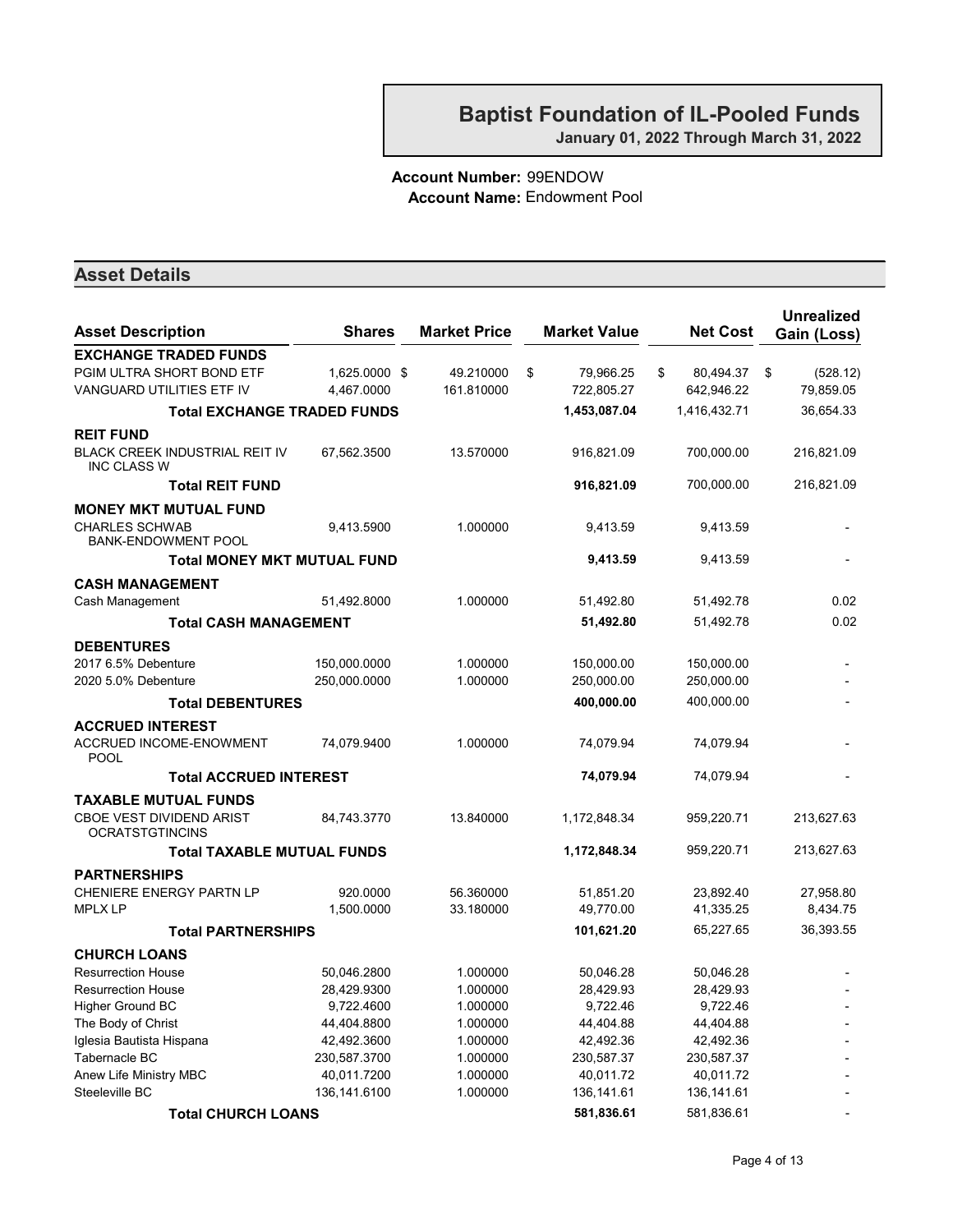January 01, 2022 Through March 31, 2022

#### Account Number: 99ENDOW Account Name: Endowment Pool

| <b>Grand Total</b>                                          | \$<br>9,473,124.11<br>\$<br>8,636,944.73 | \$<br>836,179.38 |
|-------------------------------------------------------------|------------------------------------------|------------------|
| <b>Deposits</b>                                             |                                          |                  |
| <b>Description</b>                                          | <b>Date</b>                              | Amount           |
| Tfr BANK OF SPRINGFIEL, BAPTIST FOUNDATI MoneyLink Transfer | 01/14/2022                               | \$<br>49,026.28  |
| Tfr BANK OF SPRINGFIEL, BAPTIST FOUNDATI MoneyLink Transfer | 01/19/2022                               | 65.54            |
| Tfr BANK OF SPRINGFIEL, BAPTIST FOUNDATI MoneyLink Transfer | 01/19/2022                               | 8,364.04         |
| Tfr BANK OF SPRINGFIEL, BAPTIST FOUNDATI MoneyLink Transfer | 01/31/2022                               | 10,354.93        |
| MoneyLink Transfer                                          | 02/04/2022                               | 6,521.47         |
| MoneyLink Transfer                                          | 02/18/2022                               | 15,200.81        |
| Tfr BANK OF SPRINGFIEL, BAPTIST FOUNDATI MoneyLink Transfer | 03/01/2022                               | 1,565.91         |
| Tfr BANK OF SPRINGFIEL, BAPTIST FOUNDATI MoneyLink Transfer | 03/03/2022                               | 6,942.57         |
| Tfr BANK OF SPRINGFIEL, BAPTIST FOUNDATI MoneyLink Transfer | 03/08/2022                               | 863.44           |
| Tfr BANK OF SPRINGFIEL, BAPTIST FOUNDATI MoneyLink Transfer | 03/08/2022                               | 3,800.00         |
| Tfr BANK OF SPRINGFIEL, BAPTIST FOUNDATI MoneyLink Transfer | 03/10/2022                               | 201.41           |
| Tfr BANK OF SPRINGFIEL, BAPTIST FOUNDATI MoneyLink Transfer | 03/11/2022                               | 3,145.04         |
| Tfr BANK OF SPRINGFIEL, BAPTIST FOUNDATI MoneyLink Transfer | 03/15/2022                               | 100.00           |
| Tfr BANK OF SPRINGFIEL, BAPTIST FOUNDATI MoneyLink Transfer | 03/21/2022                               | 567.42           |
| Tfr BANK OF SPRINGFIEL, BAPTIST FOUNDATI MoneyLink Transfer | 03/21/2022                               | 640.00           |
| Tfr BANK OF SPRINGFIEL, BAPTIST FOUNDATI MoneyLink Transfer | 03/22/2022                               | 654.97           |
| Tfr BANK OF SPRINGFIEL, BAPTIST FOUNDATI MoneyLink Transfer | 03/24/2022                               | 514.14           |
| Tfr BANK OF SPRINGFIEL, BAPTIST FOUNDATI MoneyLink Transfer | 03/25/2022                               | 185.87           |
| Tfr BANK OF SPRINGFIEL, BAPTIST FOUNDATI MoneyLink Transfer | 03/28/2022                               | 700.00           |
| Tfr BANK OF SPRINGFIEL, BAPTIST FOUNDATI MoneyLink Transfer | 03/30/2022                               | 1,475.00         |
|                                                             |                                          | \$<br>110,888.84 |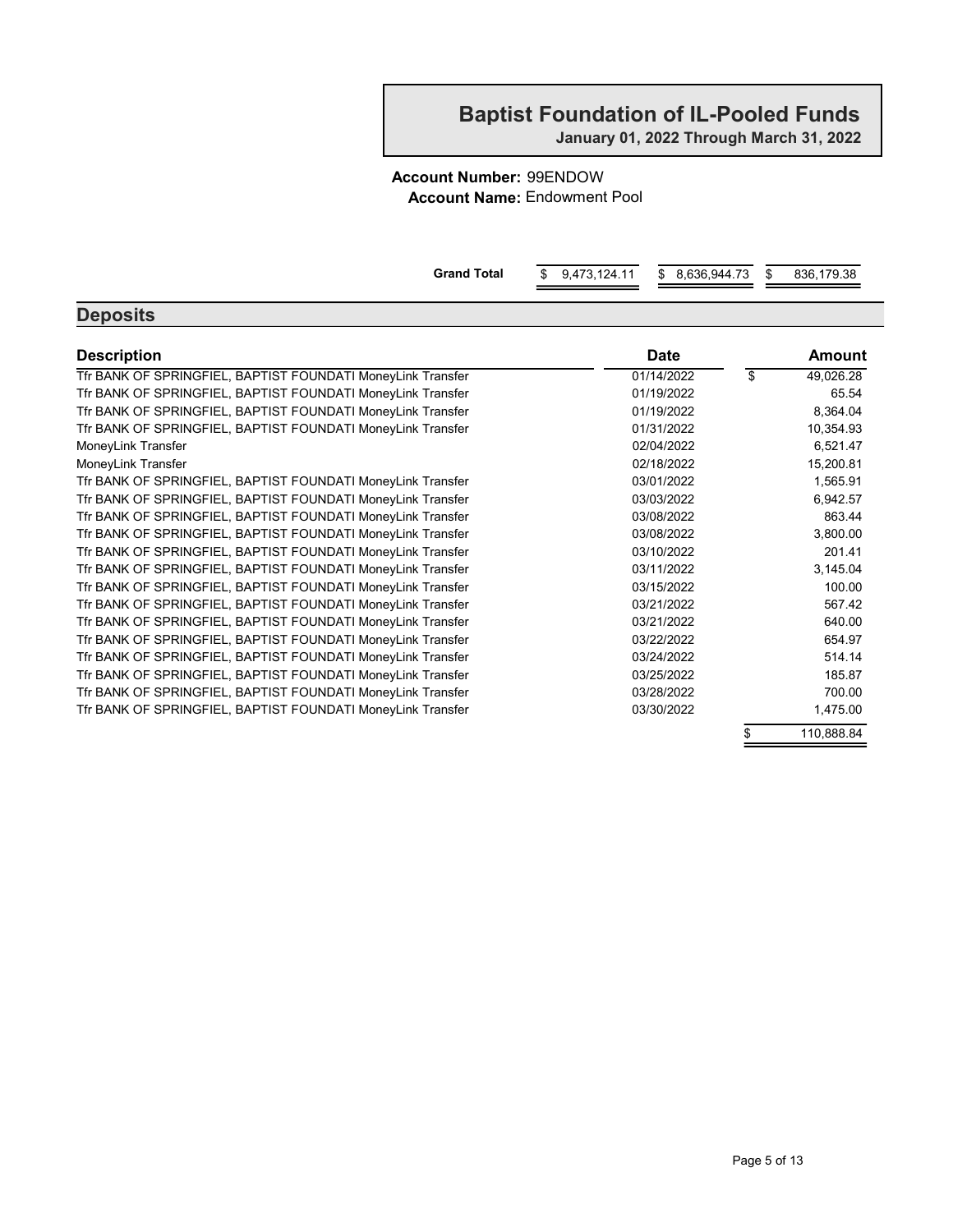#### Account Number: 99ENDOW Account Name: Endowment Pool

#### **Withdrawals**

| <b>Description</b>                                          | <b>Date</b> |     | <b>Amount</b> |
|-------------------------------------------------------------|-------------|-----|---------------|
| JOURNAL TO 64832440 Journal                                 | 01/25/2022  | \$  | (35,000.00)   |
| Journal                                                     | 02/09/2022  |     | (5,000.00)    |
| Journal                                                     | 02/11/2022  |     | (242, 948.16) |
| MoneyLink Transfer                                          | 02/17/2022  |     | (4,785.90)    |
| Tfr BANK OF SPRINGFIEL, BAPTIST FOUNDATI MoneyLink Transfer | 03/02/2022  |     | (10, 809.50)  |
| Tfr BANK OF SPRINGFIEL, BAPTIST FOUNDATI MoneyLink Transfer | 03/07/2022  |     | (2,058.95)    |
| Tfr BANK OF SPRINGFIEL, BAPTIST FOUNDATI MoneyLink Transfer | 03/07/2022  |     | (41.08)       |
| Tfr BANK OF SPRINGFIEL, BAPTIST FOUNDATI MoneyLink Transfer | 03/09/2022  |     | (510.77)      |
| Tfr BANK OF SPRINGFIEL, BAPTIST FOUNDATI MoneyLink Transfer | 03/11/2022  |     | (1,697.05)    |
| Tfr BANK OF SPRINGFIEL, BAPTIST FOUNDATI MoneyLink Transfer | 03/14/2022  |     | (30.00)       |
| Tfr BANK OF SPRINGFIEL, BAPTIST FOUNDATI MoneyLink Transfer | 03/15/2022  |     | (1,575.00)    |
| Tfr BANK OF SPRINGFIEL, BAPTIST FOUNDATI MoneyLink Transfer | 03/18/2022  |     | (627.12)      |
| Tfr BANK OF SPRINGFIEL, BAPTIST FOUNDATI MoneyLink Transfer | 03/18/2022  |     | (9,576.70)    |
| Tfr BANK OF SPRINGFIEL, BAPTIST FOUNDATI MoneyLink Transfer | 03/22/2022  |     | (1,575.00)    |
| Tfr BANK OF SPRINGFIEL, BAPTIST FOUNDATI MoneyLink Transfer | 03/24/2022  |     | (267.75)      |
| Tfr BANK OF SPRINGFIEL, BAPTIST FOUNDATI MoneyLink Transfer | 03/29/2022  |     | (365.28)      |
| Tfr BANK OF SPRINGFIEL, BAPTIST FOUNDATI MoneyLink Transfer | 03/29/2022  |     | (2, 114.55)   |
| Tfr BANK OF SPRINGFIEL, BAPTIST FOUNDATI MoneyLink Transfer | 03/30/2022  |     | (68, 367.04)  |
|                                                             |             | (\$ | 387, 349.85)  |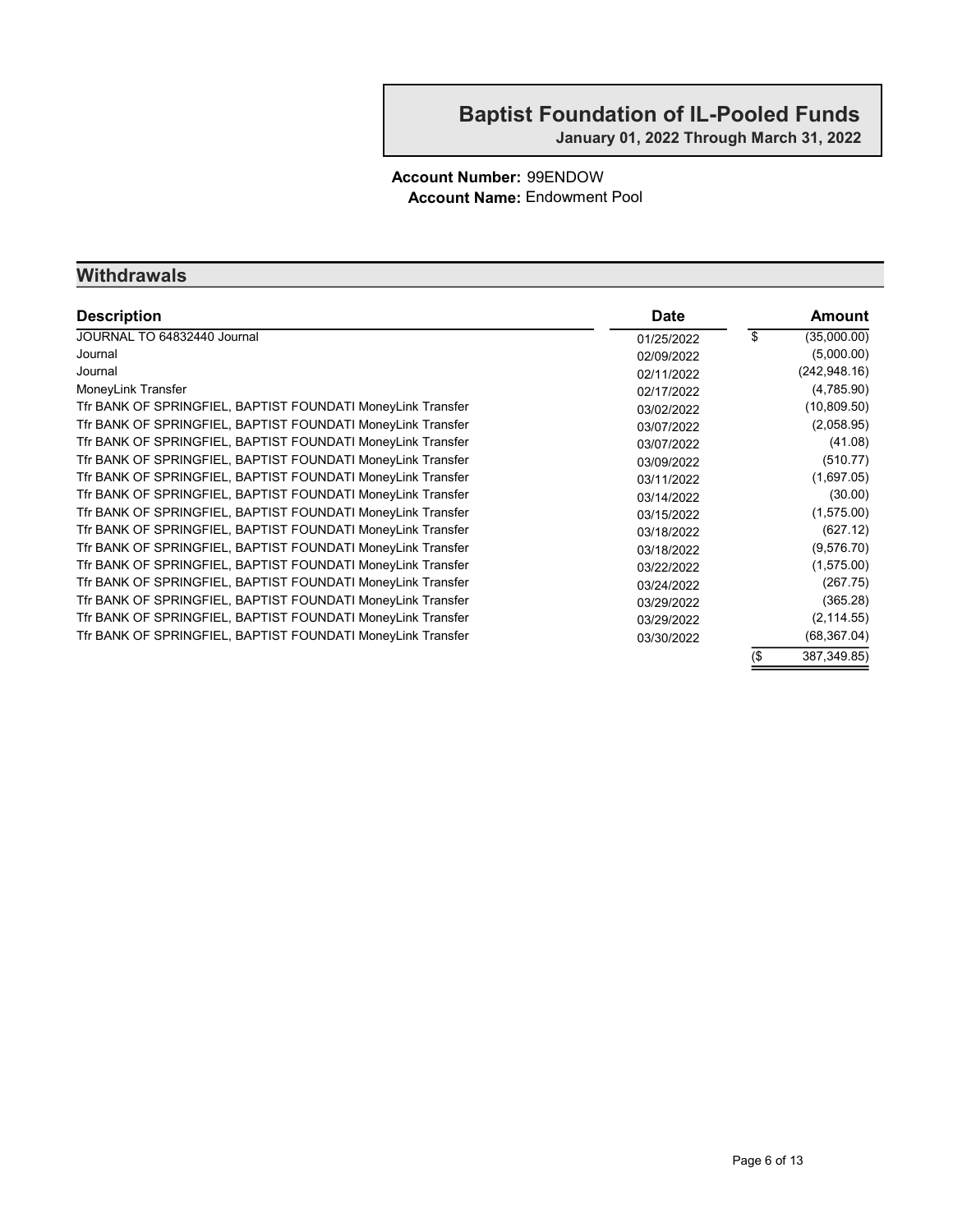#### Account Number: 99ENDOW Account Name: Endowment Pool

| <b>Description</b>                                                         | <b>Date</b> |                          | Amount     |
|----------------------------------------------------------------------------|-------------|--------------------------|------------|
| ILLINOIS ST 7.35%35GO UTX DUE 07/01/35XT Bond Interest                     | 01/03/2022  | $\overline{\mathcal{E}}$ | 3,675.00   |
| CHICAGO GO 7.517%40GO UTX DUE 01/01/40XT Bond Interest                     | 01/03/2022  |                          | 4,134.35   |
| GRAYS HBR WA PU 6.707%40PUD DUE 07/01/40 Bond Interest                     | 01/03/2022  |                          | 2,347.45   |
| NTHRN IL MUN PWR 7.82%40PWR UTIL DUE 01/ Bond Interest                     | 01/03/2022  |                          | 977.50     |
| NTHRN IL MUN PW 6.859%39PWR UTIL DUE 01/ Bond Interest                     | 01/03/2022  |                          | 3,943.93   |
| NEWPORT BCH CA 7.168%40BLDG COPS DUE 07/ Bond Interest                     | 01/03/2022  |                          | 358.40     |
| LOS ANGELES CA U 5.75%34IMPT SCH DUE 07/ Bond Interest                     | 01/03/2022  |                          | 862.50     |
| METROPOLITAN GO 6.393%30COMB UTIL DUE 07 Bond Interest                     | 01/03/2022  |                          | 4,155.45   |
| PGIM ULTRA SHORT BOND ETF Pr Yr Cash Div                                   | 01/05/2022  |                          | 469.22     |
| <b>MGMTFEE TO ADVISOR Advisor Fee</b>                                      | 01/05/2022  |                          | (2,226.21) |
| BLACK CREEK INDUSTRIAL REIT IV INC CLASS Cash Dividend                     | 01/06/2022  |                          | 2,737.07   |
| Monthly Endowment Ln Pmt via ACH Txfr from Ops to Endowment                | 01/15/2022  |                          | 45.79      |
| BANK INT 121621-011522 SCHWAB PREMIER BA Bank Interest                     | 01/18/2022  |                          | 0.02       |
| BANK INT 121621-011522 SCHWAB BANK Bank Interest                           | 01/18/2022  |                          | 0.73       |
| Monthly Endowment Ln Pmt via ACH Txfr from Ops to Endowment                | 01/20/2022  |                          | 191.17     |
| Monthly Endowment Ln Pmt via ACH Txfr from Ops to Endowment                | 01/23/2022  |                          | 203.72     |
| Monthly End/LTFI Ln Pmt via ACH Txfr \$2375.84 from Ops to LTFI: Txfr \$92 | 01/27/2022  |                          | 582.74     |
| Monthly End/LTFI Ln Pmt via ACH Txfr \$2628.01 from Ops to Endowment; Txf  | 01/28/2022  |                          | 473.15     |
| Monthly End Ln Pmt via ACH Txfr from Ops to Endowment                      | 01/28/2022  |                          | 132.15     |
| Monthly End Ln Pmt via ACH Txfr from Ops to Endowment                      | 01/28/2022  |                          | 10.43      |
| Monthly End Ln Pmt via ACH Txfr from Ops to Endowment                      | 01/28/2022  |                          | 200.12     |
| Interest Income Cash Management                                            | 01/31/2022  |                          | 0.13       |
| Interest Income Cash Management                                            | 01/31/2022  |                          | 0.29       |
| Interest Income Cash Management                                            | 01/31/2022  |                          | 0.04       |
| Interest Income Cash Management                                            | 01/31/2022  |                          | 0.10       |
| Interest Income Cash Management                                            | 01/31/2022  |                          | 0.16       |
| Interest Income Cash Management                                            | 01/31/2022  |                          | 0.25       |
| Interest Income Cash Management                                            | 01/31/2022  |                          | 0.11       |
| Interest Income Cash Management                                            | 01/31/2022  |                          | 0.17       |
| Interest Income Cash Management                                            | 01/31/2022  |                          | 0.83       |
| Interest Income Cash Management                                            | 01/31/2022  |                          | 0.02       |
| Interest Income Cash Management                                            | 01/31/2022  |                          | 0.09       |
| Interest Income Cash Management                                            | 01/31/2022  |                          | 0.17       |
| Interest Income Cash Management                                            | 01/31/2022  |                          | 1.29       |
| Interest Income Cash Management                                            | 01/31/2022  |                          | 0.94       |
| Interest Income Cash Management                                            | 01/31/2022  |                          | 0.29       |
| Interest Income Cash Management                                            | 01/31/2022  |                          | 0.10       |
| Interest Income Cash Management                                            | 01/31/2022  |                          | 0.04       |
| Interest Income Cash Management                                            | 01/31/2022  |                          | 0.26       |
| Interest Income Cash Management                                            | 01/31/2022  |                          | 0.16       |
| Interest Income Cash Management                                            | 01/31/2022  |                          | 1.56       |
| Interest Income Cash Management                                            | 01/31/2022  |                          | 0.17       |
| Interest Income Cash Management                                            | 01/31/2022  |                          | 0.25       |
| Interest Income Cash Management                                            | 01/31/2022  |                          | 0.12       |
| Interest Income Cash Management                                            | 01/31/2022  |                          | 0.17       |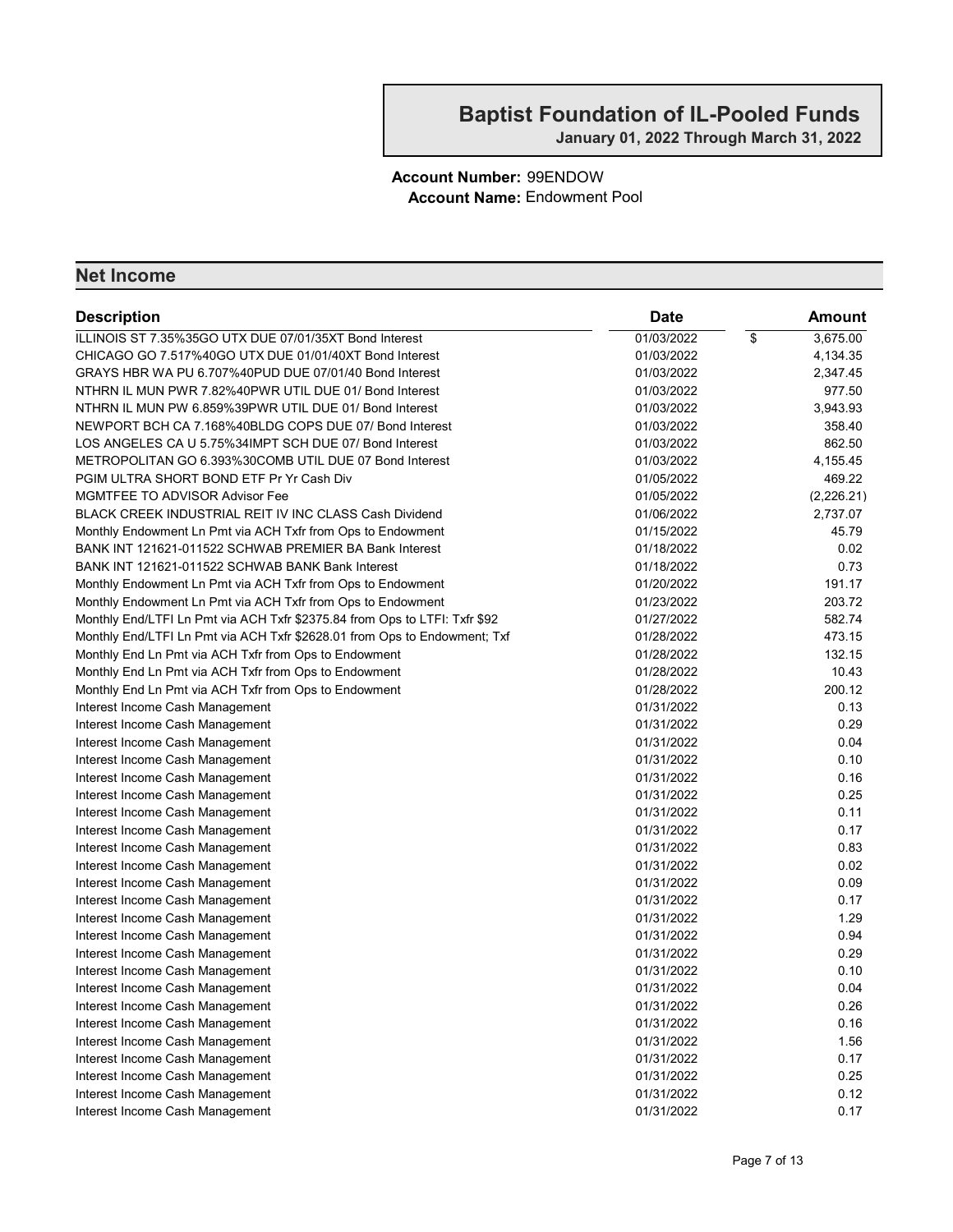#### Account Number: 99ENDOW Account Name: Endowment Pool

| <b>Description</b>                                                    | <b>Date</b> | Amount      |
|-----------------------------------------------------------------------|-------------|-------------|
| Interest Income Cash Management                                       | 01/31/2022  | 0.84<br>\$  |
| Interest Income Cash Management                                       | 01/31/2022  | 0.01        |
| Interest Income Cash Management                                       | 01/31/2022  | 0.10        |
| Interest Income Cash Management                                       | 01/31/2022  | 0.16        |
| Interest Income Cash Management                                       | 01/31/2022  | 1.33        |
| Interest Income Cash Management                                       | 01/31/2022  | 0.90        |
| Interest Income Cash Management                                       | 01/31/2022  | 0.29        |
| Interest Income Cash Management                                       | 01/31/2022  | 0.05        |
| Interest Income Cash Management                                       | 01/31/2022  | 0.02        |
| Interest Income Cash Management                                       | 01/31/2022  | 0.06        |
| Interest Income Cash Management                                       | 01/31/2022  | 0.03        |
| Interest Income Cash Management                                       | 01/31/2022  | 0.05        |
| Interest Income Cash Management                                       | 01/31/2022  | 0.05        |
| Interest Income Cash Management                                       | 01/31/2022  | 0.08        |
| Interest Income Cash Management                                       | 01/31/2022  | 0.11        |
| Interest Income Cash Management                                       | 01/31/2022  | 0.01        |
| Interest Income Cash Management                                       | 01/31/2022  | 0.02        |
|                                                                       | 01/31/2022  | 0.24        |
| Interest Income Cash Management                                       | 01/31/2022  | 0.05        |
| Interest Income Cash Management                                       | 01/31/2022  | 0.02        |
| Interest Income Cash Management<br>Interest Income Cash Management    | 01/31/2022  | 0.01        |
|                                                                       | 01/31/2022  | 0.02        |
| Interest Income Cash Management<br>Interest Income Cash Management    | 01/31/2022  | 0.01        |
| Dec 2021 & Jan 2022 End Ln Pmt via Ck #0 Txfr from Ops to Endowment   | 01/31/2022  | 298.87      |
| Reinvest Dividend CBOE VEST DIV ARIST                                 | 02/01/2022  | 883.79      |
| Short Term Cap Gain Reinvest CBOE VEST DIV ARIST                      | 02/01/2022  | 2,979.63    |
| Bond Interest IL EL AG PR 7.288%02/01/35                              | 02/01/2022  | 8,016.80    |
| Bond Interest ANAHEIM CA 6.506% 02/01/31                              | 02/01/2022  | 1,138.55    |
| Bond Interest PERALTA CA 7.31% COL ED 8/1/31                          | 02/01/2022  | 2,923.60    |
| Bond Interest IL ST 6.63%3 UTX DUE 02/01/35                           | 02/01/2022  | 5,469.75    |
| Bond Interest SAN FRAN CA CY 8.256% 08/01/29                          | 02/01/2022  | 4,128.00    |
| Bond Interest SAN FRAN CA CY 8.406% 08/1/39                           | 02/01/2022  | 3,782.70    |
| Bond Interest WASHOE CNTY NV 7.969% 02/01/40                          | 02/01/2022  | 8,367.45    |
| Cash Dividend BLACK CR IND REIT IV INC CL W                           | 02/03/2022  | 2,895.37    |
| <b>Advisor Fee</b>                                                    | 02/04/2022  | (2, 195.17) |
| Cash Dividend ISHARES PREFERRED INC SEC ETF                           | 02/07/2022  | 2,004.21    |
| Cash Dividend PGIM UL SHORT BOND ETF                                  | 02/07/2022  | 304.19      |
| Sell PGIM UL SHORT BOND ETF                                           | 02/09/2022  | 2.62        |
| Sell PGIM UL SHORT BOND ETF                                           | 02/09/2022  | (139.03)    |
| Sell PGIM UL SHORT BOND ETF                                           | 02/09/2022  |             |
|                                                                       |             | (185.17)    |
| Sell PGIM UL SHORT BOND ETF<br>Sell PGIM UL SHORT BOND ETF            | 02/09/2022  | (317.36)    |
|                                                                       | 02/09/2022  | (33.16)     |
| Cash Dividend CHENIERE ENERGY PARTN LP                                | 02/14/2022  | 644.00      |
| Cash Dividend MPLX LP<br>Bond Interest HARLINGEN TEXAS 6.75% 08/15/33 | 02/14/2022  | 1,057.50    |
|                                                                       | 02/15/2022  | 2,700.00    |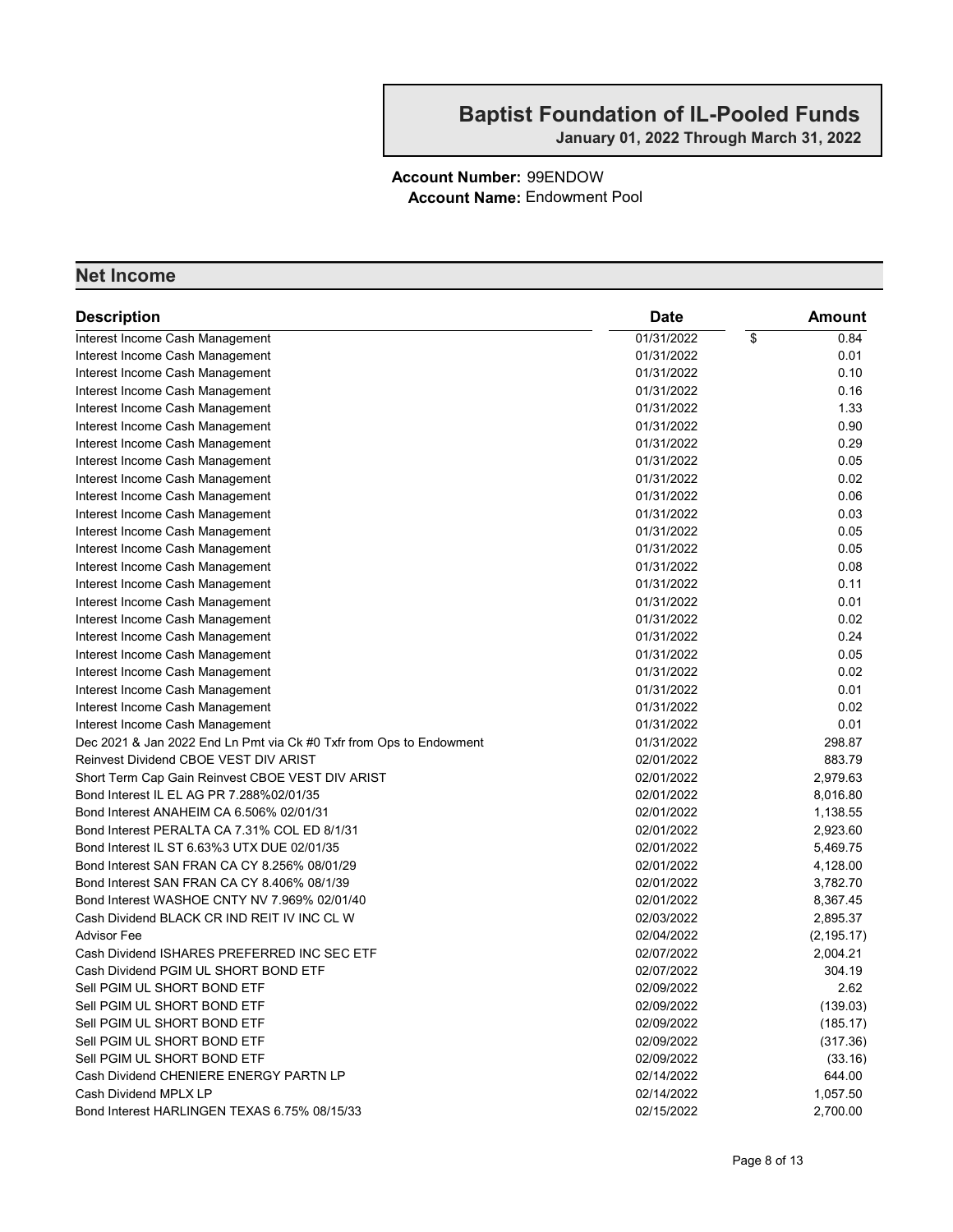#### Account Number: 99ENDOW Account Name: Endowment Pool

| <b>Description</b>                                                         | <b>Date</b> | Amount      |
|----------------------------------------------------------------------------|-------------|-------------|
| Monthly Endowment Ln Pmt via ACH Txfr from Ops to Endowment                | 02/15/2022  | \$<br>45.26 |
| Bank Interest CS BANK-ENDOWMENT POOL                                       | 02/16/2022  | 0.52        |
| Monthly Endowment Ln Pmt via ACH Txfr from Ops to Endowment                | 02/20/2022  | 189.78      |
| Monthly Endowment Ln Pmt via ACH Txfr from Ops to Endowment                | 02/23/2022  | 203.10      |
| Monthly End/LTFI Ln Pmt via ACH Txfr \$2375.84 from Ops to LTFI: Txfr \$92 | 02/27/2022  | 581.29      |
| Interest Income Cash Management                                            | 02/28/2022  | 7.59        |
| Interest Income Cash Management                                            | 02/28/2022  | 0.26        |
| Interest Income Cash Management                                            | 02/28/2022  | 0.04        |
| Interest Income Cash Management                                            | 02/28/2022  | 0.09        |
| Interest Income Cash Management                                            | 02/28/2022  | 0.15        |
| Interest Income Cash Management                                            | 02/28/2022  | 0.23        |
| Interest Income Cash Management                                            | 02/28/2022  | 0.10        |
| Interest Income Cash Management                                            | 02/28/2022  | 0.16        |
| Interest Income Cash Management                                            | 02/28/2022  | 0.75        |
| Interest Income Cash Management                                            | 02/28/2022  | 0.02        |
| Interest Income Cash Management                                            | 02/28/2022  | 0.08        |
| Interest Income Cash Management                                            | 02/28/2022  | 0.15        |
| Interest Income Cash Management                                            | 02/28/2022  | 1.17        |
| Interest Income Cash Management                                            | 02/28/2022  | 0.85        |
| Interest Income Cash Management                                            | 02/28/2022  | 0.26        |
| Interest Income Cash Management                                            | 02/28/2022  | 0.09        |
| Interest Income Cash Management                                            | 02/28/2022  | 0.03        |
| Interest Income Cash Management                                            | 02/28/2022  | 0.23        |
| Interest Income Cash Management                                            | 02/28/2022  | 0.14        |
| Interest Income Cash Management                                            | 02/28/2022  | 1.41        |
| Interest Income Cash Management                                            | 02/28/2022  | 0.15        |
| Interest Income Cash Management                                            | 02/28/2022  | 0.23        |
| Interest Income Cash Management                                            | 02/28/2022  | 0.11        |
| Interest Income Cash Management                                            | 02/28/2022  | 0.15        |
| Interest Income Cash Management                                            | 02/28/2022  | 0.76        |
| Interest Income Cash Management                                            | 02/28/2022  | 0.01        |
| Interest Income Cash Management                                            | 02/28/2022  | 0.09        |
| Interest Income Cash Management                                            | 02/28/2022  | 0.15        |
| Interest Income Cash Management                                            | 02/28/2022  | 1.20        |
| Interest Income Cash Management                                            | 02/28/2022  | 0.82        |
| Interest Income Cash Management                                            | 02/28/2022  | 0.26        |
| Interest Income Cash Management                                            | 02/28/2022  | 0.09        |
| Interest Income Cash Management                                            | 02/28/2022  | 0.04        |
| Interest Income Cash Management                                            | 02/28/2022  | 0.15        |
| Interest Income Cash Management                                            | 02/28/2022  | 0.10        |
| Interest Income Cash Management                                            | 02/28/2022  | 0.16        |
| Interest Income Cash Management                                            | 02/28/2022  | 0.26        |
| Interest Income Cash Management                                            | 02/28/2022  | 0.45        |
| Interest Income Cash Management                                            | 02/28/2022  | 0.76        |
| Interest Income Cash Management                                            | 02/28/2022  | 0.01        |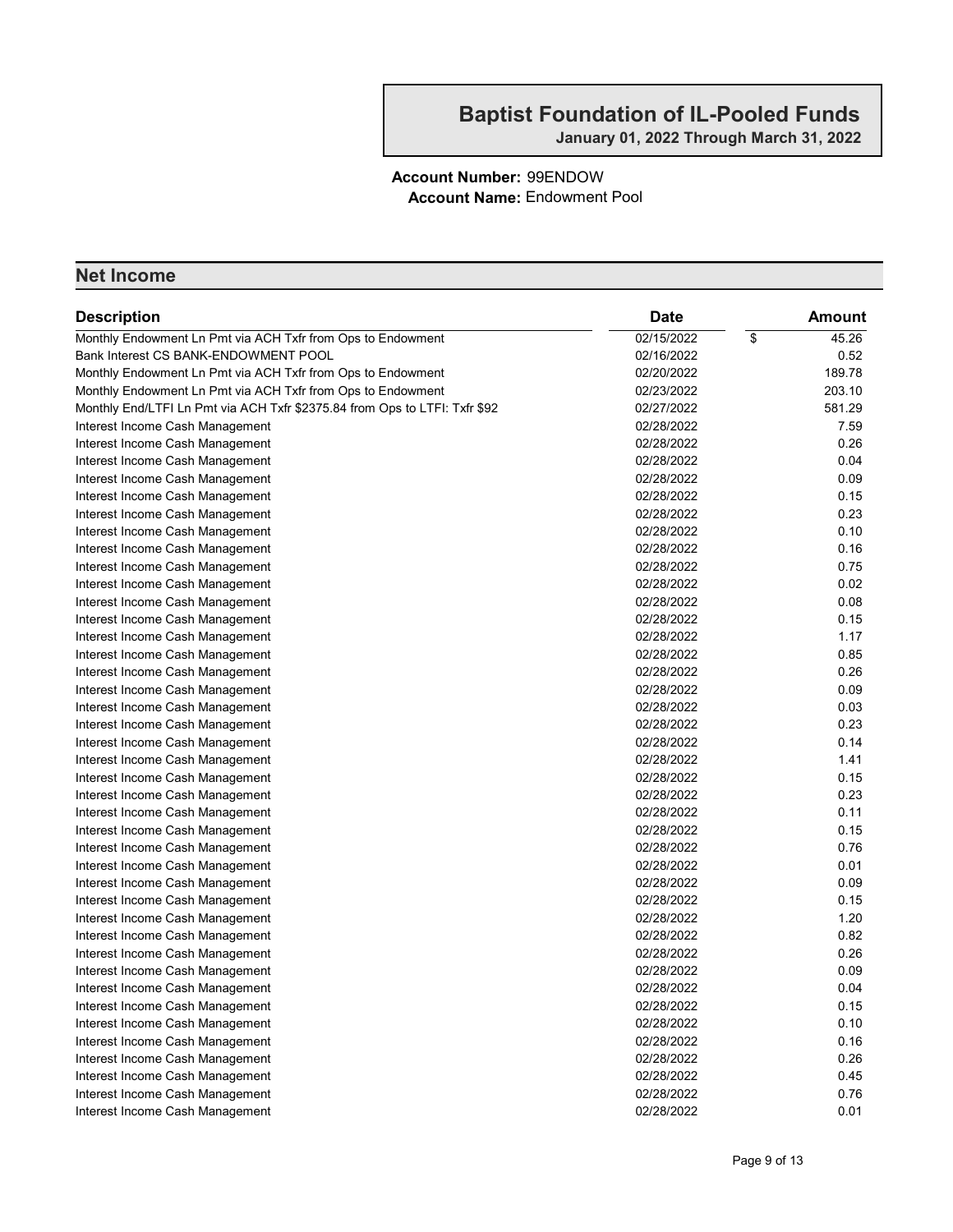#### Account Number: 99ENDOW Account Name: Endowment Pool

| <b>Description</b>                                                        | <b>Date</b> | <b>Amount</b> |
|---------------------------------------------------------------------------|-------------|---------------|
| Interest Income Cash Management                                           | 02/28/2022  | \$<br>0.08    |
| Interest Income Cash Management                                           | 02/28/2022  | 0.15          |
| Interest Income Cash Management                                           | 02/28/2022  | 1.65          |
| Interest Income Cash Management                                           | 02/28/2022  | 0.36          |
| Interest Income Cash Management                                           | 02/28/2022  | 0.16          |
| Interest Income Cash Management                                           | 02/28/2022  | 0.10          |
| Interest Income Cash Management                                           | 02/28/2022  | 0.56          |
| Interest Income Cash Management                                           | 02/28/2022  | 0.24          |
| Interest Income Cash Management                                           | 02/28/2022  | 2.93          |
| Interest Income Cash Management                                           | 02/28/2022  | 0.02          |
| Interest Income Cash Management                                           | 02/28/2022  | 0.04          |
| Interest Income Cash Management                                           | 02/28/2022  | 0.05          |
| Interest Income Cash Management                                           | 02/28/2022  | 0.07          |
| Interest Income Cash Management                                           | 02/28/2022  | 0.03          |
| Interest Income Cash Management                                           | 02/28/2022  | 0.02          |
| Interest Income Cash Management                                           | 02/28/2022  | 0.01          |
| Interest Income Cash Management                                           | 02/28/2022  | 0.03          |
| Interest Income Cash Management                                           | 02/28/2022  | 0.01          |
| Interest Income Cash Management                                           | 02/28/2022  | 0.03          |
| Interest Income Cash Management                                           | 02/28/2022  | 0.02          |
| Interest Income Cash Management                                           | 02/28/2022  | 0.01          |
| Interest Income Cash Management                                           | 02/28/2022  | 0.06          |
| Monthly Endowment Ln Pmt via ACH Txfr from Ops to Endowment               | 02/28/2022  | 199.61        |
| Monthly Endowment Ln Pmt via ACH Txfr from Ops to Endowment               | 02/28/2022  | 5.59          |
| Monthly Endowment Ln Pmt via ACH Txfr from Ops to Endowment               | 02/28/2022  | 131.18        |
| Monthly End/LTFI Ln Pmt via ACH Txfr \$2628.01 from Ops to Endowment; Txf | 02/28/2022  | 421.92        |
| ILLINOIS ST 6.9%35GO UTX DUE 03/01/35XTR Bond Interest                    | 03/01/2022  | 1,897.50      |
| ALABAMA ST UNIV R 7.2%38PUB EDUC DUE 09/ Bond Interest                    | 03/01/2022  | 1,800.00      |
| BUENA PARK CRA 6.253%23ALLC TAX DUE 09/0 Bond Interest                    | 03/01/2022  | 1,563.25      |
| <b>CBOE VEST DIVIDEND ARISTOCRATSTGTINCINS Reinvest Dividend</b>          | 03/01/2022  | 1,596.10      |
| CBOE VEST DIVIDEND ARISTOCRATSTGTINCINS Short Term Cap Gain R             | 03/01/2022  | 2,271.70      |
| VERNON CA RDA 9.25%30ALLC TAX DUE 09/01/ Bond Interest                    | 03/02/2022  | 3,237.50      |
| ARES INDUSTRIAL REAL ESTATE INCOME TRUST Cash Dividend                    | 03/04/2022  | 2,908.05      |
| <b>MGMTFEE TO ADVISOR Advisor Fee</b>                                     | 03/04/2022  | (2, 124.00)   |
| ISHARES PREFERRED INCOMESEC ETF Cash Dividend                             | 03/07/2022  | 2.175.27      |
| PGIM ULTRA SHORT BOND ETF Cash Dividend                                   | 03/07/2022  | 83.40         |
| Monthly Endowment Ln Pmt via ACH Txfr from Ops to Endowment               | 03/09/2022  | 272.65        |
| Monthly Endowment Ln Pmt via ACH Txfr from Ops to Endowment               | 03/15/2022  | 40.40         |
| CO ST CTFS PART 6.45%39FAC COPS DUE 09/1 Bond Interest                    | 03/15/2022  | 3,708.75      |
| BANK INT 021622-031522 SCHWAB BANK Bank Interest                          | 03/16/2022  | 0.30          |
| Monthly Endowment Ln Pmt via ACH Txfr from Ops to Endowment               | 03/20/2022  | 170.16        |
| Monthly Endowment Ln Pmt via ACH Txfr from Ops to Endowment               | 03/23/2022  | 182.89        |
| Monthly End/LTFI Ln Pmt via ACH Txfr from Ops to Endowment                | 03/27/2022  | 523.72        |
| Monthly End Ln Pmt via ACH Txfr from Ops to Endowment                     | 03/28/2022  | 177.83        |
| Monthly End Ln Pmt via ACH Txfr from Ops to Endowment                     | 03/28/2022  | 117.61        |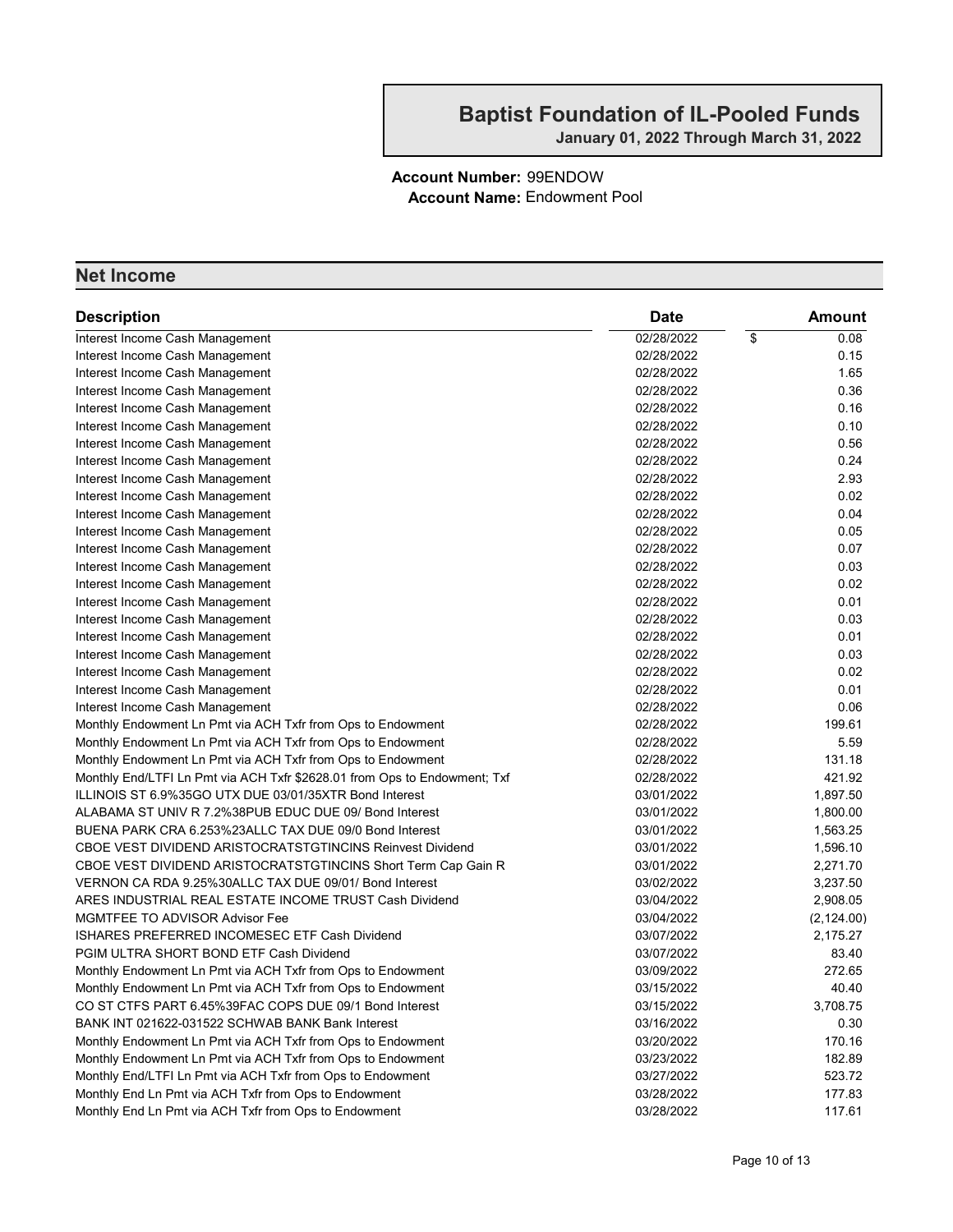#### Account Number: 99ENDOW Account Name: Endowment Pool

| <b>Net Income</b> |  |           |  |  |  |  |
|-------------------|--|-----------|--|--|--|--|
| Date              |  | Amount    |  |  |  |  |
| 03/28/2022        |  | 414.58    |  |  |  |  |
| 03/28/2022        |  | (198.08)  |  |  |  |  |
| 03/29/2022        |  | 4.520.60  |  |  |  |  |
|                   |  | 95,158.80 |  |  |  |  |
|                   |  |           |  |  |  |  |

| <b>Purchase Details</b>      | <b>Date</b> | <b>Price</b>   | <b>Shares</b> | <b>Amount</b> |
|------------------------------|-------------|----------------|---------------|---------------|
| Cash Management              | 01/15/2022  | \$<br>1.000000 | 116.0400      | \$<br>116.04  |
| Cash Management              | 01/15/2022  | 1.000000       | 45.7900       | 45.79         |
| Cash Management              | 01/20/2022  | 1.000000       | 191.1700      | 191.17        |
| Cash Management              | 01/23/2022  | 1.000000       | 136.0000      | 136.00        |
| Cash Management              | 01/23/2022  | 1.000000       | 203.7200      | 203.72        |
| Cash Management              | 01/27/2022  | 1.000000       | 341.2000      | 341.20        |
| Cash Management              | 01/27/2022  | 1.000000       | 582.7400      | 582.74        |
| Cash Management              | 01/28/2022  | 1.000000       | 989.5700      | 989.57        |
| Cash Management              | 01/28/2022  | 1.000000       | 10.4300       | 10.43         |
| Cash Management              | 01/28/2022  | 1.000000       | 109.4300      | 109.43        |
| Cash Management              | 01/28/2022  | 1.000000       | 200.1200      | 200.12        |
| Cash Management              | 01/28/2022  | 1.000000       | 2,154.8600    | 2,154.86      |
| Cash Management              | 01/28/2022  | 1.000000       | 473.1500      | 473.15        |
| Cash Management              | 01/28/2022  | 1.000000       | 212.7600      | 212.76        |
| Cash Management              | 01/28/2022  | 1.000000       | 132.1500      | 132.15        |
| Cash Management              | 01/31/2022  | 1.000000       | 701.1300      | 701.13        |
| Cash Management              | 01/31/2022  | 1.000000       | 298.8700      | 298.87        |
| ACCRUED INCOME-ENOWMENT POOL | 01/31/2022  | 1.000000       | 1,382.7000    | 1,382.70      |
| Cash Management              | 01/31/2022  | 1.000000       | 9,738.1300    | 9,738.13      |
| <b>CBOE VEST DIV ARIST</b>   | 02/01/2022  | 13.819984      | 215.6030      | 2,979.63      |
| <b>CBOE VEST DIV ARIST</b>   | 02/01/2022  | 13.820016      | 63.9500       | 883.79        |
| VANGUARD UTILITIES ETF IV    | 02/07/2022  | 148.939901     | 604.0000      | 89,959.70     |
| Cash Management              | 02/15/2022  | 1.000000       | 7,636.3300    | 7,636.33      |
| Cash Management              | 02/15/2022  | 1.000000       | 45.2600       | 45.26         |
| Cash Management              | 02/15/2022  | 1.000000       | 116.5700      | 116.57        |
| Cash Management              | 02/20/2022  | 1.000000       | 189.7800      | 189.78        |
| Cash Management              | 02/20/2022  | 1.000000       | 298.5200      | 298.52        |
| Cash Management              | 02/23/2022  | 1.000000       | 203.1000      | 203.10        |
| Cash Management              | 02/23/2022  | 1.000000       | 136.6200      | 136.62        |
| Cash Management              | 02/27/2022  | 1.000000       | 581.2900      | 581.29        |
| Cash Management              | 02/27/2022  | 1.000000       | 342.6500      | 342.65        |
| Cash Management              | 02/28/2022  | 1.000000       | 199.6100      | 199.61        |
| Cash Management              | 02/28/2022  | 1.000000       | 109.9400      | 109.94        |
| Cash Management              | 02/28/2022  | 1.000000       | 5.5900        | 5.59          |
| Cash Management              | 02/28/2022  | 1.000000       | 994.4100      | 994.41        |
| Cash Management              | 02/28/2022  | 1.000000       | 131.1800      | 131.18        |
| Cash Management              | 02/28/2022  | 1.000000       | 213.7300      | 213.73        |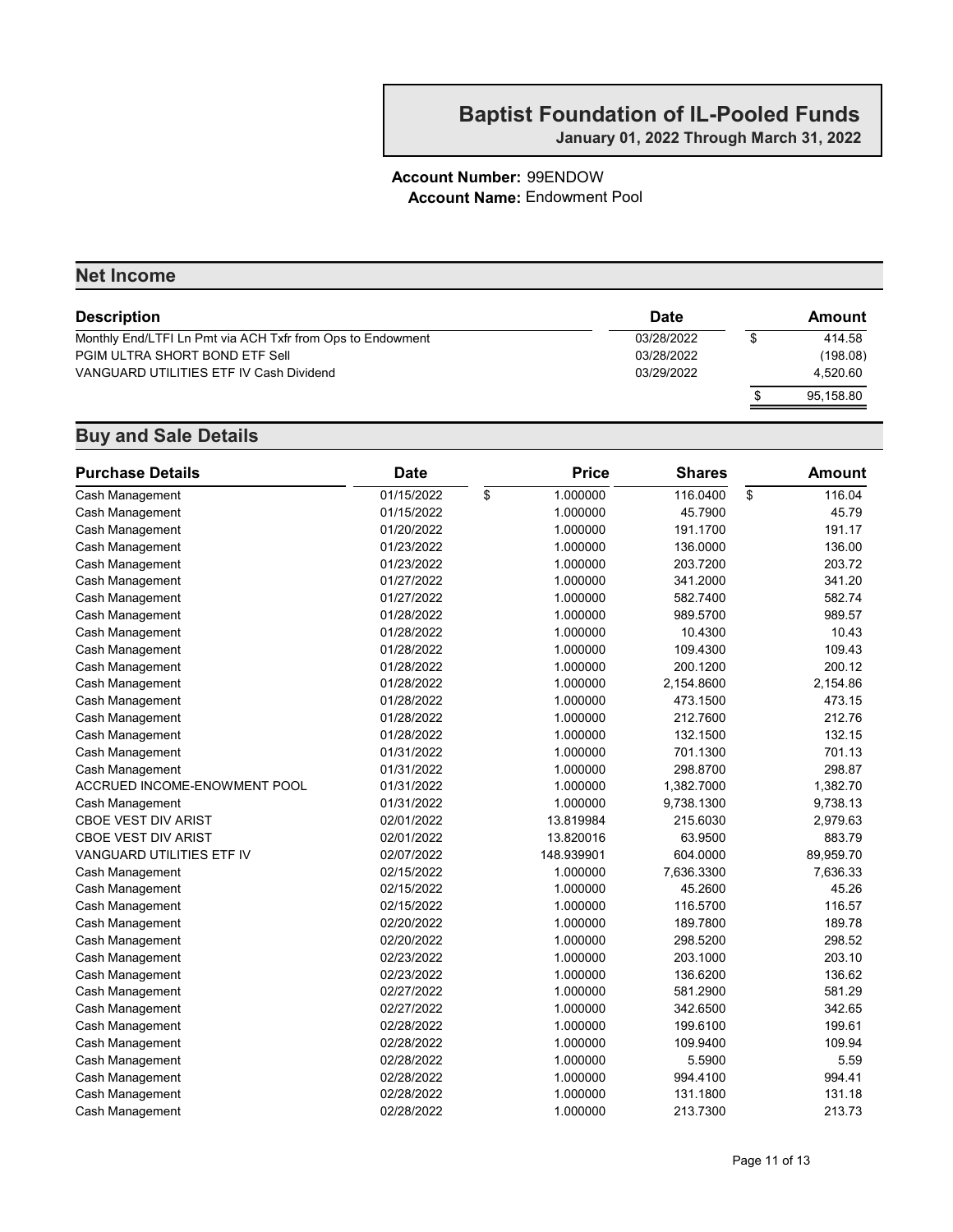#### Account Number: 99ENDOW Account Name: Endowment Pool

| <b>Purchase Details</b>    | <b>Date</b> |                        | <b>Price</b> | <b>Shares</b> | <b>Amount</b>     |
|----------------------------|-------------|------------------------|--------------|---------------|-------------------|
| Cash Management            | 02/28/2022  | \$                     | 1.000000     | 421.9200      | \$<br>421.92      |
| Cash Management            | 02/28/2022  |                        | 1.000000     | 2,206.1000    | 2,206.10          |
| <b>CBOE VEST DIV ARIST</b> | 03/01/2022  |                        | 13.180017    | 121.1000      | 1,596.10          |
| <b>CBOE VEST DIV ARIST</b> | 03/01/2022  |                        | 13.179972    | 172.3600      | 2,271.70          |
| Cash Management            | 03/09/2022  |                        | 1.000000     | 272.6500      | 272.65            |
| Cash Management            | 03/09/2022  |                        | 1.000000     | 227.6500      | 227.65            |
| Cash Management            | 03/15/2022  |                        | 1.000000     | 40.4000       | 40.40             |
| Cash Management            | 03/15/2022  |                        | 0.999835     | 121.4300      | 121.41            |
| Cash Management            | 03/15/2022  |                        | 1.000000     | 1,915.5000    | 1,915.50          |
| Cash Management            | 03/20/2022  |                        | 1.000000     | 170.1600      | 170.16            |
| Cash Management            | 03/20/2022  |                        | 1.000000     | 318.1400      | 318.14            |
| Cash Management            | 03/23/2022  |                        | 1.000000     | 182.8900      | 182.89            |
| Cash Management            | 03/23/2022  |                        | 1.000000     | 156.8300      | 156.83            |
| Cash Management            | 03/27/2022  |                        | 1.000000     | 523.7200      | 523.72            |
| Cash Management            | 03/27/2022  |                        | 1.000000     | 400.2200      | 400.22            |
| Cash Management            | 03/28/2022  |                        | 1.000000     | 177.8300      | 177.83            |
| Cash Management            | 03/28/2022  |                        | 1.000000     | 129.7200      | 129.72            |
| Cash Management            | 03/28/2022  |                        | 1.000000     | 117.6100      | 117.61            |
| Cash Management            | 03/28/2022  |                        | 1.000000     | 227.3000      | 227.30            |
| Cash Management            | 03/28/2022  |                        | 1.000000     | 414.5800      | 414.58            |
| Cash Management            | 03/28/2022  |                        | 1.000000     | 2,213.4400    | 2,213.44          |
|                            |             | <b>Total Purchases</b> |              |               | \$<br>137, 153.53 |
|                            |             |                        |              |               |                   |
| <b>Sale Details</b>        | <b>Date</b> |                        | <b>Price</b> | <b>Shares</b> | <b>Amount</b>     |
| <b>Tabernacle BC</b>       | 01/14/2022  | \$                     | 1.000000     | (9,441.0000)  | \$<br>9,441.00    |
| Higher Ground BC           | 01/15/2022  |                        | 1.000000     | (116.0400)    | 116.04            |
| Anew Life Ministry MBC     | 01/20/2022  |                        | 1.000000     | (297.1300)    | 297.13            |
| The Body of Christ         | 01/23/2022  |                        | 1.000000     | (136.0000)    | 136.00            |
| Steeleville BC             | 01/27/2022  |                        | 1.000000     | (341.2000)    | 341.20            |
| Tabernacle BC              | 01/28/2022  |                        | 1.000000     | (2, 154.8600) | 2,154.86          |
| New Light EBC              | 01/28/2022  |                        | 1.000000     | (989.5700)    | 989.57            |
| Iglesia Bautista Hispana   | 01/28/2022  |                        | 1.000000     | (109.4300)    | 109.43            |
| <b>Resurrection House</b>  | 01/28/2022  |                        | 1.000000     | (212.7600)    | 212.76            |
| <b>Resurrection House</b>  | 01/31/2022  |                        | 1.000000     | (701.1300)    | 701.13            |
| PGIM UL SHORT BOND ETF     | 02/09/2022  |                        | 49.410356    | (253.0000)    | 12,500.82         |
| PGIM UL SHORT BOND ETF     | 02/09/2022  |                        | 49.410354    | (480.0000)    | 23,716.97         |
| PGIM UL SHORT BOND ETF     | 02/09/2022  |                        | 49.410347    | (1,615.0000)  | 79,797.71         |
| PGIM UL SHORT BOND ETF     | 02/09/2022  |                        | 49.410350    | (2,546.0000)  | 125,798.75        |
| PGIM UL SHORT BOND ETF     | 02/09/2022  |                        | 49.410338    | (266.0000)    | 13, 143. 15       |
| Tabernacle BC              | 02/15/2022  |                        | 1.000000     | (7,636.3300)  | 7,636.33          |
| <b>Higher Ground BC</b>    | 02/15/2022  |                        | 1.000000     | (116.5700)    | 116.57            |
| Anew Life Ministry MBC     | 02/20/2022  |                        | 1.000000     | (298.5200)    | 298.52            |
| The Body of Christ         | 02/23/2022  |                        | 1.000000     | (136.6200)    | 136.62            |
| Steeleville BC             | 02/27/2022  |                        | 1.000000     | (342.6500)    | 342.65            |
| Iglesia Bautista Hispana   | 02/28/2022  |                        | 1.000000     | (109.9400)    | 109.94            |
| New Light EBC              | 02/28/2022  |                        | 1.000000     | (994.4100)    | 994.41            |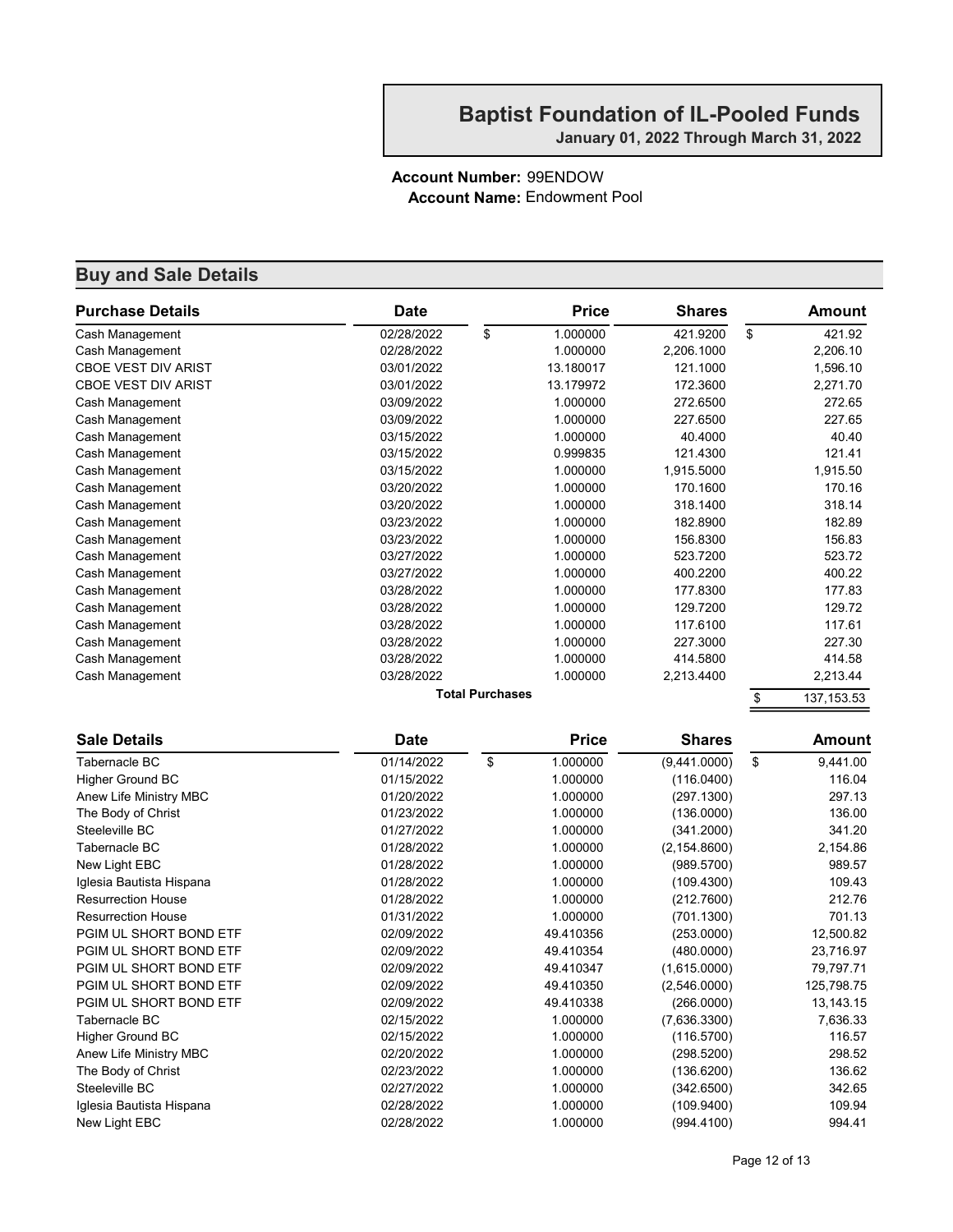#### Account Number: 99ENDOW Account Name: Endowment Pool

| <b>Sale Details</b>       | <b>Date</b> |                    | <b>Price</b> | <b>Shares</b> | Amount       |
|---------------------------|-------------|--------------------|--------------|---------------|--------------|
| <b>Resurrection House</b> | 02/28/2022  | \$                 | 1.000000     | (213.7300)    | \$<br>213.73 |
| Tabernacle BC             | 02/28/2022  |                    | 1.000000     | (2,206.1000)  | 2,206.10     |
| New Light EBC             | 03/07/2022  |                    | 1.000000     | (150.9400)    | 150.94       |
| <b>Resurrection House</b> | 03/09/2022  |                    | 1.000000     | (227.3500)    | 227.35       |
| <b>Higher Ground BC</b>   | 03/15/2022  |                    | 1.000000     | (121.4300)    | 121.43       |
| Tabernacle BC             | 03/15/2022  |                    | 1.000000     | (1,915.5000)  | 1,915.50     |
| Anew Life Ministry MBC    | 03/20/2022  |                    | 1.000000     | (318.1400)    | 318.14       |
| The Body of Christ        | 03/23/2022  |                    | 1.000000     | (156.8300)    | 156.83       |
| Steeleville BC            | 03/27/2022  |                    | 1.000000     | (400.2200)    | 400.22       |
| Iglesia Bautista Hispana  | 03/28/2022  |                    | 1.000000     | (129.7200)    | 129.72       |
| <b>Resurrection House</b> | 03/28/2022  |                    | 1.000000     | (227.3000)    | 227.30       |
| Tabernacle BC             | 03/28/2022  |                    | 1.000000     | (2,213.4400)  | 2.213.44     |
| PGIM UL SHORT BOND ETF    | 03/28/2022  |                    | 49.209754    | (609.0000)    | 29,968.74    |
|                           |             | <b>Total Sales</b> |              |               | 317.341.00   |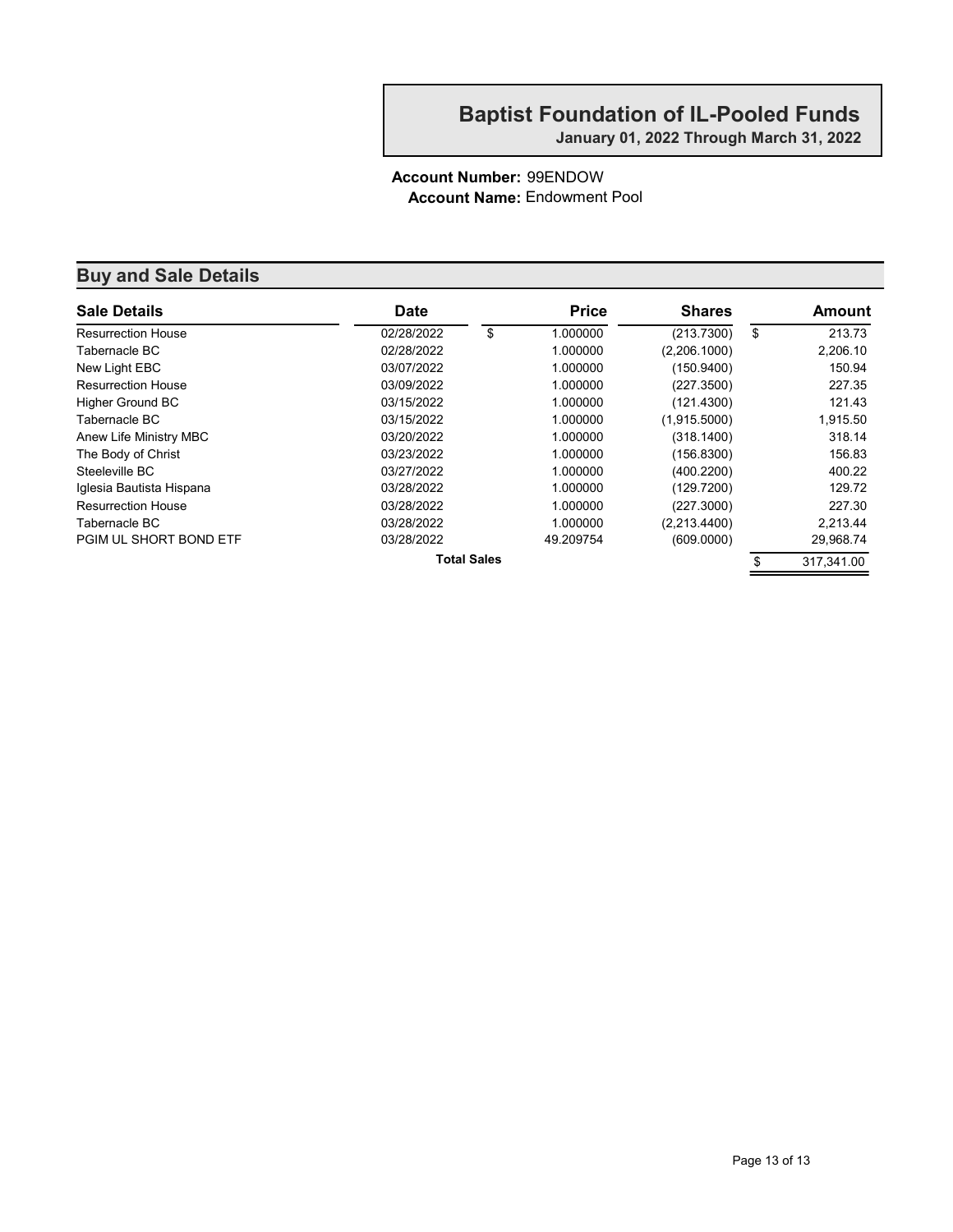

January 01, 2022 Through March 31, 2022

Account Number: 99LTFI Account Name: Long Term Fixed Income Pool

Long Term Fixed Income Pool Baptist Foundation of Illinois 3085 Stevenson Drive Springfield, IL

#### Baptist Foundation of Illinois 3085 Stevenson Drive Springfield, IL 62703 Phone 217-391-3116

#### Asset Summary

| <b>Asset Description</b>    | <b>Market Value</b> | <b>Pct</b> |  |
|-----------------------------|---------------------|------------|--|
| <b>MUNICIPAL BONDS</b>      | \$<br>11,343,734.00 | 48.6%      |  |
| <b>CORPORATE BONDS</b>      | 319,972.00          | 1.4%       |  |
| <b>COMMON STOCKS</b>        | 46,160.00           | 0.2%       |  |
| EXCHANGE TRADED FUNDS       | 4,131,106.38        | 17.7%      |  |
| <b>REIT FUND</b>            | 651,001.99          | 2.8%       |  |
| MONEY MKT MUTUAL FUND       | 754,600.73          | 3.2%       |  |
| <b>CASH MANAGEMENT</b>      | 77,496.02           | 0.3%       |  |
| <b>DEBENTURES</b>           | 2,600,000.00        | 11.1%      |  |
| <b>ACCRUED INTEREST</b>     | 175,993.30          | 0.8%       |  |
| <b>TAXABLE MUTUAL FUNDS</b> | 2,270,986.19        | 9.7%       |  |
| <b>PARTNERSHIPS</b>         | 170,717.20          | 0.7%       |  |
| <b>CHURCH LOANS</b>         | 811,253.21          | 3.5%       |  |
|                             | \$<br>23,353,021.02 | 100.0%     |  |

#### Account Activity Summary

| Beginning Balance - Close of Business Dec 31, 2021 | \$<br>22,602,669.83 |
|----------------------------------------------------|---------------------|
| Deposits                                           | 2,102,722.05        |
| Income                                             | 197,837.69          |
| Expenses                                           | (14, 436.95)        |
| <b>Distributions</b>                               | (544, 799.49)       |
| <b>Transfers</b>                                   | 0.00                |
| <b>Realized Capital Gains</b>                      | 9.630.19            |
| Change in Market Value                             | (1,000,602.30)      |
| Ending Balance - Close of Business Mar 31, 2022    | \$<br>23,353,021.02 |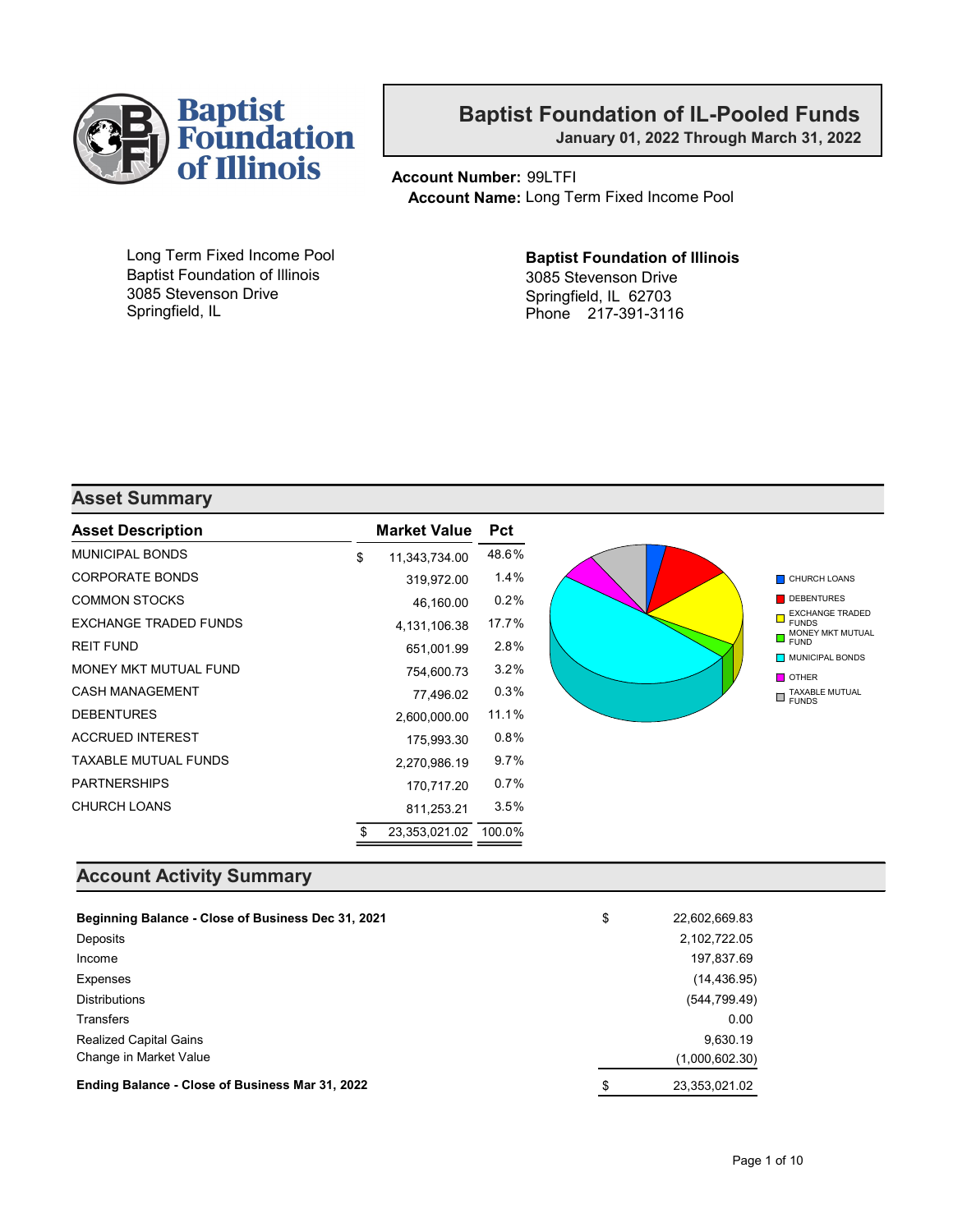#### Account Number: 99LTFI Account Name: Long Term Fixed Income Pool

| <b>Asset Description</b>                                                           | <b>Shares</b>  | <b>Market Price</b> | <b>Market Value</b> | <b>Net Cost</b> | <b>Unrealized</b><br>Gain (Loss) |
|------------------------------------------------------------------------------------|----------------|---------------------|---------------------|-----------------|----------------------------------|
| <b>MUNICIPAL BONDS</b>                                                             |                |                     |                     |                 |                                  |
| ALABAMA ST UNIV R 7.2%38 PUB<br>EDUC DUE 09/01/38 OID XTRO<br>TAXBL ASSURED G      | 45,000.0000 \$ | 1.003300            | \$<br>45,148.50     | \$<br>51,806.13 | \$<br>(6,657.63)                 |
| ANAHEIM CA RDA 6.506%31 ALLC<br>TAX DUE 02/01/31 TAXBL<br>ASSURED GUARANTY M       | 95,000.0000    | 1.164700            | 110,646.50          | 99,682.30       | 10,964.20                        |
| BRIDGEPORT CT 7.64%30 GP DUE<br>01/15/30 TAXBL ASSURED<br><b>GUARANTY M</b>        | 135,000.0000   | 1.190900            | 160,771.50          | 156,907.07      | 3,864.43                         |
| CHICAGO GO 6.207%32 GO UTX<br>DUE 01/01/32 TAXBL                                   | 150,000.0000   | 1.119000            | 167,850.00          | 157,669.02      | 10,180.98                        |
| CHICAGO GO 7.517%40 GO UTX<br>DUE 01/01/40 XTRO TAXBL                              | 470,000.0000   | 1.265200            | 594,644.00          | 566,936.53      | 27,707.47                        |
| CHICAGO GO 7.517%40 GO UTX<br>DUE 01/01/40 XTRO TAXBL<br><b>ASSURED GUARA</b>      | 65,000.0000    | 1.296100            | 84,246.50           | 86,691.13       | (2,444.63)                       |
| CONNECTICUT ST 5.632%29 GO<br>UTX DUE 12/01/29 XTRO TAXBL                          | 130,000.0000   | 1.130400            | 146,952.00          | 139,597.61      | 7,354.39                         |
| CONNECTICUT ST 5.295%29 GO<br>UTX DUE 10/01/29 XTRO TAXBL                          | 50,000.0000    | 1.132100            | 56,605.00           | 54,217.47       | 2,387.53                         |
| COOK CNTY IL SD 5.375%34 GO<br>UTX DUE 12/01/34 OID TAXBL<br><b>ASSURED GUARAN</b> | 80,000.0000    | 1.028900            | 82,312.00           | 81,049.14       | 1,262.86                         |
| DALLAS TX CONV 7.088%42 HTL<br>EDR DUE 01/01/42 XTRO TAXBL                         | 70,000.0000    | 1.294800            | 90,636.00           | 98,572.84       | (7,936.84)                       |
| DETROIT MI CITY 7.747%39 GO UTX<br>DUE 05/01/39 XTRO TAXBL                         | 460,000.0000   | 1.379900            | 634,754.00          | 572,362.71      | 62,391.29                        |
| EASTERN IL UNIV 6.35%36 EDUC<br>COPS DUE 04/01/36 XTRO TAXBL                       | 30,000.0000    | 0.973900            | 29,217.00           | 31,839.50       | (2,622.50)                       |
| FRESNO CA 6.55%29 REV LTX DUE<br>06/01/29 TAXBL NATIONAL<br><b>PUBLIC FI</b>       | 270,000.0000   | 1.119700            | 302,319.00          | 307,954.52      | (5,635.52)                       |
| FRESNO CA WTR SY 6.75%40 WTR<br>UTIL DUE 06/01/40 OID XTRO<br><b>TAXBL</b>         | 50,000.0000    | 1.283000            | 64,150.00           | 56,984.91       | 7,165.09                         |
| GRANITE CITY ILL 4.58%37 GO UTX<br>DUE 03/01/37 TAXBL                              | 75,000.0000    | 1.060000            | 79,500.00           | 75,665.61       | 3,834.39                         |
| IL ELE AGY PWR 7.288%35 PWR<br>UTIL DUE 02/01/35 XTRO TAXBL                        | 370,000.0000   | 1.269500            | 469,715.00          | 456,731.81      | 12,983.19                        |
| ILLINOIS ST 6.63%35 GO UTX DUE<br>02/01/35 XTRO TAXBL                              | 155,000.0000   | 1.122200            | 173,941.00          | 166,915.47      | 7,025.53                         |
| ILLINOIS ST 6.75%30 GO UTX DUE<br>03/01/30 XTRO TAXBL                              | 175,000.0000   | 1.185000            | 207,375.00          | 189,854.50      | 17,520.50                        |
| ILLINOIS ST 6.9%35 GO UTX DUE<br>03/01/35 XTRO TAXBL                               | 55,000.0000    | 1.203200            | 66,176.00           | 58,803.09       | 7,372.91                         |
| ILLINOIS ST 6.75%29 GO UTX DUE<br>03/01/29 XTRO TAXBL                              | 50,000.0000    | 1.170700            | 58,535.00           | 56,197.44       | 2,337.56                         |
| ILLINOIS ST 6.9%35 GO UTX DUE<br>03/01/35 XTRO TAXBL                               | 35,000.0000    | 1.193700            | 41,779.50           | 37,386.31       | 4,393.19                         |
| ILLINOIS ST 6.725%35 GO UTX DUE<br>04/01/35 XTRO TAXBL                             | 25,000.0000    | 1.134100            | 28,352.50           | 26,786.40       | 1,566.10                         |
| ILLINOIS ST 7.1%35 GO UTX DUE<br>07/01/35 XTRO TAXBL                               | 50,000.0000    | 1.186300            | 59,315.00           | 54,932.19       | 4,382.81                         |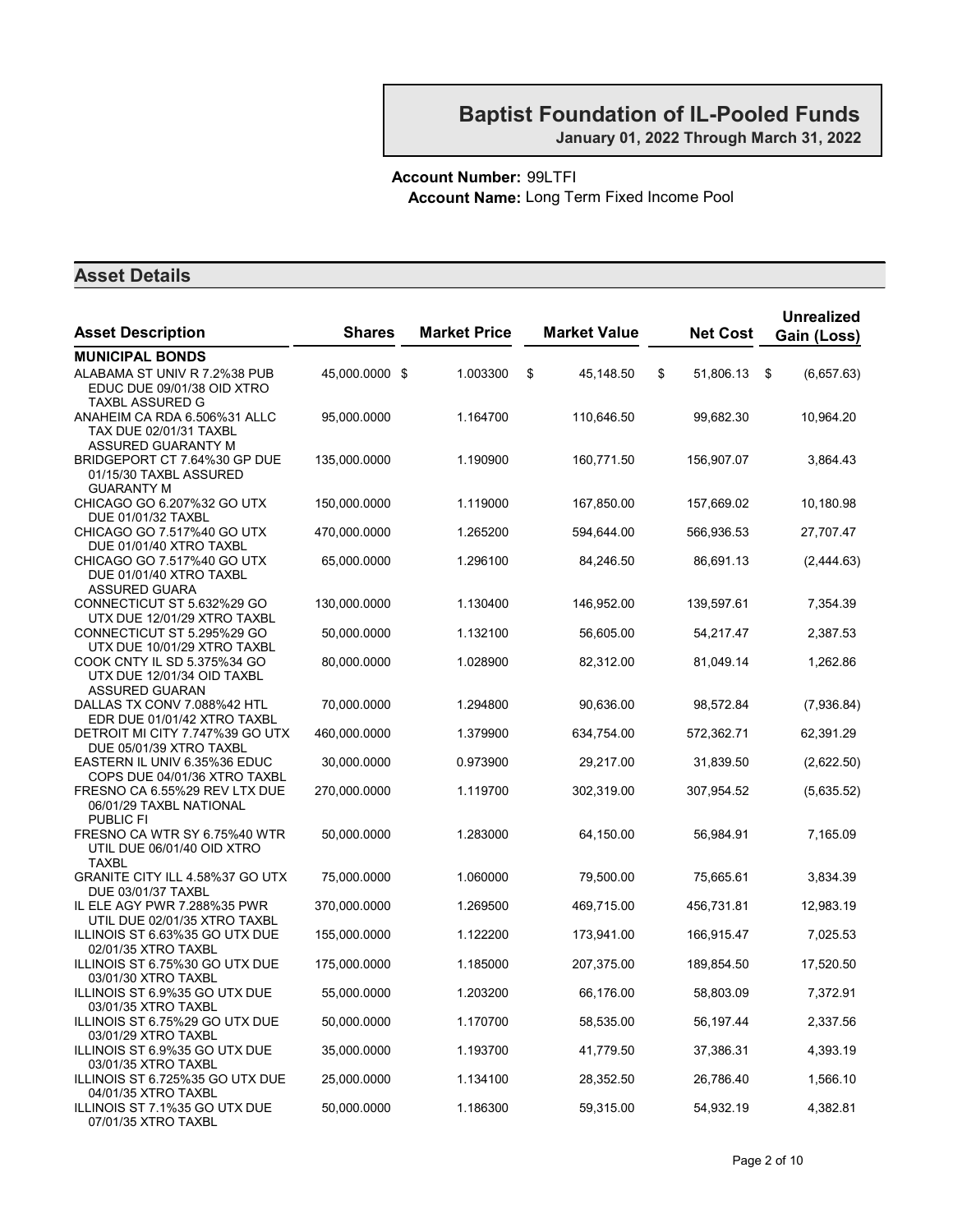#### Account Number: 99LTFI Account Name: Long Term Fixed Income Pool

| <b>Asset Description</b>                                                             | <b>Shares</b>  | <b>Market Price</b> | <b>Market Value</b> | <b>Net Cost</b> | <b>Unrealized</b><br>Gain (Loss) |
|--------------------------------------------------------------------------------------|----------------|---------------------|---------------------|-----------------|----------------------------------|
| <b>MUNICIPAL BONDS</b>                                                               |                |                     |                     |                 |                                  |
| ILLINOIS ST 7.1%35 GO UTX DUE<br>07/01/35 XTRO TAXBL ASSURED<br><b>GUARA</b>         | 15,000.0000 \$ | 1.250400            | \$<br>18,756.00     | \$<br>17,693.84 | 1,062.16<br>\$                   |
| ILLINOIS ST 7.35%35 GO UTX DUE<br>07/01/35 XTRO TAXBL                                | 35,000.0000    | 1.162900            | 40,701.50           | 39,318.65       | 1,382.85                         |
| KS CITY MO SPL O 7.83%40 SPLO<br>DUE 04/01/40 XTRO TAXBL                             | 135,000.0000   | 1.400800            | 189,108.00          | 153,989.15      | 35,118.85                        |
| LAKELAND FL CAP 6.029%40 IMPT<br>DUE 10/01/40 XTRO TAXBL                             | 60,000.0000    | 1.223500            | 73,410.00           | 75,804.28       | (2,394.28)                       |
| LEWIS COUNTY WA 6.675%30 GO<br>LTX DUE 12/01/30 XTRO TAXBL                           | 25,000.0000    | 1.000400            | 25,010.00           | 26,532.51       | (1,522.51)                       |
| LOS ANGELES CAL 7.842%40 LEAS<br>BLDG DUE 11/01/40 XTRO TAXBL                        | 305,000.0000   | 1.418300            | 432,581.50          | 407,121.51      | 25,459.99                        |
| MET NASH/DAVD T 6.731%43 SPL<br>TAX DUE 07/01/43 XTRO TAXBL                          | 50,000.0000    | 1.319000            | 65,950.00           | 68,424.73       | (2,474.73)                       |
| MET TRAN AUTH N 6.587%30 MASS<br>TRAN DUE 11/15/30 XTRO TAXBL                        | 20,000.0000    | 1.171300            | 23,426.00           | 21,651.42       | 1,774.58                         |
| MIAMI-DADE CN F 7.083%29 COMB<br><b>TAX DUE 10/01/29 TAXBL</b><br>ASSURED GUARANTY C | 100,000.0000   | 1.286700            | 128,670.00          | 108,642.04      | 20,027.96                        |
| MIAMI-DADE CN FL 7.5%40 SPLO<br>DUE 04/01/40 OID XTRO TAXBL<br>ASSURED G             | 10,000.0000    | 1.413500            | 14,135.00           | 12,771.19       | 1,363.81                         |
| MIAMI GARDENS FL CO 7%40 FAC<br>COPS DUE 06/01/40 OID XTRO<br><b>TAXBL</b>           | 555,000.0000   | 1.334200            | 740,481.00          | 670,425.98      | 70,055.02                        |
| MIAMI GARDENS FL CO 7%32 FAC<br>COPS DUE 06/01/32 OID XTRO<br><b>TAXBL</b>           | 20,000.0000    | 1.220400            | 24,408.00           | 22,931.80       | 1,476.20                         |
| MI FA 8.369%35 REV UTX DUE<br>11/01/35 XTRO TAXBL                                    | 975,000.0000   | 1.351700            | 1,317,907.50        | 1,244,985.37    | 72,922.13                        |
| MO JT MEUC PWR 7.897%42 PWR<br>UTIL DUE 01/01/42 XTRO TAXBL                          | 30,000.0000    | 1.474900            | 44,247.00           | 39,441.29       | 4,805.71                         |
| NJ ECON AUTH MTR 6.31%26 MTR<br>TAX DUE 07/01/26 XTRO TAXBL<br>SYNCORA GUARA         | 50,000.0000    | 1.077100            | 53,855.00           | 53,231.25       | 623.75                           |
| NJ ST TRANS TR 6.561%40 COMB<br>TRAN DUE 12/15/40 XTRO TAXBL                         | 145,000.0000   | 1.305100            | 189,239.50          | 167,841.04      | 21,398.46                        |
| NEWPORT BCH CA 7.168%40 BLDG<br>COPS DUE 07/01/40 XTRO TAXBL                         | 140,000.0000   | 1.368300            | 191,562.00          | 176,269.72      | 15,292.28                        |
| N LAS VEGAS NV 6.572%40 DB LTX<br>DUE 06/01/40 XTRO TAXBL<br>ASSURED GUARA           | 365,000.0000   | 1.272700            | 464,535.50          | 462,719.51      | 1,815.99                         |
| NTHRN IL MUN PW 6.859%39 PWR<br>UTIL DUE 01/01/39 XTRO TAXBL                         | 100,000.0000   | 1.253300            | 125,330.00          | 117,638.53      | 7,691.47                         |
| NTHRN IL MUN PWR 7.82%40 PWR<br>UTIL DUE 01/01/40 XTRO TAXBL                         | 290,000.0000   | 1.413400            | 409,886.00          | 361,059.34      | 48,826.66                        |
| PERALTA CA CCD 6.809%24 COLL<br>EDUC DUE 08/01/24 XTRO TAXBL                         | 200,000.0000   | 1.073400            | 214,680.00          | 206,527.29      | 8,152.71                         |
| PERALTA CA CCD 7.309%31 COLL<br>EDUC DUE 08/01/31 XTRO TAXBL                         | 170,000.0000   | 1.190900            | 202,453.00          | 196,958.36      | 5,494.64                         |
| PHIL PA SD 6.765%40 GO LTX DUE<br>06/01/40 XTRO TAXBL                                | 30,000.0000    | 1.289500            | 38,685.00           | 32,973.47       | 5,711.53                         |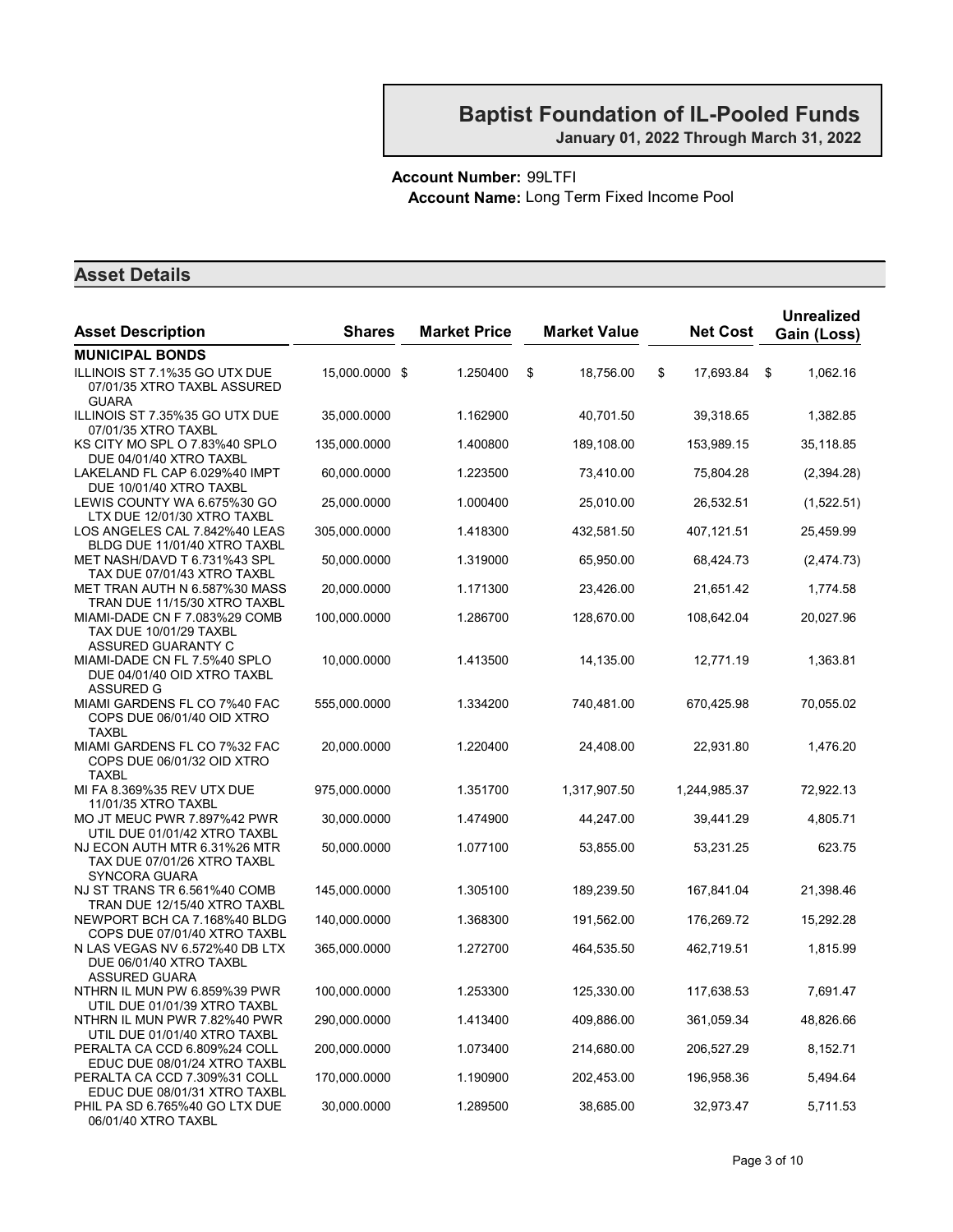#### Account Number: 99LTFI Account Name: Long Term Fixed Income Pool

| <b>Asset Description</b>                                                       | <b>Shares</b>   | <b>Market Price</b> | <b>Market Value</b> | <b>Net Cost</b>  | <b>Unrealized</b><br>Gain (Loss) |
|--------------------------------------------------------------------------------|-----------------|---------------------|---------------------|------------------|----------------------------------|
| <b>MUNICIPAL BONDS</b>                                                         |                 |                     |                     |                  |                                  |
| PITT&ALEGHNY CN 7.04%39 LEAS<br>BLDG DUE 11/01/39 XTRO TAXBL                   | 120,000.0000 \$ | 1.154200            | \$<br>138,504.00    | \$<br>141,271.97 | \$<br>(2,767.97)                 |
| PLATTE CN MO IDA 5%32 EXCISE<br><b>TAX DUE 12/01/32 XTRO</b>                   | 240,000.0000    | 0.480000            | 115,200.00          | 239,400.00       | (124, 200.00)                    |
| ROSEMONT IL 6.75%35 GO UTX<br>DUE 12/01/35 OID XTRO TAXBL                      | 95,000.0000     | 1.133200            | 107,654.00          | 106,705.58       | 948.42                           |
| ROSEMONT IL 6.125%30 GO UTX<br>DUE 12/01/30 OID XTRO TAXBL<br>ASSURED G        | 15,000.0000     | 1.175300            | 17,629.50           | 15,377.67        | 2,251.83                         |
| ROSEMONT IL 5.375%31 GO UTX<br>DUE 12/01/31 OID XTRO TAXBL<br>ASSURED G        | 25,000.0000     | 1.135500            | 28,387.50           | 25,363.53        | 3,023.97                         |
| SACRAMENTO CALI 5.637%50 LEAS<br>BLDG DUE 04/01/50 XTRO TAXBL                  | 70,000.0000     | 1.277900            | 89,453.00           | 83,641.88        | 5,811.12                         |
| ST CLAIR CN IL 5.75%35 DB UTX<br>DUE 10/01/35 OID TAXBL                        | 105,000.0000    | 1.089600            | 114,408.00          | 106,368.75       | 8,039.25                         |
| ST CLAIR CN IL 6%44 DB UTX DUE<br>10/01/44 OID TAXBL                           | 230,000.0000    | 1.097800            | 252,494.00          | 240,563.66       | 11,930.34                        |
| SAN FRAN CA CY/ 8.256%29 ALLC<br>TAX DUE 08/01/29 XTRO TAXBL                   | 100,000.0000    | 1.243400            | 124,340.00          | 116,061.67       | 8,278.33                         |
| SAN FRAN CA CY/ 8.406%39 ALLC<br>TAX DUE 08/01/39 XTRO TAXBL                   | 180,000.0000    | 1.464500            | 263,610.00          | 222,869.25       | 40,740.75                        |
| SANTA CRUZ CA SD 7.11%26 SCH<br>COPS DUE 05/01/26 XTRO TAXBL                   | 20,000.0000     | 1.154800            | 23,096.00           | 21,391.01        | 1,704.99                         |
| SC ST PUB SVC A 4.551%30 COMB<br>UTIL DUE 12/01/30 XTRO TAXBL                  | 125,000.0000    | 1.075400            | 134,425.00          | 122,968.75       | 11,456.25                        |
| SPEEDWAY IN RDA 6.512%35 SPL<br>TAX DUE 02/01/35 XTRO TAXBL                    | 75,000.0000     | 1.266200            | 94,965.00           | 85,331.74        | 9,633.26                         |
| SPRINGFIELD IL 6.398%29 SWR<br>UTIL DUE 01/01/29 XTRO TAXBL                    | 55,000.0000     | 1.130800            | 62,194.00           | 61,348.76        | 845.24                           |
| WASHOE CNTY NV 7.969%40<br>EXCISE TAX DUE 02/01/40 XTRO<br><b>TAXBL</b>        | 460,000.0000    | 1.429100            | 657,386.00          | 587,703.94       | 69,682.06                        |
| <b>WASHOE CNTY NV 7.451%40</b><br>EXCISE TAX DUE 02/01/40 XTRO<br><b>TAXBL</b> | 45,000.0000     | 1.362400            | 61,308.00           | 58,211.85        | 3,096.15                         |
| WATERBURY CT 7.089%38 GP DUE<br>12/01/38 XTRO TAXBL                            | 15,000.0000     | 1.254800            | 18,822.00           | 17,022.38        | 1,799.62                         |
| W CONTRA CSTA CA 6.25%30 IMPT<br>SCH DUE 08/01/30 XTRO TAXBL                   | 100,000.0000    | 1.213900            | 121,390.00          | 103,996.12       | 17,393.88                        |
| WI HSG/ECO DEV A 5.65%35 MULT<br>HSG DUE 07/01/35 OID XTRO<br><b>TAXBL</b>     | 35,000.0000     | 1.056100            | 36,963.50           | 35,544.95        | 1,418.55                         |
| WOONSOCKET RI 6.29%32 GO UTX<br>DUE 07/15/32 XTRO TAXBL<br>ASSURED GUARA       | 85,000.0000     | 1.147600            | 97,546.00           | 96,805.08        | 740.92                           |
| <b>Total MUNICIPAL BONDS</b>                                                   |                 |                     | 11,343,734.00       | 0,758,444.51     | 585,289.49                       |
| <b>CORPORATE BONDS</b>                                                         |                 |                     |                     |                  |                                  |
| ASSURED GUARANTY US 7%34<br>DUE 06/01/34                                       | 215,000.0000    | 1.228800            | 264,192.00          | 252,872.34       | 11,319.66                        |
| QUALCOMM INC 4.65%35 DUE<br>05/20/35                                           | 50,000.0000     | 1.115600            | 55,780.00           | 46,966.50        | 8,813.50                         |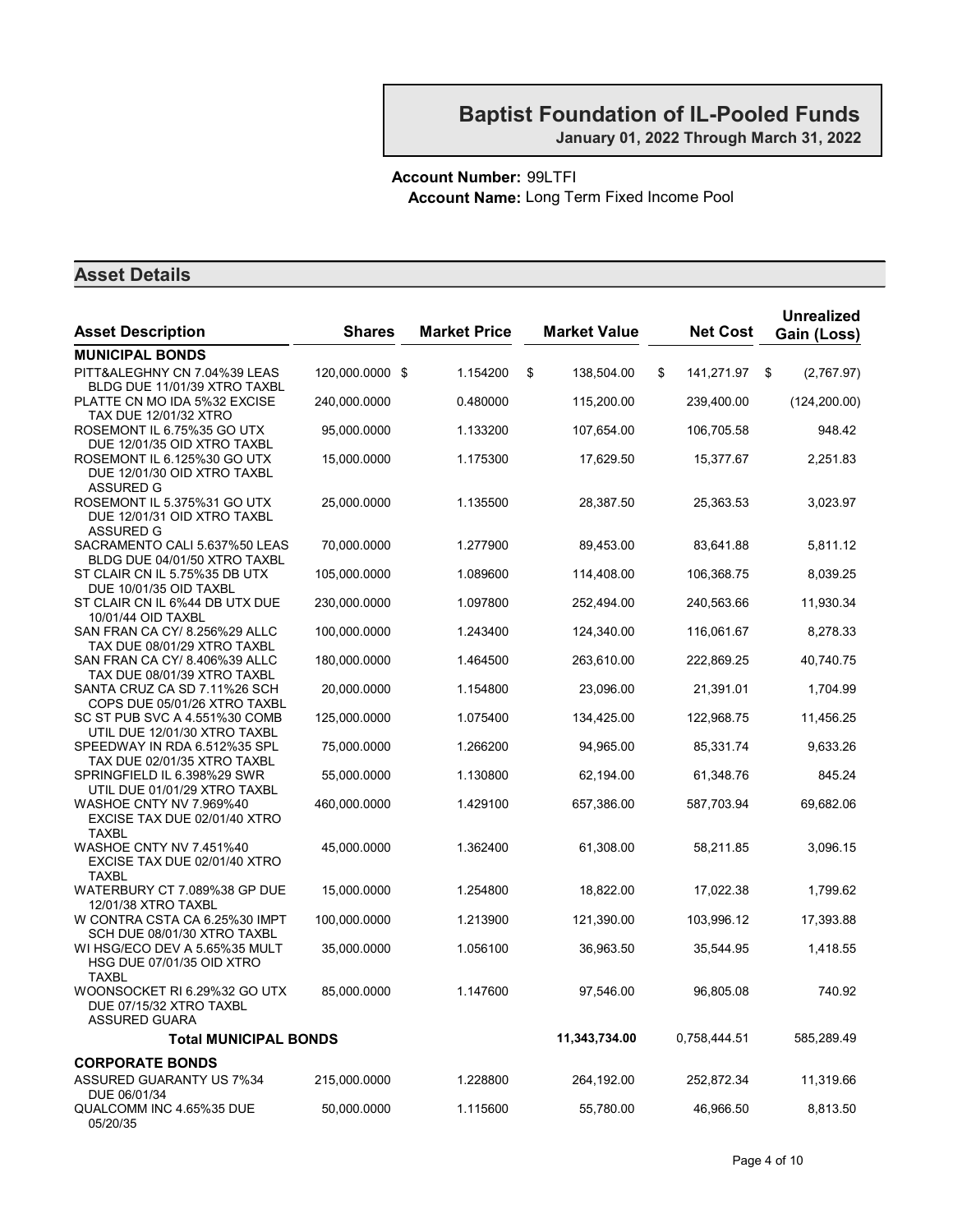January 01, 2022 Through March 31, 2022

#### Account Number: 99LTFI Account Name: Long Term Fixed Income Pool

| <b>Asset Description</b>                                     | <b>Shares</b>  | <b>Market Price</b> | <b>Market Value</b> | <b>Net Cost</b> | <b>Unrealized</b><br>Gain (Loss) |
|--------------------------------------------------------------|----------------|---------------------|---------------------|-----------------|----------------------------------|
| <b>Total CORPORATE BONDS</b>                                 |                |                     | 319,972.00          | \$299,838.84    | \$<br>20,133.16                  |
|                                                              |                |                     |                     |                 |                                  |
| <b>COMMON STOCKS</b><br>AG MORTGAGE INVE 8% PFD PFD<br>SER B | 2.000.0000 \$  | 23.080000           | \$<br>46,160.00     | \$<br>46.642.74 | \$<br>(482.74)                   |
| <b>Total COMMON STOCKS</b>                                   |                |                     | 46,160.00           | 46,642.74       | (482.74)                         |
| <b>EXCHANGE TRADED FUNDS</b>                                 |                |                     |                     |                 |                                  |
| <b>ISHARES PREFERRED INCOME</b><br><b>SEC ETF</b>            | 53,639.0000    | 36.420000           | 1,953,532.38        | 2,063,908.70    | (110, 376.32)                    |
| PGIM ULTRA SHORT BOND ETF                                    | 2,935.0000     | 49.210000           | 144,431.35          | 145,287.90      | (856.55)                         |
| VANGUARD UTILITIES ETF IV                                    | 12,565.0000    | 161.810000          | 2,033,142.65        | 1,840,284.94    | 192,857.71                       |
| <b>Total EXCHANGE TRADED FUNDS</b>                           |                |                     | 4,131,106.38        | 4,049,481.54    | 81,624.84                        |
| <b>REIT FUND</b>                                             |                |                     |                     |                 |                                  |
| <b>BLACK CREEK INDUSTRIAL R EIT</b><br><b>IV INC CLASS I</b> | 23,844.2060    | 13.570000           | 323,565.88          | 275,000.00      | 48,565.88                        |
| <b>BLACK CREEK INDUSTRIAL REIT IV</b><br><b>INC CLASS W</b>  | 24.129.4110    | 13.570000           | 327,436.11          | 250,000.00      | 77,436.11                        |
| <b>Total REIT FUND</b>                                       |                |                     | 651,001.99          | 525,000.00      | 126,001.99                       |
| <b>MONEY MKT MUTUAL FUND</b>                                 |                |                     |                     |                 |                                  |
| <b>CS BANK-LTFI</b>                                          | 754,600.7300   | 1.000000            | 754,600.73          | 754,600.73      |                                  |
| <b>Total MONEY MKT MUTUAL FUND</b>                           |                |                     | 754,600.73          | 754,600.73      |                                  |
| <b>CASH MANAGEMENT</b>                                       |                |                     |                     |                 |                                  |
| Cash Management                                              | 77,496.0200    | 1.000000            | 77,496.02           | 77,496.02       |                                  |
| <b>Total CASH MANAGEMENT</b>                                 |                |                     | 77,496.02           | 77,496.02       |                                  |
| <b>DEBENTURES</b>                                            |                |                     |                     |                 |                                  |
| 2017 6.5% Debenture                                          | 1,100,000.0000 | 1.000000            | 1,100,000.00        | 1,100,000.00    |                                  |
| 2020 5.0% Debenture                                          | 1,500,000.0000 | 1.000000            | 1,500,000.00        | 1,500,000.00    |                                  |
| <b>Total DEBENTURES</b>                                      |                |                     | 2,600,000.00        | 2,600,000.00    |                                  |
| <b>ACCRUED INTEREST</b>                                      |                |                     |                     |                 |                                  |
| <b>ACCRUED INTEREST-LTFI</b>                                 | 175,993.3000   | 1.000000            | 175,993.30          | 175,993.30      |                                  |
| <b>Total ACCRUED INTEREST</b>                                |                |                     | 175,993.30          | 175,993.30      |                                  |
| TAXABLE MUTUAL FUNDS                                         |                |                     |                     |                 |                                  |
| <b>CBOE VEST DIVIDEND ARIST</b><br><b>OCRATSTGTINCINS</b>    | 164,088.5970   | 13.840000           | 2,270,986.19        | 1,960,848.15    | 310,138.04                       |
| <b>Total TAXABLE MUTUAL FUNDS</b>                            |                |                     | 2,270,986.19        | 1,960,848.15    | 310,138.04                       |
| <b>PARTNERSHIPS</b>                                          |                |                     |                     |                 |                                  |
| CHENIERE ENERGY PARTN LP                                     | 1,310.0000     | 56.360000           | 73,831.60           | 38,000.48       | 35,831.12                        |
| <b>MPLX LP</b>                                               | 2,920.0000     | 33.180000           | 96,885.60           | 79,526.07       | 17,359.53                        |
| <b>Total PARTNERSHIPS</b>                                    |                |                     | 170,717.20          | 117,526.55      | 53,190.65                        |
| <b>CHURCH LOANS</b>                                          |                |                     |                     |                 |                                  |
| Tabernacle BC                                                | 461,174.7600   | 1.000000            | 461,174.76          | 461,174.76      |                                  |
| Steeleville BC                                               | 350,078.4500   | 1.000000            | 350,078.45          | 350,078.45      |                                  |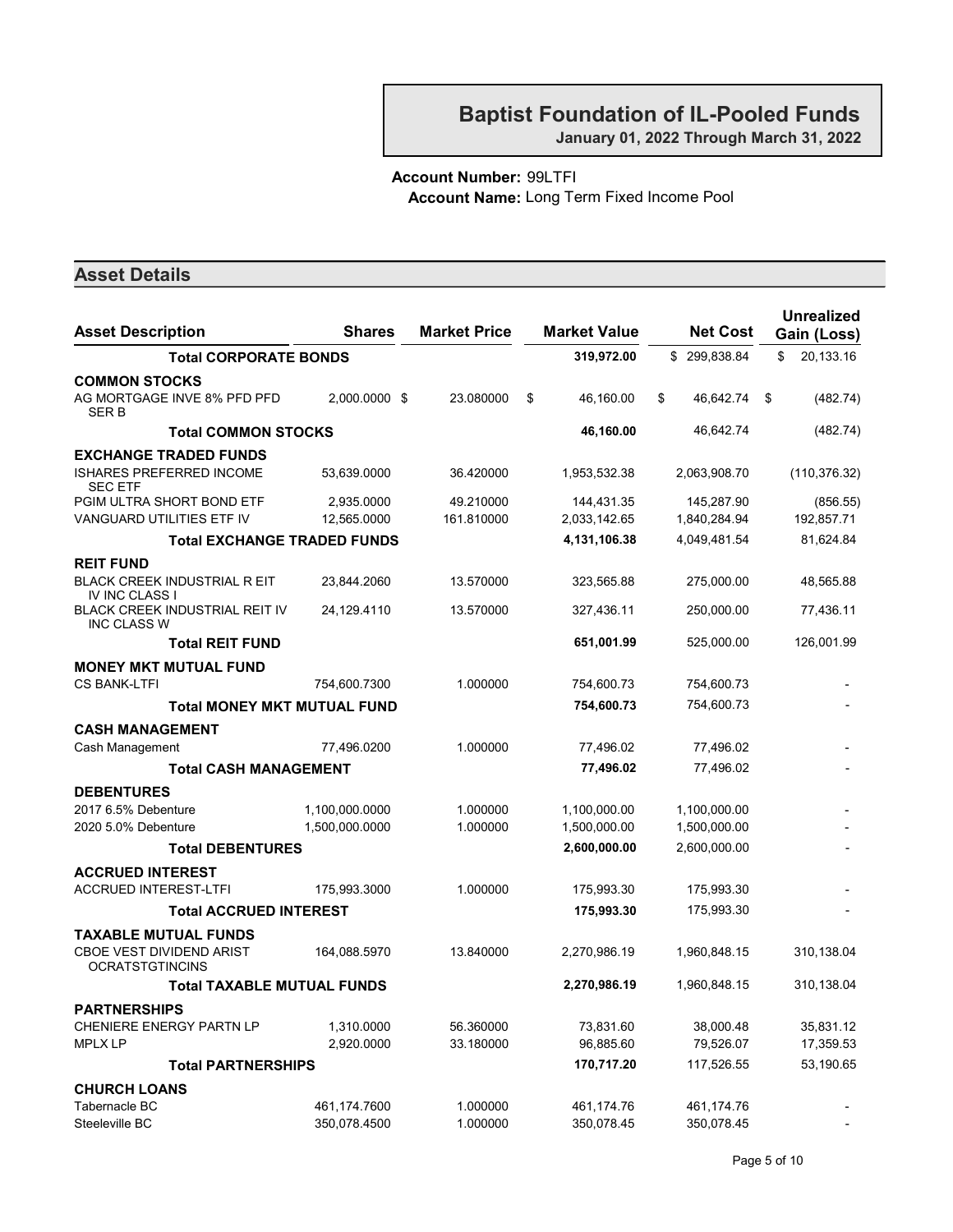January 01, 2022 Through March 31, 2022

#### Account Number: 99LTFI Account Name: Long Term Fixed Income Pool

| <b>Asset Details</b>      |               |                     |                     |                 |                                  |
|---------------------------|---------------|---------------------|---------------------|-----------------|----------------------------------|
| <b>Asset Description</b>  | <b>Shares</b> | <b>Market Price</b> | <b>Market Value</b> | <b>Net Cost</b> | <b>Unrealized</b><br>Gain (Loss) |
| <b>Total CHURCH LOANS</b> |               |                     | 811.253.21          | \$ 811,253.21   | \$                               |
|                           |               | <b>Grand Total</b>  | \$23,353,021.02     | \$22,177,125.59 | 1,175,895.43<br>\$               |

# **Deposits**

| <b>Description</b>                                          | <b>Date</b> | Amount           |
|-------------------------------------------------------------|-------------|------------------|
| Tfr BANK OF SPRINGFIEL, BAPTIST FOUNDATI MoneyLink Transfer | 01/14/2022  | \$<br>135,056.59 |
| JOURNAL FRM 60156154 Journal                                | 01/25/2022  | 35,000.00        |
| Tfr BANK OF SPRINGFIEL, BAPTIST FOUNDATI MoneyLink Transfer | 01/31/2022  | 37,729.87        |
| Tfr BANK OF SPRINGFIEL, BAPTIST FOUNDATI MoneyLink Transfer | 01/31/2022  | 500,000.00       |
| Deposit 32,967.330000 shares ACCRUED INTEREST-LTFI          | 01/31/2022  | 32,967.33        |
| MoneyLink Transfer                                          | 02/04/2022  | 12,940.81        |
| MoneyLink Transfer                                          | 02/04/2022  | 500,000.00       |
| MoneyLink Transfer                                          | 02/15/2022  | 353,771.82       |
| MoneyLink Transfer                                          | 02/18/2022  | 54,354.49        |
| Tfr BANK OF SPRINGFIEL, BAPTIST FOUNDATI MoneyLink Transfer | 03/01/2022  | 49,871.17        |
| Tfr BANK OF SPRINGFIEL, BAPTIST FOUNDATI MoneyLink Transfer | 03/03/2022  | 8,131.87         |
| Tfr BANK OF SPRINGFIEL, BAPTIST FOUNDATI MoneyLink Transfer | 03/08/2022  | 101,000.00       |
| Tfr BANK OF SPRINGFIEL, BAPTIST FOUNDATI MoneyLink Transfer | 03/10/2022  | 165,000.00       |
| Tfr BANK OF SPRINGFIEL, BAPTIST FOUNDATI MoneyLink Transfer | 03/15/2022  | 90,000.00        |
| Tfr BANK OF SPRINGFIEL, BAPTIST FOUNDATI MoneyLink Transfer | 03/16/2022  | 15,000.00        |
| Tfr BANK OF SPRINGFIEL, BAPTIST FOUNDATI MoneyLink Transfer | 03/21/2022  | 4,148.10         |
| Tfr BANK OF SPRINGFIEL, BAPTIST FOUNDATI MoneyLink Transfer | 03/23/2022  | 7,600.00         |
| Tfr BANK OF SPRINGFIEL, BAPTIST FOUNDATI MoneyLink Transfer | 03/30/2022  | 150.00           |
|                                                             |             | 2,102,722.05     |
|                                                             |             |                  |

#### **Withdrawals**

| <b>Description</b>                                          | Date       |     | Amount        |
|-------------------------------------------------------------|------------|-----|---------------|
| Tfr BANK OF SPRINGFIEL, BAPTIST FOUNDATI MoneyLink Transfer | 01/18/2022 |     | (89.01)       |
| Tfr BANK OF SPRINGFIEL, BAPTIST FOUNDATI MoneyLink Transfer | 01/20/2022 |     | (180, 429.82) |
| MoneyLink Transfer                                          | 02/15/2022 |     | (150,000.00)  |
| MoneyLink Transfer                                          | 02/17/2022 |     | (33,506.99)   |
| Tfr BANK OF SPRINGFIEL, BAPTIST FOUNDATI MoneyLink Transfer | 03/02/2022 |     | (1,700.00)    |
| Tfr BANK OF SPRINGFIEL, BAPTIST FOUNDATI MoneyLink Transfer | 03/09/2022 |     | (6,979.00)    |
| Tfr BANK OF SPRINGFIEL, BAPTIST FOUNDATI MoneyLink Transfer | 03/21/2022 |     | (1,558.00)    |
| Tfr BANK OF SPRINGFIEL, BAPTIST FOUNDATI MoneyLink Transfer | 03/23/2022 |     | (11,705.00)   |
| Tfr BANK OF SPRINGFIEL, BAPTIST FOUNDATI MoneyLink Transfer | 03/28/2022 |     | (43,940.00)   |
| Tfr BANK OF SPRINGFIEL, BAPTIST FOUNDATI MoneyLink Transfer | 03/28/2022 |     | (100,000.00)  |
| Tfr BANK OF SPRINGFIEL, BAPTIST FOUNDATI MoneyLink Transfer | 03/29/2022 |     | (14, 891.67)  |
|                                                             |            | (\$ | 544.799.49)   |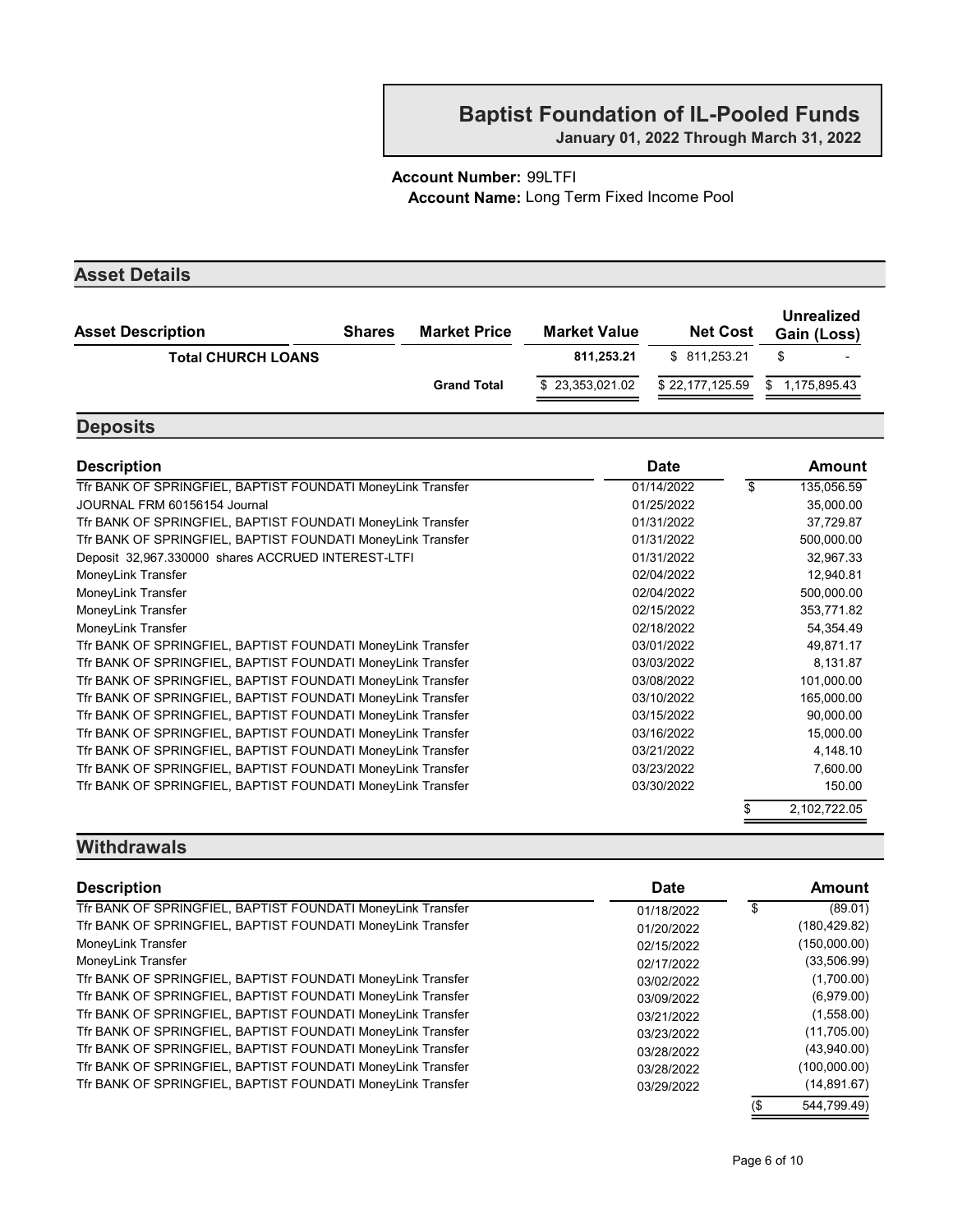January 01, 2022 Through March 31, 2022

Account Number: 99LTFI Account Name: Long Term Fixed Income Pool

| <b>Description</b>                                                         | <b>Date</b> |                          | <b>Amount</b> |
|----------------------------------------------------------------------------|-------------|--------------------------|---------------|
| CHICAGO GO 6.207%32GO UTX DUE 01/01/32XT Bond Interest                     | 01/03/2022  | $\overline{\mathcal{S}}$ | 4,655.25      |
| WI HSG/ECO DEV A 5.65%35MULT HSG DUE 07/ Bond Interest                     | 01/03/2022  |                          | 988.75        |
| ILLINOIS ST 7.1%35GO UTX DUE 07/01/35XTR Bond Interest                     | 01/03/2022  |                          | 1,775.00      |
| ILLINOIS ST 7.1%35GO UTX DUE 07/01/35XTR Bond Interest                     | 01/03/2022  |                          | 532.50        |
| ILLINOIS ST 7.35%35GO UTX DUE 07/01/35XT Bond Interest                     | 01/03/2022  |                          | 1,286.25      |
| NEWPORT BCH CA 7.168%40BLDG COPS DUE 07/ Bond Interest                     | 01/03/2022  |                          | 5,017.60      |
| NTHRN IL MUN PWR 7.82%40PWR UTIL DUE 01/ Bond Interest                     | 01/03/2022  |                          | 11,339.00     |
| NTHRN IL MUN PW 6.859%39PWR UTIL DUE 01/ Bond Interest                     | 01/03/2022  |                          | 3,429.50      |
| CHICAGO GO 7.517%40GO UTX DUE 01/01/40XT Bond Interest                     | 01/03/2022  |                          | 17,664.95     |
| CHICAGO GO 7.517%40GO UTX DUE 01/01/40XT Bond Interest                     | 01/03/2022  |                          | 2,443.03      |
| MO JT MEUC PWR 7.897%42PWR UTIL DUE 01/0 Bond Interest                     | 01/03/2022  |                          | 1,184.55      |
| MET NASH/DAVD T 6.731%43SPL TAX DUE 07/0 Bond Interest                     | 01/03/2022  |                          | 1,682.75      |
| NJ ECON AUTH MTR 6.31%26MTR TAX DUE 07/0 Bond Interest                     | 01/03/2022  |                          | 1,577.50      |
| DALLAS TX CONV 7.088%42HTL EDR DUE 01/01 Bond Interest                     | 01/03/2022  |                          | 2,480.80      |
| SPRINGFIELD IL 6.398%29SWR UTIL DUE 01/0 Bond Interest                     | 01/03/2022  |                          | 1,759.45      |
| PGIM ULTRA SHORT BOND ETF Pr Yr Cash Div                                   | 01/05/2022  |                          | 96.14         |
| <b>MGMTFEE TO ADVISOR Advisor Fee</b>                                      | 01/05/2022  |                          | (4,744.22)    |
| BLACK CREEK INDUSTRIAL REIT IV INC CLASS Cash Dividend                     | 01/06/2022  |                          | 1,082.92      |
| BLACK CREEK INDUSTRIAL REIT IV INC CLASS Cash Dividend                     | 01/06/2022  |                          | 977.52        |
| WOONSOCKET RI 6.29%32GO UTX DUE 07/15/32 Bond Interest                     | 01/18/2022  |                          | 2,673.25      |
| BANK INT 121621-011522 SCHWAB BANK Bank Interest                           | 01/18/2022  |                          | 1.16          |
| BANK INT 121621-011522 SCHWAB PREMIER BA Bank Interest                     | 01/18/2022  |                          | 0.08          |
| BRIDGEPORT CT 7.64%30GP DUE 01/15/30TAXB Bond Interest                     | 01/19/2022  |                          | 5,539.00      |
| Monthly End/LTFI Ln Pmt via ACH Txfr \$2375.84 from Ops to LTFI: Txfr \$92 | 01/27/2022  |                          | 1,498.47      |
| Monthly End/LTFI Ln Pmt via ACH Txfr \$2628.01 from Ops to Endowment; Txf  | 01/28/2022  |                          | 946.30        |
| Interest Income Cash Management                                            | 01/31/2022  |                          | 4.46          |
| Interest Income Cash Management                                            | 01/31/2022  |                          | 2.02          |
| Interest Income Cash Management                                            | 01/31/2022  |                          | 1.81          |
| Interest Income Cash Management                                            | 01/31/2022  |                          | 2.66          |
| Interest Income Cash Management                                            | 01/31/2022  |                          | 3.11          |
| Interest Income Cash Management                                            | 01/31/2022  |                          | 0.15          |
| Interest Income Cash Management                                            | 01/31/2022  |                          | 0.04          |
| Interest Income Cash Management                                            | 01/31/2022  |                          | 0.04          |
| Interest Income Cash Management                                            | 01/31/2022  |                          | 0.03          |
| Interest Income Cash Management                                            | 01/31/2022  |                          | 0.03          |
| Bond Interest W CONTRA CSTA CA 6.25% 8/01/30                               | 02/01/2022  |                          | 3,125.00      |
| Bond Interest IL EL AG PR 7.288%02/01/35                                   | 02/01/2022  |                          | 13,482.80     |
| Bond Interest IL ST 6.63%3 UTX DUE 02/01/35                                | 02/01/2022  |                          | 5,138.25      |
| Bond Interest PERALTA CA CCD 6.809% 08/01/24                               | 02/01/2022  |                          | 6,809.00      |
| Bond Interest PERALTA CA 7.31% COL ED 8/1/31                               | 02/01/2022  |                          | 6,212.65      |
| Bond Interest ANAHEIM CA 6.506% 02/01/31                                   | 02/01/2022  |                          | 3,253.00      |
| Bond Interest SPEEDWAY IN RDA 6.512% 2/01/35                               | 02/01/2022  |                          | 2,442.00      |
| Bond Interest SAN FRAN CA CY 8.256% 08/01/29                               | 02/01/2022  |                          | 4,128.00      |
| Bond Interest SAN FRAN CA CY 8.406% 08/1/39                                | 02/01/2022  |                          | 7,565.40      |
| Bond Interest WASHOE CNTY NV 7.451% 2/01/40                                | 02/01/2022  |                          | 1,676.48      |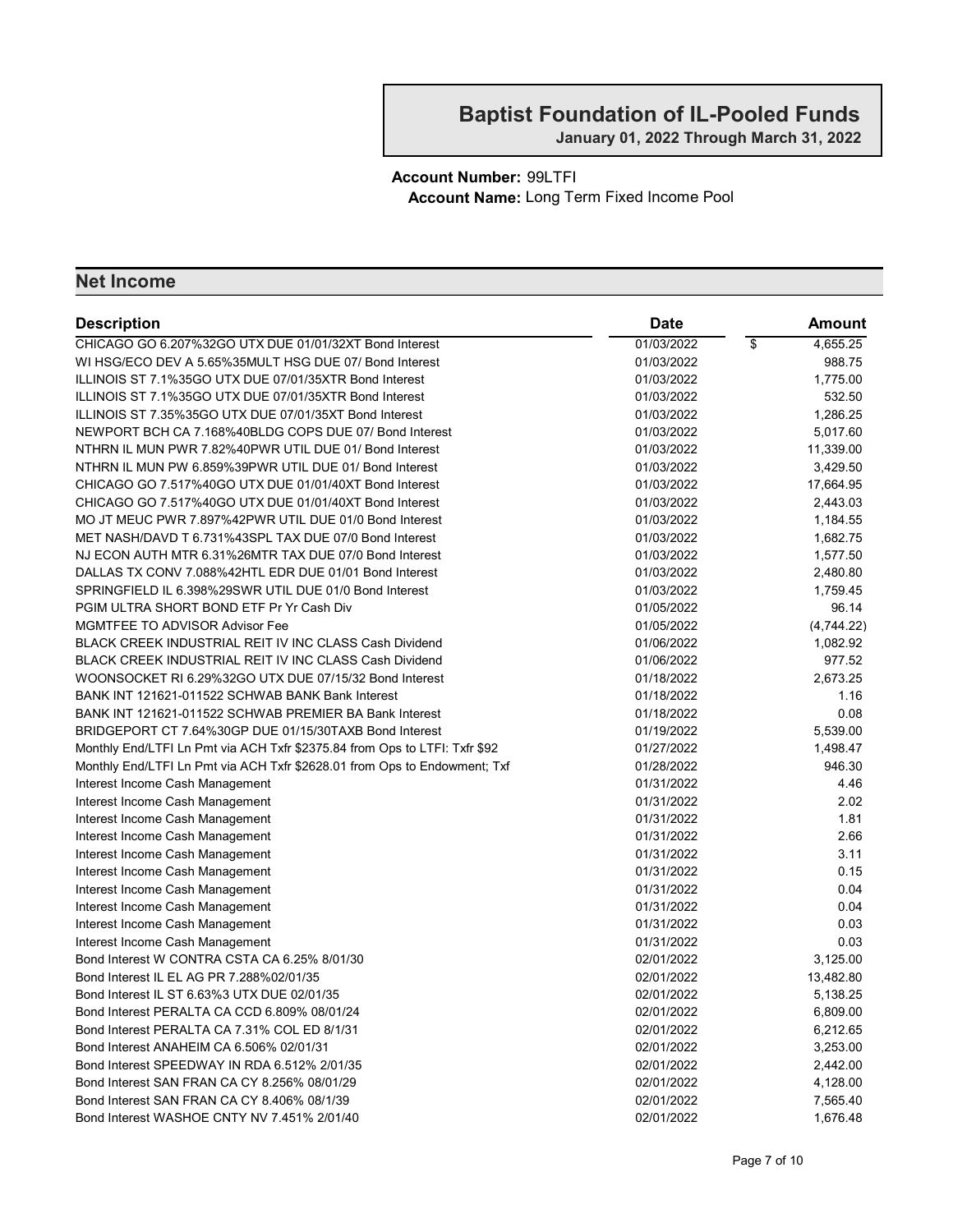#### Account Number: 99LTFI Account Name: Long Term Fixed Income Pool

| <b>Description</b>                                                         | <b>Date</b> |                          | Amount     |
|----------------------------------------------------------------------------|-------------|--------------------------|------------|
| Bond Interest WASHOE CNTY NV 7.969% 02/01/40                               | 02/01/2022  | $\overline{\mathcal{E}}$ | 18,328.70  |
| Reinvest Dividend CBOE VEST DIV ARIST                                      | 02/01/2022  |                          | 1,565.62   |
| Short Term Cap Gain Reinvest CBOE VEST DIV ARIST                           | 02/01/2022  |                          | 5,278.38   |
| Cash Dividend BLACK CR IND REIT IV INC CL W                                | 02/03/2022  |                          | 1,034.06   |
| Cash Dividend BLACK CREEK IN REIT IV CL I                                  | 02/03/2022  |                          | 1,082.92   |
| Advisor Fee                                                                | 02/04/2022  |                          | (4,774.77) |
| Cash Dividend ISHARES PREFERRED INC SEC ETF                                | 02/07/2022  |                          | 5,089.66   |
| Cash Dividend PGIM UL SHORT BOND ETF                                       | 02/07/2022  |                          | 120.75     |
| Cash Dividend MPLX LP                                                      | 02/14/2022  |                          | 2,058.60   |
| Cash Dividend CHENIERE ENERGY PARTN LP                                     | 02/14/2022  |                          | 917.00     |
| <b>Bank Interest CS BANK-LTFI</b>                                          | 02/16/2022  |                          | 2.58       |
| Bank Interest CS BANK-LTFI                                                 | 02/16/2022  |                          | 1.02       |
| Monthly End/LTFI Ln Pmt via ACH Txfr \$2375.84 from Ops to LTFI: Txfr \$92 | 02/27/2022  |                          | 1,494.75   |
| Interest Income Cash Management                                            | 02/28/2022  |                          | 23.23      |
| Interest Income Cash Management                                            | 02/28/2022  |                          | 1.82       |
| Interest Income Cash Management                                            | 02/28/2022  |                          | 1.64       |
| Interest Income Cash Management                                            | 02/28/2022  |                          | 2.41       |
| Interest Income Cash Management                                            | 02/28/2022  |                          | 2.81       |
| Interest Income Cash Management                                            | 02/28/2022  |                          | 0.23       |
| Interest Income Cash Management                                            | 02/28/2022  |                          | 0.23       |
| Interest Income Cash Management                                            | 02/28/2022  |                          | 0.23       |
| Interest Income Cash Management                                            | 02/28/2022  |                          | 0.23       |
| Interest Income Cash Management                                            | 02/28/2022  |                          | 0.23       |
| Interest Income Cash Management                                            | 02/28/2022  |                          | 5.86       |
| Interest Income Cash Management                                            | 02/28/2022  |                          | 0.08       |
| Interest Income Cash Management                                            | 02/28/2022  |                          | 0.05       |
| Interest Income Cash Management                                            | 02/28/2022  |                          | 0.02       |
| Interest Income Cash Management                                            | 02/28/2022  |                          | 0.12       |
| Monthly End/LTFI Ln Pmt via ACH Txfr \$2628.01 from Ops to Endowment; Txf  | 02/28/2022  |                          | 843.83     |
| GRANITE CITY ILL 4.58%37GO UTX DUE 03/01 Bond Interest                     | 03/01/2022  |                          | 1,717.50   |
| ALABAMA ST UNIV R 7.2%38PUB EDUC DUE 09/ Bond Interest                     | 03/01/2022  |                          | 1,620.00   |
| ILLINOIS ST 6.75%29GO UTX DUE 03/01/29XT Bond Interest                     | 03/01/2022  |                          | 1,687.50   |
| ILLINOIS ST 6.9%35GO UTX DUE 03/01/35XTR Bond Interest                     | 03/01/2022  |                          | 1,207.50   |
| ILLINOIS ST 6.9%35GO UTX DUE 03/01/35XTR Bond Interest                     | 03/01/2022  |                          | 1,897.50   |
| ILLINOIS ST 6.75%30GO UTX DUE 03/01/30XT Bond Interest                     | 03/01/2022  |                          | 5,906.25   |
| <b>CBOE VEST DIVIDEND ARISTOCRATSTGTINCINS Reinvest Dividend</b>           | 03/01/2022  |                          | 3,090.53   |
| CBOE VEST DIVIDEND ARISTOCRATSTGTINCINS Short Term Cap Gain R              | 03/01/2022  |                          | 4,398.70   |
| MGMTFEE TO ADVISOR Advisor Fee                                             | 03/04/2022  |                          | (4.917.96) |
| ARES INDUSTRIAL REAL ESTATE INCOME TRUST Cash Dividend                     | 03/04/2022  |                          | 1,082.92   |
| ARES INDUSTRIAL REAL ESTATE INCOME TRUST Cash Dividend                     | 03/04/2022  |                          | 1,038.59   |
| ISHARES PREFERRED INCOMESEC ETF Cash Dividend                              | 03/07/2022  |                          | 5,524.06   |
| PGIM ULTRA SHORT BOND ETF Cash Dividend                                    | 03/07/2022  |                          | 109.56     |
| BANK INT 021622-031522 SCHWAB PREMIER BA Bank Interest                     | 03/16/2022  |                          | 1.91       |
| BANK INT 021622-031522 SCHWAB BANK Bank Interest                           | 03/16/2022  |                          | 4.89       |
| AG MORTGAGE INVE 8% PFDPFD SER B Cash Dividend                             | 03/17/2022  |                          | 1,000.00   |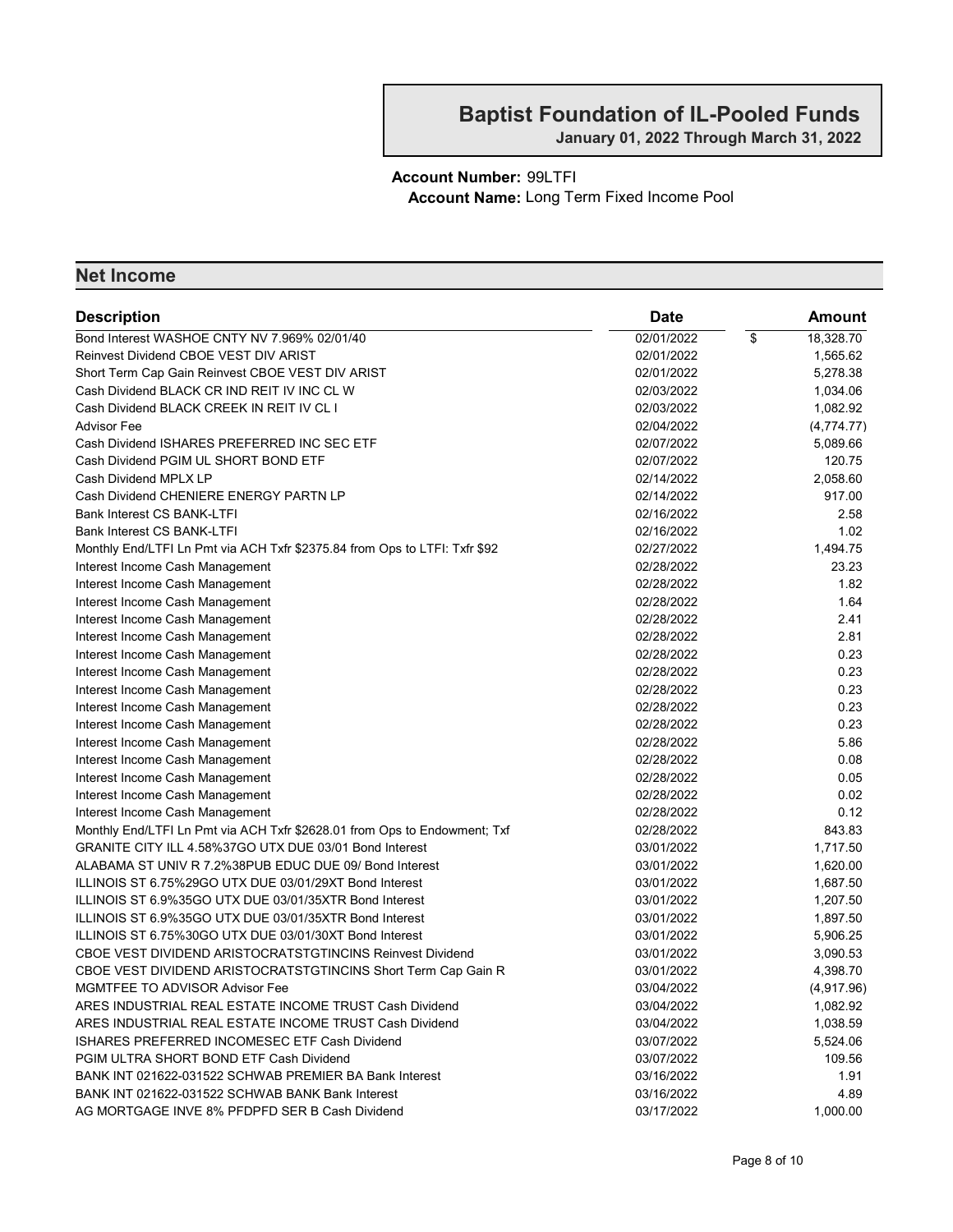January 01, 2022 Through March 31, 2022

#### Account Number: 99LTFI Account Name: Long Term Fixed Income Pool

| <b>Net Income</b>                                     |             |                |
|-------------------------------------------------------|-------------|----------------|
| <b>Description</b>                                    | <b>Date</b> | Amount         |
| Monthly End/LTFI Ln Pmt via ACH Txfr from Ops to LTFI | 03/27/2022  | \$<br>1.346.72 |
| Monthly End/LTFI Ln Pmt via ACH Txfr from Ops to LTFI | 03/28/2022  | 829.15         |
| VANGUARD UTILITIES ETF IV Cash Dividend               | 03/29/2022  | 12.715.78      |
|                                                       |             | 193.077.82     |
|                                                       |             |                |

| <b>Purchase Details</b><br><b>Date</b> |            |                        | <b>Price</b> | <b>Shares</b> | Amount             |  |
|----------------------------------------|------------|------------------------|--------------|---------------|--------------------|--|
| PGIM UL SHORT BOND ETF                 | 01/11/2022 | \$                     | 49.489901    | 2,020.0000    | \$<br>99,969.60    |  |
| Cash Management                        | 01/14/2022 |                        | 63.177970    | 298.8700      | 18,882.00          |  |
| Cash Management                        | 01/27/2022 |                        | 2.935624     | 298.8700      | 877.37             |  |
| Cash Management                        | 01/27/2022 |                        | 5.013785     | 298.8700      | 1,498.47           |  |
| Cash Management                        | 01/28/2022 |                        | 14.420082    | 298.8700      | 4,309.73           |  |
| Cash Management                        | 01/28/2022 |                        | 3.166260     | 298.8700      | 946.30             |  |
| <b>ACCRUED INTEREST-LTFI</b>           | 01/31/2022 |                        | 1.000000     | 32,967.3300   | 32,967.33          |  |
| <b>CBOE VEST DIV ARIST</b>             | 02/01/2022 |                        | 13.819992    | 381.9380      | 5,278.38           |  |
| <b>CBOE VEST DIV ARIST</b>             | 02/01/2022 |                        | 13.819944    | 113,2870      | 1,565.62           |  |
| <b>CBOE VEST DIV ARIST</b>             | 02/07/2022 |                        | 13.651078    | 13,918.3150   | 190,000.00         |  |
| <b>VANGUARD UTILITIES ETF IV</b>       | 02/07/2022 |                        | 148.989903   | 1,134.0000    | 168,954.55         |  |
| Cash Management                        | 02/15/2022 |                        | 1.000000     | 15,272.6700   | 15,272.67          |  |
| Cash Management                        | 02/27/2022 |                        | 1.000000     | 1,494.7500    | 1,494.75           |  |
| Cash Management                        | 02/27/2022 |                        | 1.000000     | 881.0900      | 881.09             |  |
| Cash Management                        | 02/28/2022 |                        | 1.000000     | 843.8300      | 843.83             |  |
| Cash Management                        | 02/28/2022 |                        | 1.000000     | 4,412.1900    | 4,412.19           |  |
| <b>CBOE VEST DIV ARIST</b>             | 03/01/2022 |                        | 13.179981    | 333.7410      | 4,398.70           |  |
| <b>CBOE VEST DIV ARIST</b>             | 03/01/2022 |                        | 13.180019    | 234.4860      | 3,090.53           |  |
| <b>ISHARES PREFERRED INC SEC ETF</b>   | 03/02/2022 |                        | 36.158700    | 8,294.0000    | 299,900.26         |  |
| VANGUARD UTILITIES ETF IV              | 03/02/2022 |                        | 148.010000   | 2,025.0000    | 299,720.25         |  |
| Cash Management                        | 03/15/2022 |                        | 1.000000     | 3.831.0000    | 3,831.00           |  |
| Cash Management                        | 03/27/2022 |                        | 1.000000     | 1,346.7200    | 1,346.72           |  |
| Cash Management                        | 03/27/2022 |                        | 1.000000     | 1,029.1200    | 1,029.12           |  |
| Cash Management                        | 03/28/2022 |                        | 1.000000     | 829.1500      | 829.15             |  |
| Cash Management                        | 03/28/2022 |                        | 1.000000     | 4,426.8700    | 4,426.87           |  |
|                                        |            | <b>Total Purchases</b> |              |               | \$<br>1,166,726.48 |  |

| <b>Sale Details</b>            | Date       |  | <b>Price</b> | <b>Shares</b>  |    | Amount    |  |
|--------------------------------|------------|--|--------------|----------------|----|-----------|--|
| Tabernacle BC                  | 01/14/2022 |  | 1.000000     | (18, 882.0000) | \$ | 18.882.00 |  |
| PGIM UL SHORT BOND ETF         | 01/18/2022 |  | 49.450050    | (600.0000)     |    | 29,670.03 |  |
| BRIDGEPORT CT 7.64%30 01/15/30 | 01/19/2022 |  | 1.000000     | (10,000.0000)  |    | 10,000.00 |  |
| Steeleville BC                 | 01/27/2022 |  | 1.000000     | (877.3700)     |    | 877.37    |  |
| Tabernacle BC                  | 01/28/2022 |  | 1.000000     | (4,309.7300)   |    | 4.309.73  |  |
| ANAHEIM CA 6.506% 02/01/31     | 02/01/2022 |  | 1.000000     | (5,000.0000)   |    | 5.000.00  |  |
| Tabernacle BC                  | 02/15/2022 |  | 1.000000     | (15,272.6700)  |    | 15.272.67 |  |
| Steeleville BC                 | 02/27/2022 |  | 1.000000     | (881.0900)     |    | 881.09    |  |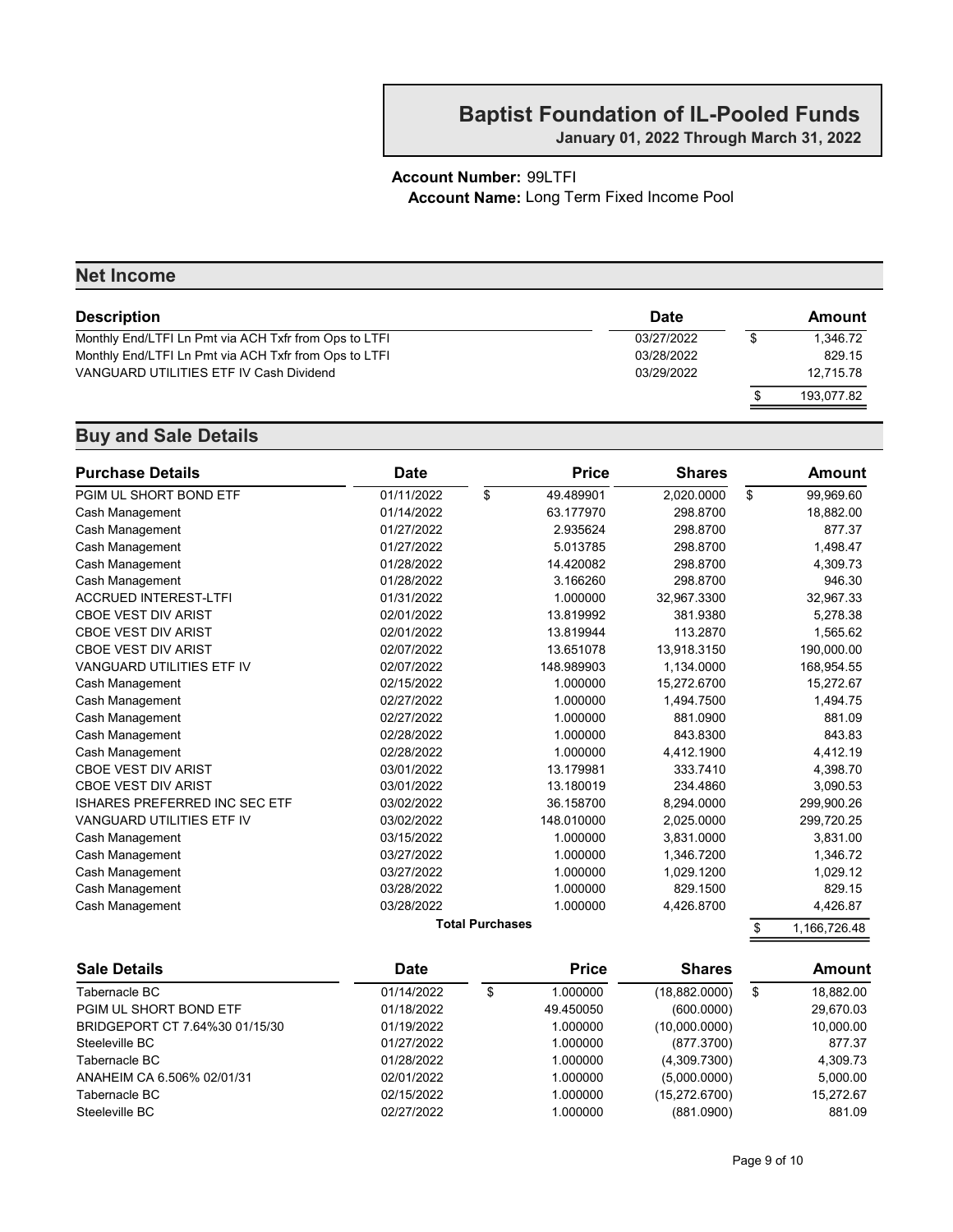January 01, 2022 Through March 31, 2022

#### Account Number: 99LTFI Account Name: Long Term Fixed Income Pool

#### Buy and Sale Details Sale Details **Sale Details Date Date Price** Shares Amount Tabernacle BC 02/28/2022 \$ 1.000000 (4,412.1900) \$ 4,412.19 Tabernacle BC 03/15/2022 1.000000 ) (3,831.0000 3,831.00 Steeleville BC **03/27/2022** 1.000000 (1,029.1200) 1,029.12 Tabernacle BC 63/28/2022 1.000000 (4,426.8700) 4,426.87 Total Sales  $\overline{\text{S}}$  98,592.07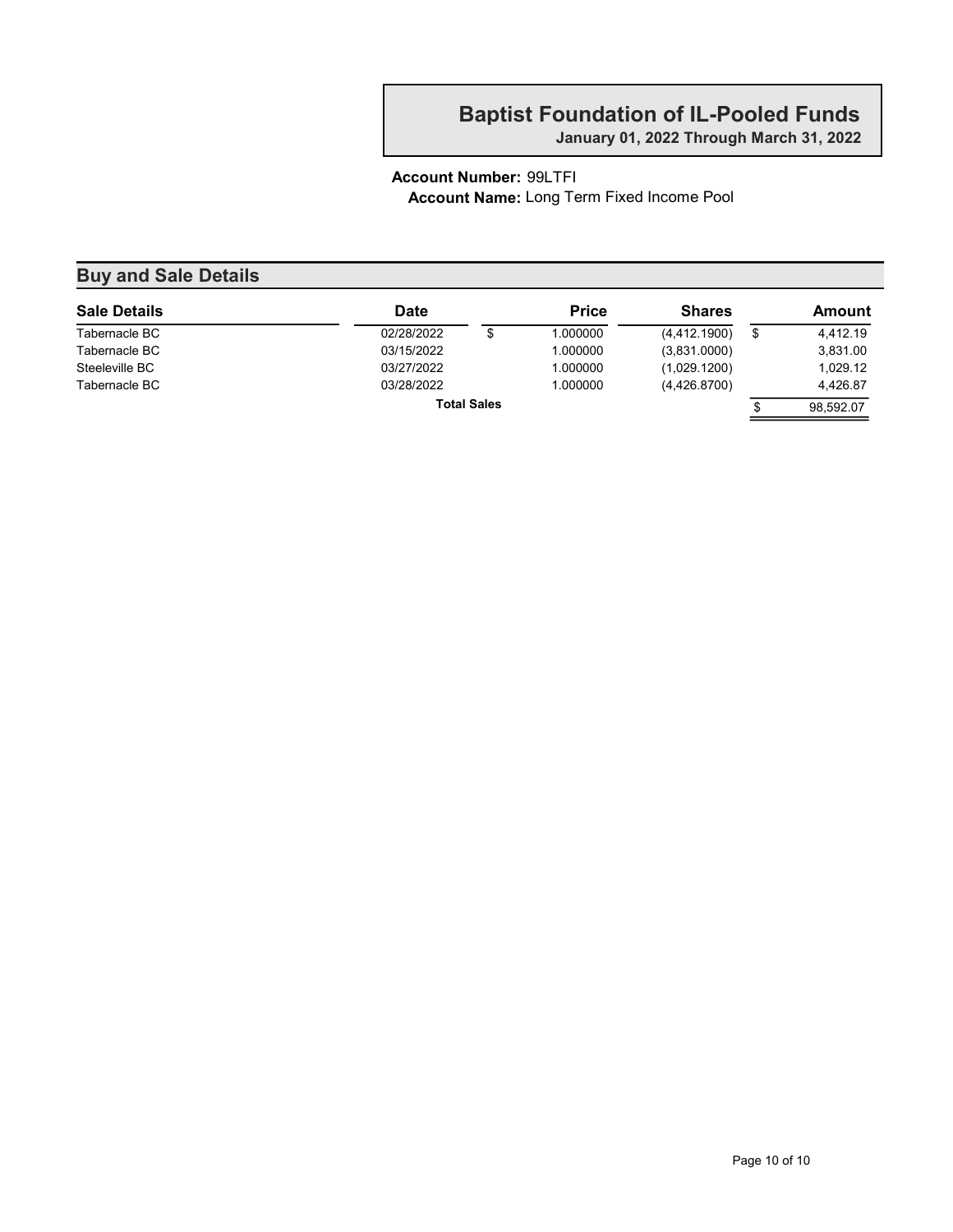

January 01, 2022 Through March 31, 2022

Account Number: 99NICRT Account Name: Net Income Trust Pool

Net Income Trust Pool Baptist Foundation of Illinois 3085 Stevenson Drive Springfield, IL

Baptist Foundation of Illinois 3085 Stevenson Drive Springfield, IL 62703 Phone 217-391-3116

#### Asset Summary

| <b>Asset Description</b> | <b>Market Value</b> Pct |            |        |
|--------------------------|-------------------------|------------|--------|
| <b>MUNICIPAL BONDS</b>   | \$                      | 130,356.50 | 93.2%  |
| MONEY MKT MUTUAL FUND    |                         | 4.667.42   | 3.3%   |
| <b>ACCRUED INTEREST</b>  |                         | 1.962.49   | 1.4%   |
| TAXABLE MUTUAL FUNDS     |                         | 2.815.79   | 2.0%   |
|                          |                         | 139.802.20 | 100.0% |
|                          |                         |            |        |

#### Account Activity Summary

| Beginning Balance - Close of Business Dec 31, 2021 | \$<br>153,423.44 |
|----------------------------------------------------|------------------|
| Deposits                                           | 0.00             |
| Income                                             | 1,252.82         |
| Expenses                                           | (111.02)         |
| <b>Distributions</b>                               | (4,061.56)       |
| Transfers                                          | 0.00             |
| <b>Realized Capital Gains</b>                      | 12.60            |
| Change in Market Value                             | (10, 714.08)     |
| Ending Balance - Close of Business Mar 31, 2022    | \$<br>139,802.20 |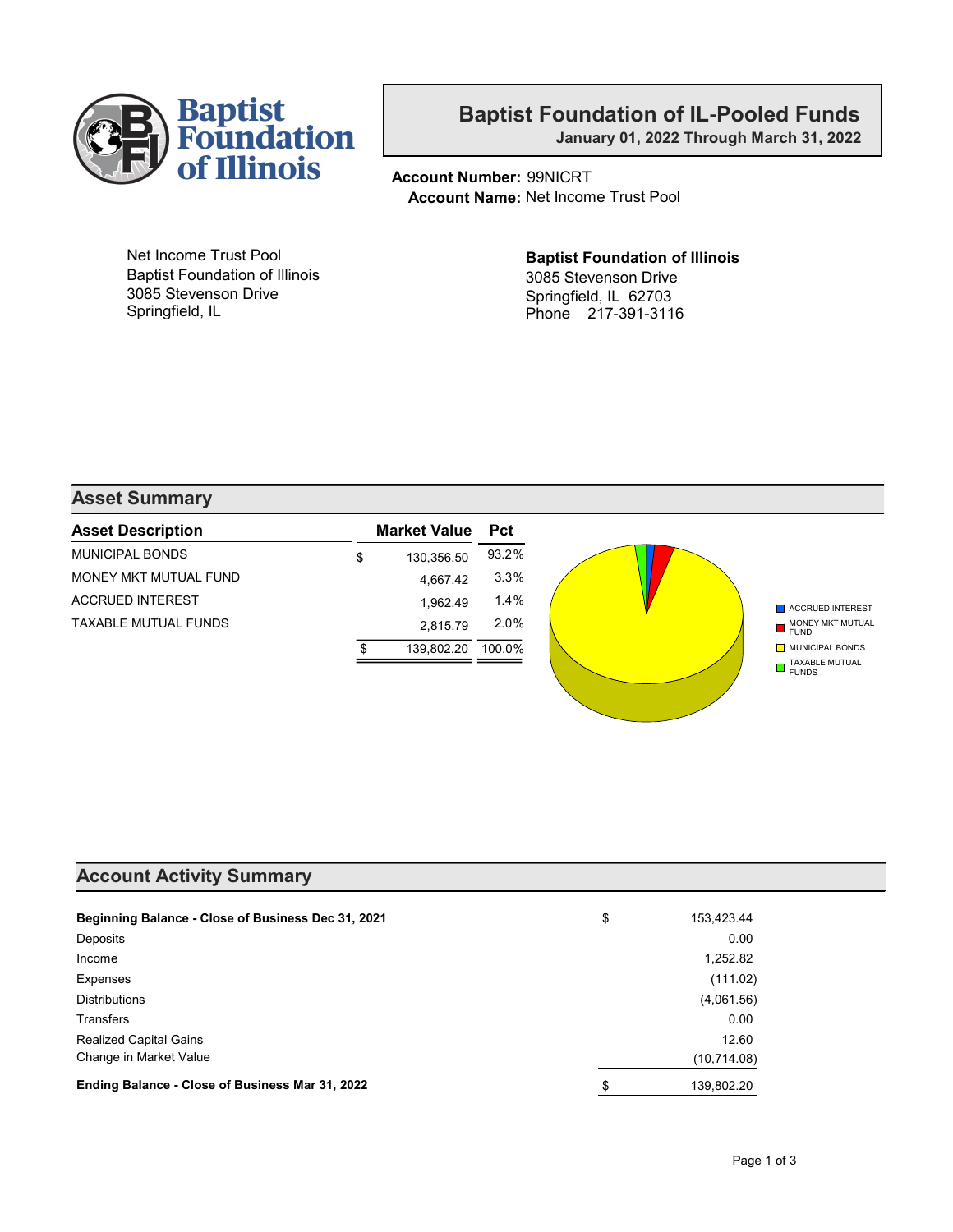#### Account Number: 99NICRT Account Name: Net Income Trust Pool

#### Asset Details

| <b>Asset Description</b>                                                          | <b>Shares</b>  | <b>Market Price</b> |    | <b>Market Value</b> | <b>Net Cost</b> |      | <b>Unrealized</b><br>Gain (Loss) |
|-----------------------------------------------------------------------------------|----------------|---------------------|----|---------------------|-----------------|------|----------------------------------|
| <b>MUNICIPAL BONDS</b>                                                            |                |                     |    |                     |                 |      |                                  |
| FRESNO CA WTR SY 6.75%40 WTR<br>UTIL DUE 06/01/40 OID XTRO<br><b>TAXBL</b>        | 15.000.0000 \$ | 1.283000            | \$ | 19.245.00           | \$<br>16,551.29 | - \$ | 2.693.71                         |
| ILLINOIS ST 7.1%35 GO UTX DUE<br>07/01/35 XTRO TAXBL ASSURED<br><b>GUARA</b>      | 15.000.0000    | 1.250400            |    | 18,756.00           | 17,191.24       |      | 1.564.76                         |
| JURUPA CA CSD C 7.142%34 WTR<br>COPS DUE 09/01/34 XTRO TAXBL                      | 20.000.0000    | 1.350700            |    | 27,014.00           | 22.935.96       |      | 4,078.04                         |
| MI FA 8.369%35 REV UTX DUE<br>11/01/35 XTRO TAXBL                                 | 25,000.0000    | 1.351700            |    | 33,792.50           | 31,248.63       |      | 2,543.87                         |
| N LAS VEGAS NV 6.572%40 DB LTX<br>DUE 06/01/40 XTRO TAXBL<br><b>ASSURED GUARA</b> | 10,000.0000    | 1.272700            |    | 12,727.00           | 11,994.93       |      | 732.07                           |
| WATERBURY CT 7.089%38 GP DUE<br>12/01/38 XTRO TAXBL                               | 15,000.0000    | 1.254800            |    | 18,822.00           | 17,696.52       |      | 1,125.48                         |
| <b>Total MUNICIPAL BONDS</b>                                                      |                |                     |    | 130,356.50          | 117,618.57      |      | 12,737.93                        |
| <b>MONEY MKT MUTUAL FUND</b>                                                      |                |                     |    |                     |                 |      |                                  |
| <b>CS BANK-NIC POOL</b>                                                           | 4.667.4200     | 1.000000            |    | 4.667.42            | 4.667.42        |      |                                  |
| <b>Total MONEY MKT MUTUAL FUND</b>                                                |                |                     |    | 4,667.42            | 4.667.42        |      |                                  |
| <b>ACCRUED INTEREST</b>                                                           |                |                     |    |                     |                 |      |                                  |
| ACCRUED INCOME-NIC POOL                                                           | 1.962.4900     | 1.000000            |    | 1,962.49            | 1,962.49        |      |                                  |
| <b>Total ACCRUED INTEREST</b>                                                     |                |                     |    | 1,962.49            | 1,962.49        |      |                                  |
| <b>TAXABLE MUTUAL FUNDS</b>                                                       |                |                     |    |                     |                 |      |                                  |
| <b>CBOE VEST DIVIDEND ARIST</b><br><b>OCRATSTGTINCINS</b>                         | 203.4520       | 13.840000           |    | 2.815.79            | 1.974.38        |      | 841.41                           |
| <b>Total TAXABLE MUTUAL FUNDS</b>                                                 |                |                     |    | 2,815.79            | 1,974.38        |      | 841.41                           |
|                                                                                   |                | <b>Grand Total</b>  | S  | 139,802.20          | 126,222.86      |      | 13,579.34                        |

#### **Withdrawals**

| <b>Description</b>                                          | <b>Date</b> |        | Amount     |
|-------------------------------------------------------------|-------------|--------|------------|
| Tfr BANK OF SPRINGFIEL, BAPTIST FOUNDATI Advisor Fee        | 01/13/2022  |        | (1,989.83) |
| Tfr BANK OF SPRINGFIEL, BAPTIST FOUNDATI MoneyLink Transfer | 03/18/2022  |        | (174.45)   |
| Tfr Bank of Springfield                                     | 03/28/2022  |        | (1,897.28) |
|                                                             |             | $($ \$ | 4.061.56)  |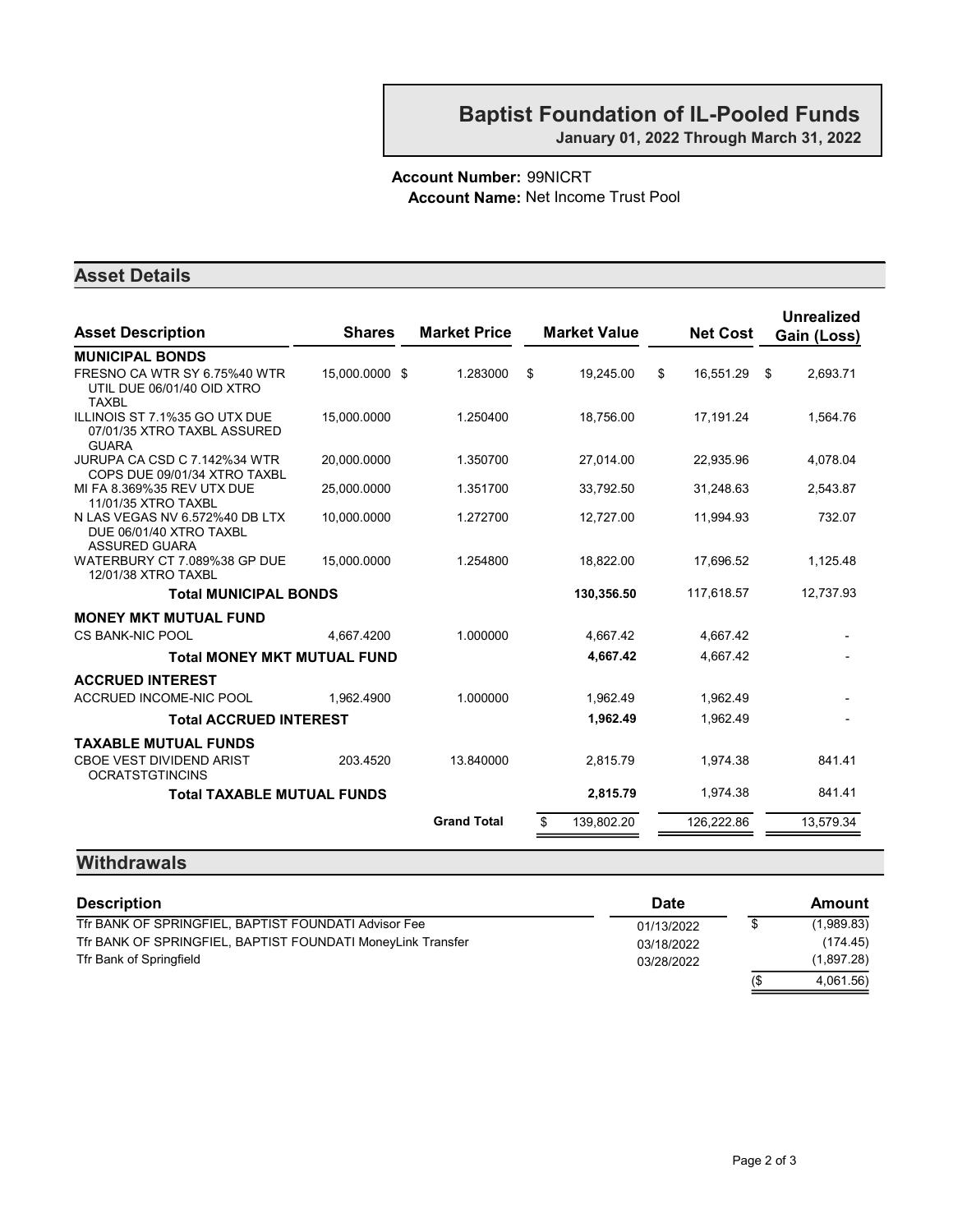#### Account Number: 99NICRT Account Name: Net Income Trust Pool

#### Net Income

| <b>Description</b>                                            | <b>Date</b> | Amount       |
|---------------------------------------------------------------|-------------|--------------|
| ILLINOIS ST 7.1%35GO UTX DUE 07/01/35XTR Bank Interest        | 01/03/2022  | \$<br>532.50 |
| MGMTFEE TO ADVISOR MoneyLink Transfer                         | 01/05/2022  | (37.96)      |
| BANK INT 121621-011522 SCHWAB BANK Bond Interest              | 01/18/2022  | 0.07         |
| Reinvest Dividend CBOE VEST DIV ARIST                         | 02/01/2022  | 2.12         |
| Short Term Cap Gain Reinvest CBOE VEST DIV ARIST              | 02/01/2022  | 7.15         |
| <b>Advisor Fee</b>                                            | 02/04/2022  | (36.71)      |
| Bank Interest CS BANK-NIC Pool                                | 02/16/2022  | 0.05         |
| CBOE VEST DIVIDEND ARISTOCRATSTGTINCINS Reinvest Dividend     | 03/01/2022  | 3.83         |
| CBOE VEST DIVIDEND ARISTOCRATSTGTINCINS Short Term Cap Gain R | 03/01/2022  | 5.45         |
| JURUPA CA CSD C 7.142%34WTR COPS DUE 09/ Bond Interest        | 03/01/2022  | 714.20       |
| MGMTFEE TO ADVISOR Advisor Fee                                | 03/04/2022  | (36.35)      |
| BANK INT 021622-031522 SCHWAB BANK Bank Interest              | 03/16/2022  | 0.05         |
|                                                               |             | 1.154.40     |

| <b>Purchase Details</b>    | Date       |  | <b>Price</b> | <b>Shares</b> |    | Amount |
|----------------------------|------------|--|--------------|---------------|----|--------|
| ACC INC-NIC POOL           | 01/31/2022 |  | 1.000000     | 377.3900      | \$ | 377.39 |
| <b>CBOE VEST DIV ARIST</b> | 02/01/2022 |  | 13.829787    | 0.5170        |    | 7.15   |
| <b>CBOE VEST DIV ARIST</b> | 02/01/2022 |  | 13.856209    | 0.1530        |    | 2.12   |
| <b>CBOE VEST DIV ARIST</b> | 03/01/2022 |  | 13.164251    | 0.4140        |    | 5.45   |
| <b>CBOE VEST DIV ARIST</b> | 03/01/2022 |  | 13.161512    | 0.2910        |    | 3.83   |
| <b>Total Purchases</b>     |            |  |              |               |    | 395.94 |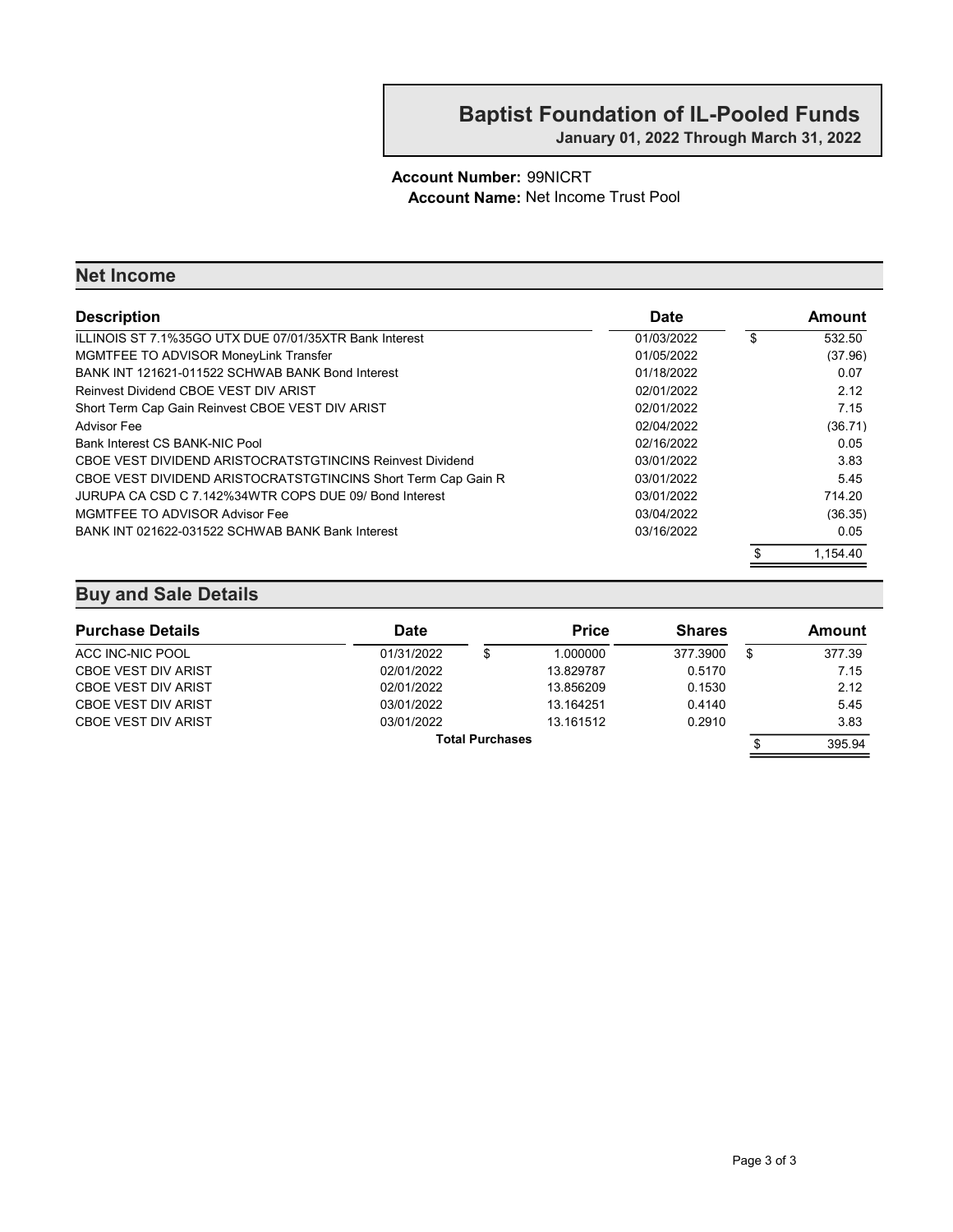

January 01, 2022 Through March 31, 2022

Account Number: 99REIT Account Name: REIT POOL

REIT POOL Baptist Foundation of Illinois 3085 Stevenson Drive Springfield, Il 62703

### Baptist Foundation of Illinois

3085 Stevenson Drive Springfield, IL 62703 Phone 217-391-3116

| <b>Cash Balances</b> |      |
|----------------------|------|
| <b>INCOME CASH</b>   | 0.00 |
| PRINCIPAL CASH       | 0.00 |
| TOTAL CASH           | 0.00 |

#### Asset Summary

| <b>Asset Description</b> | <b>Market Value</b> Pct |       |
|--------------------------|-------------------------|-------|
| <b>REIT FUND</b>         | \$<br>268,687.28        | 97.8% |
| MONEY MKT MUTUAL FUND    | 6.101.56                | 2.2%  |
|                          | 274,788.84 100.0%       |       |

#### Account Activity Summary

| Beginning Balance - Close of Business Dec 31, 2021 | \$<br>271,785.15 |
|----------------------------------------------------|------------------|
| Deposits                                           | 0.00             |
| Income                                             | 3,003.69         |
| Fees and Expenses                                  | 0.00             |
| <b>Distributions</b>                               | 0.00             |
| <b>Transfers</b>                                   | 0.00             |
| <b>Realized Capiital Gains</b>                     | 0.00             |
| Change in Market Value                             | 0.00             |
| Ending Balance - Close of Business Mar 31, 2022    | \$<br>274.788.84 |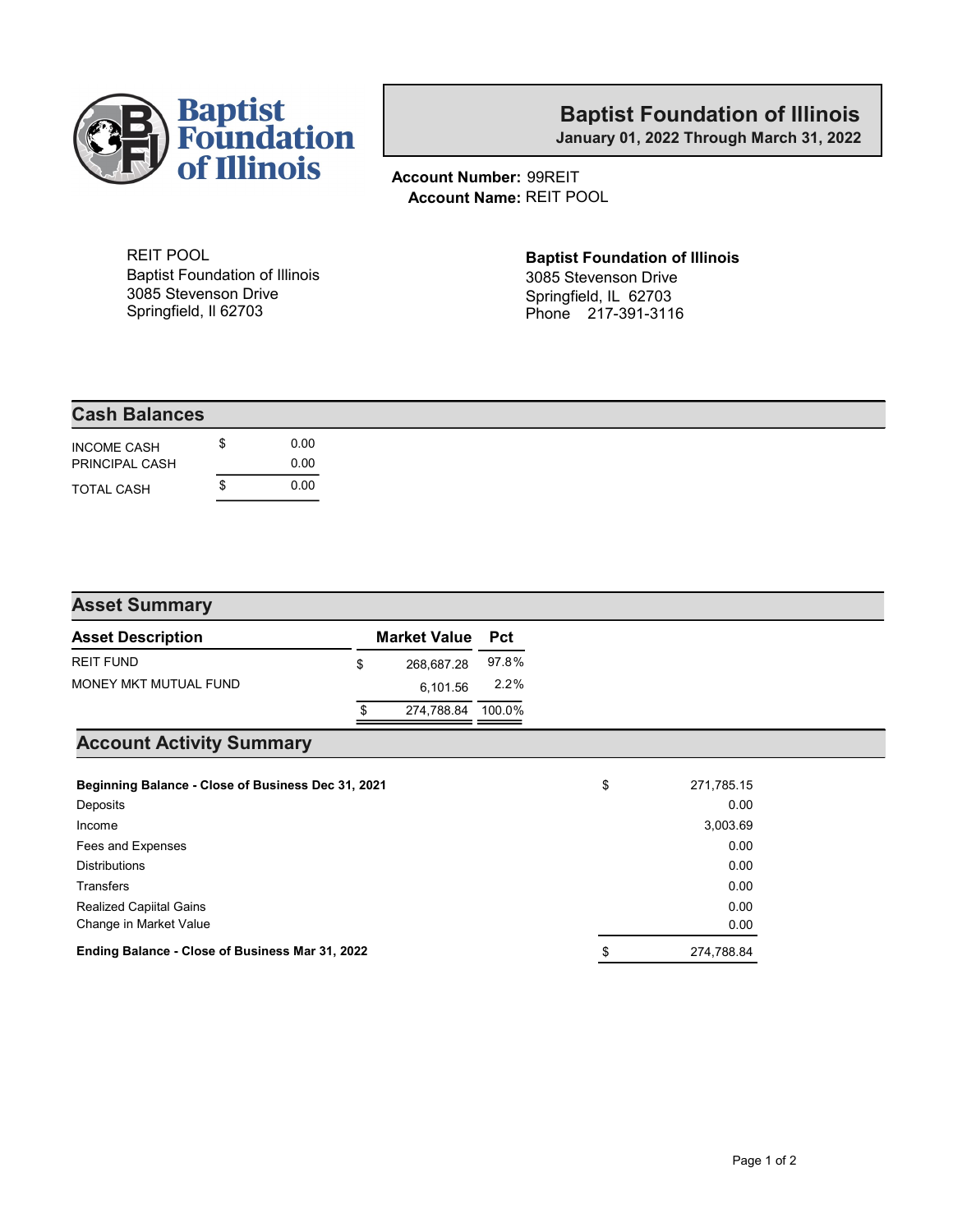#### Account Number: 99REIT Account Name: REIT POOL

#### Asset Details

| <b>Asset Description</b>           | <b>Shares</b>  | <b>Market Price</b> | <b>Market Value</b> | <b>Net Cost</b> |   | Unrealized<br>Gain (Loss) |
|------------------------------------|----------------|---------------------|---------------------|-----------------|---|---------------------------|
| <b>REIT FUND</b>                   |                |                     |                     |                 |   |                           |
| SILA REALTY TRUST INC CL ASS T     | 32.766.7420 \$ | 8.200000            | \$<br>268.687.28    | \$<br>30.000.00 | S | 238,687.28                |
| <b>Total REIT FUND</b>             |                |                     | 268,687.28          | 30.000.00       |   | 238,687.28                |
| <b>MONEY MKT MUTUAL FUND</b>       |                |                     |                     |                 |   |                           |
| CS BANK REIT POOL                  | 6.101.5600     | 1.000000            | 6.101.56            | 6.101.56        |   | $\overline{\phantom{a}}$  |
| <b>Total MONEY MKT MUTUAL FUND</b> |                |                     | 6,101.56            | 6.101.56        |   | $\overline{\phantom{a}}$  |
|                                    |                | <b>Grand Total</b>  | \$<br>274,788.84    | 36.101.56       |   | 238.687.28                |
|                                    |                |                     |                     |                 |   |                           |

#### Net Income

| <b>Description</b>                             | <b>Date</b> | Amount   |
|------------------------------------------------|-------------|----------|
| SILA REALTY TRUST INC CLASS T Cash Dividend    | 01/11/2022  | 884.97   |
| Interest Income CS BANK REIT POOL              | 01/18/2022  | 0.03     |
| Dividend Income SILA REALTY TRUST INC CL ASS T | 02/09/2022  | 1,113.17 |
| REINVESTED INCOME CS BANK REIT POOL            | 02/16/2022  | 0.04     |
| Dividend Income SILA REALTY TRUST INC CL ASS T | 03/08/2022  | 1.005.44 |
| REINVESTED INCOME CS BANK REIT POOL            | 03/16/2022  | 0.04     |
|                                                |             | 3.003.69 |
|                                                |             |          |

#### Notes

Thank you again for allowing BFI to serve you as you serve our Lord. If you have any questions about your statement, please call (217) 391-3116. To review our quarterly investor conference calls, visit BaptistFoundationIL.org.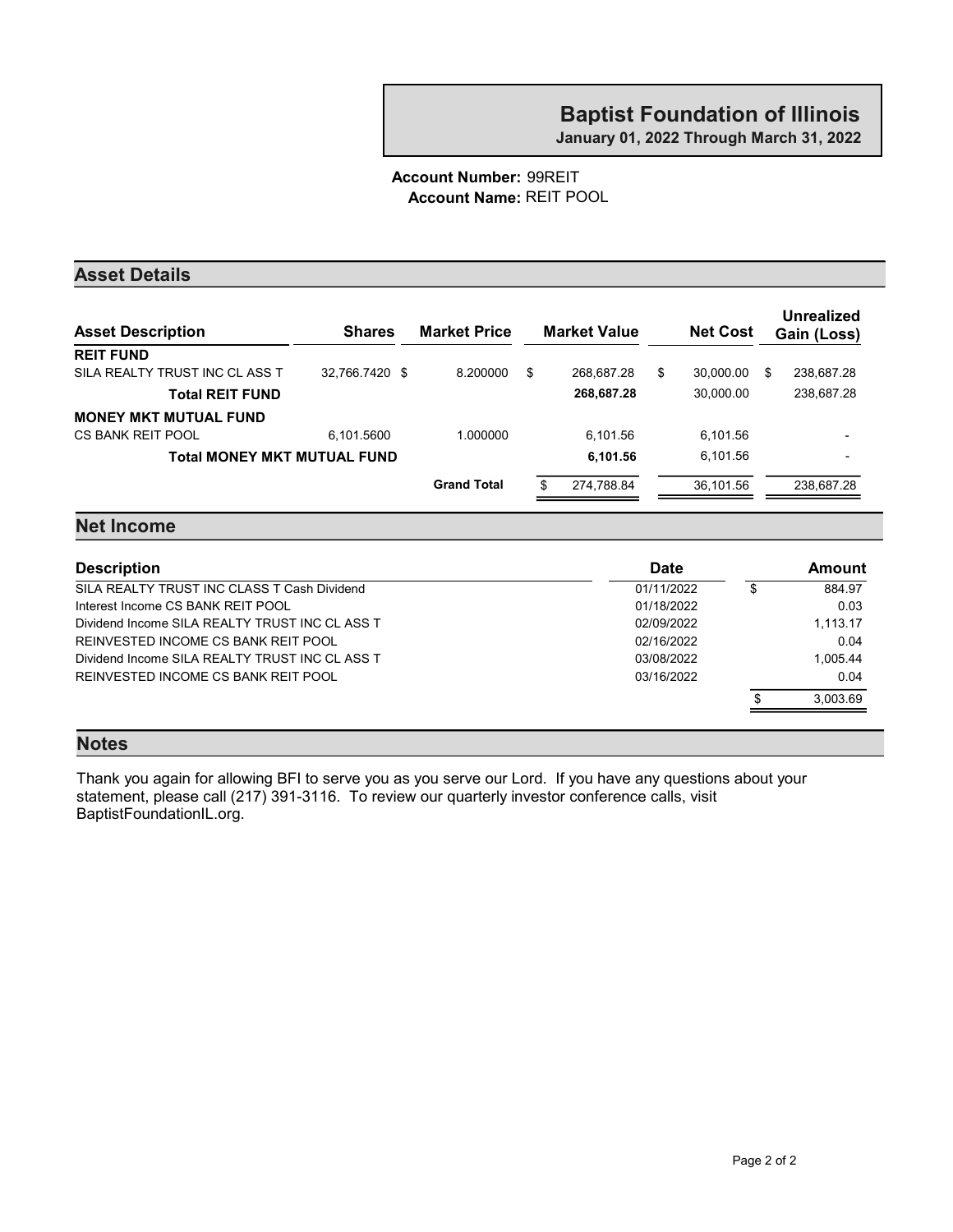

January 01, 2022 Through March 31, 2022

Account Number: 99RLS Account Name: Summers Trust Pool

Summers Trust Pool Baptist Foundation of Illinois 3085 Stevenson Drive Springfield, IL

#### Baptist Foundation of Illinois 3085 Stevenson Drive

Springfield, IL 62703 Phone 217-391-3116

| <b>Cash Balances</b> |      |
|----------------------|------|
| <b>INCOME CASH</b>   | 0.00 |
| PRINCIPAL CASH       | 0.00 |
| <b>TOTAL CASH</b>    | 0.00 |

| <b>Asset Summary</b>         |    |                         |        |
|------------------------------|----|-------------------------|--------|
| <b>Asset Description</b>     |    | <b>Market Value</b> Pct |        |
| <b>MUNICIPAL BONDS</b>       | \$ | 444.520.00              | 67.2%  |
| <b>EXCHANGE TRADED FUNDS</b> |    | 96,557.07               | 14.6%  |
| <b>REIT FUND</b>             |    | 65,487.22               | 9.9%   |
| MONEY MKT MUTUAL FUND        |    | 2,662.20                | 0.4%   |
| <b>ACCRUED INTEREST</b>      |    | 5,302.21                | 0.8%   |
| <b>TAXABLE MUTUAL FUNDS</b>  |    | 46,930.07               | 7.1%   |
|                              | £. | 661,458.77              | 100.0% |

#### Account Activity Summary

| Beginning Balance - Close of Business Dec 31, 2021 | \$<br>703,288.26 |
|----------------------------------------------------|------------------|
| Deposits                                           | 524.87           |
| Income                                             | 10,253.69        |
| Fees and Expenses                                  | (515.88)         |
| <b>Distributions</b>                               | (20, 367.21)     |
| <b>Transfers</b>                                   | 0.00             |
| <b>Realized Capiital Gains</b>                     | 153.16           |
| Change in Market Value                             | (31, 878.12)     |
| Ending Balance - Close of Business Mar 31, 2022    | \$<br>661.458.77 |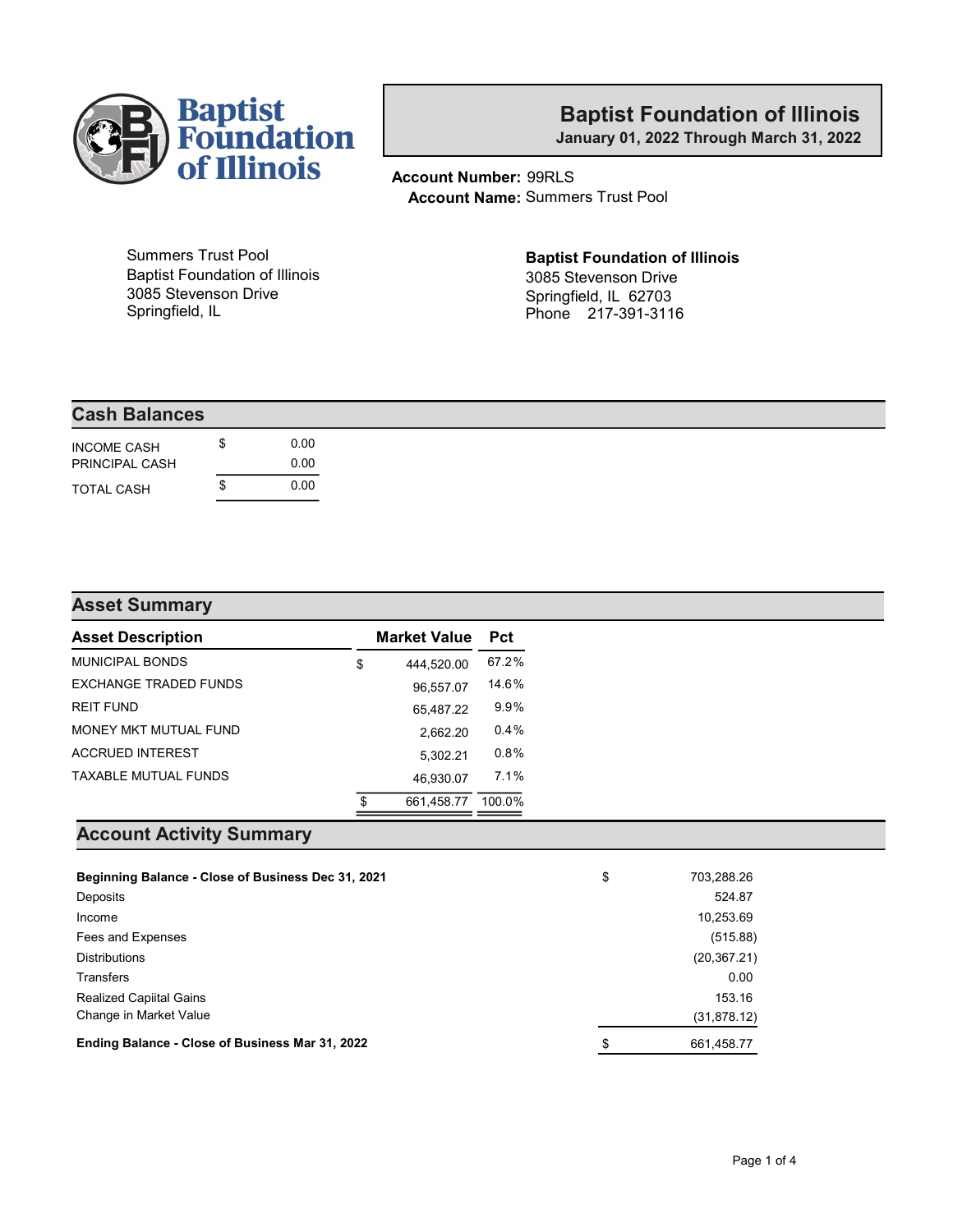#### Account Number: 99RLS Account Name: Summers Trust Pool

#### Asset Details

**Deposits** 

| <b>Asset Description</b>                       | <b>Shares</b>  | <b>Market Price</b> | <b>Market Value</b> | <b>Net Cost</b> | <b>Unrealized</b><br>Gain (Loss) |
|------------------------------------------------|----------------|---------------------|---------------------|-----------------|----------------------------------|
| <b>MUNICIPAL BONDS</b>                         |                |                     |                     |                 |                                  |
| ALAMEDA CORRIDOR 6.6% 10/01/29                 | 25,000.0000 \$ | 1.140900            | \$<br>28,522.50     | \$<br>28,287.38 | \$<br>235.12                     |
| DETROIT MI CI 7.747% 05/01/39                  | 35,000.0000    | 1.379900            | 48,296.50           | 43,795.25       | 4,501.25                         |
| FRESNO CA 6.55% DUE 06/01/29                   | 10,000.0000    | 1.119700            | 11,197.00           | 11,361.30       | (164.30)                         |
| IL ST 6.75% 03/01/28                           | 20,000.0000    | 1.154100            | 23,082.00           | 21,238.74       | 1,843.26                         |
| IL ST 6.725% 04/01/35                          | 30,000.0000    | 1.134100            | 34,023.00           | 34,124.65       | (101.65)                         |
| IL ST 7.35% UTX DUE 07/01/35                   | 115,000.0000   | 1.162900            | 133,733.50          | 129,294.99      | 4,438.51                         |
| LA CA 7.842% LEAS BLD 11/01/40                 | 25.000.0000    | 1.418300            | 35,457.50           | 31.356.92       | 4,100.58                         |
| N IL MUN PWR 7.82% 01/01/40                    | 25,000.0000    | 1.413400            | 35,335.00           | 32,901.50       | 2,433.50                         |
| PUB PW G AG 7.24% EL UT 1/1/41                 | 50,000.0000    | 1.294400            | 64,720.00           | 63,038.91       | 1,681.09                         |
| VISTA CA CDC 8.568% 09/01/37                   | 30,000.0000    | 1.005100            | 30,153.00           | 35,082.00       | (4,929.00)                       |
| <b>Total MUNICIPAL BONDS</b>                   |                |                     | 444,520.00          | 430.481.64      | 14.038.36                        |
| <b>EXCHANGE TRADED FUNDS</b>                   |                |                     |                     |                 |                                  |
| <b>ISHARES PREFERRED INC SEC</b><br><b>ETF</b> | 1,312.0000     | 36.420000           | 47,783.04           | 49,603.03       | (1,819.99)                       |
| PGIM UL SHORT BOND ETF                         | 31.0000        | 49.210000           | 1,525.51            | 1,542.99        | (17.48)                          |
| VANGUARD UTILITIES ETF IV                      | 292.0000       | 161.810000          | 47,248.52           | 42,017.07       | 5,231.45                         |
| <b>Total EXCHANGE TRADED FUNDS</b>             |                |                     | 96,557.07           | 93,163.09       | 3,393.98                         |
| <b>REIT FUND</b>                               |                |                     |                     |                 |                                  |
| BLACK CR IND REIT IV INC CL W                  | 4,825.8820     | 13.570000           | 65,487.22           | 50,000.00       | 15,487.22                        |
| <b>Total REIT FUND</b>                         |                |                     | 65,487.22           | 50,000.00       | 15,487.22                        |
| <b>MONEY MKT MUTUAL FUND</b>                   |                |                     |                     |                 |                                  |
| <b>CS BANK-SUMMERS TRUST</b>                   | 2,662.2000     | 1.000000            | 2,662.20            | 2,662.20        |                                  |
| <b>Total MONEY MKT MUTUAL FUND</b>             |                |                     | 2,662.20            | 2,662.20        |                                  |
| <b>ACCRUED INTEREST</b>                        |                |                     |                     |                 |                                  |
| ACCRUED INCOME-SUMMERS<br><b>TRUST</b>         | 5,302.2100     | 1.000000            | 5,302.21            | 5,302.21        |                                  |
| <b>Total ACCRUED INTEREST</b>                  |                |                     | 5,302.21            | 5,302.21        |                                  |
| <b>TAXABLE MUTUAL FUNDS</b>                    |                |                     |                     |                 |                                  |
| <b>CBOE VEST DIV ARIST</b>                     | 3,390.8050     | 13.840000           | 46,928.75           | 34,260.38       | 12,668.37                        |
| PIMCO TOTAL RETURN I2                          | 0.1380         | 9.580000            | 1.32                | 1.53            | (0.21)                           |
| <b>Total TAXABLE MUTUAL FUNDS</b>              |                |                     | 46,930.07           | 34,261.91       | 12,668.16                        |
|                                                |                | <b>Grand Total</b>  | 661,458.77<br>\$    | 615,871.05      | 45,587.72                        |
|                                                |                |                     |                     |                 |                                  |

# Description **Description Date** Amount Deposit 524.870000 shares ACCRUED INCOME-SUMMERS TRUST 01/31/2022 \$ 524.87  $\frac{\$}{\$}$  524.87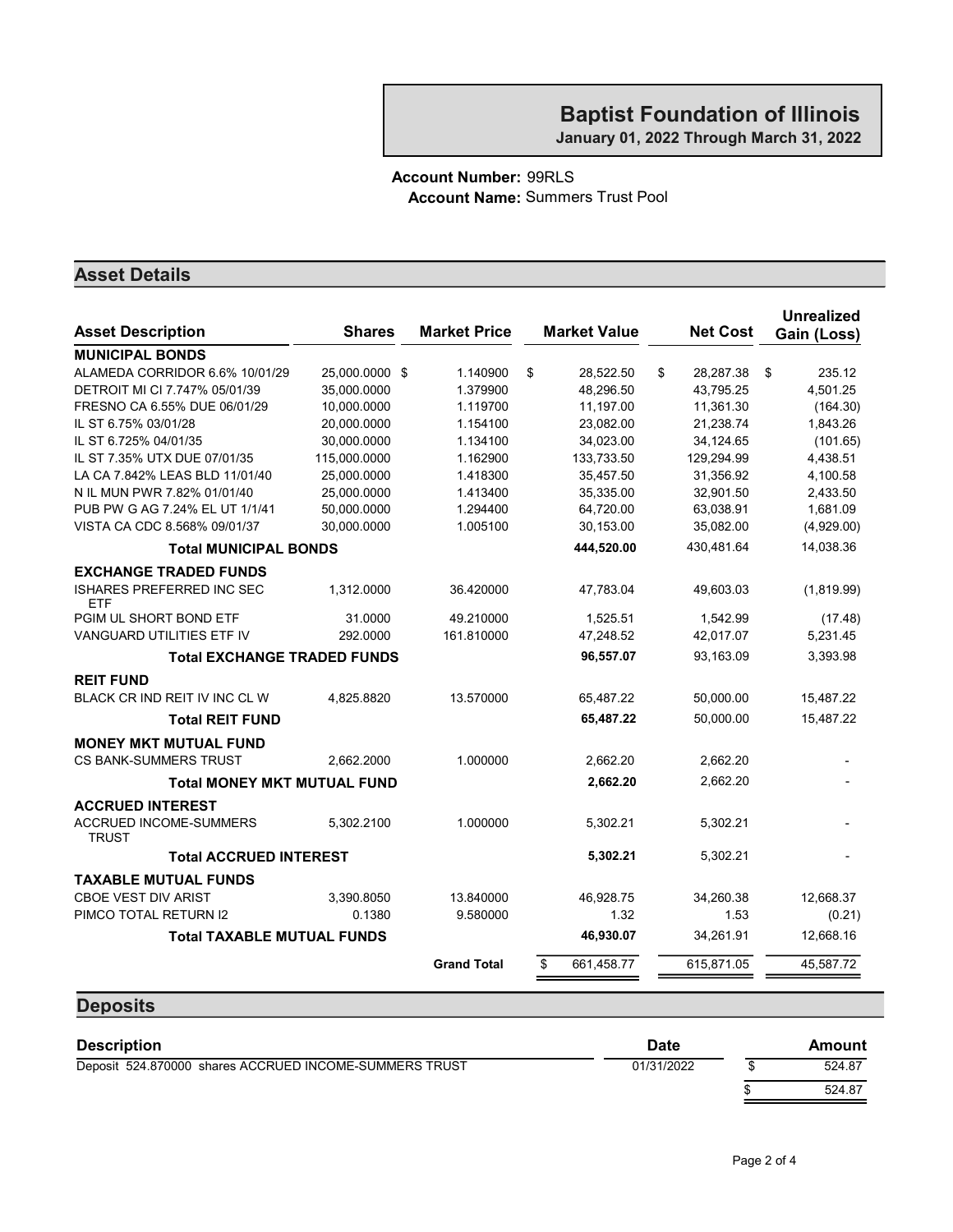January 01, 2022 Through March 31, 2022

#### Account Number: 99RLS Account Name: Summers Trust Pool

| <b>Distributions</b>                                        |             |     |               |
|-------------------------------------------------------------|-------------|-----|---------------|
| <b>Description</b>                                          | <b>Date</b> |     | <b>Amount</b> |
| Income Distribution to ACCRUED INCOME-SUMMERS TRUST         | 01/31/2022  |     | (5,302.21)    |
| MoneyLink Transfer                                          | 02/03/2022  |     | (65.00)       |
| Tfr BANK OF SPRINGFIEL, BAPTIST FOUNDATI MoneyLink Transfer | 03/18/2022  |     | (10,000.00)   |
| Tfr BANK OF SPRINGFIEL, BAPTIST FOUNDATI MoneyLink Transfer | 03/30/2022  |     | (5,000.00)    |
|                                                             |             | 1\$ | 20,367.21)    |

#### Net Income

| <b>Description</b>                                            | <b>Date</b> | Amount         |
|---------------------------------------------------------------|-------------|----------------|
| ILLINOIS ST 7.35%35GO UTX DUE 07/01/35XT Bond Interest        | 01/03/2022  | \$<br>4,226.25 |
| NTHRN IL MUN PWR 7.82%40PWR UTIL DUE 01/ Bond Interest        | 01/03/2022  | 977.50         |
| PUB PWR GEN AGY 7.242%41ELEC UTIL DUE 01 Bond Interest        | 01/03/2022  | 1.810.50       |
| PGIM ULTRA SHORT BOND ETF Pr Yr Cash Div                      | 01/05/2022  | 8.38           |
| <b>MGMTFEE TO ADVISOR Advisor Fee</b>                         | 01/05/2022  | (173.30)       |
| BLACK CREEK INDUSTRIAL REIT IV INC CLASS Cash Dividend        | 01/06/2022  | 195.50         |
| BANK INT 121621-011522 SCHWAB BANK Bank Interest              | 01/18/2022  | 0.18           |
| Short Term Cap Gain Reinvest CBOE VEST DIV ARIST              | 02/01/2022  | 119.22         |
| Reinvest Dividend CBOE VEST DIV ARIST                         | 02/01/2022  | 35.36          |
| Cash Dividend BLACK CR IND REIT IV INC CL W                   | 02/03/2022  | 206.81         |
| <b>Advisor Fee</b>                                            | 02/04/2022  | (172.16)       |
| Cash Dividend ISHARES PREFERRED INC SEC ETF                   | 02/07/2022  | 95.41          |
| Cash Dividend PGIM UL SHORT BOND ETF                          | 02/07/2022  | 5.43           |
| <b>Bank Interest CS BANK-SUMMERS TRUST</b>                    | 02/16/2022  | 0.24           |
| CBOE VEST DIVIDEND ARISTOCRATSTGTINCINS Short Term Cap Gain R | 03/01/2022  | 90.90          |
| VISTA CA CDC 8.568%37ALLC TAX DUE 09/01/ Bond Interest        | 03/01/2022  | 1,285.20       |
| ILLINOIS ST 6.75%28GO UTX DUE 03/01/28XT Bond Interest        | 03/01/2022  | 675.00         |
| CBOE VEST DIVIDEND ARISTOCRATSTGTINCINS Reinvest Dividend     | 03/01/2022  | 63.86          |
| ARES INDUSTRIAL REAL ESTATE INCOME TRUST Cash Dividend        | 03/04/2022  | 207.72         |
| MGMTFEE TO ADVISOR Advisor Fee                                | 03/04/2022  | (170.42)       |
| ISHARES PREFERRED INCOMESEC ETF Cash Dividend                 | 03/07/2022  | 159.83         |
| PGIM ULTRA SHORT BOND ETF Cash Dividend                       | 03/07/2022  | 4.93           |
| BANK INT 021622-031522 SCHWAB BANK Bank Interest              | 03/16/2022  | 0.09           |
| PGIM ULTRA SHORT BOND ETF Sell                                | 03/28/2022  | (56.96)        |
| VANGUARD UTILITIES ETF IV Cash Dividend                       | 03/29/2022  | 295.50         |
|                                                               |             | \$<br>9,890.97 |

### Buys/Sells

| <b>Purchase Details</b>       | Date       | <b>Price</b> | <b>Shares</b> | Amount    |
|-------------------------------|------------|--------------|---------------|-----------|
| ACCRUED INCOME-SUMMERS TRUST  | 01/31/2022 | .000000      | 524.8700      | 524.87    |
| CBOE VEST DIV ARIST           | 02/01/2022 | 13.819404    | 8.6270        | 119.22    |
| CBOE VEST DIV ARIST           | 02/01/2022 | 13.817898    | 2.5590        | 35.36     |
| ISHARES PREFERRED INC SEC ETF | 02/07/2022 | 36.746494    | 462,0000      | 16.976.88 |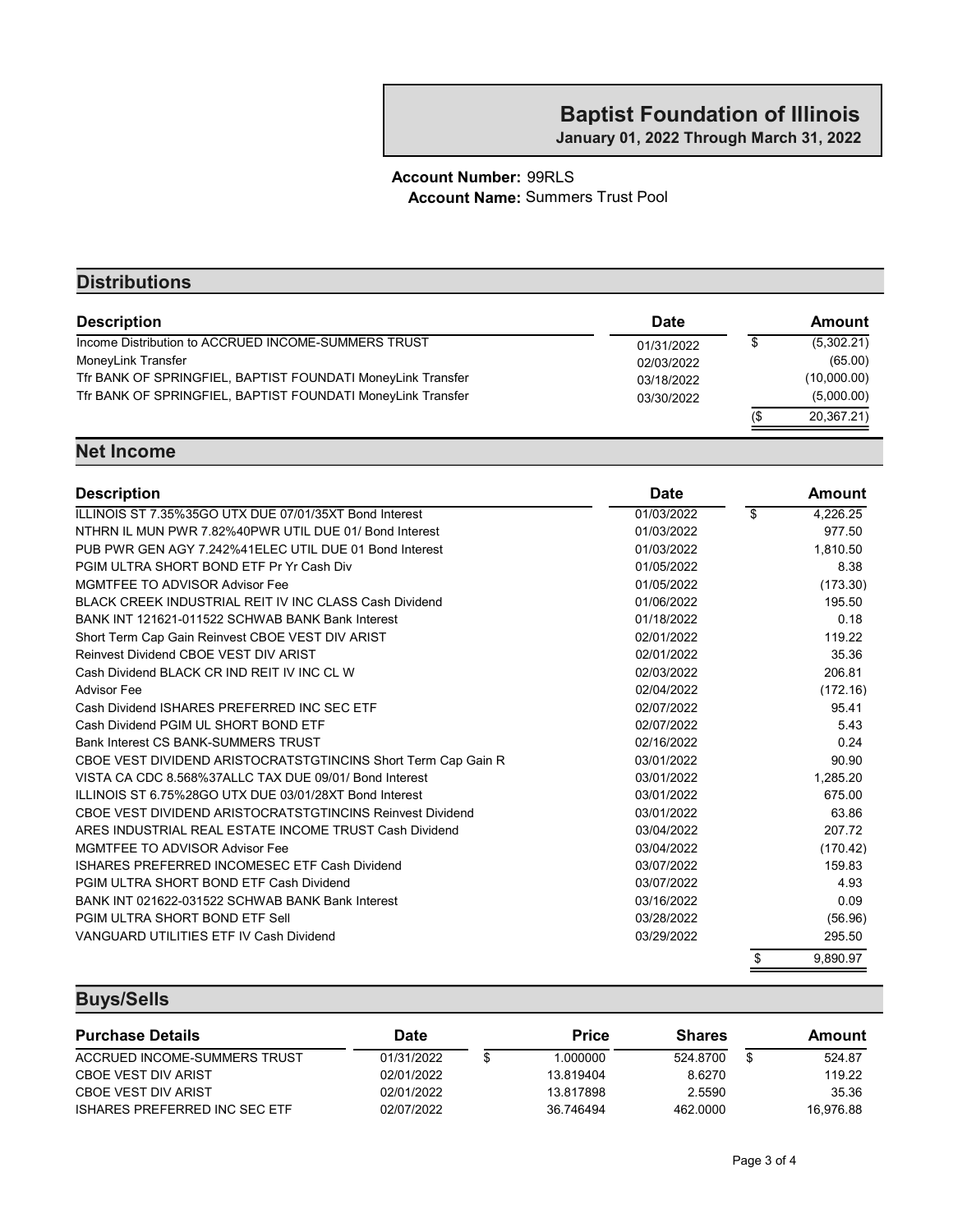January 01, 2022 Through March 31, 2022

#### Account Number: 99RLS Account Name: Summers Trust Pool

| <b>Date</b> | <b>Price</b>       | <b>Shares</b>          | Amount         |
|-------------|--------------------|------------------------|----------------|
| 02/07/2022  | \$<br>148.959750   | 40.0000                | \$<br>5,958.39 |
|             |                    |                        | 23,614.72      |
| <b>Date</b> | <b>Price</b>       | <b>Shares</b>          | <b>Amount</b>  |
| 01/31/2022  | \$<br>1.000000     | (5,302.2100)           | \$<br>5,302.21 |
| 03/28/2022  | 49.209703          | (101.0000)             | 4,970.18       |
|             |                    |                        | 10.272.39      |
|             | <b>Total Sales</b> | <b>Total Purchases</b> |                |

#### Notes

Thank you again for allowing BFI to serve you as you serve our Lord. If you have any questions about your statement, please call (217) 391-3116. To review our quarterly investor conference calls, visit BaptistFoundationIL.org.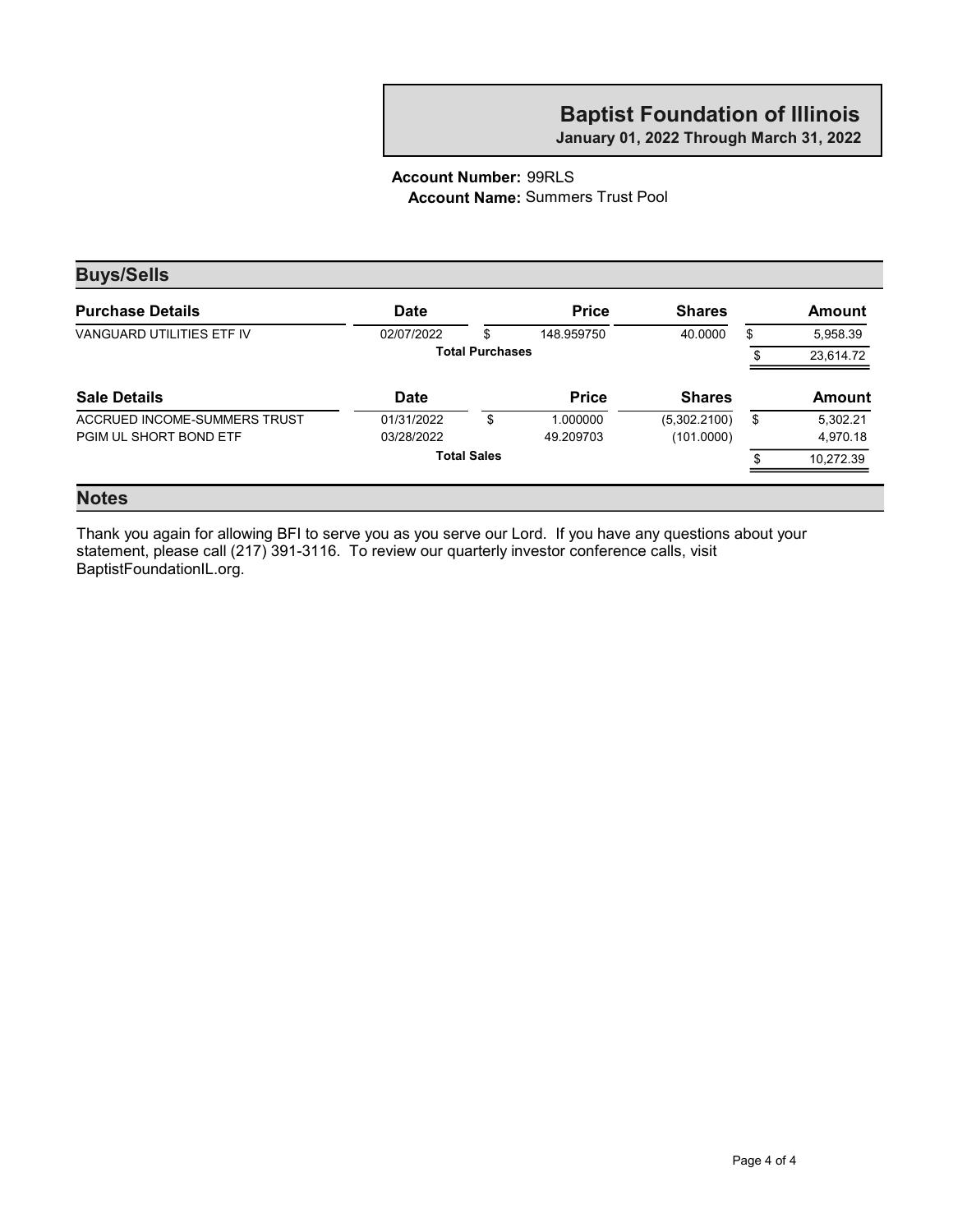

January 01, 2022 Through March 31, 2022

Account Number: 99STCRT Account Name: Standard CRUT Pool

Standard CRUT Pool Baptist Foundation of Illinois 3085 Stevenson Drive Springfield, IL

# Baptist Foundation of Illinois

3085 Stevenson Drive Springfield, IL 62703 Phone 217-391-3116

#### Cash Balances

| <b>INCOME CASH</b><br>PRINCIPAL CASH | S   | 0.OO<br>0.OO |
|--------------------------------------|-----|--------------|
| <b>TOTAL CASH</b>                    | \$. | 0. QU        |

#### Asset Summary

| <b>Asset Description</b>     | <b>Market Value</b> | Pct     |
|------------------------------|---------------------|---------|
| <b>MUNICIPAL BONDS</b>       | \$<br>1,304,920.50  | 30.1%   |
| <b>CORPORATE BONDS</b>       | 71,140.00           | 1.6%    |
| <b>COMMON STOCKS</b>         | 596,063.85          | 13.8%   |
| <b>FXCHANGE TRADED FUNDS</b> | 516,235.72          | 11.9%   |
| <b>REIT FUND</b>             | 392,923.33          | 9.1%    |
| MONEY MKT MUTUAL FUND        | 6,420.40            | $0.2\%$ |
| <b>REIT POOL</b>             | 274,788.85          | 6.3%    |
| <b>DEBENTURES</b>            | 500.000.00          | 11.5%   |
| <b>ACCRUED INTEREST</b>      | 24.958.97           | $0.6\%$ |
| TAXABLE MUTUAL FUNDS         | 613.641.43          | 14.2%   |
| <b>PARTNERSHIPS</b>          | 34,605.04           | $0.8\%$ |
|                              | \$<br>4,335,698.09  | 100.0%  |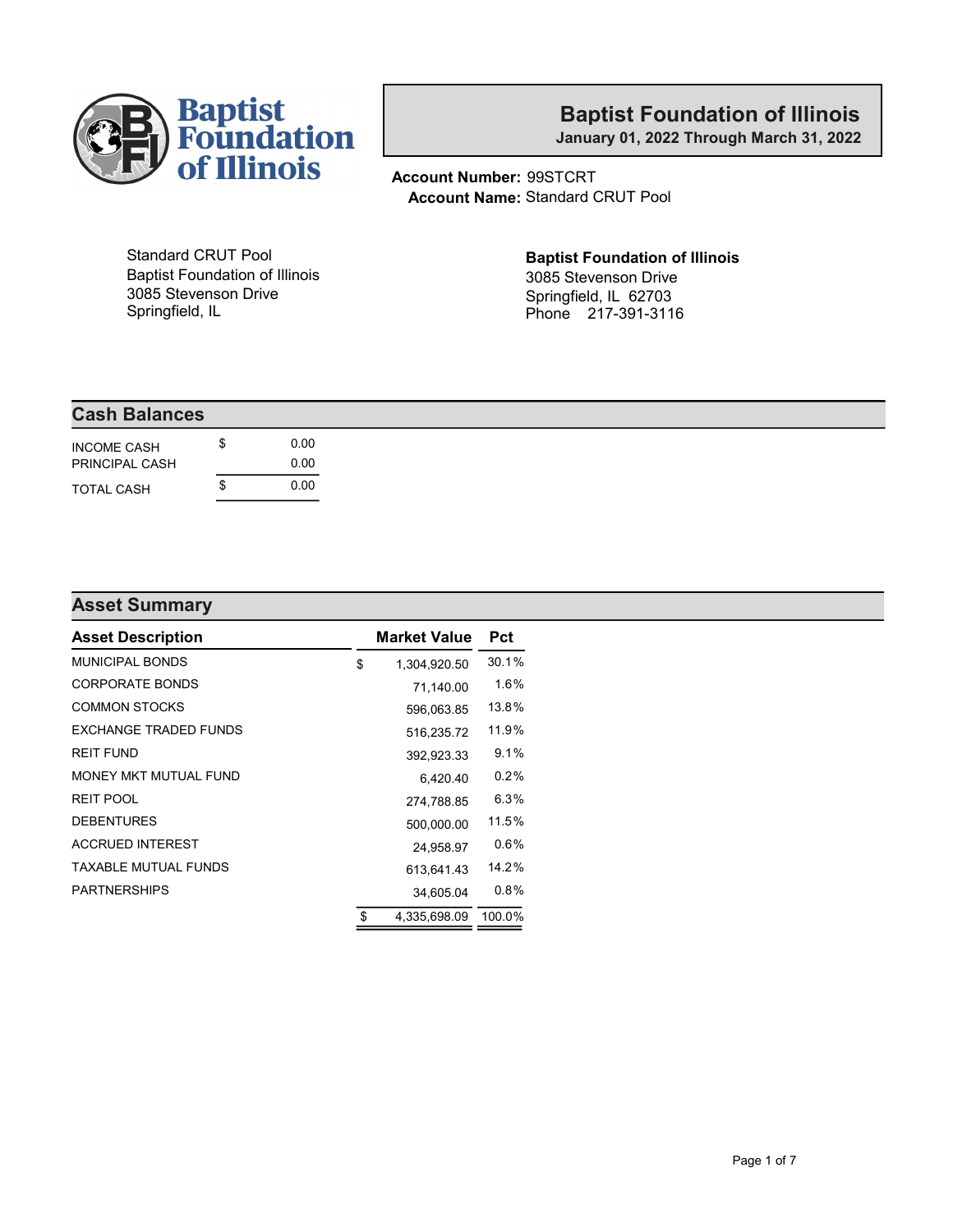January 01, 2022 Through March 31, 2022

#### Account Number: 99STCRT Account Name: Standard CRUT Pool

### Account Activity Summary

| Beginning Balance - Close of Business Dec 31, 2021 | \$<br>4,539,998.83 |
|----------------------------------------------------|--------------------|
| Deposits                                           | 3,799.88           |
| Income                                             | 37,585.42          |
| Fees and Expenses                                  | (2,761.51)         |
| <b>Distributions</b>                               | (121, 373.41)      |
| <b>Transfers</b>                                   | 0.00               |
| <b>Realized Capiital Gains</b>                     | 23, 151. 75        |
| Change in Market Value                             | (144,702.87)       |
| Ending Balance - Close of Business Mar 31, 2022    | \$<br>4,335,698.09 |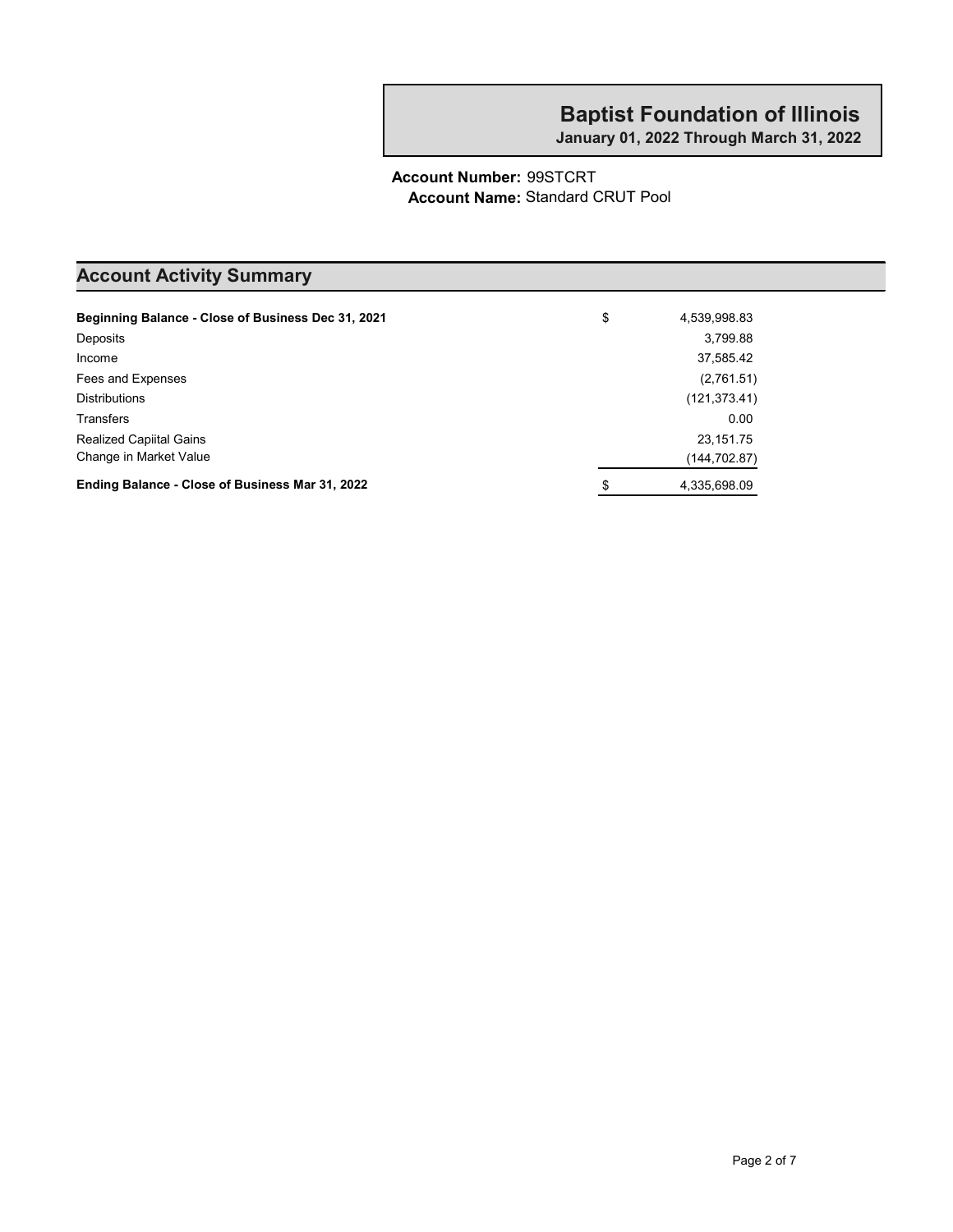#### Account Number: 99STCRT Account Name: Standard CRUT Pool

| <b>Asset Description</b>                       | <b>Shares</b>  | <b>Market Price</b> | <b>Market Value</b> | <b>Net Cost</b> | <b>Unrealized</b><br>Gain (Loss) |
|------------------------------------------------|----------------|---------------------|---------------------|-----------------|----------------------------------|
| <b>MUNICIPAL BONDS</b>                         |                |                     |                     |                 |                                  |
| AMERN MU PW OH 7.2% 2/15/29                    | 45,000.0000 \$ | 1.224300            | \$<br>55,093.50     | \$<br>53,768.35 | \$<br>1,325.15                   |
| AMERN MU PW OH 7.3% 2/15/30                    | 45,000.0000    | 1.260100            | 56,704.50           | 55,304.12       | 1,400.38                         |
| BRAWLEY CALIFOR 4.019% 9/01/31                 | 40,000.0000    | 1.008700            | 40,348.00           | 40,008.22       | 339.78                           |
| CHICAGO GO 7.517% 01/01/40                     | 50,000.0000    | 1.265200            | 63,260.00           | 60,447.78       | 2,812.22                         |
| DETROIT MI CI 7.747% 05/01/39                  | 10,000.0000    | 1.379900            | 13,799.00           | 12,107.92       | 1,691.08                         |
| E IL UNI 6.35% EDU COPS 4/1/36                 | 20,000.0000    | 0.973900            | 19,478.00           | 21,226.34       | (1,748.34)                       |
| FRESNO CA 6.55% DUE 06/01/29                   | 110,000.0000   | 1.119700            | 123,167.00          | 125,353.02      | (2, 186.02)                      |
| FRESNO CA WTR 6.75% 06/01/40                   | 60,000.0000    | 1.283000            | 76,980.00           | 67,685.57       | 9,294.43                         |
| IL ST 7.1%35 GO UTX DUE 7/1/35                 | 45,000.0000    | 1.186300            | 53,383.50           | 48,739.19       | 4,644.31                         |
| LA CA 7.842% LEAS BLD 11/01/40                 | 50,000.0000    | 1.418300            | 70,915.00           | 62,709.49       | 8,205.51                         |
| MI FA 8.369%35 REV UT 11/01/35                 | 115,000.0000   | 1.351700            | 155,445.50          | 148,910.78      | 6,534.72                         |
| MO JT MEU 7.597% PWR UT 1/1/32                 | 25,000.0000    | 1.224200            | 30,605.00           | 30,226.53       | 378.47                           |
| NASSAU CN NY 6.7% UTX 4/01/37                  | 20,000.0000    | 1.002200            | 20,044.00           | 22,522.99       | (2,478.99)                       |
| NLV NV 6.572% DB LTX 06/01/40                  | 10,000.0000    | 1.272700            | 12,727.00           | 12,958.67       | (231.67)                         |
| N CA PWR 7.311% EL UT 06/01/40                 | 30,000.0000    | 1.334100            | 40,023.00           | 36,162.32       | 3,860.68                         |
| N IL MN PW 6.86% UT 01/01/39                   | 30,000.0000    | 1.253300            | 37,599.00           | 35,231.25       | 2,367.75                         |
| N IL MUN PWR 7.82% 01/01/40                    | 10,000.0000    | 1.413400            | 14,134.00           | 12,756.66       | 1,377.34                         |
| PERALTA CA 7.31% COL ED 8/1/31                 | 55,000.0000    | 1.190900            | 65,499.50           | 67,808.55       | (2,309.05)                       |
| PHIL PA SD 5.995% 9/01/30                      | 50,000.0000    | 1.161600            | 58,080.00           | 55,206.69       | 2,873.31                         |
| RICHMOND CA JPA 5.44% 09/01/26                 | 45,000.0000    | 1.044600            | 47,007.00           | 47,421.66       | (414.66)                         |
| SACRAMENTO CN CA 5.73% 8/15/23                 | 55,000.0000    | 1.044300            | 57,436.50           | 57,025.70       | 410.80                           |
| SACRAMENTO CN C 6.625% 8/1/24                  | 85,000.0000    | 1.083500            | 92,097.50           | 91,000.86       | 1,096.64                         |
| SAN JUAN CPSTRN C 6.5% 8/01/33                 | 50,000.0000    | 1.247400            | 62,370.00           | 58,320.51       | 4,049.49                         |
| WASHOE CNTY NV 7.451% 2/01/40                  | 20,000.0000    | 1.362400            | 27,248.00           | 25,872.48       | 1,375.52                         |
| WOONSOCKET RI 6.29% 07/15/32                   | 10,000.0000    | 1.147600            | 11,476.00           | 11,388.84       | 87.16                            |
| <b>Total MUNICIPAL BONDS</b>                   |                |                     | 1,304,920.50        | 1,260,164.49    | 44,756.01                        |
| <b>CORPORATE BONDS</b>                         |                |                     |                     |                 |                                  |
| ASSURED GTY US 7% 06/01/34                     | 50,000.0000    | 1.228800            | 61,440.00           | 58,474.80       | 2,965.20                         |
| UNDER ARMOUR, IN 3.25% 6/15/26                 | 10,000.0000    | 0.970000            | 9,700.00            | 8,725.00        | 975.00                           |
| <b>Total CORPORATE BONDS</b>                   |                |                     | 71,140.00           | 67,199.80       | 3,940.20                         |
| <b>COMMON STOCKS</b>                           |                |                     |                     |                 |                                  |
| FORD MOTOR CO                                  | 11,325.0000    | 16.910000           | 191,505.75          | 139,977.58      | 51,528.17                        |
| MFA FINL, INC. 7.5% PFD SER B                  | 1,000.0000     | 24.300000           | 24,300.00           | 24,960.03       | (660.03)                         |
| NISSAN MOTOR CO LT ORDF                        | 13,800.0000    | 4.502710            | 62,137.40           | 133,760.00      | (71, 622.60)                     |
| PPL CORP                                       | 3,750.0000     | 28.560000           | 107,100.00          | 140,596.10      | (33, 496.10)                     |
| AT&TINC                                        | 3,720.0000     | 23.630000           | 87,903.60           | 140,430.92      | (52, 527.32)                     |
| <b>TUPPERWARE BRANDS CO</b>                    | 2,278.0000     | 19.450000           | 44,307.10           | 139,852.94      | (95, 545.84)                     |
| <b>WESTPAC BANK LTD F SPONS</b><br><b>REPS</b> | 5,550.0000     | 14.200000           | 78,810.00           | 139,549.73      | (60, 739.73)                     |
| <b>Total COMMON STOCKS</b>                     |                |                     | 596,063.85          | 859,127.30      | (263,063.45)                     |
| <b>EXCHANGE TRADED FUNDS</b>                   |                |                     |                     |                 |                                  |
| GLOBAL X MLP @ ENERGY ETF                      | 3,333.0000     | 42.720000           | 142,385.77          | 125,584.60      | 16,801.17                        |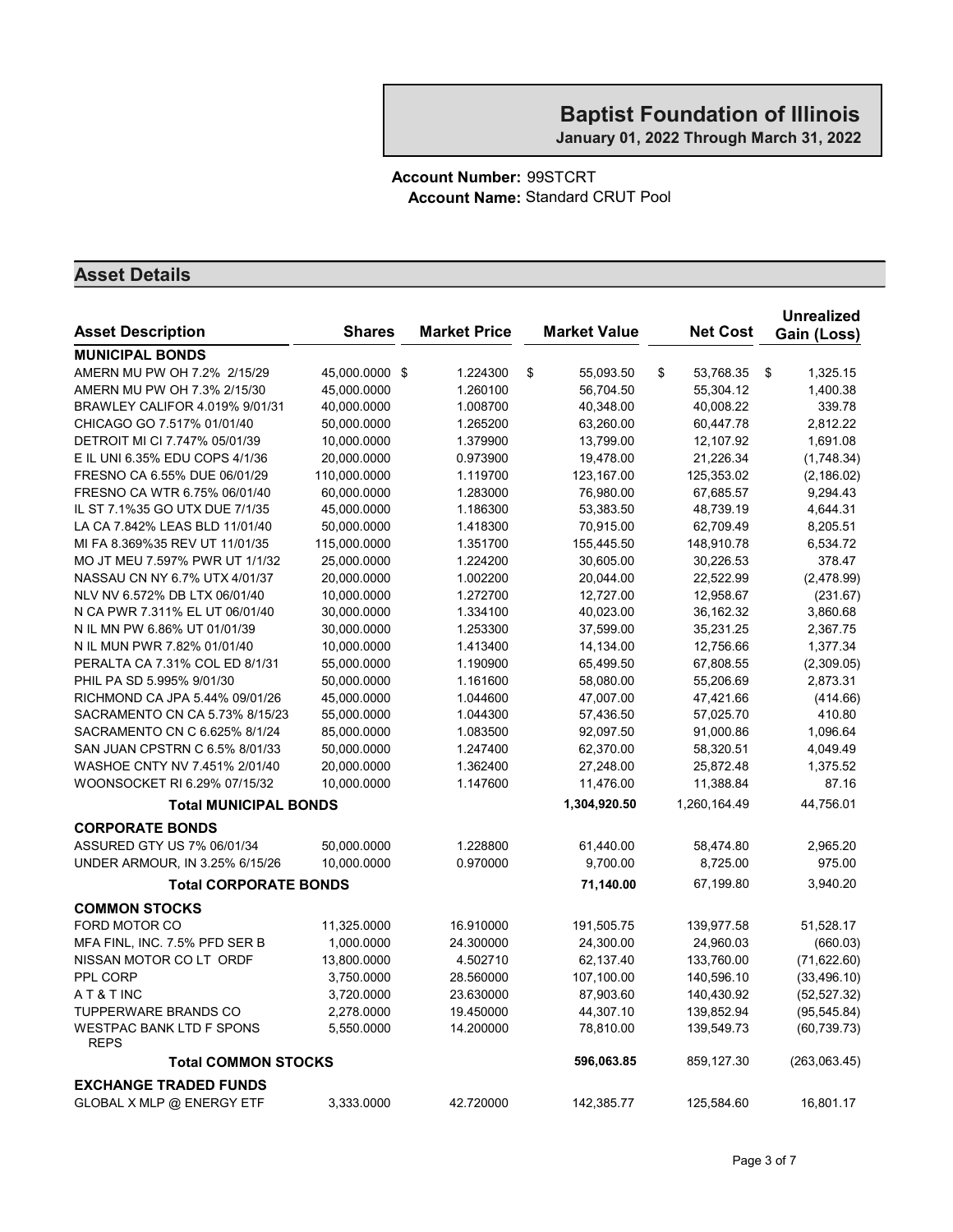January 01, 2022 Through March 31, 2022

#### Account Number: 99STCRT Account Name: Standard CRUT Pool

#### Asset Details

| <b>Asset Description</b>                       | <b>Shares</b> | <b>Market Price</b> | <b>Market Value</b> | <b>Net Cost</b>  | <b>Unrealized</b><br>Gain (Loss) |
|------------------------------------------------|---------------|---------------------|---------------------|------------------|----------------------------------|
| <b>EXCHANGE TRADED FUNDS</b>                   |               |                     |                     |                  |                                  |
| <b>ISHARES PREFERRED INC SEC</b><br><b>ETF</b> | 5.400.0000 \$ | 36.420000           | \$<br>196.668.00    | \$<br>208,227.27 | \$<br>(11, 559.27)               |
| <b>VANGUARD UTILITIES ETF IV</b>               | 1.095.0000    | 161.810000          | 177,181.95          | 159,871.99       | 17,309.96                        |
| <b>Total EXCHANGE TRADED FUNDS</b>             |               |                     | 516,235.72          | 493,683.86       | 22,551.86                        |
| <b>REIT FUND</b>                               |               |                     |                     |                  |                                  |
| BLACK CR IND REIT IV INC CL W                  | 28,955.2930   | 13.570000           | 392.923.33          | 300,000.00       | 92,923.33                        |
| <b>Total REIT FUND</b>                         |               |                     | 392,923.33          | 300,000.00       | 92,923.33                        |
| <b>MONEY MKT MUTUAL FUND</b>                   |               |                     |                     |                  |                                  |
| <b>CS BANK-STC</b>                             | 6,420.4000    | 1.000000            | 6,420.40            | 6,420.40         |                                  |
| <b>Total MONEY MKT MUTUAL FUND</b>             |               |                     | 6,420.40            | 6,420.40         |                                  |
| <b>REIT POOL</b>                               |               |                     |                     |                  |                                  |
| <b>REIT POOL</b>                               | 27,204.4841   | 10.100866           | 274,788.85          | 272,051.87       | 2,736.98                         |
| <b>Total REIT POOL</b>                         |               |                     | 274,788.85          | 272,051.87       | 2,736.98                         |
| <b>DEBENTURES</b>                              |               |                     |                     |                  |                                  |
| 2017 6.5% Debenture                            | 500,000.0000  | 1.000000            | 500,000.00          | 500,000.00       |                                  |
| <b>Total DEBENTURES</b>                        |               |                     | 500,000.00          | 500,000.00       |                                  |
| <b>ACCRUED INTEREST</b>                        |               |                     |                     |                  |                                  |
| <b>ACCRUED INTEREST-STC</b>                    | 24,958.9700   | 1.000000            | 24.958.97           | 24.958.97        |                                  |
| <b>Total ACCRUED INTEREST</b>                  |               |                     | 24,958.97           | 24,958.97        |                                  |
| <b>TAXABLE MUTUAL FUNDS</b>                    |               |                     |                     |                  |                                  |
| <b>CBOE VEST DIV ARIST</b>                     | 44.338.2530   | 13.840000           | 613,641.43          | 486,862.14       | 126,779.29                       |
| <b>Total TAXABLE MUTUAL FUNDS</b>              |               |                     | 613,641.43          | 486,862.14       | 126,779.29                       |
| <b>PARTNERSHIPS</b>                            |               |                     |                     |                  |                                  |
| <b>CHENIERE ENERGY PARTN LP</b>                | 614.0000      | 56.360000           | 34,605.04           | 15,945.58        | 18,659.46                        |
| <b>Total PARTNERSHIPS</b>                      |               |                     | 34,605.04           | 15,945.58        | 18,659.46                        |
|                                                |               | <b>Grand Total</b>  | 4,335,698.09        | 4,286,414.41     | 49,283.68                        |
|                                                |               |                     |                     |                  |                                  |

#### **Deposits**

| <b>Description</b>                                          | <b>Date</b> | Amount   |
|-------------------------------------------------------------|-------------|----------|
| Tfr BANK OF SPRINGFIEL, BAPTIST FOUNDATI MoneyLink Transfer | 01/14/2022  | 3.799.88 |
|                                                             |             | 3.799.88 |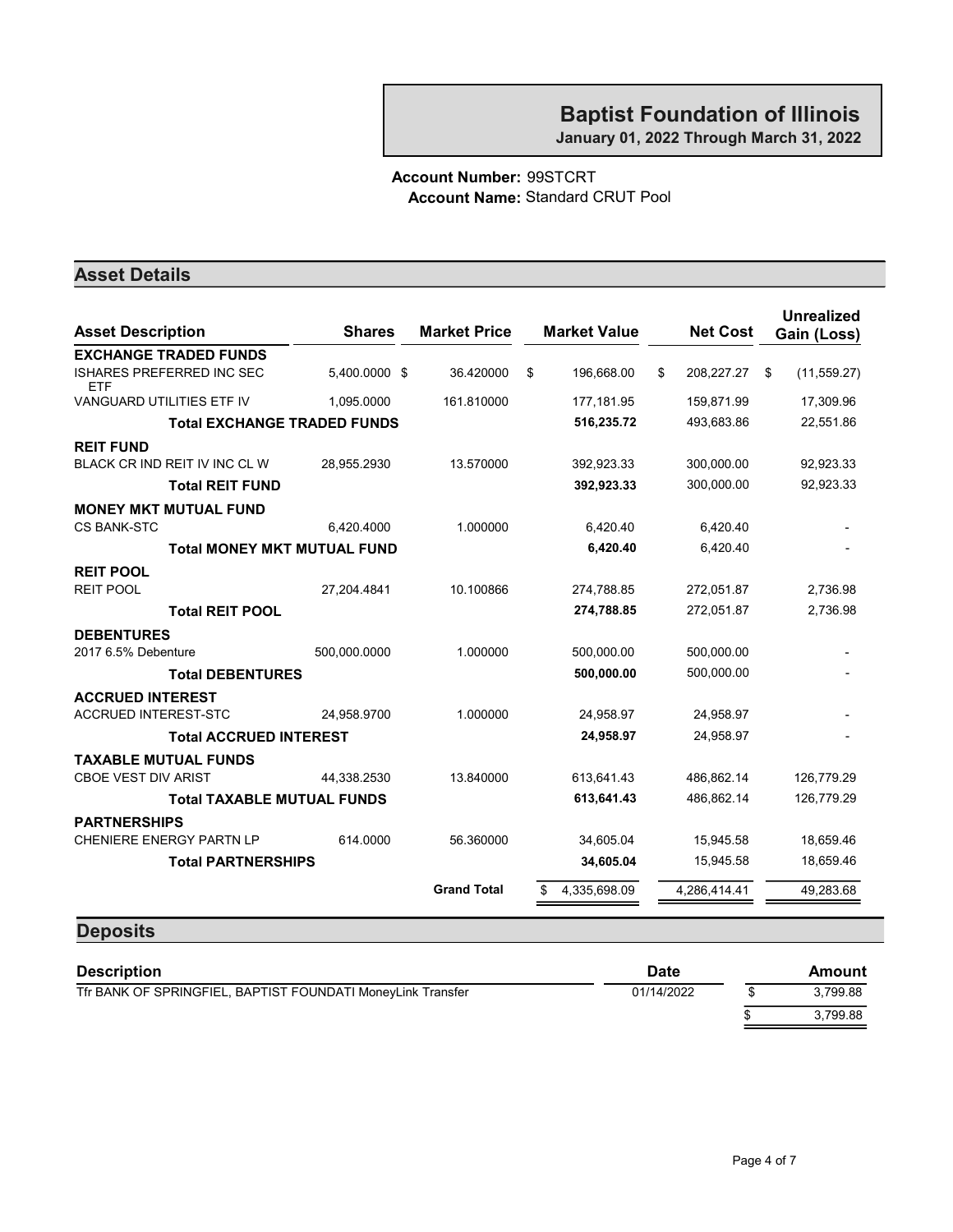January 01, 2022 Through March 31, 2022

#### Account Number: 99STCRT Account Name: Standard CRUT Pool

| <b>Distributions</b>                                        |            |     |               |
|-------------------------------------------------------------|------------|-----|---------------|
| <b>Description</b>                                          | Date       |     | <b>Amount</b> |
| MoneyLink Transfer                                          | 02/03/2022 | \$  | (3,325.12)    |
| MoneyLink Transfer                                          | 02/23/2022 |     | (44, 424.65)  |
| Tfr BANK OF SPRINGFIEL, BAPTIST FOUNDATI MoneyLink Transfer | 03/02/2022 |     | (3,325.12)    |
| Tfr BANK OF SPRINGFIEL, BAPTIST FOUNDATI MoneyLink Transfer | 03/21/2022 |     | (24, 692.11)  |
| Tfr BANK OF SPRINGFIEL, BAPTIST FOUNDATI MoneyLink Transfer | 03/30/2022 |     | (45,606.41)   |
|                                                             |            | 1\$ | 121,373.41)   |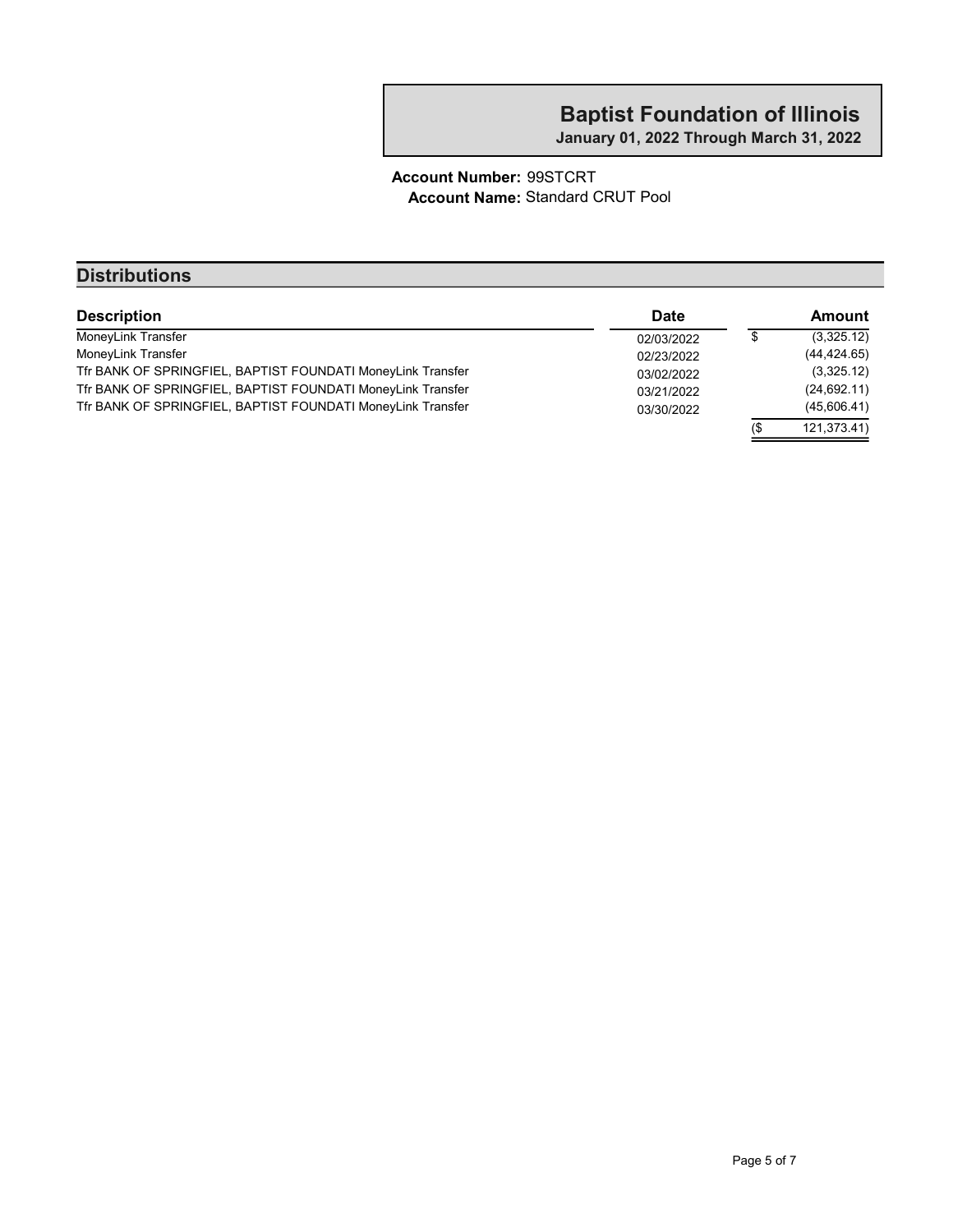January 01, 2022 Through March 31, 2022

#### Account Number: 99STCRT Account Name: Standard CRUT Pool

| <b>Description</b>                                            | <b>Date</b> |                         | Amount    |
|---------------------------------------------------------------|-------------|-------------------------|-----------|
| <b>PPL CORP Qualified Dividend</b>                            | 01/03/2022  | $\overline{\mathbf{S}}$ | 1,556.25  |
| ILLINOIS ST 7.1%35GO UTX DUE 07/01/35XTR Bond Interest        | 01/03/2022  |                         | 1,597.50  |
| NTHRN IL MUN PW 6.859%39PWR UTIL DUE 01/ Bond Interest        | 01/03/2022  |                         | 1,028.85  |
| NTHRN IL MUN PWR 7.82%40PWR UTIL DUE 01/ Bond Interest        | 01/03/2022  |                         | 391.00    |
| MO JT MEUC PWR 7.597%32PWR UTIL DUE 01/0 Bond Interest        | 01/03/2022  |                         | 949.63    |
| CHICAGO GO 7.517%40GO UTX DUE 01/01/40XT Bond Interest        | 01/03/2022  |                         | 1,879.25  |
| MGMTFEE TO ADVISOR Advisor Fee                                | 01/05/2022  |                         | (936.00)  |
| BLACK CREEK INDUSTRIAL REIT IV INC CLASS Cash Dividend        | 01/06/2022  |                         | 1,173.03  |
| GLOBAL X MLP & ENERGY INFRASTRUCTURE ETF Pr Yr Cash Div       | 01/07/2022  |                         | 74.98     |
| WOONSOCKET RI 6.29%32GO UTX DUE 07/15/32 Bond Interest        | 01/18/2022  |                         | 314.50    |
| BANK INT 121621-011522 SCHWAB BANK Bank Interest              | 01/18/2022  |                         | 0.35      |
| Short Term Cap Gain Reinvest CBOE VEST DIV ARIST              | 02/01/2022  |                         | 1,813.66  |
| Bond Interest SACRAMENTO CN C 6.625% 8/1/24                   | 02/01/2022  |                         | 2,815.63  |
| Bond Interest PERALTA CA 7.31% COL ED 8/1/31                  | 02/01/2022  |                         | 2,009.98  |
| Bond Interest SAN JUAN CPSTRN C 6.5% 8/01/33                  | 02/01/2022  |                         | 1,625.00  |
| Bond Interest WASHOE CNTY NV 7.451% 2/01/40                   | 02/01/2022  |                         | 745.10    |
| Reinvest Dividend CBOE VEST DIV ARIST                         | 02/01/2022  |                         | 537.95    |
| Qualified Dividend A T & T INC                                | 02/01/2022  |                         | 1,934.40  |
| Cash Dividend BLACK CR IND REIT IV INC CL W                   | 02/03/2022  |                         | 1,240.87  |
| <b>Advisor Fee</b>                                            | 02/04/2022  |                         | (926.48)  |
| Cash Dividend ISHARES PREFERRED INC SEC ETF                   | 02/07/2022  |                         | 606.11    |
| Cash Dividend CHENIERE ENERGY PARTN LP                        | 02/14/2022  |                         | 429.80    |
| Cash Dividend GLOBAL X MLP @ ENERGY ETF                       | 02/15/2022  |                         | 1,668.83  |
| Bond Interest AMERN MU PW OH 7.2% 2/15/29                     | 02/15/2022  |                         | 1,620.00  |
| Bond Interest AMERN MU PW OH 7.3% 2/15/30                     | 02/15/2022  |                         | 1,642.50  |
| Bond Interest SACRAMENTO CN CA 5.73% 8/15/23                  | 02/16/2022  |                         | 1,575.75  |
| <b>Bank Interest CS BANK-STC</b>                              | 02/16/2022  |                         | 0.14      |
| Sell CBOE VEST DIV ARIST                                      | 02/22/2022  |                         | 7,147.31  |
| REINVESTED INCOME REIT POOL                                   | 02/28/2022  |                         | 1,113.17  |
| CBOE VEST DIVIDEND ARISTOCRATSTGTINCINS Reinvest Dividend     | 03/01/2022  |                         | 914.64    |
| FORD MOTOR CO Qualified Dividend                              | 03/01/2022  |                         | 1,132.50  |
| BRAWLEY CALIFOR 4.019%31GP DUE 09/01/31X Bond Interest        | 03/01/2022  |                         | 803.80    |
| PHIL PA SD 5.995%30GO LTX DUE 09/01/30XT Bond Interest        | 03/01/2022  |                         | 1,498.75  |
| RICHMOND CA JPA 5.44%26ALLC TAX DUE 09/0 Bond Interest        | 03/01/2022  |                         | 1,224.00  |
| CBOE VEST DIVIDEND ARISTOCRATSTGTINCINS Short Term Cap Gain R | 03/01/2022  |                         | 1,301.79  |
| MGMTFEE TO ADVISOR Advisor Fee                                | 03/04/2022  |                         | (899.03)  |
| ARES INDUSTRIAL REAL ESTATE INCOME TRUST Cash Dividend        | 03/04/2022  |                         | 1,246.31  |
| ISHARES PREFERRED INCOMESEC ETF Cash Dividend                 | 03/07/2022  |                         | 657.84    |
| BANK INT 021622-031522 SCHWAB BANK Bank Interest              | 03/16/2022  |                         | 0.12      |
| CBOE VEST DIVIDEND ARISTOCRATSTGTINCINS Sell                  | 03/18/2022  |                         | 1,786.11  |
| CBOE VEST DIVIDEND ARISTOCRATSTGTINCINS Sell                  | 03/29/2022  |                         | 11,102.88 |
| VANGUARD UTILITIES ETF IV Cash Dividend                       | 03/29/2022  |                         | 1,108.14  |
| MFA FINL, INC. 7.5% PFDPFD SER B Cash Dividend                | 03/31/2022  |                         | 468.75    |
|                                                               |             | \$                      | 57,975.66 |